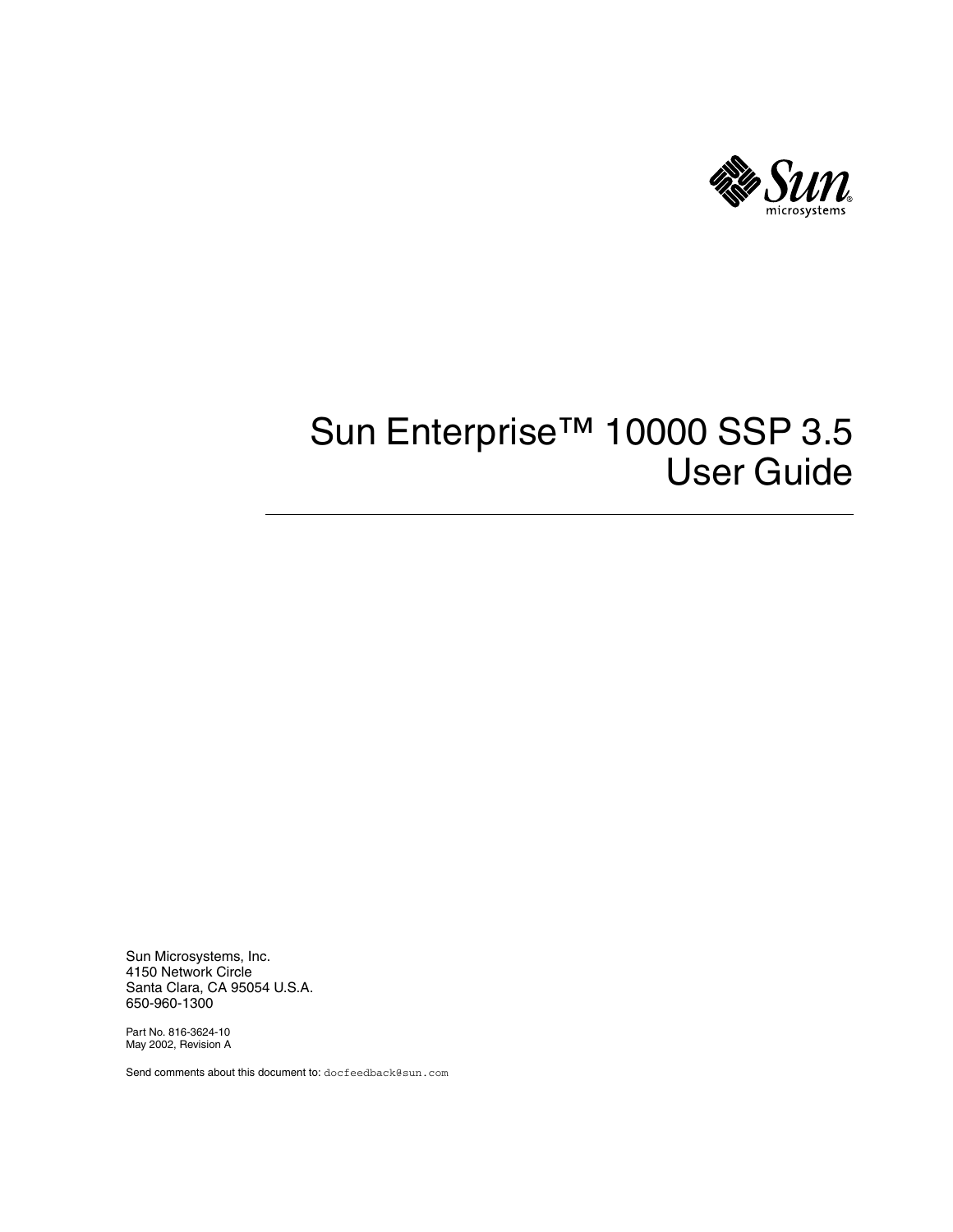Copyright 2002 Sun Microsystems, Inc., 4150 Network Circle, Santa Clara, CA 95054 U.S.A. All rights reserved.

This product or document is distributed under licenses restricting its use, copying, distribution, and decompilation. No part of this product or document may be reproduced in any form by any means without prior written authorization of Sun and its licensors, if any. Third-party software, including font technology, is copyrighted and licensed from Sun suppliers.

Parts of the product may be derived from Berkeley BSD systems, licensed from the University of California. UNIX is a registered trademark in the U.S. and other countries, exclusively licensed through X/Open Company, Ltd.

Sun, Sun Microsystems, the Sun logo, docs.sun.com, Sun Netra, Sun Enterprise, Sun StorEdge Traffic Manager, Sun Ultra, OpenBoot, Solaris, and UltraSPARC are trademarks, registered trademarks, or service marks of Sun Microsystems, Inc. in the U.S. and other countries. All SPARC trademarks are used under license and are trademarks or registered trademarks of SPARC International, Inc. in the U.S. and other countries. Products bearing SPARC trademarks are based upon an architecture developed by Sun Microsystems, Inc. The Energy Star logo is a registered trademark of EPA.

The OPEN LOOK and Sun™ Graphical User Interface was developed by Sun Microsystems, Inc. for its users and licensees. Sun acknowledges the pioneering efforts of Xerox in researching and developing the concept of visual or graphical user interfaces for the computer industry. Sun holds a non-exclusive license from Xerox to the Xerox Graphical User Interface, which license also covers Sun's licensees who implement OPEN LOOK GUIs and otherwise comply with Sun's written license agreements.

Federal Acquisitions: Commercial Software—Government Users Subject to Standard License Terms and Conditions.

DOCUMENTATION IS PROVIDED "AS IS" AND ALL EXPRESS OR IMPLIED CONDITIONS, REPRESENTATIONS AND WARRANTIES, INCLUDING ANY IMPLIED WARRANTY OF MERCHANTABILITY, FITNESS FOR A PARTICULAR PURPOSE OR NON-INFRINGEMENT, ARE DISCLAIMED, EXCEPT TO THE EXTENT THAT SUCH DISCLAIMERS ARE HELD TO BE LEGALLY INVALID.

Copyright 2002 Sun Microsystems, Inc., 4150 Network Circle, Santa Clara, CA 95054 Etats-Unis. Tous droits réservés.

Ce produit ou document est distribué avec des licences qui en restreignent l'utilisation, la copie, la distribution, et la décompilation. Aucune partie de ce produit ou document ne peut être reproduite sous aucune forme, par quelque moyen que ce soit, sans l'autorisation préalable et écrite de Sun et de ses bailleurs de licence, s'il y en a. Le logiciel détenu par des tiers, et qui comprend la technologie relative aux polices de caractères, est protégé par un copyright et licencié par des fournisseurs de Sun.

Des parties de ce produit pourront être dérivées des systèmes Berkeley BSD licenciés par l'Université de Californie. UNIX est une marque déposée aux Etats-Unis et dans d'autres pays et licenciée exclusivement par X/Open Company, Ltd.

Sun, Sun Microsystems, le logo Sun, docs.sun.com, Sun Netra, Sun Enterprise, Sun StorEdge Traffic Manager, Sun Ultra, OpenBoot, Solaris, et UltraSPARC sont des marques de fabrique ou des marques déposées, ou marques de service, de Sun Microsystems, Inc. aux Etats-Unis et dans d'autres pays. Toutes les marques SPARC sont utilisées sous licence et sont des marques de fabrique ou des marques déposées de SPARC International, Inc. aux Etats-Unis et dans d'autres pays. Les produits portant les marques SPARC sont basés sur une architecture développée par Sun Microsystems, Inc.

L'interface d'utilisation graphique OPEN LOOK et Sun™ a été développée par Sun Microsystems, Inc. pour ses utilisateurs et licenciés. Sun reconnaît les efforts de pionniers de Xerox pour la recherche et le développement du concept des interfaces d'utilisation visuelle ou graphique pour l'industrie de l'informatique. Sun détient une licence non exclusive de Xerox sur l'interface d'utilisation graphique Xerox, cette licence couvrant également les licenciés de Sun qui mettent en place l'interface d'utilisation graphique OPEN LOOK et qui en outre se conforment aux licences écrites de Sun.

Achats fédéraux : logiciel commercial - Les utilisateurs gouvernementaux doivent respecter les conditions du contrat de licence standard.

LA DOCUMENTATION EST FOURNIE "EN L'ETAT" ET TOUTES AUTRES CONDITIONS, DECLARATIONS ET GARANTIES EXPRESSES OU TACITES SONT FORMELLEMENT EXCLUES, DANS LA MESURE AUTORISEE PAR LA LOI APPLICABLE, Y COMPRIS NOTAMMENT TOUTE GARANTIE IMPLICITE RELATIVE A LA QUALITE MARCHANDE, A L'APTITUDE A UNE UTILISATION PARTICULIERE OU A L'ABSENCE DE CONTREFAÇON.



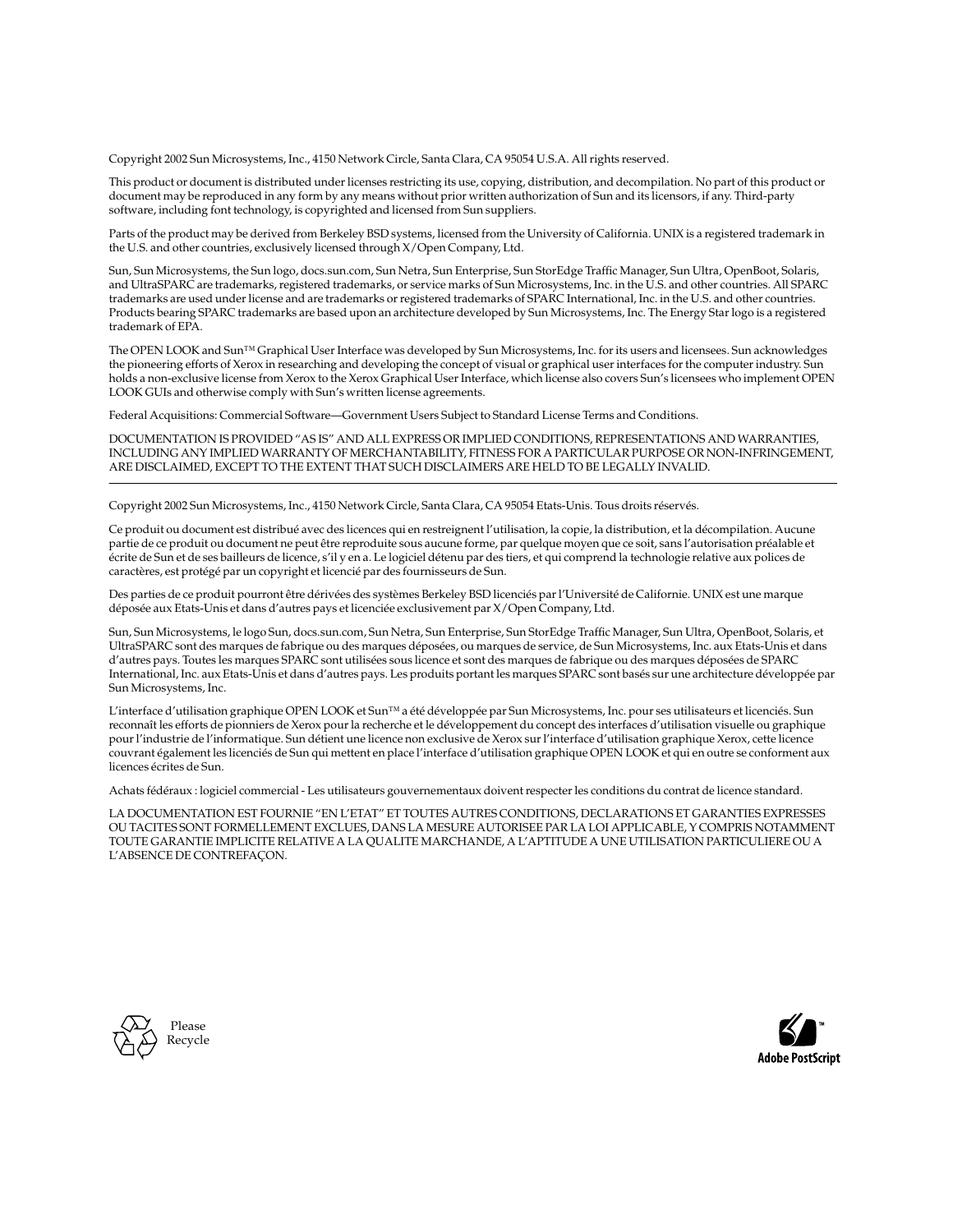Sun Enterprise 10000 SSP Attributions:

This software is copyrighted by the Regents of the University of California, Sun Microsystems, Inc., and other parties. The following terms apply to all files associated with the software unless explicitly disclaimed in individual files.

The authors hereby grant permission to use, copy, modify, distribute, and license this software and its documentation for any purpose, provided that existing copyright notices are retained in all copies and that this notice is included verbatim in any distributions. No written agreement, license, or royalty fee is required for any of the authorized uses. Modifications to this software may be copyrighted by their authors and need not follow the licensing terms described here, provided that the new terms are clearly indicated on the first page of each file where they apply.

IN NO EVENT SHALL THE AUTHORS OR DISTRIBUTORS BE LIABLE TO ANY PARTY FOR DIRECT, INDIRECT, SPECIAL, INCIDENTAL, OR CONSEQUENTIAL DAMAGES ARISING OUT OF THE USE OF THIS SOFTWARE, ITS DOCUMENTATION, OR ANY DERIVATIVES THEREOF, EVEN IF THE AUTHORS HAVE BEEN ADVISED OF THE POSSIBILITY OF SUCH DAMAGE.

THE AUTHORS AND DISTRIBUTORS SPECIFICALLY DISCLAIM ANY WARRANTIES, INCLUDING, BUT NOT LIMITED TO, THE IMPLIED WARRANTIES OF MERCHANTABILITY, FITNESS FOR A PARTICULAR PURPOSE, AND NON-INFRINGEMENT. THIS SOFTWARE IS PROVIDED ON AN "AS IS" BASIS, AND THE AUTHORS AND DISTRIBUTORS HAVE NO OBLIGATION TO PROVIDE MAINTENANCE, SUPPORT, UPDATES, ENHANCEMENTS, OR MODIFICATIONS.

RESTRICTED RIGHTS: Use, duplication or disclosure by the government is subject to the restrictions as set forth in subparagraph (c) (1) (ii) of the Rights in Technical Data and Computer Software Clause as DFARS 252.227-7013 and FAR 52.227-19.

This is scotty, a simple tcl interpreter with some special commands to get information about TCP/IP networks. Copyright (c) 1993, 1994, 1995, J. Schoenwaelder, TU Braunschweig, Germany, Institute for Operating Systems and Computer Networks. Permission to use, copy, modify, and distribute this software and its documentation for any purpose and without fee is hereby granted, provided that this copyright notice appears in all copies. The University of Braunschweig makes no representations about the suitability of this software for any purpose. It is provided "as is" without express or implied warranty.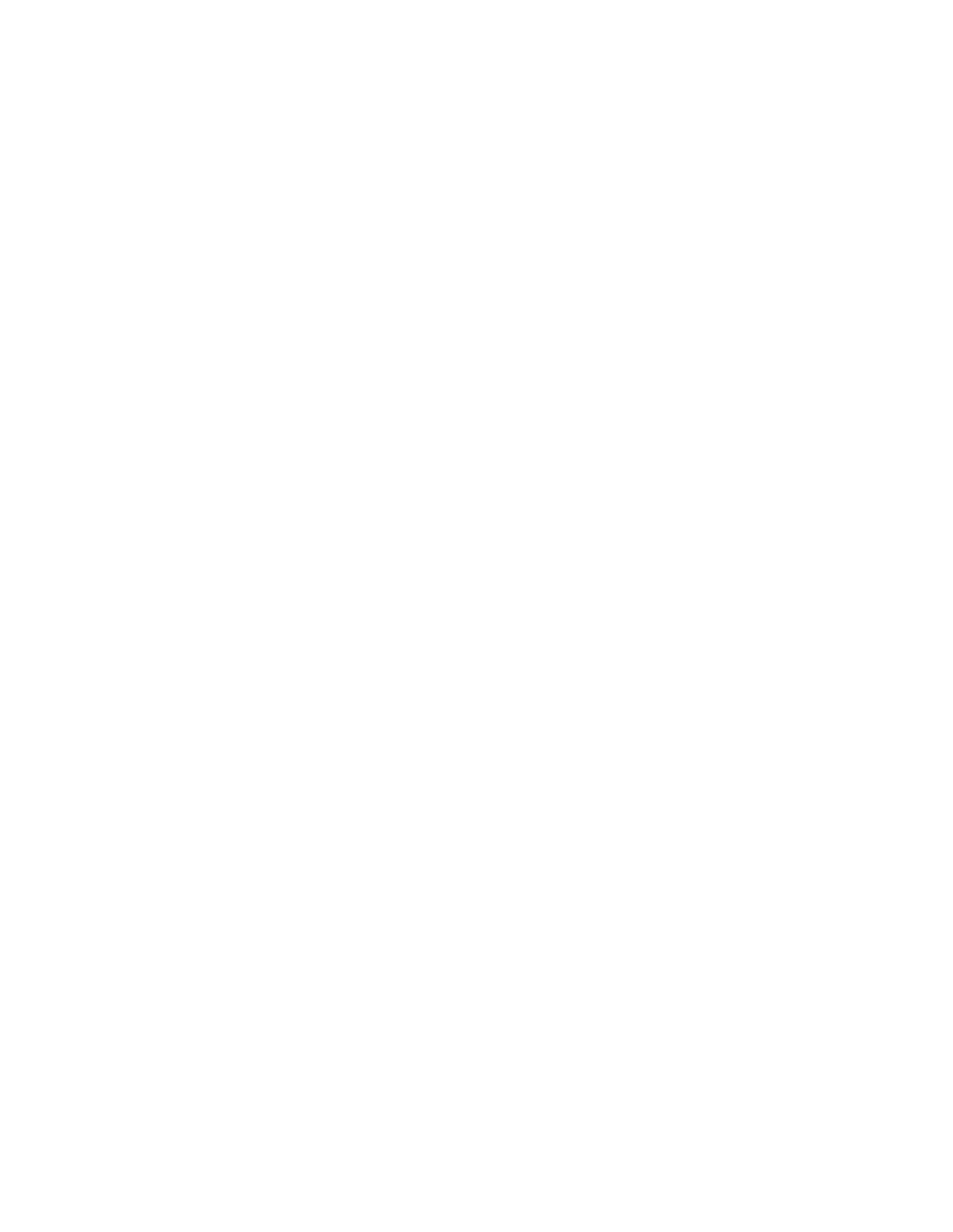### Contents

#### **[Preface](#page-14-0) xv**

[How This Book Is Organized](#page-14-1) xv [Before You Read This Book](#page-15-0) xvi [Using UNIX Commands x](#page-15-1)vi [Typographic Conventions](#page-16-0) xvii [Shell Prompts](#page-16-1) xvii [SSP Command Syntax x](#page-16-2)vii [Related Documentation](#page-17-0) xviii [Accessing Sun Documentation Online](#page-18-0) xix [Sun Welcomes Your Comments](#page-18-1) xix

#### **1. [Introduction to the SSP](#page-20-0) 1**

[SSP Features 2](#page-21-0)

[System Architecture 4](#page-23-0)

[SSP User Environment 5](#page-24-0)

▼ [To Begin Using the SSP 5](#page-24-1)

[SSP 3.5 Window 5](#page-24-2)

- ▼ [To Display an SSP Window Locally in the Common Desktop](#page-25-0) [Environment \(CDE\)](#page-25-0) 6
- [To Display an SSP Window Remotely 6](#page-25-1)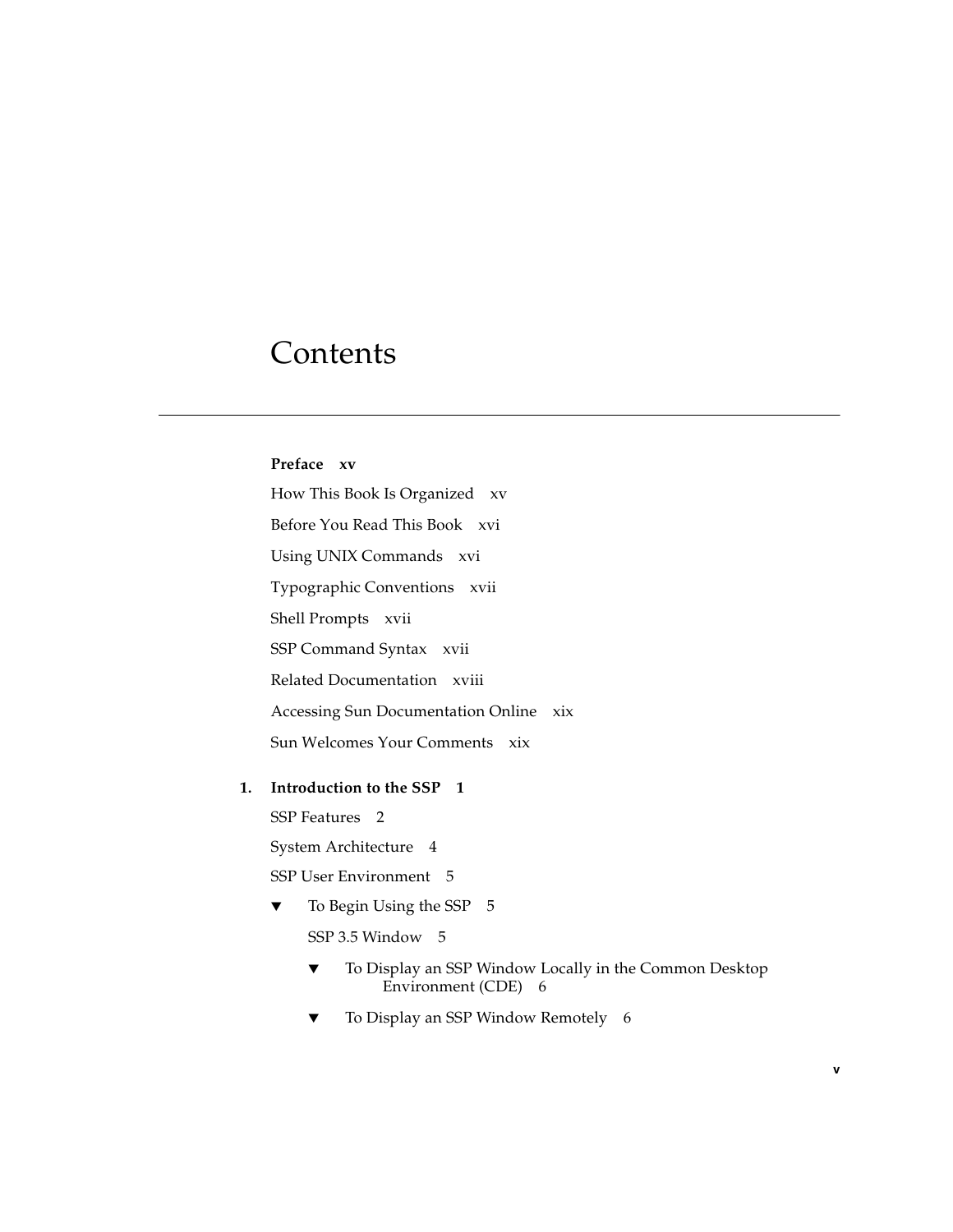[SSP Console Window](#page-25-2) 6

▼ [To Display an SSP Console Window Locally with CDE 7](#page-26-0) [Network Console Window 7](#page-26-1) [Hostview 8](#page-27-0)

#### **2. [Hostview 9](#page-28-0)**

- [To Start Up Hostview From a Remote Login Session](#page-29-0) 10
- [To Start Up Hostview From the Workspace Menu Locally on the SSP](#page-29-1) 10
- [To Start Up Hostview Under CDE From the Front Panel](#page-29-2) 10

[Hostview Main Window 1](#page-29-3)0

[Selecting Items in the Main Window 1](#page-32-0)3

[Main Window Menu Bar 1](#page-32-1)3

[Help Window](#page-34-0) 15

[Main Window Buttons](#page-36-0) 17

[Main Window Processor Symbols 1](#page-37-0)8

[Hostview Resources 2](#page-39-0)0

[Hostview Performance Considerations](#page-39-1) 20

[SSP Log Files](#page-40-0) 21

[To View a](#page-40-1) messages File From Within Hostview 21

#### **3. [Domain Administration](#page-42-0) 23**

[Domain Configuration Requirements](#page-42-1) 23

- ▼ [To Create Domains From Within Hostview 2](#page-43-0)4
- ▼ [To Create Domains From the Command Line 2](#page-45-0)6
- ▼ [To Recreate the](#page-46-0) eeprom.image File 27
- ▼ [To Remove Domains From Within Hostview](#page-47-0) 28
- ▼ [To Remove Domains From the Command Line](#page-49-0) 30
- ▼ [To Bring up a Domain From Within Hostview](#page-49-1) 30
- [To Bring up a Domain From the Command Line](#page-50-0) 31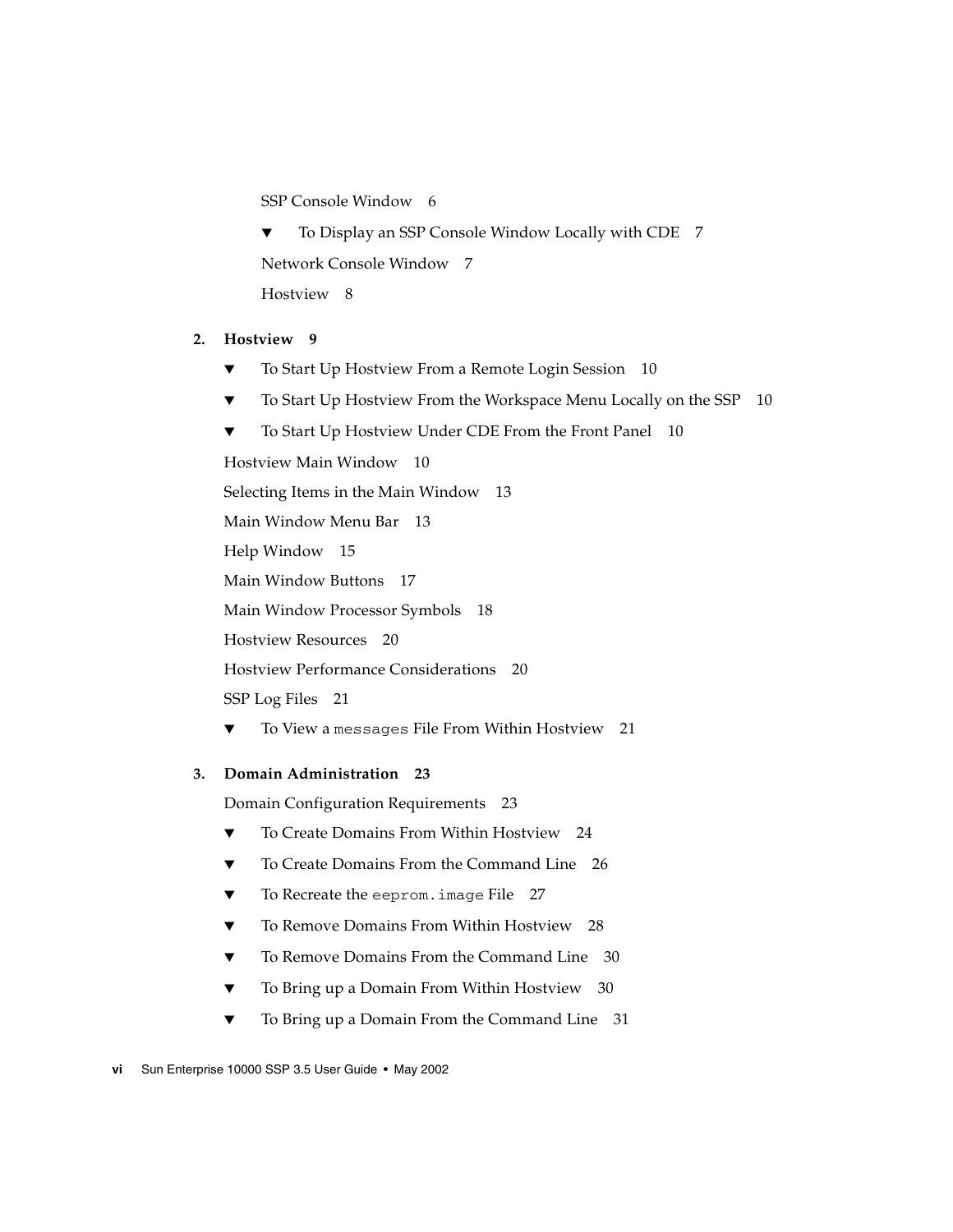- ▼ [To Obtain Domain Status From Within Hostview](#page-50-1) 31
- [To Shut Down a Domain](#page-52-0) 33
- [To Rename Domains From Within Hostview 3](#page-53-0)4
- [To Rename Domains From the Command Line 3](#page-55-0)6
- [To Change the Version of the Operating System for a Domain From the](#page-55-1) [Command Line 3](#page-55-1)6
- **4.** [netcon](#page-58-0) **and** netcontool **39**

[Using](#page-58-1) netcon(1M) 39

- ▼ [To Start](#page-59-0) netcon(1M) From the Command Line 40
- ▼ [To Start](#page-59-1) netcon(1M) From the CDE Front Panel 40
- ▼ [To Start](#page-59-2) netcon(1M) From the CDE Workspace Menu 40
- ▼ [To Exit From a](#page-59-3) netcon(1M) Window 40

[Using](#page-60-0) netcontoo1(1M) 41

- $\blacktriangledown$  [To Display a](#page-61-0) netcontoo1(1M) Window From the Command Line 42
- ▼ [To Display a](#page-61-1) netcontool(1M) Window From the CDE Front Panel 42
- ▼ [To Display a](#page-61-2) netcontool(1M) Window From the CDE Workspace Menu 42
- ▼ [To Display the](#page-62-0) netcontool(1M) Window From Hostview 43
- [To Configure the](#page-62-1) netcontoo $1(1M)$  Window 43

[netcon](#page-65-0)(1M) Communications 46

[netcon](#page-66-0)(1M) Message Logging 47

#### **5. [Power Administration](#page-68-0) 49**

- ▼ [To Power Components On or Off From Within Hostview](#page-68-1) 49
- ▼ [To Power System Boards On and Off From the Command Line 5](#page-70-0)1
- [To Monitor Power Levels in Hostview 5](#page-70-1)1
- ▼ [To Recover From Power Failure 5](#page-72-0)3
- **6. [Thermal Conditions Administration 5](#page-74-0)5**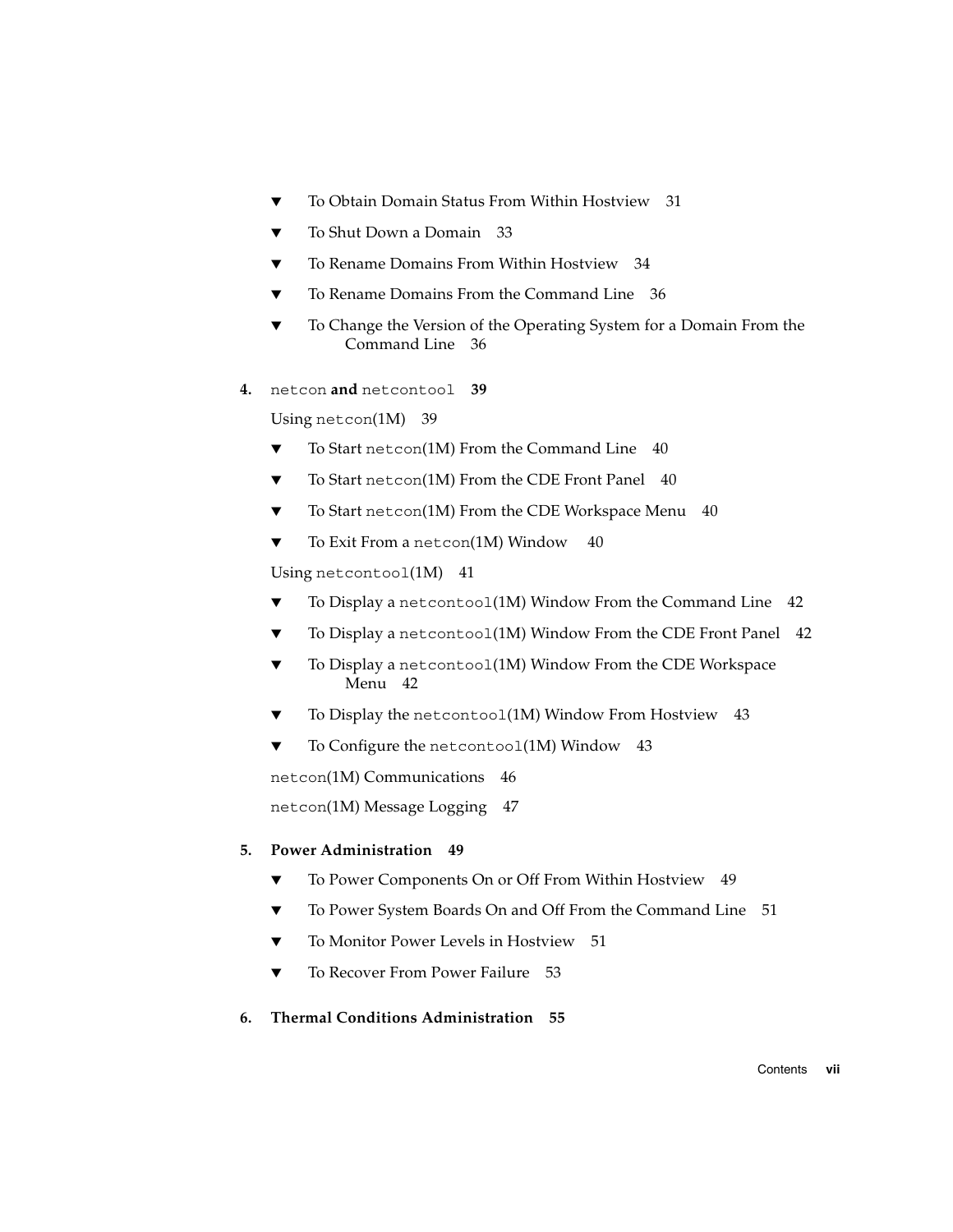- ▼ [To Monitor Thermal Conditions From Within Hostview](#page-74-1) 55
- [To Monitor Fans From Within Hostview 5](#page-76-0)7

#### **7. [Blacklist Administration 6](#page-80-0)1**

- ▼ [To Blacklist Components From Within Hostview 6](#page-81-0)2
- ▼ [To Blacklist Processors From Within Hostview](#page-82-0) 63
- ▼ [To Clear the Blacklist File From Within Hostview 6](#page-84-0)5

#### **8. [SSP Failover](#page-86-0) 67**

[Required Main and Spare SSP Architecture 6](#page-86-1)7

[Maintaining a Dual SSP Configuration 6](#page-87-0)8

[Maintaining a Single SSP Configuration 6](#page-88-0)9

[How Automatic Failover Works 6](#page-88-1)9

[SSP Failover Situations](#page-90-0) 71

[SSP Failover State Changes 7](#page-90-1)1

[Controlling Automatic SSP Failover](#page-91-0) 72

- [To Disable SSP Failover](#page-91-1) 72
- ▼ [To Enable SSP Failover](#page-91-2) 72
- ▼ [To Force a Failover to the Spare SSP](#page-92-0) 73
- [To Modify the Memory or Disk Space Threshold in the](#page-93-0) ssp\_resource File 74

[Obtaining Failover Status Information](#page-94-0) 75

[Managing Data Synchronization](#page-95-0) 76

- ▼ [To Add a File to the Data Propagation List 7](#page-96-0)7
- [To Remove a File From the Data Propagation List](#page-97-0) 78
- [To Remove the Data Propagation List 7](#page-97-1)8
- ▼ [To Push a File to the Spare SSP](#page-97-2) 78
- ▼ [To Synchronize SSP Configuration Files Between the Main and the](#page-97-3) [Spare SSP 7](#page-97-3)8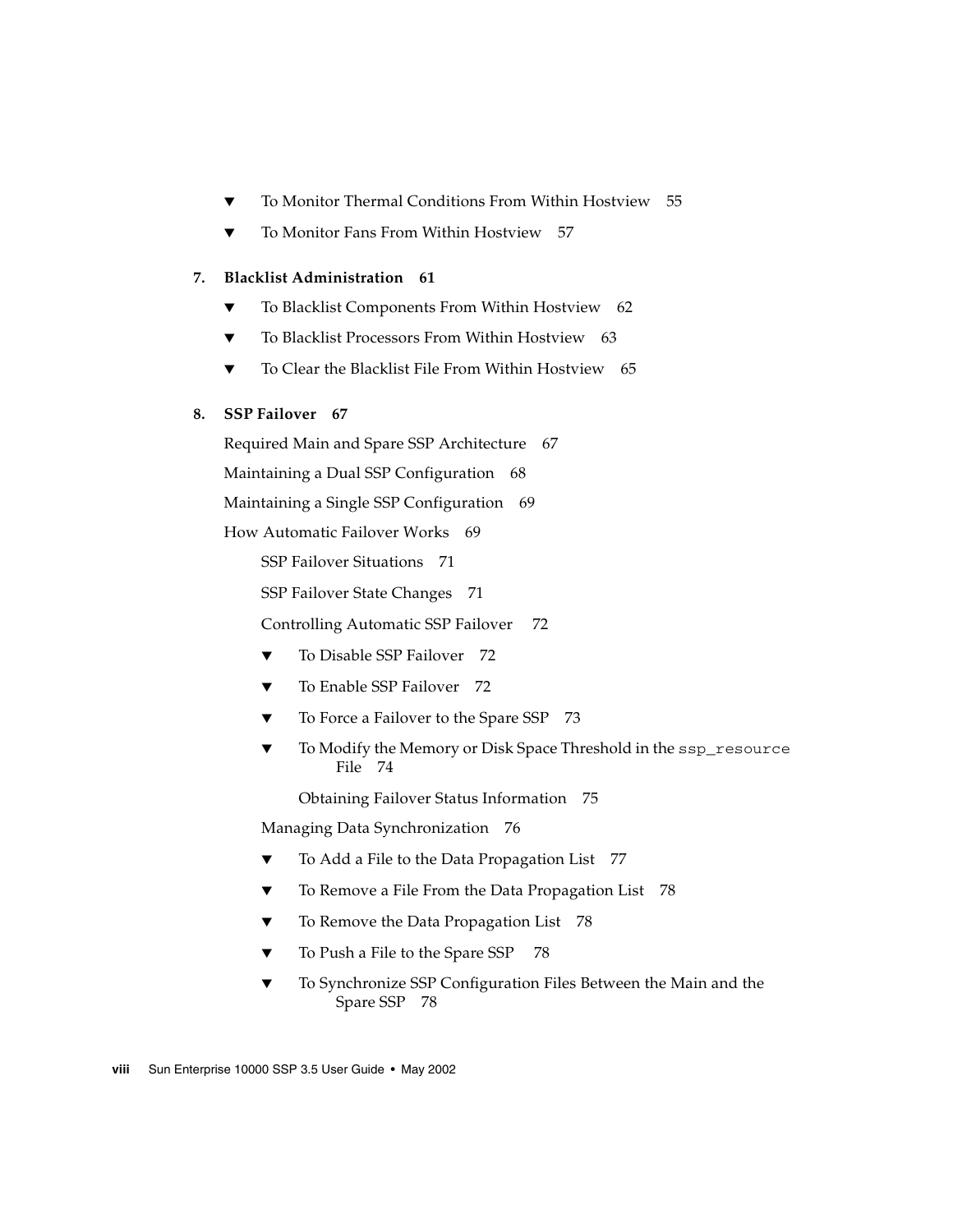[To Reduce the Size of the Data Synchronization Backup File](#page-98-0) 79 [Obtaining Data Synchronization Information 8](#page-99-0)0 [Performing Command Synchronization 8](#page-100-0)1

[Preparing User Commands for Automatic Restart 8](#page-100-1)1

- [To Prepare a User Command for Restart](#page-100-2) 81 [Preparing User Scripts for Automatic Recovery 8](#page-100-3)1
- [To Create a Command Synchronization Descriptor 8](#page-101-0)2
- [To Specify a Command Synchronization Marker Point 8](#page-102-0)3
- ▼ [To Remove a Command Synchronization Descriptor](#page-102-1) 83 [Obtaining Command Synchronization Information](#page-102-2) 83 [Example Script with Synchronization Commands](#page-103-0) 84 [Recovering After an SSP Failover](#page-103-1) 84

#### **9. [Dual Control Board Handling](#page-104-0) 85**

[Control Board Executive](#page-104-1) 85

[Primary Control Board](#page-105-0) 86

[Control Board Server](#page-105-1) 86

[Control Board Executive Image and Port Specification Files 8](#page-106-0)7

[Automatic Failover to the Spare Control Board 8](#page-107-0)8

[Managing Control Board Failover](#page-108-0) 89

- [To Disable Control Board Failover 8](#page-108-1)9
- [To Enable Control Board Failover 8](#page-108-2)9
- [To Force a Complete Control Board Failover 9](#page-109-0)0

[Obtaining Control Board Failover Information 9](#page-110-0)1

[After Control Board Failover 9](#page-111-0)2

#### **10. [SSP Internals](#page-114-0) 95**

[Startup Flow 9](#page-114-1)5 [Sun Enterprise 10000 Client/Server Architecture](#page-115-0) 96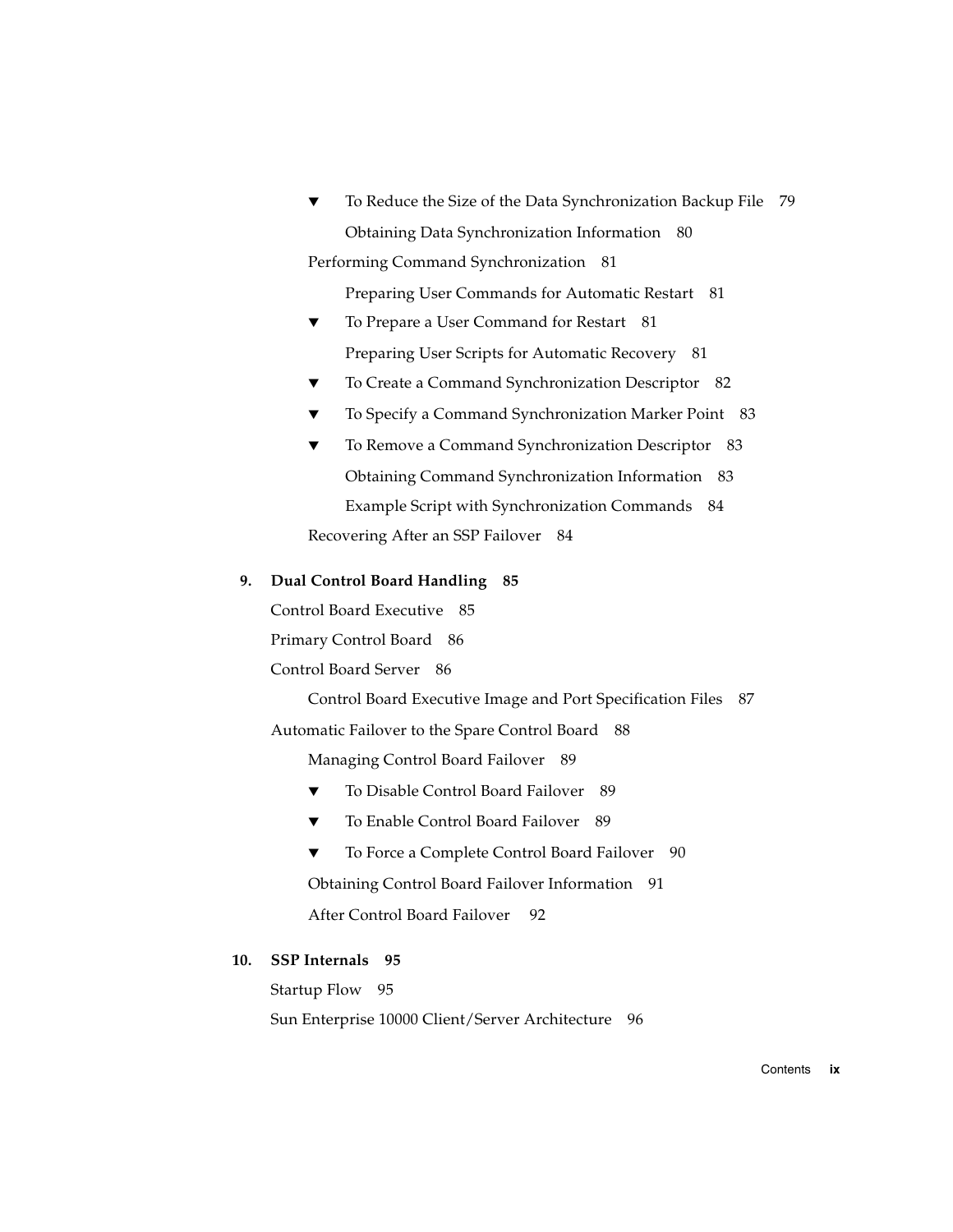[SSP Daemons](#page-116-0) 97

[Event Detector Daemon](#page-117-0) 98

[Control Board Server 1](#page-119-0)00

[File Access Daemon 1](#page-120-0)01

[Failover Daemon 1](#page-120-1)01

[Failover Detection Points](#page-121-0) 102

[Description of Failover Detection Points 1](#page-122-0)03

[Data Synchronization Daemon 1](#page-125-0)06

[OpenBoot PROM 1](#page-125-1)06

[obp\\_helper](#page-126-0) Daemon 107

[download\\_helper](#page-126-1) File 107

[POST 1](#page-127-0)08

[Environment Variables 1](#page-127-1)08

#### **A. [Miscellaneous SSP Procedures 1](#page-130-0)11**

[Changing the SSP Name 1](#page-130-1)11

▼ [To Rename the SSP](#page-130-2) 111

[Deconfiguring a Domain](#page-131-0) 112

▼ [To Deconfigure a Host](#page-131-1) 112

[Deconfiguring the SSP 1](#page-131-2)12

▼ [To Deconfigure the SSP](#page-132-0) 113

**[Glossary](#page-134-0) 115**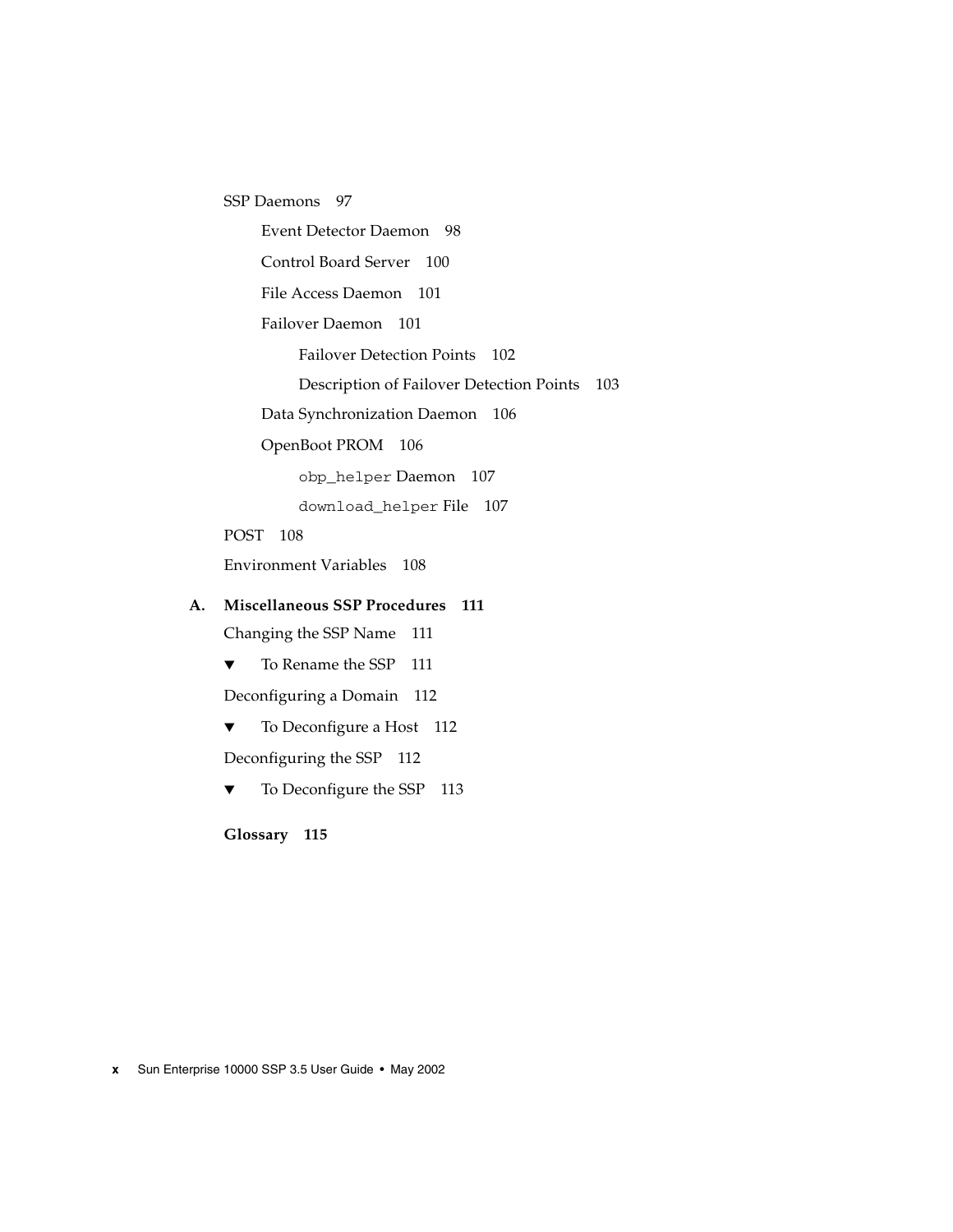### Figures

- FIGURE 1-1 Sun Enterprise 10000 System and Control Boards 4
- FIGURE 1-2 SSP Window 6
- FIGURE 1-3 netcon(1M) Window 7
- FIGURE 1-4 Hostview GUI Program 8
- FIGURE 2-1 Hostview Main Window 11
- FIGURE 2-2 Unselected System Board (Domain independent) 12
- FIGURE 2-3 Unselected System Board (Domain dependent) 12
- FIGURE 2-4 Selected System Board (Domain dependent) 12
- FIGURE 2-5 Hostview Help Window 16
- FIGURE 2-6 Power Button 17
- FIGURE 2-7 Temperature Button 17
- FIGURE 2-8 Fan Button 17
- FIGURE 2-9 Failure Button 18
- FIGURE 2-10 SSP Logs Window 22
- FIGURE 3-1 Create Domain Window 25
- FIGURE 3-2 Remove Domain Window 29
- FIGURE 3-3 Domain Status Window 32
- FIGURE 3-4 Rename Domain Window 35
- FIGURE 4-1 netcontool GUI Program 41
- FIGURE 4-2 netcontool Window in Hostview 43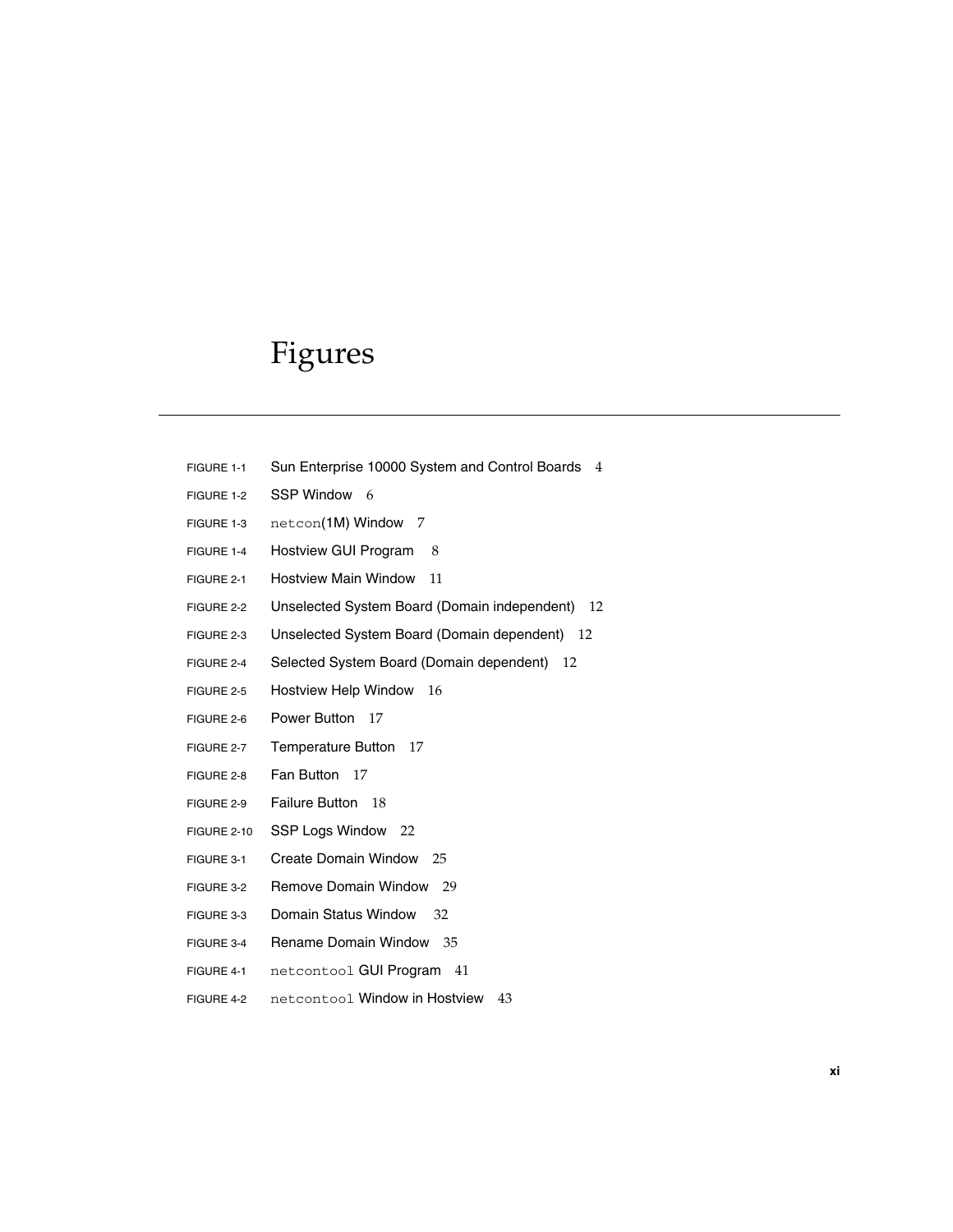- FIGURE 4-3 netcontool Console Configuration Window 44
- FIGURE 5-1 Power Control and Status Window 50
- FIGURE 5-2 Power Button 52
- FIGURE 5-3 Power Status Display 52
- FIGURE 5-4 System Board Power Detail Window 53
- FIGURE 6-1 Temperature Button 55
- FIGURE 6-2 Thermal Status Display 56
- FIGURE 6-3 System Board Thermal Detail 57
- FIGURE 6-4 Fan Button 57
- FIGURE 6-5 Fan Status Display 58
- FIGURE 6-6 Fan Tray Window 59
- FIGURE 7-1 Blacklist Edit Window—Board View 62
- FIGURE 7-2 Blacklist Edit Window—Processor View 64
- FIGURE 8-1 Dual SSP Configuration Required for Automatic Failover 68
- FIGURE 9-1 Example Hostview Window After a Partial Control Board Failover 92
- FIGURE 10-1 Sun Enterprise 10000 Client/Server Architecture 96
- FIGURE 10-2 Uploading Event Detection Scripts 99
- FIGURE 10-3 Event Recognition and Delivery 99
- FIGURE 10-4 Response Action 100
- FIGURE 10-5 CBS Communication Between SSP and Sun Enterprise 10000 System 101
- FIGURE 10-6 Automatic Failover Detection Points 102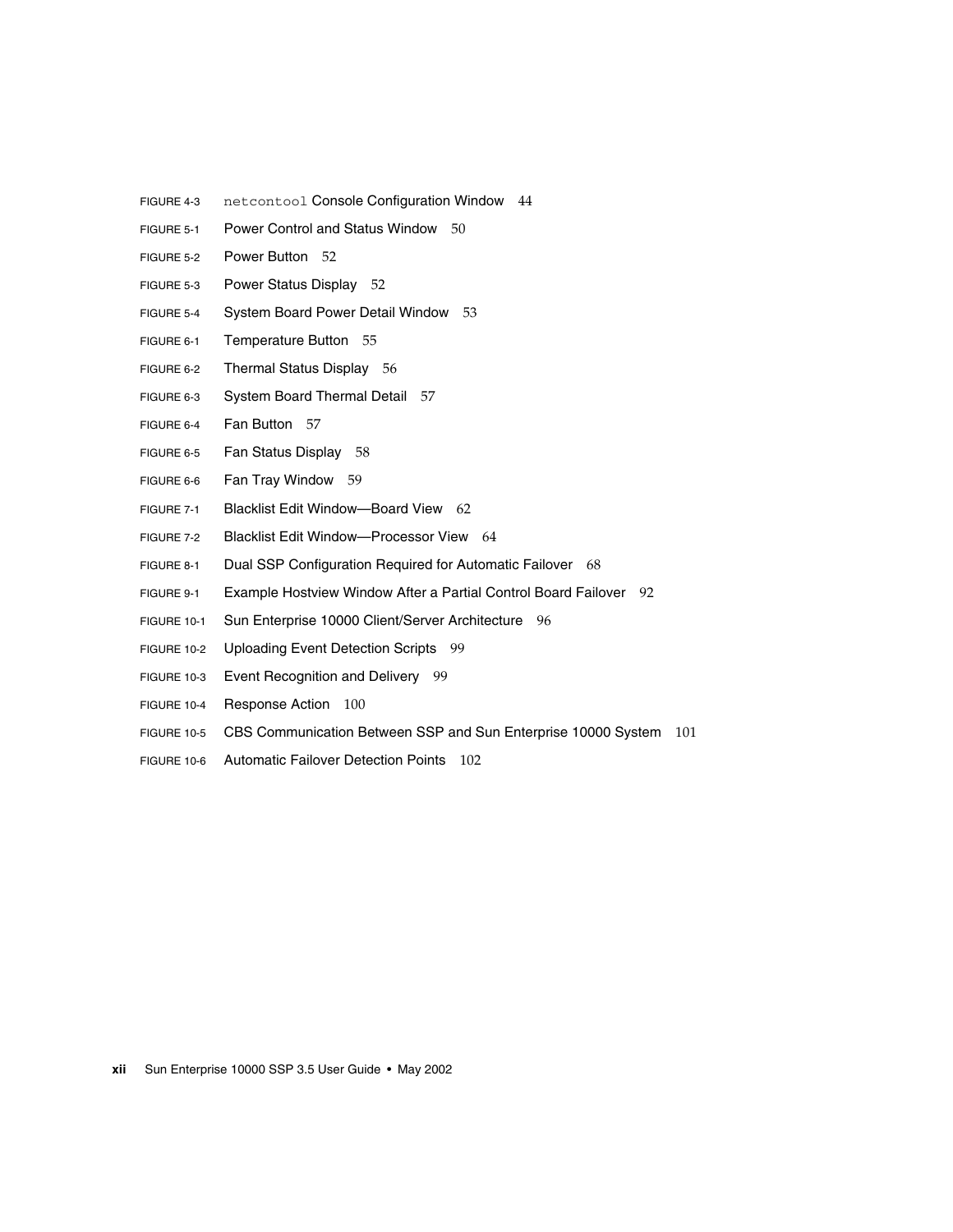### Tables

- TABLE P-1 Typographic Conventions xvii
- TABLE P-2 Shell Prompts xvii
- TABLE P-3 Related Documentation xviii
- TABLE 2-1 Hostview Menu Items 13
- TABLE 2-2 Error Conditions 18
- TABLE 2-3 Processor Symbol Shapes 19
- TABLE 2-4 Processor Color Scheme 19
- TABLE 3-1 Domain Status Columns 33
- TABLE 4-1 netcontool buttons 41
- TABLE 4-2 Console Configuration Options 45
- TABLE 10-1 SSP Daemons 97
- TABLE 10-2 Summary of Failover Detection Points and Actions 103
- TABLE 10-3 Environment Variables 109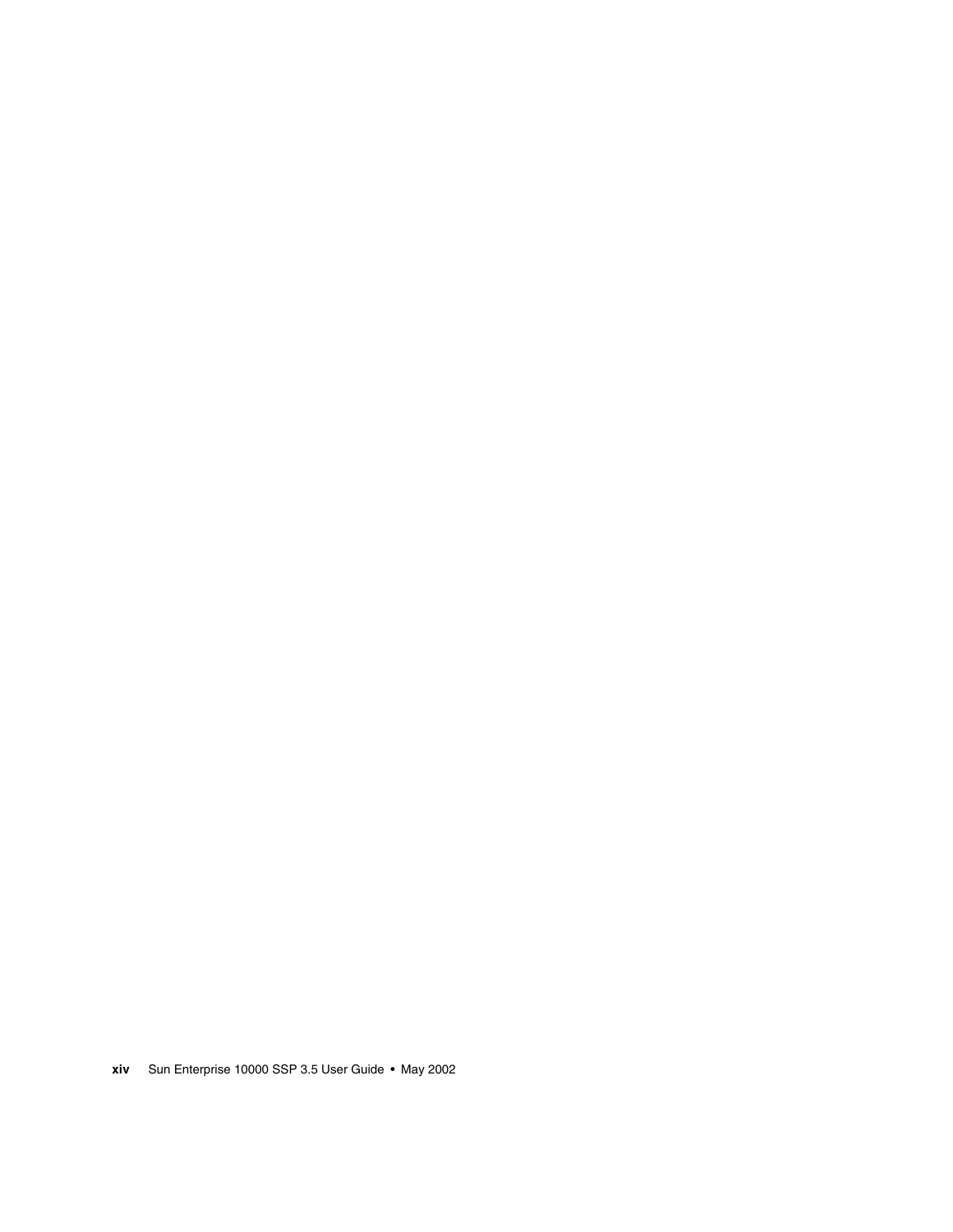### <span id="page-14-0"></span>Preface

The *Sun Enterprise 10000 SSP 3.5 User Guide* describes the System Service Processor (SSP), which enables you to monitor and control the Sun Enterprise<sup>™</sup> 10000 system.

### <span id="page-14-1"></span>How This Book Is Organized

This document contains the following chapters:

Chapter 1 introduces the System Service Processor (SSP).

[Chapter 2](#page-28-1) introduces the Hostview Graphical User Interface (GUI)

[Chapter 3](#page-42-2) describes how to create, remove, rename, and bring up domains, and also how to get status information on a domain.

Chapter 4 describes how to use  $n \in \text{R}(\text{M})$  and  $n \in \text{R}(\text{M})$ .

Chapter 5 describes how to control the system power resources from within Hostview or from the command line, to control the peripherals power resources from the command line, and to monitor the power levels in Hostview.

Chapter 6 describes how to administer the thermal conditions from within Hostview and how to monitor the fans from within Hostview.

Chapter 7 describes how to configure components out of the system using the blacklist file.

Chapter 8 describes how automatic failover from the main to spare SSP works.

[Chapter 9](#page-104-2) provides information on the use of dual control boards and the control board failover process.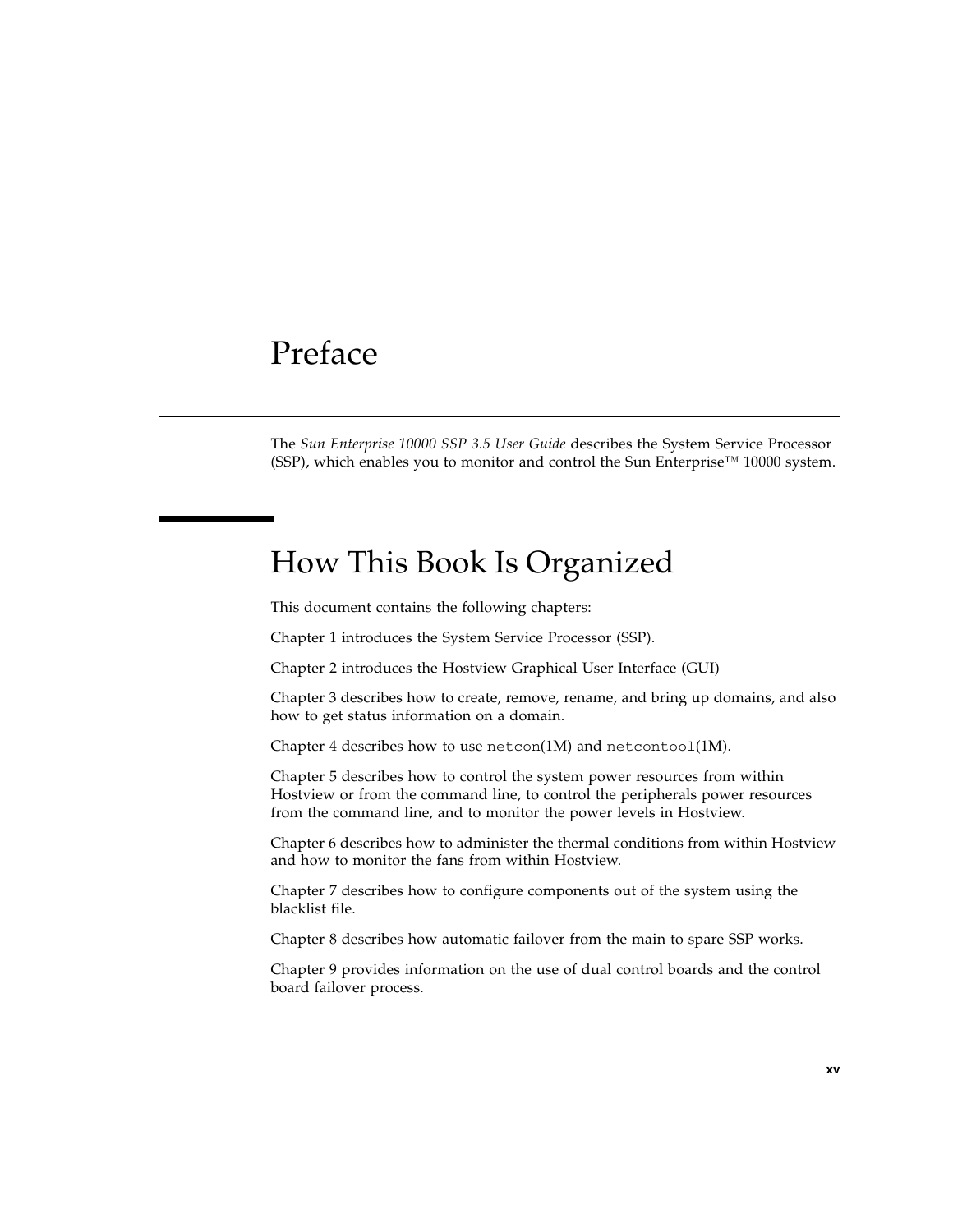[Chapter 10](#page-114-2) provides more detailed information for system administrators interested in how the SSP works. Included are descriptions of the SSP booting process, SSP daemons, and failover conditions.

[Appendix A](#page-130-3) describes miscellaneous SSP procedures, such as how to deconfigure the SSP.

### <span id="page-15-0"></span>Before You Read This Book

This manual is intended for Sun Enterprise 10000 system administrators, who have a working knowledge of UNIX® systems, particularly those based on the Solaris<sup>™</sup> operating environment. If you do not have such knowledge, you should first read the Solaris system administrator documentation collection provided with this system, and consider UNIX system administration training.

## <span id="page-15-1"></span>Using UNIX Commands

This document does not contain information on basic UNIX commands and procedures such as shutting down the system, booting the system, and configuring devices.

See one or more of the following for this information:

- Online documentation for the Solaris software environment, particularly those dealing with Solaris system administration
- Other software documentation that you received with your system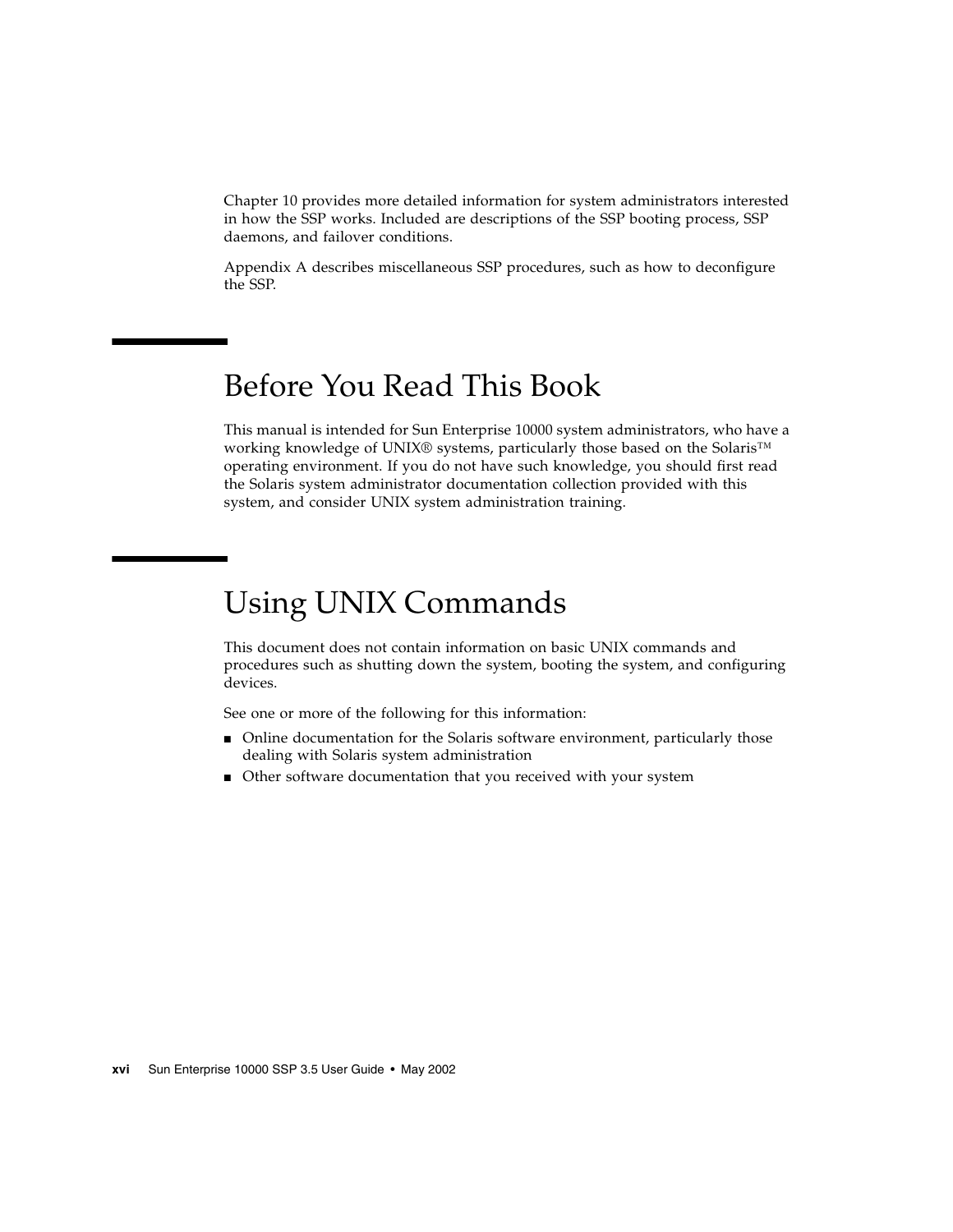# <span id="page-16-0"></span>Typographic Conventions

#### **TABLE P-1** Typographic Conventions

| <b>Typeface or</b><br>Symbol | Meaning                                                                                                                     | <b>Examples</b>                                                                                                                                           |
|------------------------------|-----------------------------------------------------------------------------------------------------------------------------|-----------------------------------------------------------------------------------------------------------------------------------------------------------|
| $A$ a $BbCc123$              | The names of commands, files,<br>and directories; on-screen<br>computer output.                                             | Edit your . login file.<br>Use $1s$ -a to list all files.<br>% You have mail.                                                                             |
| AaBbCc123                    | What you type, when<br>contrasted with on-screen<br>computer output.                                                        | % su<br>Password:                                                                                                                                         |
| AaBbCc123                    | Book titles, new words or terms,<br>words to be emphasized.<br>Command-line variable; replace<br>with a real name or value. | Read Chapter 6 in the User Guide.<br>These are called <i>class</i> options.<br>You <i>must</i> be root to do this.<br>To delete a file, type rm filename. |

## <span id="page-16-1"></span>Shell Prompts

| TABLE P-2 | <b>Shell Prompts</b> |
|-----------|----------------------|
|-----------|----------------------|

| <b>Shell</b>                          | Prompt                    |
|---------------------------------------|---------------------------|
| C shell                               | machine name <sup>§</sup> |
| C shell superuser                     | machine name#             |
| Bourne shell and Korn shell           |                           |
| Bourne shell and Korn shell superuser | #                         |

# <span id="page-16-2"></span>SSP Command Syntax

SSP commands ignore unrecognized parameters used on the command line.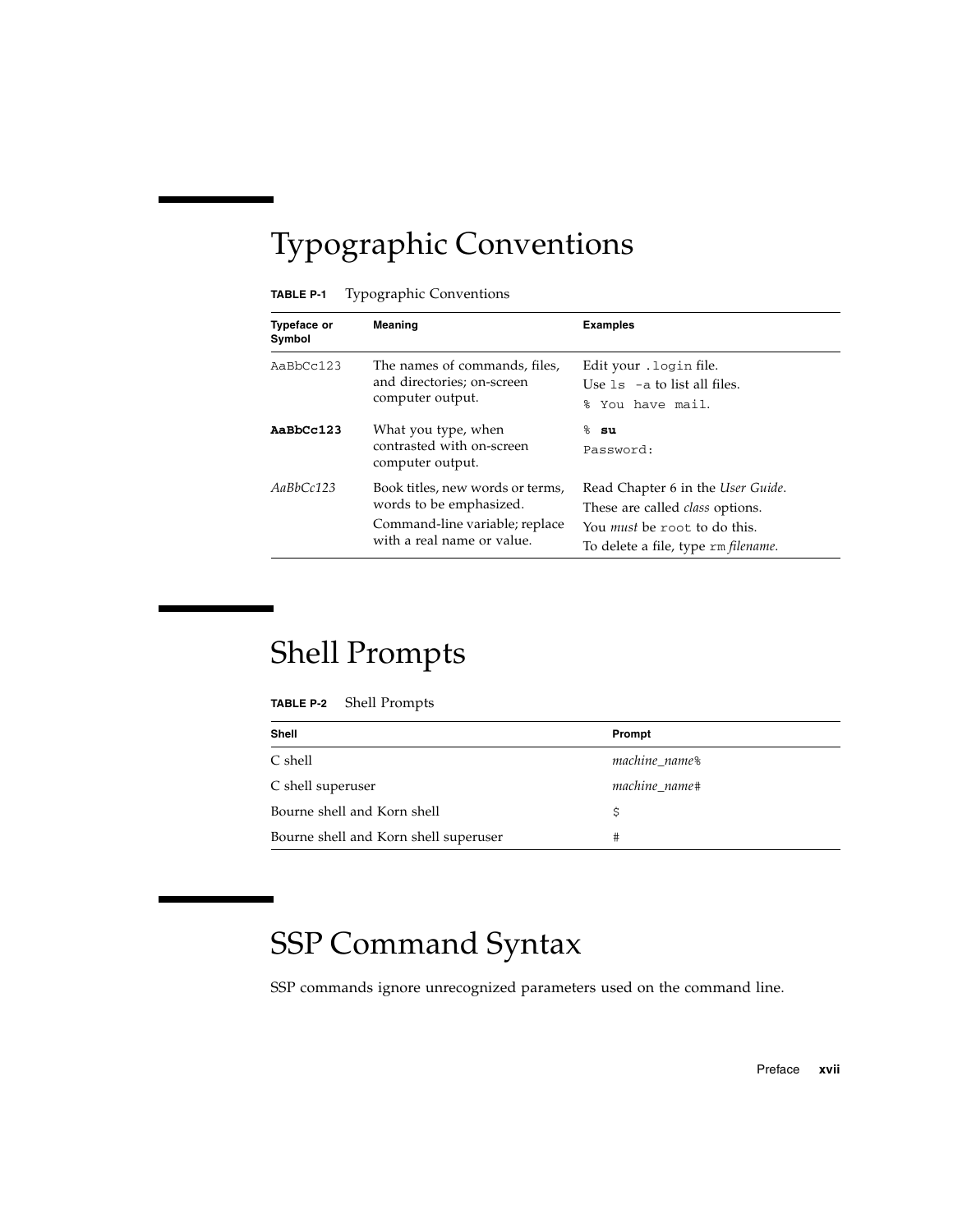## Related Documentation

<span id="page-17-0"></span>

| <b>Application</b>    | <b>Title</b>                                                         | <b>Part Number</b> |
|-----------------------|----------------------------------------------------------------------|--------------------|
| Installation          | Sun Enterprise 10000 SSP 3.5 Installation Guide<br>and Release Notes | 816-3626           |
| Reference (man pages) | Sun Enterprise 10000 SSP 3.5 Reference Manual                        | 806-7614           |
| Release Notes         | Sun Enterprise 10000 SSP 3.5 Installation Guide<br>and Release Notes | 816-3626           |
| Other                 | Sun Enterprise 10000 Capacity on Demand 1.0<br>Administrator Guide   | 806-2190           |
|                       | Sun Enterprise 10000 Capacity on Demand 1.0<br>Reference Manual      | 806-2191           |
|                       | Sun Enterprise 10000 Dynamic Reconfiguration<br>User Guide           | 816-3627           |
|                       | Sun Enterprise 10000 Dynamic Reconfiguration<br>Reference Manual     | 806-7617           |
|                       | Sun Enterprise 10000 InterDomain Networks<br>User Guide              | 806-4121           |
|                       | Sun Enterprise 10000 DR Configuration Guide                          | 816-3630           |
|                       | Sun Enterprise 10000 IDN Configuration Guide                         | 806-5230           |
|                       | Sun Enterprise 10000 IDN Error Messages                              | 806-5231           |
|                       | Sun Enterprise Server Alternate Pathing 2.3.1<br>User Guide          | 806-4150           |
|                       | Sun Enterprise Server Alternate Pathing 2.3.1<br>Reference Manual    | 806-4151           |

If you need information on security considerations, contact your Sun sales professional.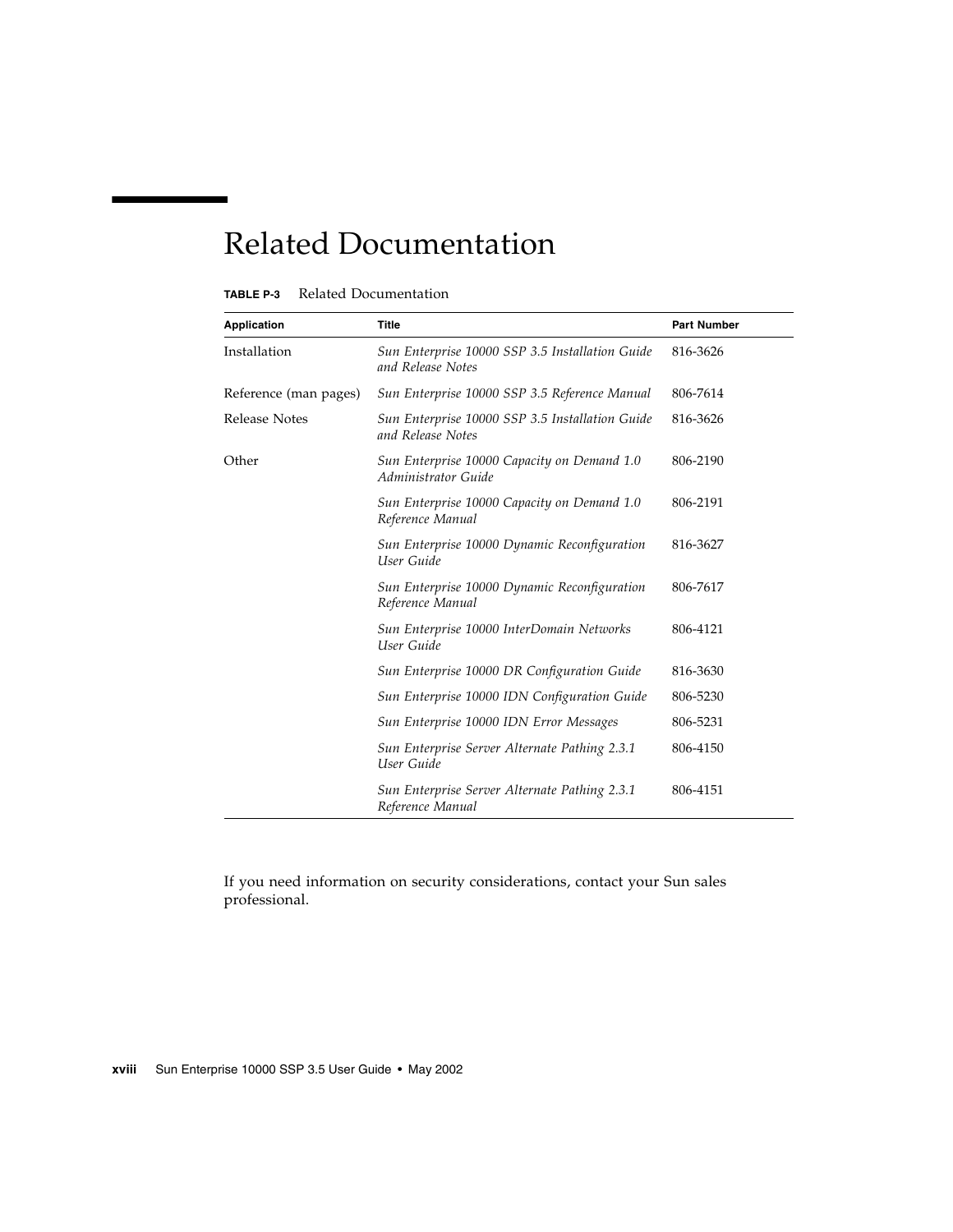## <span id="page-18-0"></span>Accessing Sun Documentation Online

A broad selection of Sun system documentation is located at: http://www.sun.com/products-n-solutions/hardware/docs A complete set of Solaris documentation and many other titles are located at: http://docs.sun.com

## <span id="page-18-1"></span>Sun Welcomes Your Comments

We are interested in improving our documentation and welcome your comments and suggestions. You can email your comments to us at:

docfeedback@sun.com

Please include the part number (816-3624-10) of your document in the subject line of your email.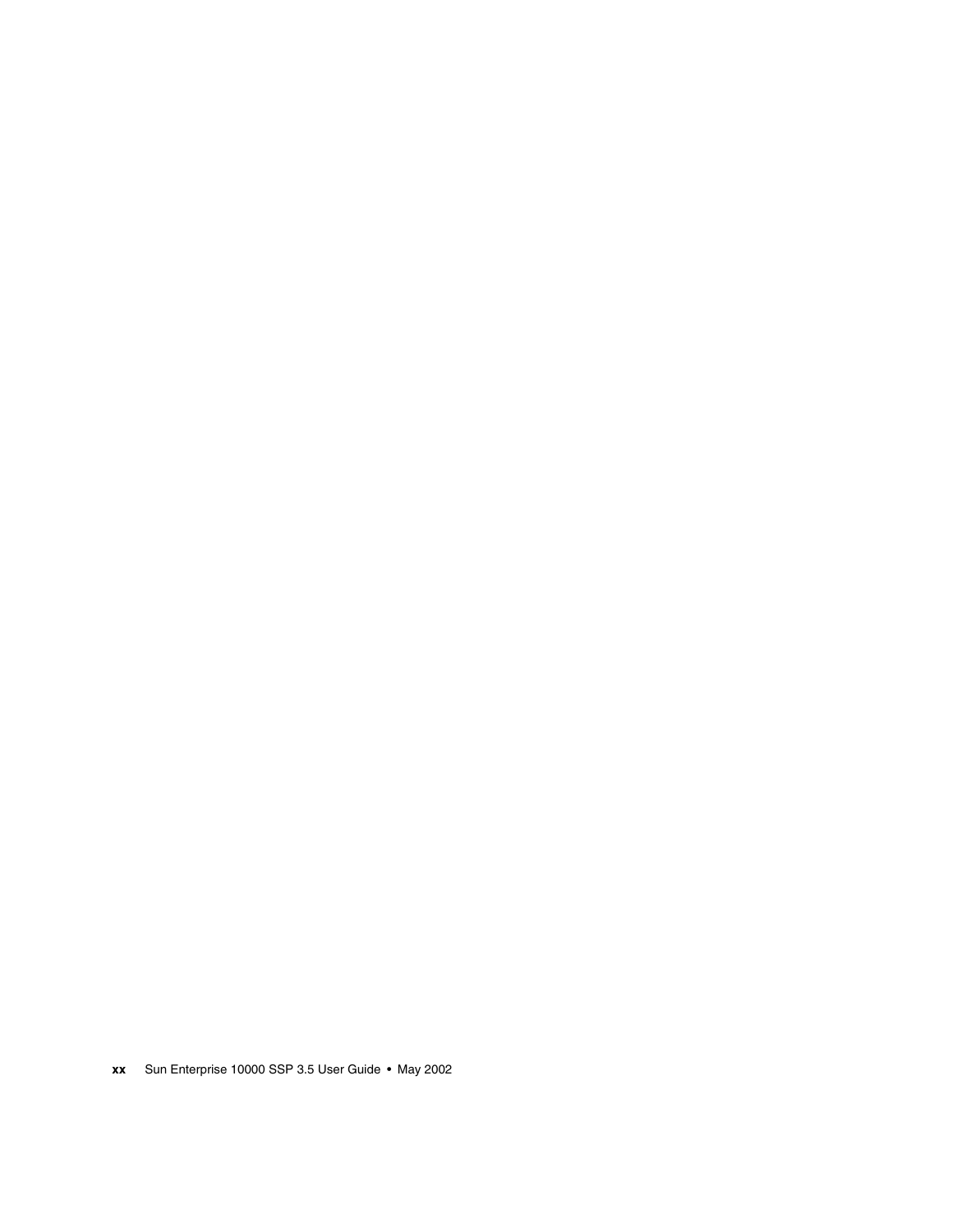### <span id="page-20-0"></span>Introduction to the SSP

The System Service Processor (SSP) is a SPARC™ workstation or SPARC server that enables you to control and monitor the Sun Enterprise 10000 system. You can use a Sun Ultra™ 5 or Sun Enterprise 250 workstation, or a Sun Netra™ T1 server as an SSP. In this book, the SSP workstation or server is simply called the *SSP*. The SSP software packages must be installed on the SSP. In addition, the SSP must be able to communicate with the Sun Enterprise 10000 system over an Ethernet connection.

The Sun Enterprise 10000 system is often referred to as the *platform*. System boards within the platform may be logically grouped together into separately bootable systems called *Dynamic System Domains*, or simply *domains*. Up to 16 domains may exist simultaneously on a single platform. (Domains are introduced in this chapter, and are described in more detail in [Chapter 3.](#page-42-2)) The SSP lets you control and monitor domains, as well as the platform itself.

**Note –** SSP 3.5 supports an OpenSSP environment in which certain types of lightweight, third-party applications can be run on the SSP. However, your SSP must meet the OpenSSP requirements described in the *SSP 3.5 Installation Guide and Release Notes*.

If you have a Sun Enterprise 10000 Capacity on Demand system, refer to the *Sun Enterprise 10000 Capacity on Demand 1.0 Administrator Guide* and *Sun Enterprise 10000 Capacity on Demand 1.0 Reference Manual*. If you are not sure if your system is a Capacity on Demand system, you can type the following command to determine whether the Capacity on Demand packages are installed:

```
ssp# pkginfo | grep SUNWcod
application SUNWcod Capacity On Demand (COD)
application SUNWcodmn Capacity On Demand (COD) Manual Pages
```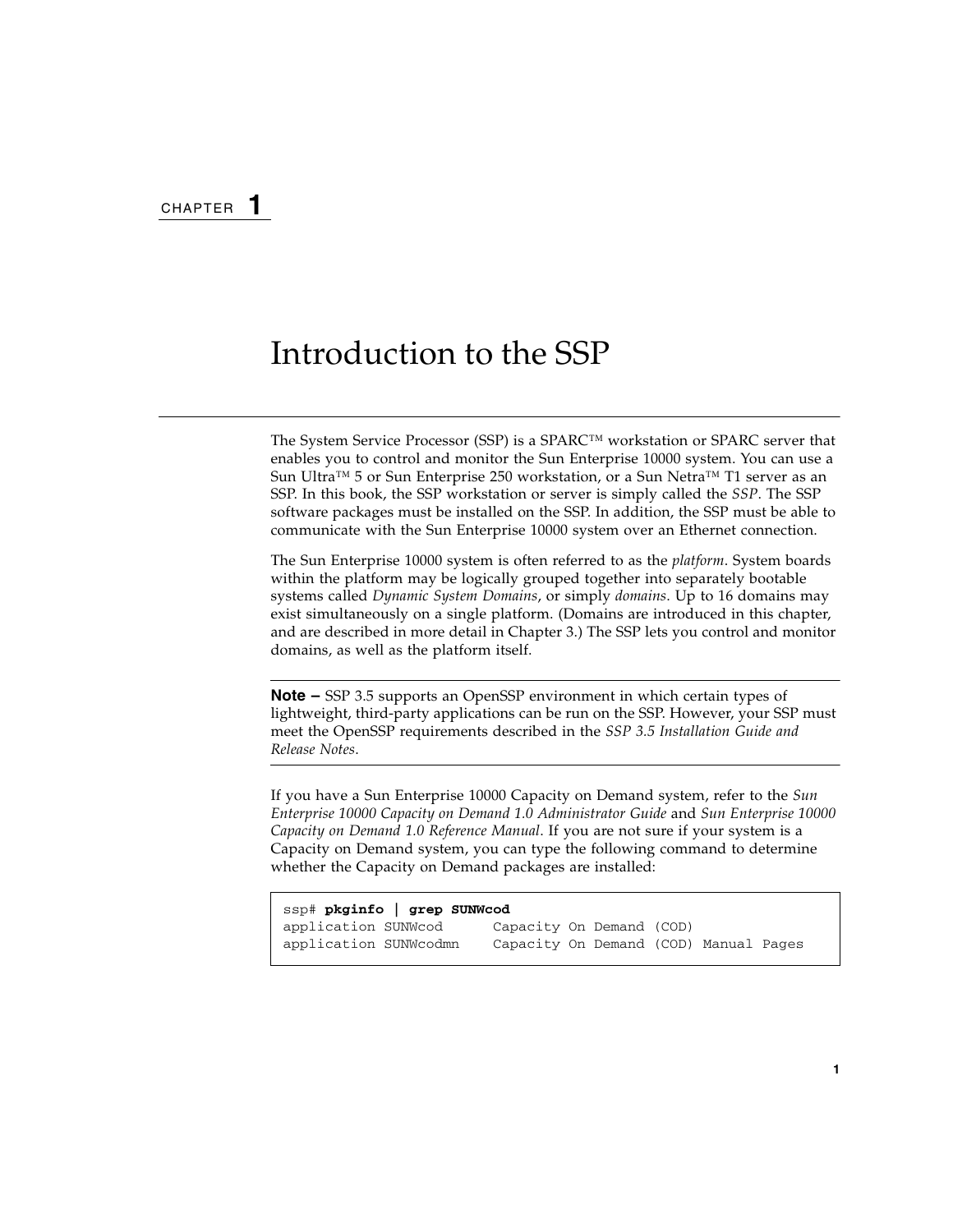### <span id="page-21-0"></span>SSP Features

SSP 3.5 software can be loaded only on Sun workstations or Sun servers running the Solaris 7, 8, or 9 operating environment with the Common Desktop Environment (CDE). SSP 3.5 software is compatible with Sun Enterprise 10000 domains that are running the Solaris 2.5.1, 2.6, 7, 8, or 9 operating environments. The commands and GUI programs that are provided with the SSP software can be used remotely.

The SSP enables the system administrator to perform the following tasks:

- Perform an emergency shutdown in an orderly fashion. For example, the SSP software automatically shuts down a domain if the temperature of a processor within that domain rises above a preset level.
- Create domains by logically grouping system boards together. Domains are able to run their own operating system and handle their own workload. See [Chapter 3.](#page-42-2)
- Boot domains.
- Dynamically reconfigure a domain so that currently installed system boards can be *logically* attached to or detached from the operating system while the domain continues running in multiuser mode.

This feature is known as *Sun Enterprise 10000 dynamic reconfiguration (DR)*. You can also perform an automated dynamic reconfiguration (ADR) of domains. (A system board can easily be *physically* swapped in and out when it is not attached to a domain, even while the system continues running in multiuser mode.)

SSP 3.5 supports two different models for dynamic reconfiguration on domains:

- **•** DR model 2.0 Uses the dr\_daemon(1M) to control DR operations on domains. You can use Hostview, dr(1M) shell, or ADR commands on the SSP to perform DR operations. SSP 3.5 supports DR model 2.0 on domains that run the Solaris 2.5.1, 2.6, 7, or 8 operating environments.
- **•** DR model 3.0 Uses the domain configuration server,  $dcs(1M)$ , to control DR operations on domains. You use the ADR commands on the SSP to perform DR operations. SSP 3.5 supports DR model 3.0 on domains that run the Solaris 9 operating environment or the Solaris 8 10/01 or 2/02 operating environments.

DR model 3.0 domains also interface with the Reconfiguration Coordination Manager (RCM), which enables you to coordinate DR operations with other applications, such as database, clustering, and volume management software running on a Sun Enterprise 10000 domain. For details on RCM, refer to the *System Administration Guide: Basic Administration* in the Solaris 9 System Administrator Collection.

For details on the DR models and operations, refer to the *Sun Enterprise 10000 Dynamic Reconfiguration User Guide*.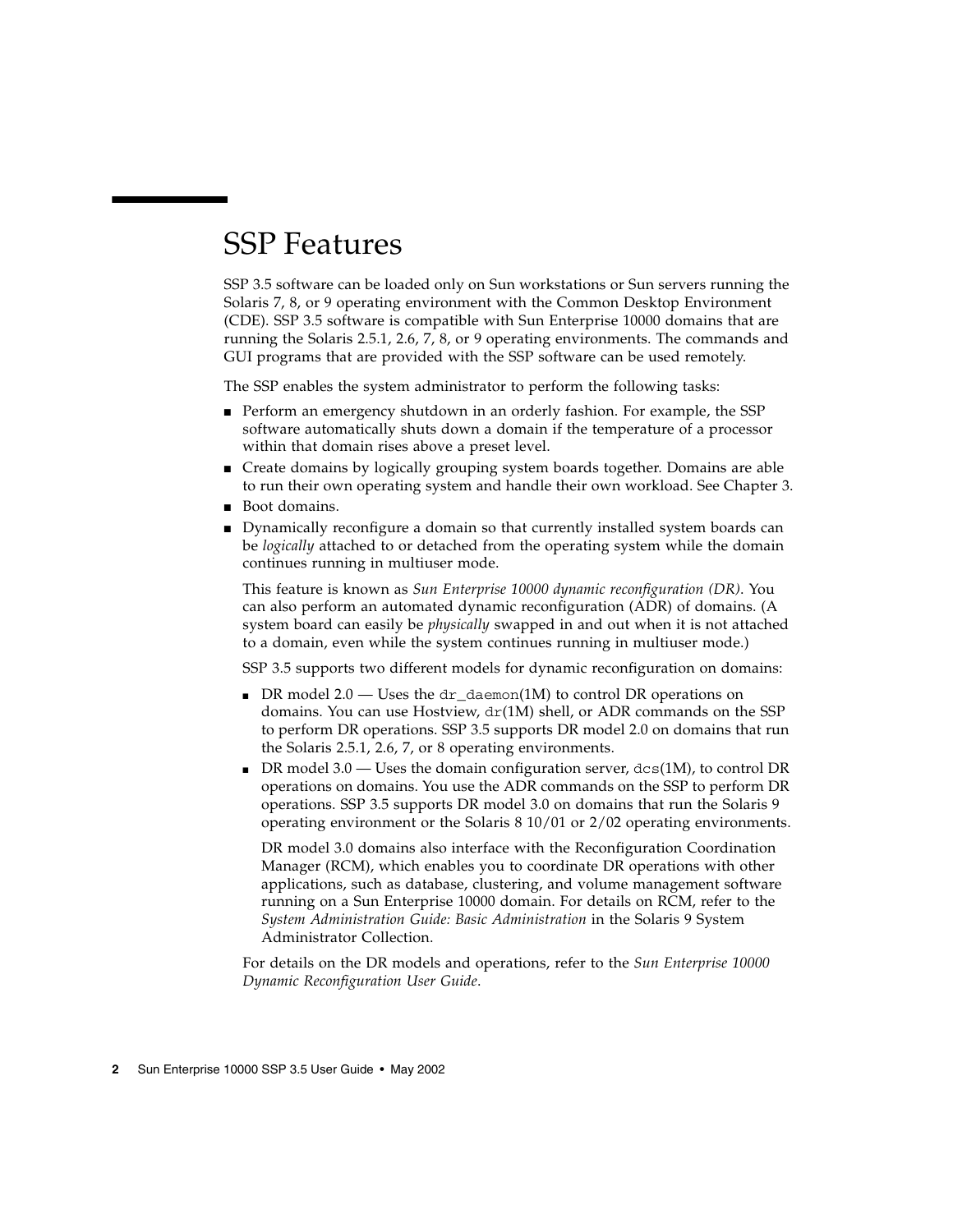■ Assign paths to different controllers for I/O devices, which enables the system to continue running in the event of certain types of failures. This functionality is referred to as alternate pathing or multipathing.

For alternate pathing functionality compatible with DR model 2.0, use the Alternate Pathing software as described in the *Sun Enterprise Server Alternate Pathing User Guide*.

■ For multipathing functionality compatible with DR model 3.0, use the IP multipathing (IPMP) software included with the Solaris operating environment and the Sun StorEdge<sup>™</sup> Traffic Manager (also referred to as MPxIO) software for I/O multipathing.

For further information on IPMP, refer to the *System Administration Guide: IP Services* documentation available with the Solaris 9 operating environment release or the *IP Network Multipathing Administration Guide* available with the Solaris 8 operating environment release.

For details on the Sun StorEdge Traffic Manager, refer to the *Sun StorEdge Traffic Manager Software Installation and Configuration Guide* available on the Sun Network Storage Solutions web site (http://www.sun.com/storage/san).

**Note –** The Sun StorEdge Traffic Manager software may not support automatic path switching for all devices. For details, refer to the *Sun StorEdge Traffic Manager Software Installation and Configuration Guide*. If you require automatic path switching for devices that are not supported, use the Alternate Pathing software with DR model 2.0.

- Monitor and display the temperatures, currents, and voltage levels of one or more system boards or domains.
- Monitor and control power to the components within a platform.
- Execute diagnostic programs such as power-on self-test (POST).

In addition, the SSP environment:

- Warns you of impending problems, such as high temperatures or malfunctioning power supplies.
- Monitors a dual SSP configuration for single points of failure and performs an automatic failover from the main SSP to the spare or from the primary control board to the spare control board, depending on the failure condition detected.
- Notifies you when a software error or failure has occurred.
- Automatically reboots a domain after a system software failure (such as a panic).
- Keeps logs of interactions between the SSP environment and the domains.
- Provides support for InterDomain Networks (IDN).
- Provides support for the Sun Enterprise 10000 dual grid power option.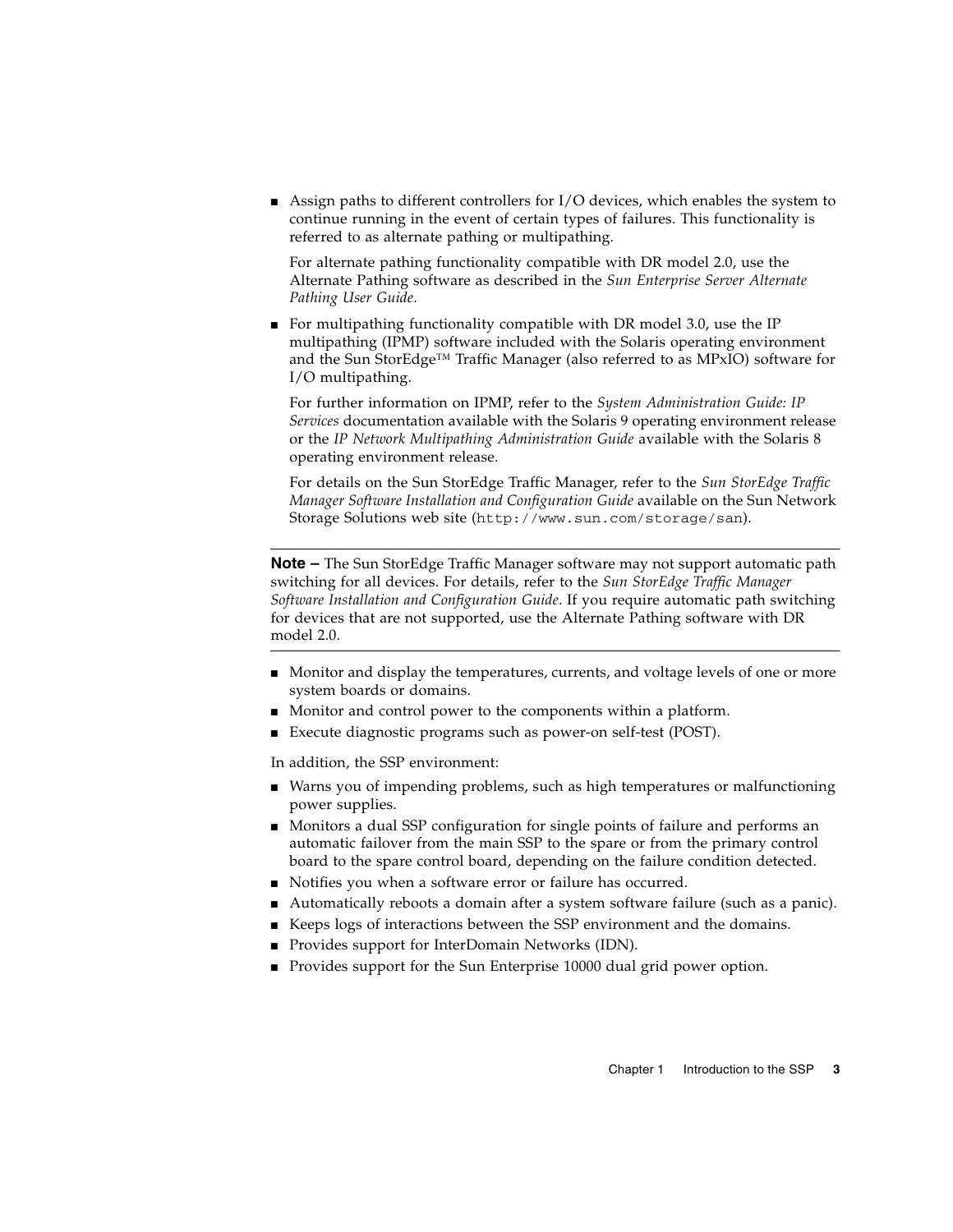## <span id="page-23-0"></span>System Architecture

The Sun Enterprise 10000 platform, the SSP, and other workstations communicate over Ethernet ([FIGURE 1-1\)](#page-23-1). SSP operations can be performed by entering commands on the SSP console or by remotely logging in to the SSP from another workstation on the local area network. Whether you log in to the SSP remotely or locally, you must log in as user ssp and provide the appropriate password if you want to perform SSP operations (such as monitoring and controlling the platform).



<span id="page-23-1"></span>**FIGURE 1-1** Sun Enterprise 10000 System and Control Boards

Dual control boards are supported within the Sun Enterprise 10000 platform. Each control board runs a control board executive (CBE) that communicates with the SSP over a private network. One control board is designated as the primary control board, and the other is designated as the spare control board. If the primary control board fails, the failover capability automatically switches to the spare control board as described in [Chapter 9.](#page-104-2)

The SSP software handles most control boards as active components, and you need to check the system state before powering off any control board. For details, see [Chapter 9.](#page-104-2)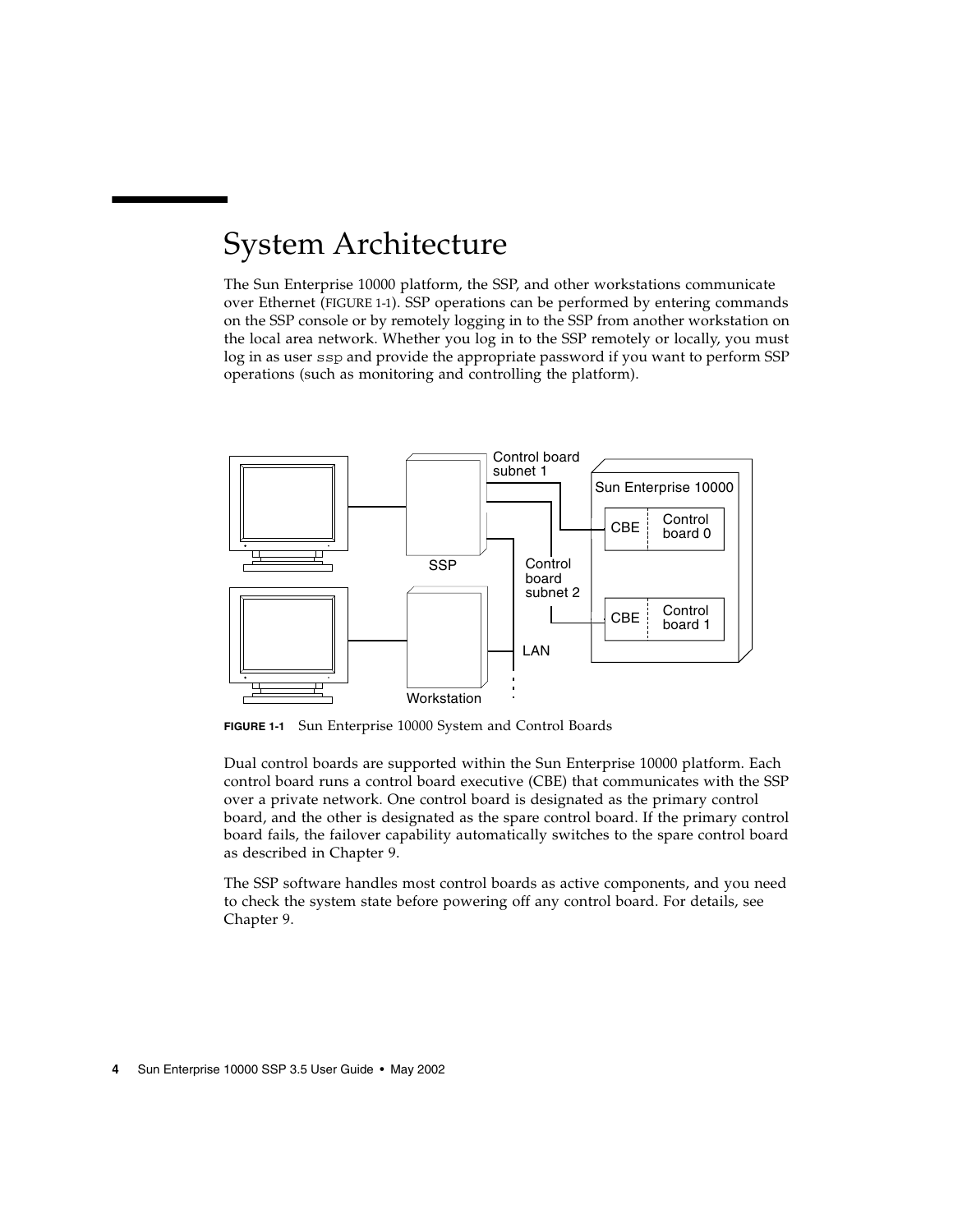### <span id="page-24-0"></span>SSP User Environment

You can interact with the SSP and the domains on the Sun Enterprise 10000 by using SSP commands and the SSP GUI programs.

#### <span id="page-24-1"></span>▼ To Begin Using the SSP

- **1. Boot the SSP.**
- **2. Log in to the SSP as user** ssp **and type:**

ssp% **tail -f \$SSPLOGGER/messages**

**3. Wait until you see the following message:**

Startup of SSP as MAIN complete

At this point you can begin using SSP programs such as Hostview and netcontool(1M).

#### <span id="page-24-2"></span>SSP 3.5 Window

An SSP window provides a command line interface to the Solaris operating environment and SSP 3.5 environment ([FIGURE 1-2](#page-25-3)).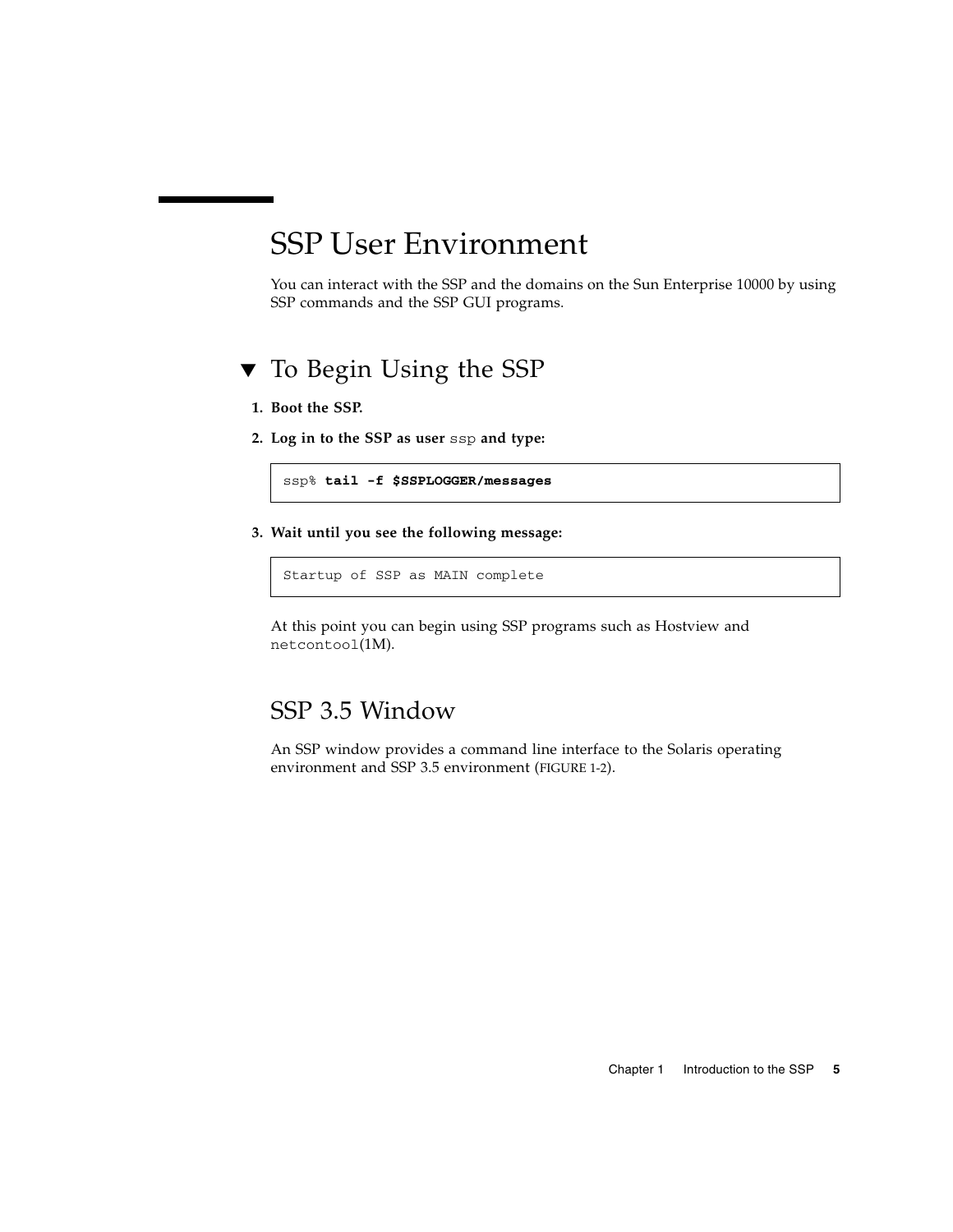SSP or other workstation display



**FIGURE 1-2** SSP Window

- <span id="page-25-3"></span><span id="page-25-0"></span>▼ To Display an SSP Window Locally in the Common Desktop Environment (CDE)
	- **1. Log in to the SSP as user** ssp**.**

#### **2. Open an SSP window using one of the following methods:**

- From the CDE front panel under the Solaris 7, 8, or 9 operating environment, select the Hosts subpanel, and then select This Host.
- From the Workspace Menu (right mouse click) choose Programs and then select Terminal.
- <span id="page-25-1"></span>▼ To Display an SSP Window Remotely
	- **1. Use the** rlogin**(1) command to remotely log in to the SSP 3.5 machine as user** ssp**, and enter the** ssp **password.**
	- **2. When prompted, type in the name of the platform or domain you wish to work with, and then press Return.**

The SUNW HOSTNAME environment variable is set to the value you enter.

### <span id="page-25-2"></span>SSP Console Window

The SSP console window is the console for the SSP workstation or server. The system uses it to log operating system messages.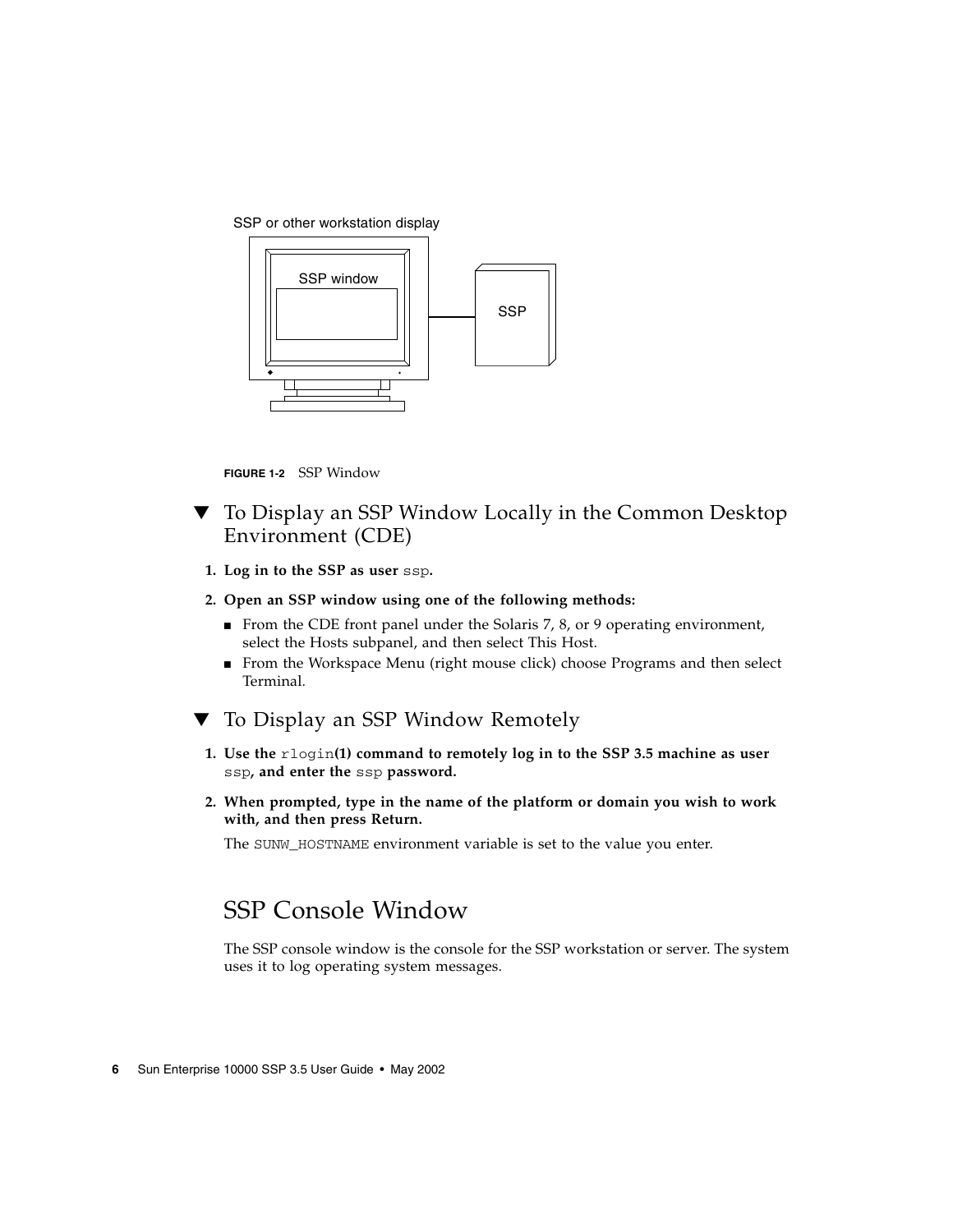#### <span id="page-26-0"></span>▼ To Display an SSP Console Window Locally with CDE

- **1. Log in to the SSP as user** ssp**.**
- **2. Open an SSP window using one of the following methods:**
	- From the Workspace Menu (right mouse click) choose Programs and then select Console.
	- From the CDE front panel under the Solaris 7, 8, or 9 operating environment, select the Hosts subpanel, and then select Console.

#### <span id="page-26-1"></span>Network Console Window

The network console window, or netcon(1M) window, receives system console messages (operating system messages) from a domain [\(FIGURE 1-3](#page-26-2)).



<span id="page-26-2"></span>**FIGURE 1-3** netcon(1M) Window

A netcon(1M) window behaves as if a console is physically connected to a domain. Domain console messages, such as those generated by dynamic reconfiguration operations, are displayed in the netcon(1M) window. For more information, see "Using netcon $(1M)$ " on page 39 and the netcon $(1M)$  man page.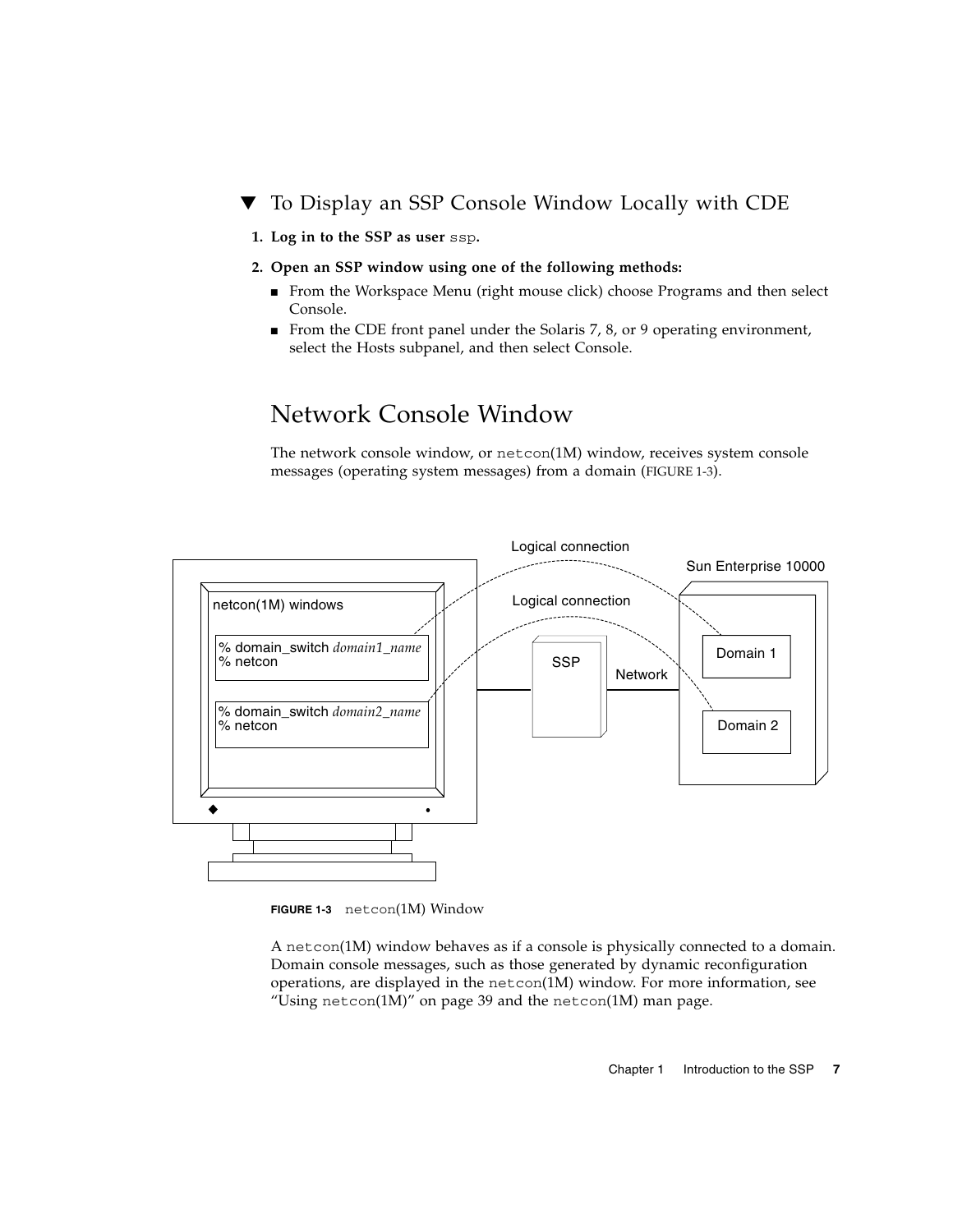### <span id="page-27-0"></span>Hostview

The Hostview program provides a graphical user interface (GUI) with the same functionality as many of the SSP commands [\(FIGURE 1-4\)](#page-27-1).



<span id="page-27-1"></span>**FIGURE 1-4** Hostview GUI Program

Hostview is described in detail in [Chapter 2.](#page-28-1) It is also described in the hostview(1M) man page in the *Sun Enterprise 10000 SSP 3.5 Reference Manual* (man pages).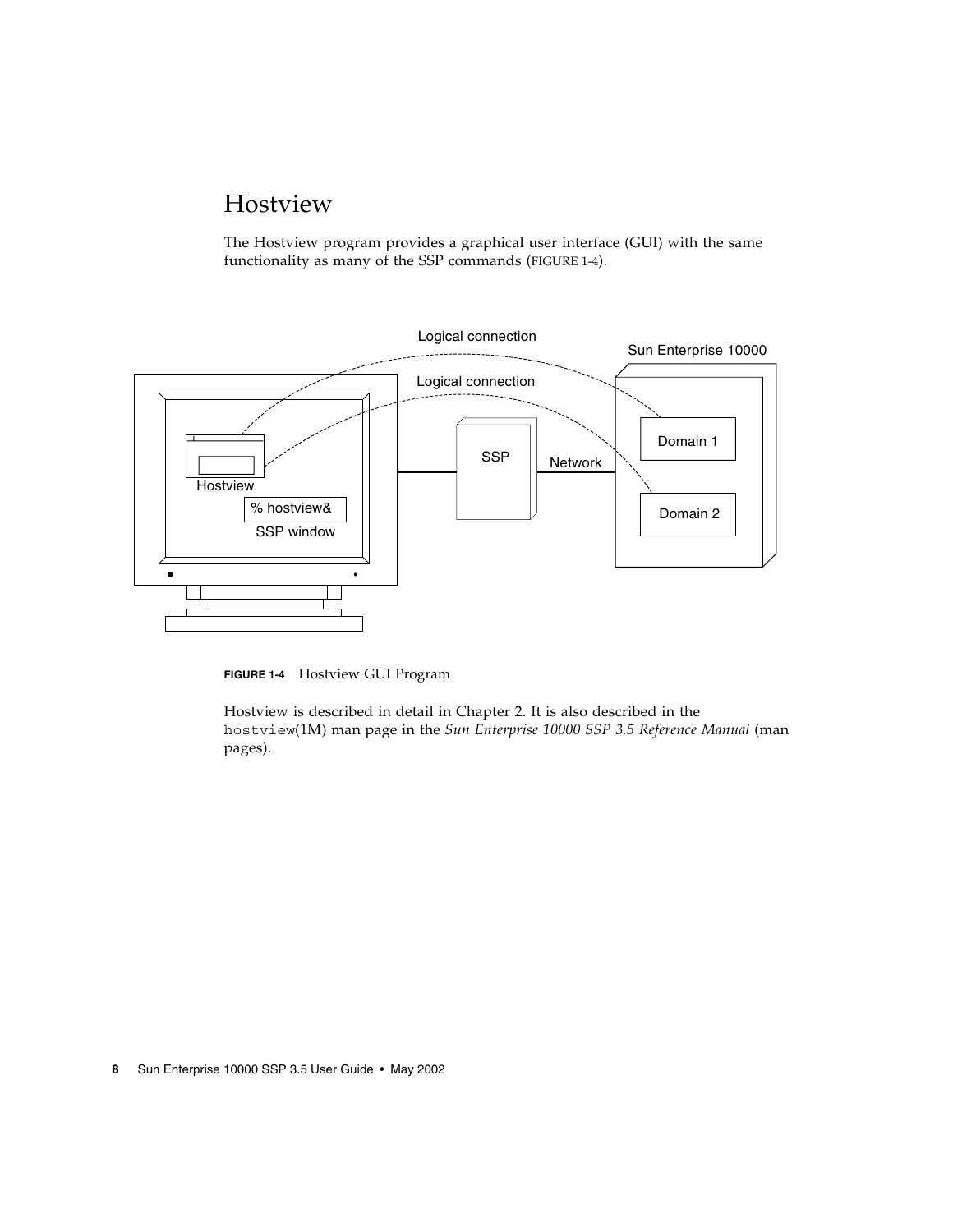### <span id="page-28-1"></span><span id="page-28-0"></span>Hostview

This chapter describes Hostview, a GUI front-end to SSP commands.

Hostview enables you to perform administration operations such as:

- Dynamically grouping the system boards into domains. Each domain runs its own instance of the Solaris operating environment and has its own log messages file.
- Booting the Solaris operating environment for a domain.
- Accessing the SSP log messages file for each platform or domain.
- Remotely logging in to each domain.
- Displaying a netcon(1M) window for each domain.
- Editing the blacklist(4) file to enable or disable hardware components in a domain.
- Dynamically reconfiguring the boards within a platform, logically attaching or detaching them from the operating system. This feature is described in the *Sun Enterprise 10000 Dynamic Reconfiguration User Guide*.
- Powering the system boards on and off.
- Monitoring the temperature and voltage levels of hardware components.

If you want to run Hostview, you only need to run one instance for a given platform. However, it is possible to run more than one instance simultaneously (perhaps on different workstations) to work with the same platform.

If you have logged into the SSP environment from a remote login session, make sure your DISPLAY environment variable is set to your current display and that your xhost settings enable the SSP to display on your workstation (see xhost(1) in the *Solaris X Window System Reference Manual*).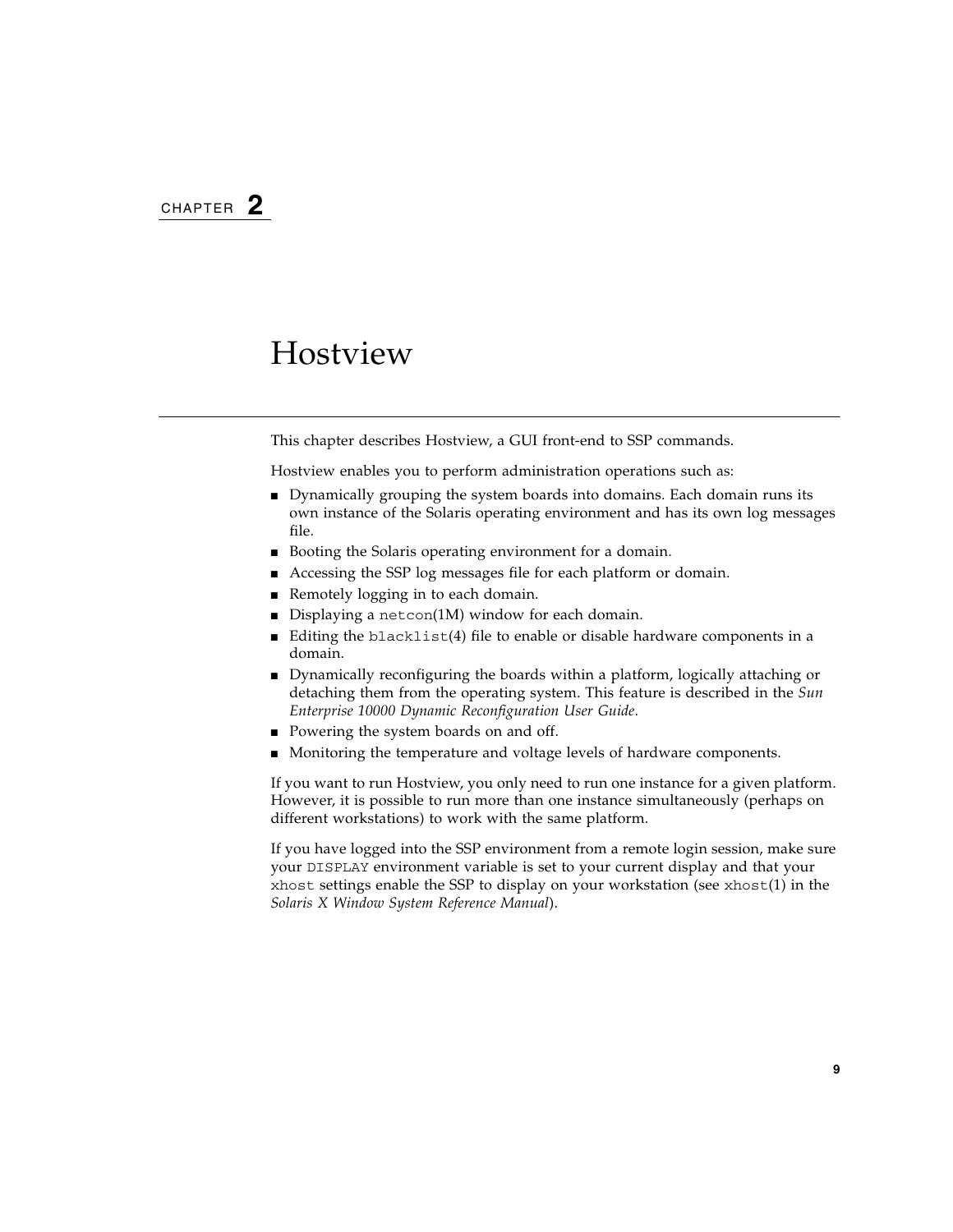- <span id="page-29-0"></span>▼ To Start Up Hostview From a Remote Login Session
	- **1. Enable external hosts to display on your local workstation:**

```
% xhost +
```
**2. Log in to the SSP as user** ssp **and type:**

```
ssp% hostview -display machine_name:0.0 &
```
- <span id="page-29-1"></span>▼ To Start Up Hostview From the Workspace Menu Locally on the SSP
	- **From the Workspace Menu (right mouse button click), select SSP, and then select Hostview.**

This is available only when you use the SSP console, not when you use a remote login session to the SSP.

- <span id="page-29-2"></span>▼ To Start Up Hostview Under CDE From the Front Panel
	- **Use one of the following methods:**
		- Click the SSP icon on the front panel. The icon shows a hand holding tools.
		- Click the arrow above the SSP icon on the front panel, and select Hostview.
		- Open an SSP window and type:

ssp% **hostview &**

### <span id="page-29-3"></span>Hostview Main Window

When you start Hostview, the main window is displayed ([FIGURE 2-1\)](#page-30-0).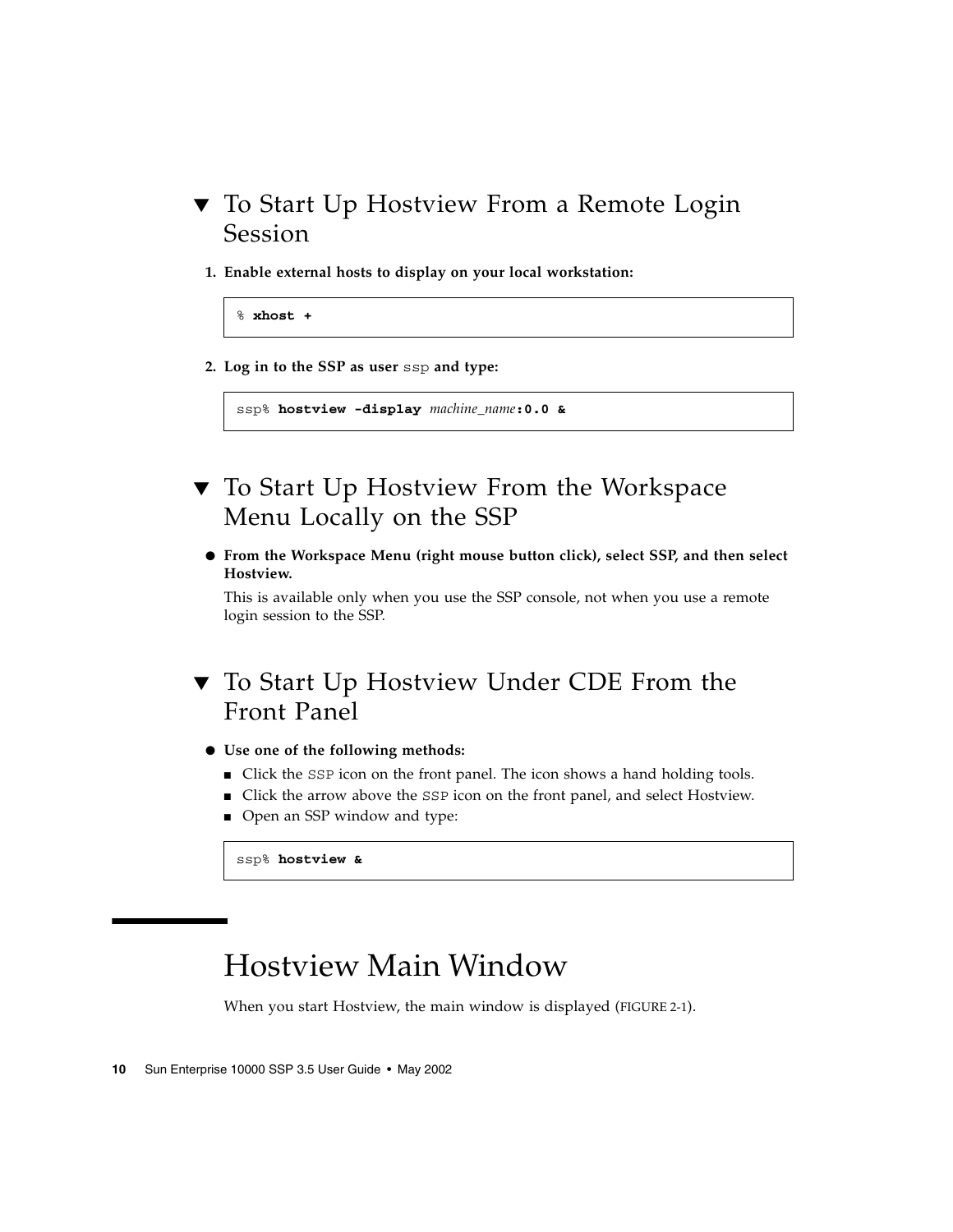| $\equiv$                                      | Hostview-allxf4                                                                                             |                                  |                         | $\overline{\blacksquare}$           |
|-----------------------------------------------|-------------------------------------------------------------------------------------------------------------|----------------------------------|-------------------------|-------------------------------------|
| Eile Edit Control Configuration Terminal View |                                                                                                             |                                  |                         | Help                                |
|                                               |                                                                                                             |                                  |                         |                                     |
|                                               |                                                                                                             | Front                            |                         |                                     |
| SB 15<br>CSB 1 CB 1                           | SB 14<br>SB 13                                                                                              | SB 12<br>SB 11                   | SB 10<br>SB 9           | SB <sub>8</sub>                     |
|                                               |                                                                                                             | 48<br>-9<br>49<br>50<br>51       | 36<br>37<br>38<br>39    | 32<br>33<br>34<br> 35               |
|                                               |                                                                                                             | ABUS2                            |                         |                                     |
|                                               |                                                                                                             | ABUS3                            |                         |                                     |
|                                               |                                                                                                             | DBUS1                            |                         |                                     |
|                                               |                                                                                                             | <b>DBUS0</b>                     |                         |                                     |
|                                               |                                                                                                             | ABUS1<br>ABUS0                   |                         |                                     |
|                                               |                                                                                                             |                                  |                         |                                     |
|                                               | 07<br>$11$ $\overline{\phantom{a}}$<br>h<br>$10$ <sup>2</sup><br>06<br>ŋ<br>$09$ $2$<br>05<br>h<br>08<br>04 | 15<br>14<br>$13$ $\bullet$<br>12 | 27<br>26<br>25          | 31<br>30 <sup>°</sup><br> 29 <br>28 |
| CSB 0 CB 0<br>SB 0                            | SB 2<br>SB <sub>1</sub>                                                                                     | SB 3<br>$SS\overline{4}$<br>Back | SB <sub>5</sub><br>SB 6 | SB <sub>7</sub>                     |

<span id="page-30-0"></span>**FIGURE 2-1** Hostview Main Window

The menu bar on the main window provides the commands that you use to control the platform. The commands are described in ["Main Window Menu Bar" on page](#page-32-1) [13.](#page-32-1)

The buttons on the main window (Power, Temperature, and Fans) bring up status details. The buttons are described in ["Main Window Buttons" on page 17.](#page-36-0)

The rest of the main window provides a graphical view of the platform boards and buses. The system boards are named SB0 through SB15, and their processor numbers are shown. The control boards are named CB0 and CB1. The support boards are named CSB0 and CSB1. The buses are named ABUS0 through ABUS3, DBUS0, and DBUS1.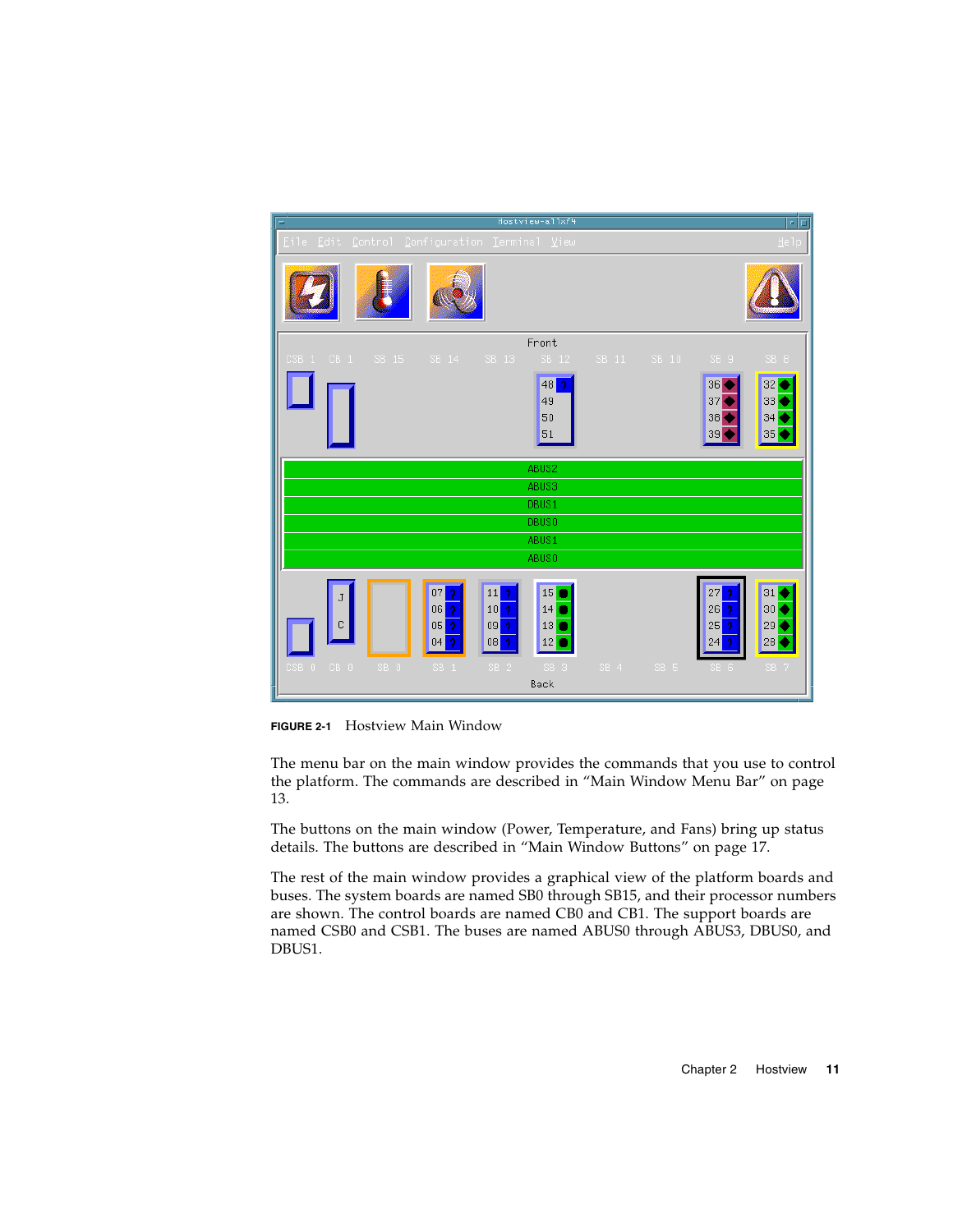The system boards along the top of the display are arranged in the order they appear on the front side of the physical platform. The system boards along the bottom of the display are arranged in the order they appear on the back side of the physical platform.

If a system board is shown with no outline ([FIGURE 2-2](#page-31-0)), the board is not part of a domain and is not currently selected.



**FIGURE 2-2** Unselected System Board (Domain independent)

<span id="page-31-0"></span>If a system board is part of a domain [\(FIGURE 2-3\)](#page-31-1), a colored outline surrounds it. The boards within a given domain all have outlines of the same color.



**FIGURE 2-3** Unselected System Board (Domain dependent)

<span id="page-31-1"></span>A black outline around the domain color outline indicates that a board is selected [\(FIGURE 2-4](#page-31-2)). (There are several reasons why you select a board in Hostview. For example, you could select one or more boards, and then create a domain that is based on those boards.)



**FIGURE 2-4** Selected System Board (Domain dependent)

<span id="page-31-2"></span>The processors within the boards are numbered 0 through 63. The processor symbols (diamond, circle, and so forth) indicate the state of the processors and are described in ["Main Window Processor Symbols" on page 18](#page-37-0).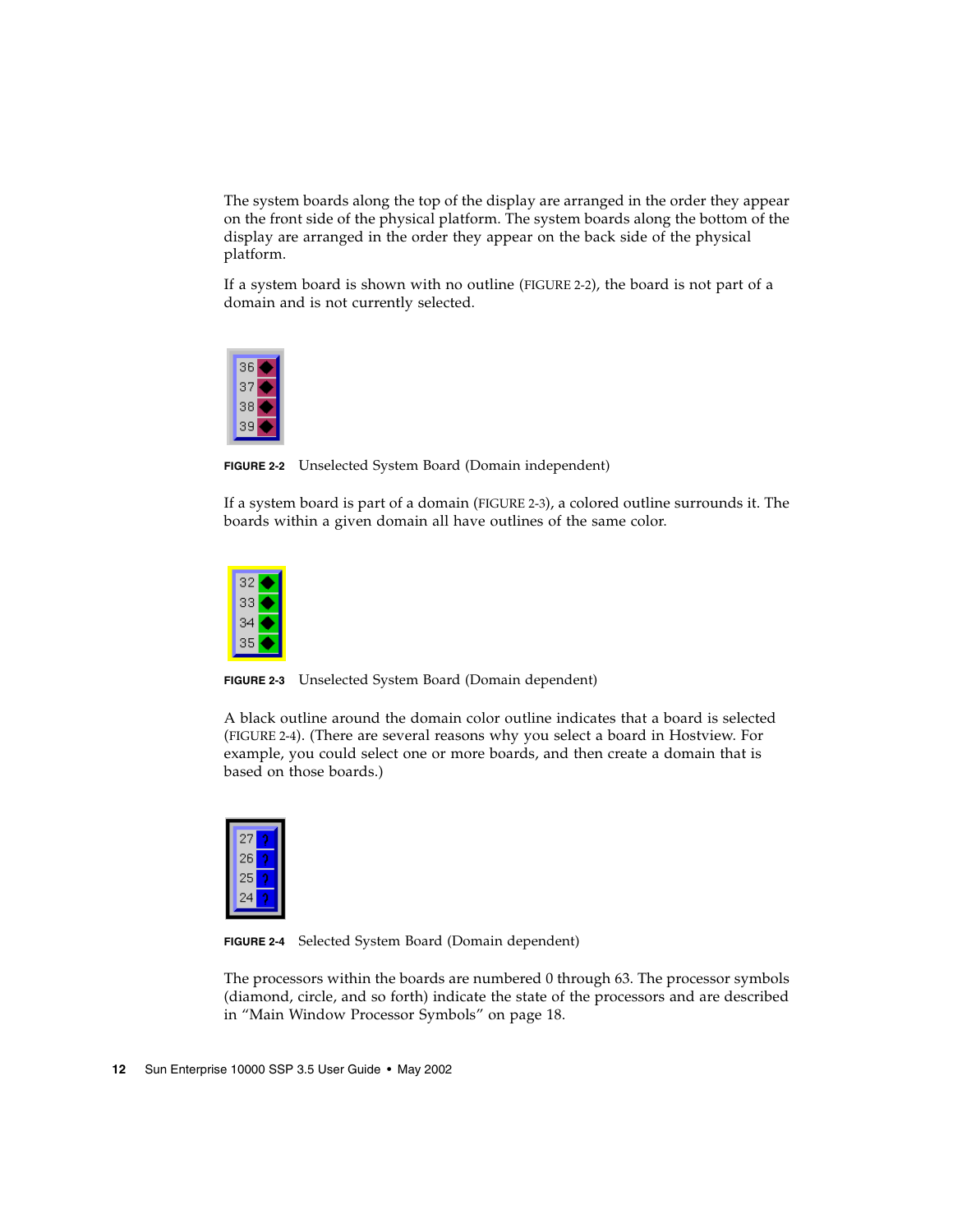## <span id="page-32-0"></span>Selecting Items in the Main Window

You can select one or more boards in the Hostview main window. You can also select one domain in the main window. You must select a set of boards prior to performing certain operations, such as creating a domain.

- To select a single board, click on it with the left mouse button. The selected board is indicated by a black outline, and all other boards are deselected.
- To select additional boards, click on them with the middle mouse button. You can also deselect a currently selected board by clicking on it with the middle mouse button. (The middle mouse button toggles the selection status of the board without affecting the selection status of any other board.)
- To select a domain, click on a board within that domain with the left mouse button. Note that you can select boards from different domains (using the middle mouse button), but the selected domain will correspond to the board that you selected with the left mouse button.

## <span id="page-32-1"></span>Main Window Menu Bar

The items on the main Hostview menu are described in [TABLE 2-1](#page-32-2).

| Menu    | <b>Submenu Items</b> | <b>Description</b>                                                                                                                             |
|---------|----------------------|------------------------------------------------------------------------------------------------------------------------------------------------|
| File    | SSP Logs             | Displays a window that shows the SSP<br>messages for a domain or for the platform.<br>For more information, see "SSP Log Files"<br>on page 21. |
|         | Quit                 | Terminates Hostview.                                                                                                                           |
| Edit    | Blacklist File       | Enables you to specify boards and CPUs to<br>be blacklisted.                                                                                   |
| Control | Power                | Displays a window that enables you to use<br>the power(1M) command. See "To Power<br>Components On or Off From Within<br>Hostview" on page 49. |
|         | <b>Bringup</b>       | Displays a window that enables you to run<br>$b$ ringup $(1M)$ on a domain. See "To Bring"<br>up a Domain From Within Hostview" on<br>page 30. |

<span id="page-32-2"></span>**TABLE 2-1** Hostview Menu Items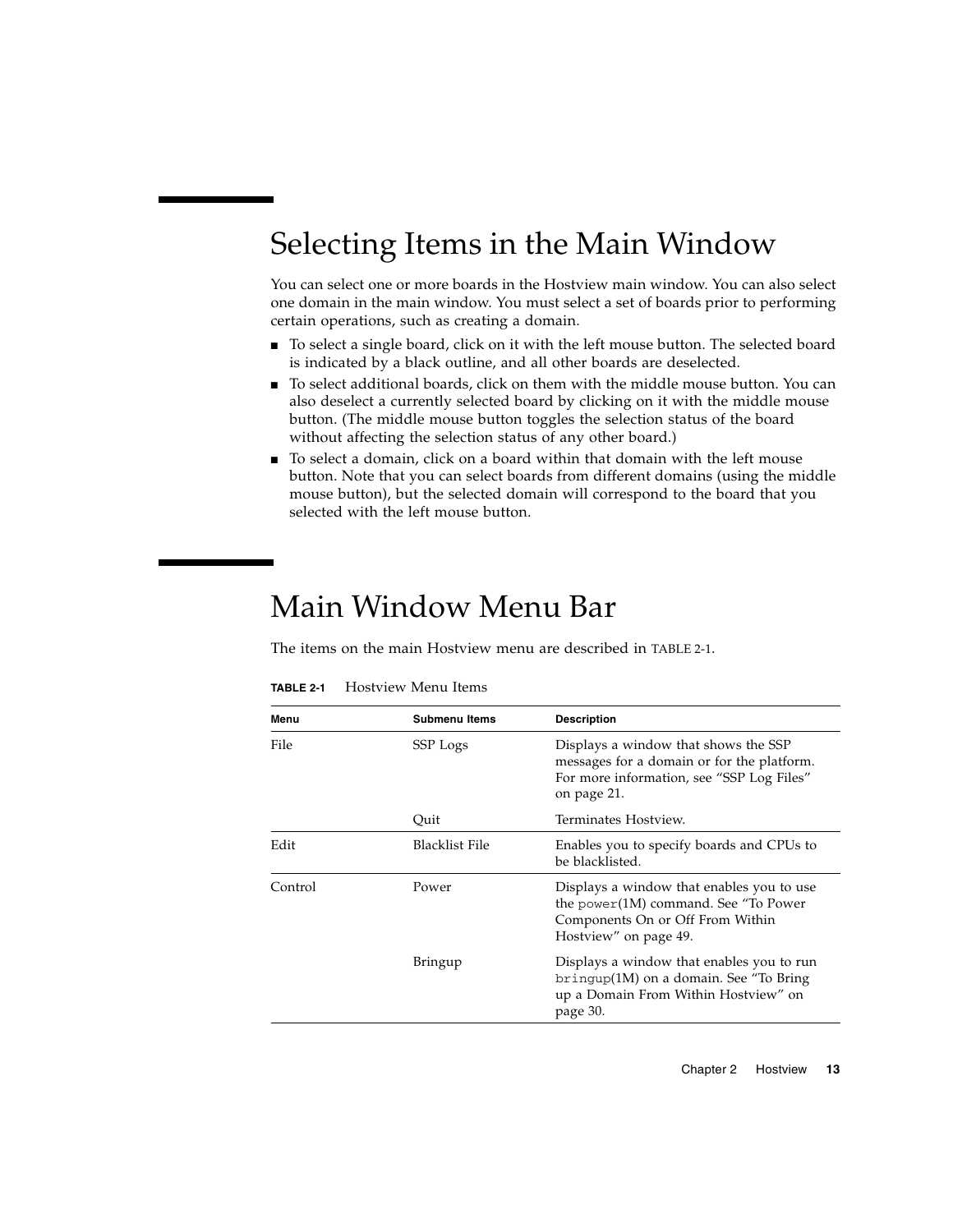| Menu          | <b>Submenu Items</b> | <b>Description</b>                                                                                                                                                                                                                                                                                                                                                                                                                                                                                                                                                              |
|---------------|----------------------|---------------------------------------------------------------------------------------------------------------------------------------------------------------------------------------------------------------------------------------------------------------------------------------------------------------------------------------------------------------------------------------------------------------------------------------------------------------------------------------------------------------------------------------------------------------------------------|
|               | Fan                  | Displays a window that enables you to run<br>the fan(1M) command to control the fans<br>within the platform.                                                                                                                                                                                                                                                                                                                                                                                                                                                                    |
| Configuration | Board                | Enables you to attach and detach system<br>boards. This feature is described in the Sun<br>Enterprise 10000 Dynamic Reconfiguration<br>User Guide.                                                                                                                                                                                                                                                                                                                                                                                                                              |
|               | Domain               | Provides a menu with several choices. The<br>menu choices enable you to create domains,<br>remove domains, rename domains, obtain<br>the status of domains, and view the history<br>of domains. A domain consists of one or<br>more system boards running the same<br>operating system kernel. Domains function<br>independently of each other. Each domain<br>can carry its own workload and has its own<br>log messages file. For more information, see<br>"To Create Domains From Within Hostview"<br>on page 24 and "To Remove Domains From<br>Within Hostview" on page 28. |
| Terminal      | netcontool           | Displays a window that provides a<br>graphical interface to the netcon(1M)<br>command, enabling you to open a network<br>console window for a domain. This menu<br>item is equivalent to executing the<br>netcontoo1(1M) command. See "Using<br>netcon(1M)" on page 39.                                                                                                                                                                                                                                                                                                         |
|               | Connect to SSP       | Provides menu choices that enable you to<br>display an SSP Window in xterm, dtterm,<br>cmdtool, or shelltool format with a<br>platform or domain as its host. Select a<br>domain (by selecting any system board<br>within that domain) before choosing this<br>option.                                                                                                                                                                                                                                                                                                          |
|               | Connect to Domain    | Provides menu choices that enable you to<br>remotely log in to the selected platform or<br>domain in an xterm, dtterm, cmdtool, or<br>shelltool window. Select a domain (by<br>selecting any system board within that<br>domain) before choosing this option.                                                                                                                                                                                                                                                                                                                   |

#### **TABLE 2-1** Hostview Menu Items *(Continued)*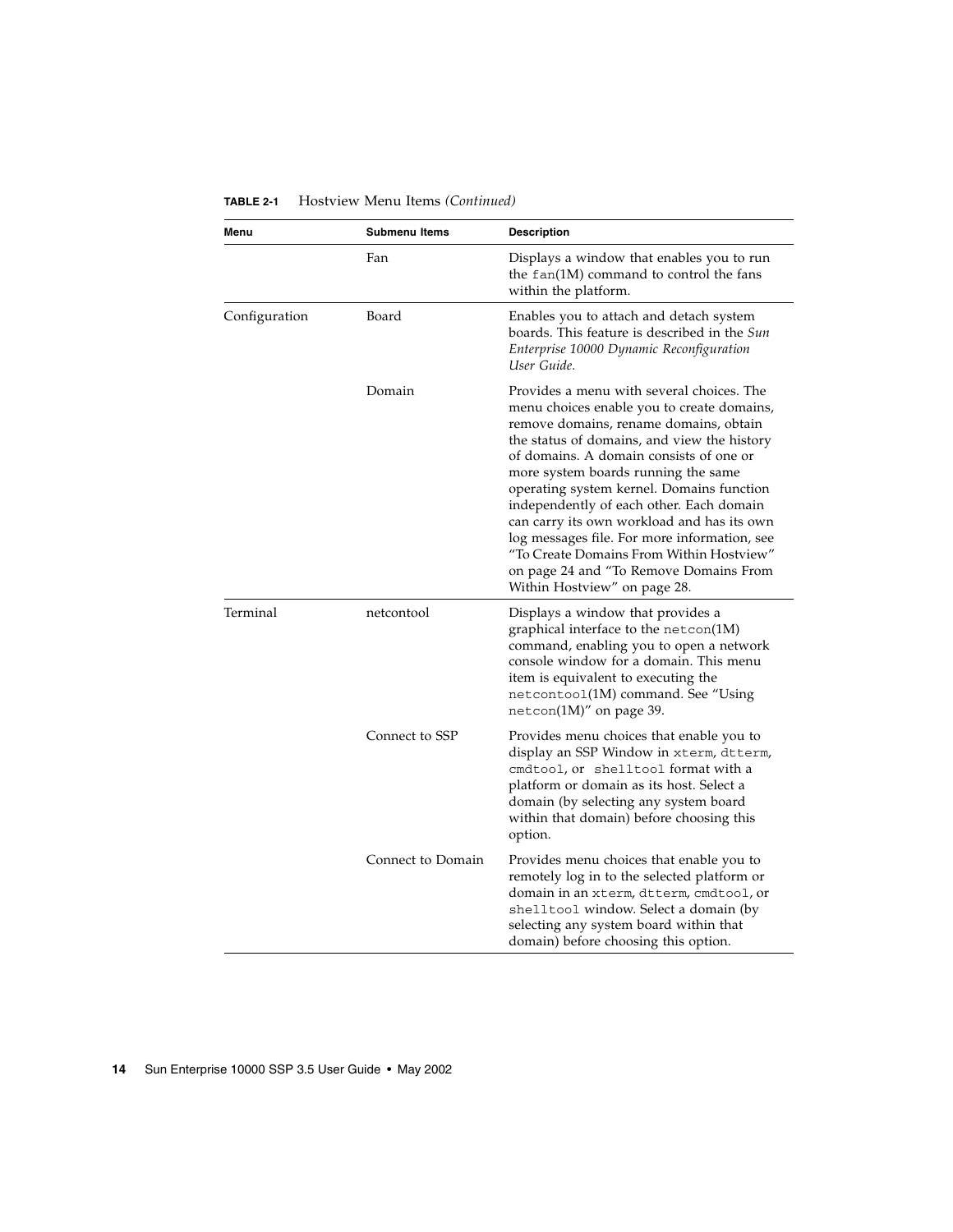| Menu | <b>Submenu Items</b> | <b>Description</b>                                                                                                                                                                                                                                                                                                                                  |
|------|----------------------|-----------------------------------------------------------------------------------------------------------------------------------------------------------------------------------------------------------------------------------------------------------------------------------------------------------------------------------------------------|
| View | All Domains          | Displays the boards within all domains, as<br>well as any boards that are not part of a<br>domain. (A board can be present without<br>being part of a domain, although a board<br>cannot be used when it is not part of a<br>domain.)                                                                                                               |
|      | Individual Domains   | When you select an individual domain, only<br>the boards within that domain are<br>displayed. Note that the color of the outline<br>used to designate a given domain is also<br>used as the background color for that<br>domain in the menu. The system board<br>numbers for the boards that belong to each<br>domain are shown in square brackets. |
| Help | topic                | Provides online help information on several<br>topics.                                                                                                                                                                                                                                                                                              |

**TABLE 2-1** Hostview Menu Items *(Continued)*

# Help Window

<span id="page-34-0"></span>

When you choose a topic from the Help menu, the Hostview - Help window is displayed ([FIGURE 2-5\)](#page-35-0).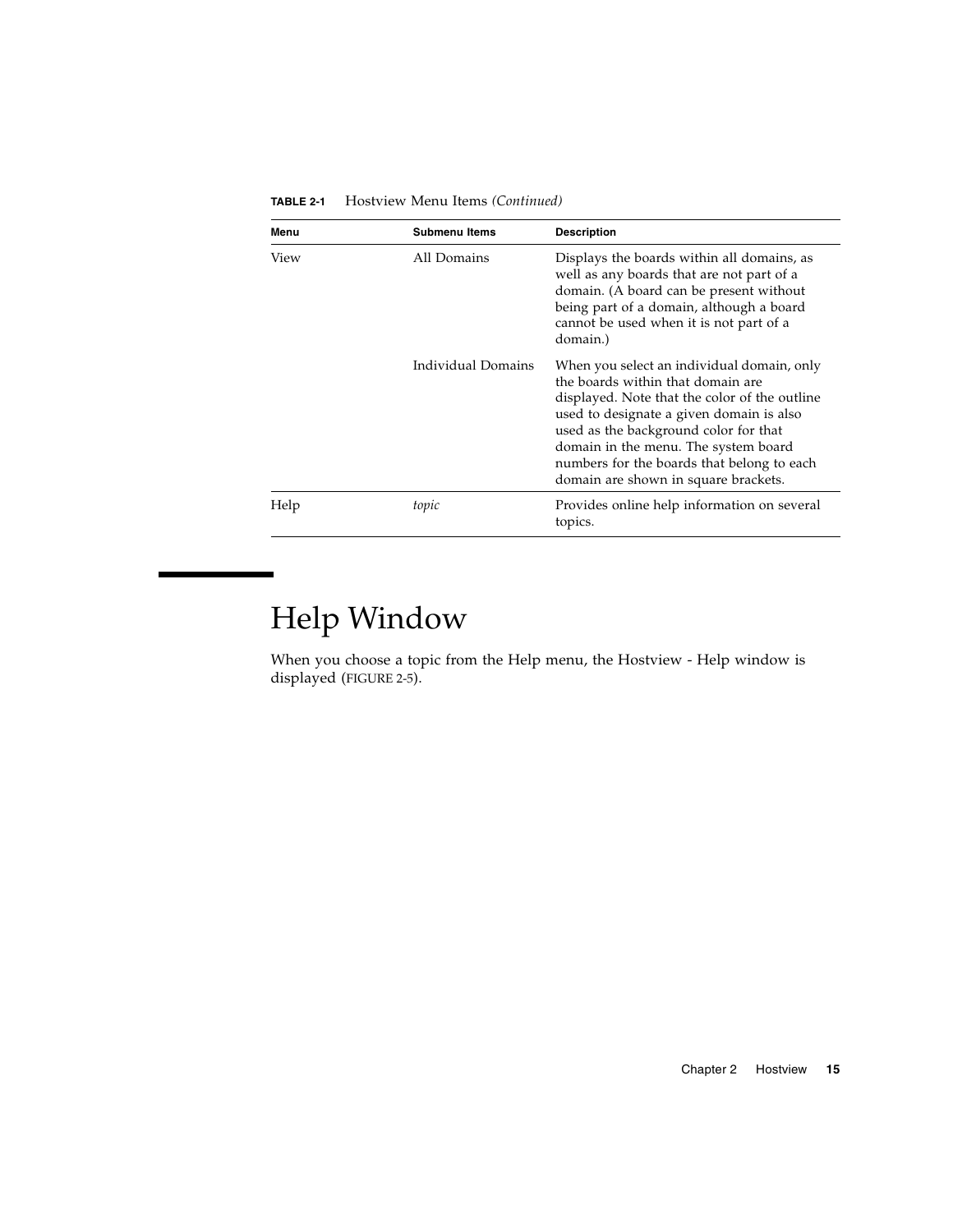| Hostview - Help                                                                                                                                                                                                                                                                                                                                                                                                                                                                                                                                                                                                                             |  |
|---------------------------------------------------------------------------------------------------------------------------------------------------------------------------------------------------------------------------------------------------------------------------------------------------------------------------------------------------------------------------------------------------------------------------------------------------------------------------------------------------------------------------------------------------------------------------------------------------------------------------------------------|--|
| Topic:                                                                                                                                                                                                                                                                                                                                                                                                                                                                                                                                                                                                                                      |  |
| <b>Blacklisting Components</b><br><b>Editing the Blacklist File in Hostview</b>                                                                                                                                                                                                                                                                                                                                                                                                                                                                                                                                                             |  |
|                                                                                                                                                                                                                                                                                                                                                                                                                                                                                                                                                                                                                                             |  |
| Description:                                                                                                                                                                                                                                                                                                                                                                                                                                                                                                                                                                                                                                |  |
| create a new blacklist(4) file, select New from the File menu.                                                                                                                                                                                                                                                                                                                                                                                                                                                                                                                                                                              |  |
| Note - The new blacklist file does not take effect until the host is<br>rehnnted.                                                                                                                                                                                                                                                                                                                                                                                                                                                                                                                                                           |  |
| Blacklisting Components                                                                                                                                                                                                                                                                                                                                                                                                                                                                                                                                                                                                                     |  |
| You can use the blacklisting feature to configure components out of the<br>host system. You can configure out entire boards, individual processors,<br>or address and data buses.  Generally, you may wish to blacklist a<br>component if you believe it is having intermittent problems, or if it is<br>failing sometime after the system is booted.                                                                                                                                                                                                                                                                                       |  |
| If a component has a problem that shows up when hpost is run, that<br>component is automatically configured out of the domain by hpost, although<br>it is not blacklisted, hpost is run on all components in the domain before<br>the domain is booted.                                                                                                                                                                                                                                                                                                                                                                                     |  |
| To blacklist a component, edit the system's blacklist file. When the<br>Enterprise 10000 system boots, it reads the blacklist file and<br>automatically configures out the components specified in that file. Thus,<br>changes that you make to the blacklist file do not take effect until the<br>domain is rebooted. By default, the file is<br>SSPVAR/etc/ <platform_name>/blacklist. You can edit the blacklist file<br/>directly, if you wish. See the blacklist(4) man page for information about<br/>the contents of the blacklist file. However, the easiest way to edit the<br/>blacklist file is to use Hostview.</platform_name> |  |
|                                                                                                                                                                                                                                                                                                                                                                                                                                                                                                                                                                                                                                             |  |
| 31                                                                                                                                                                                                                                                                                                                                                                                                                                                                                                                                                                                                                                          |  |
| dismiss                                                                                                                                                                                                                                                                                                                                                                                                                                                                                                                                                                                                                                     |  |

<span id="page-35-0"></span>**FIGURE 2-5** Hostview Help Window

You can select the desired topic in the upper pane. The corresponding help information is displayed in the lower pane.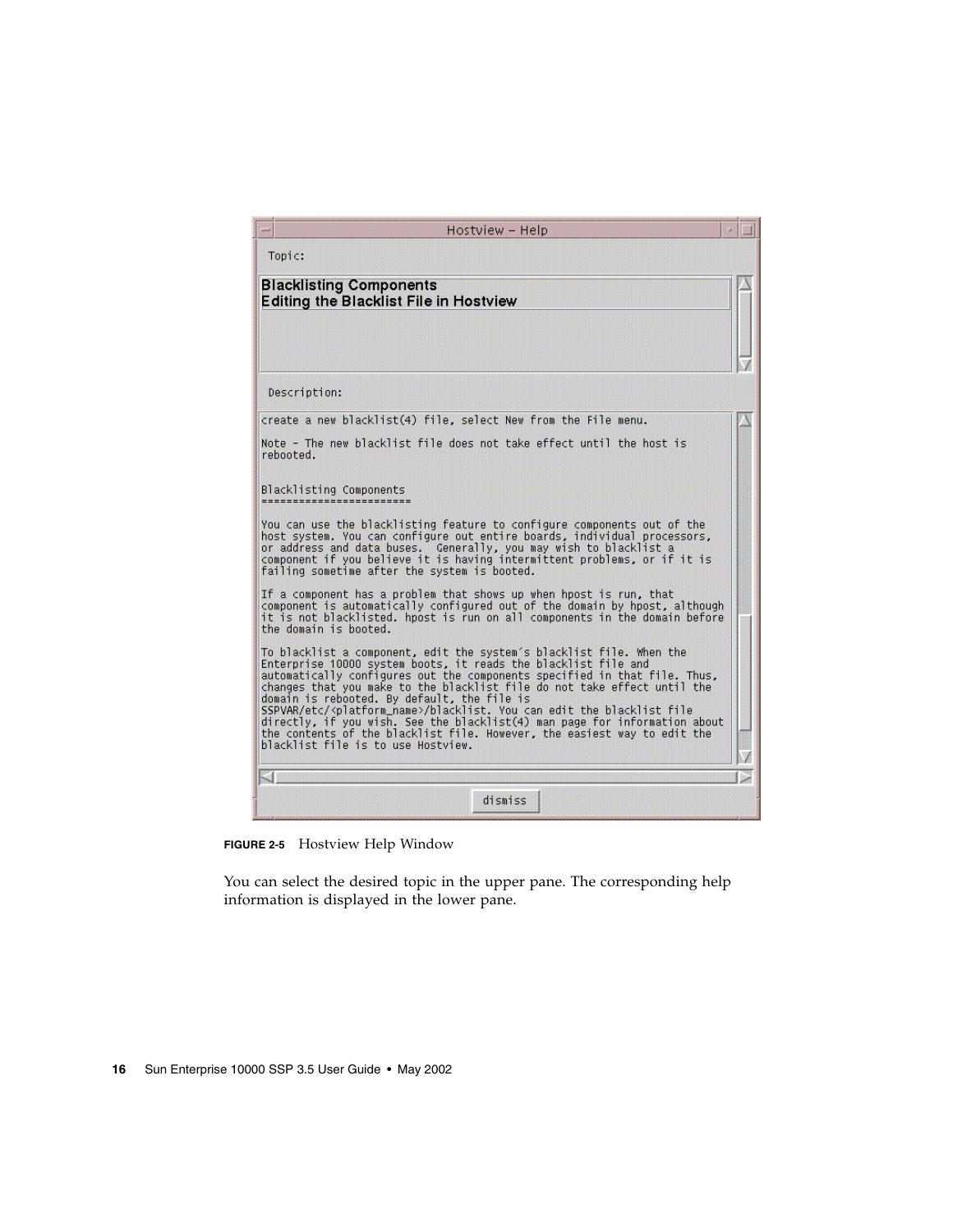# Main Window Buttons

The main Hostview window contains the buttons described below. If an out-ofboundary condition exists or an error has occurred, one or more of these buttons turn red.

The Power button [\(FIGURE 2-6\)](#page-36-0) displays the Power Control and Status window, which enables you to view the power status for the platform. See ["To Power](#page-68-0) [Components On or Off From Within Hostview" on page 49.](#page-68-0)



**FIGURE 2-6** Power Button

<span id="page-36-0"></span>The Temperature button [\(FIGURE 2-7\)](#page-36-1) displays the Thermal Status window, which enables you to view the temperature status for the boards and components within the platform. See ["To Monitor Thermal Conditions From Within Hostview" on page](#page-74-0) [55.](#page-74-0)



**FIGURE 2-7** Temperature Button

<span id="page-36-1"></span>The Fan button ([FIGURE 2-8\)](#page-36-2) displays the Fan Status window, which enables you to view the status of the fans within the platform. See ["To Monitor Fans From Within](#page-76-0) [Hostview" on page 57.](#page-76-0)

<span id="page-36-2"></span>

**FIGURE 2-8** Fan Button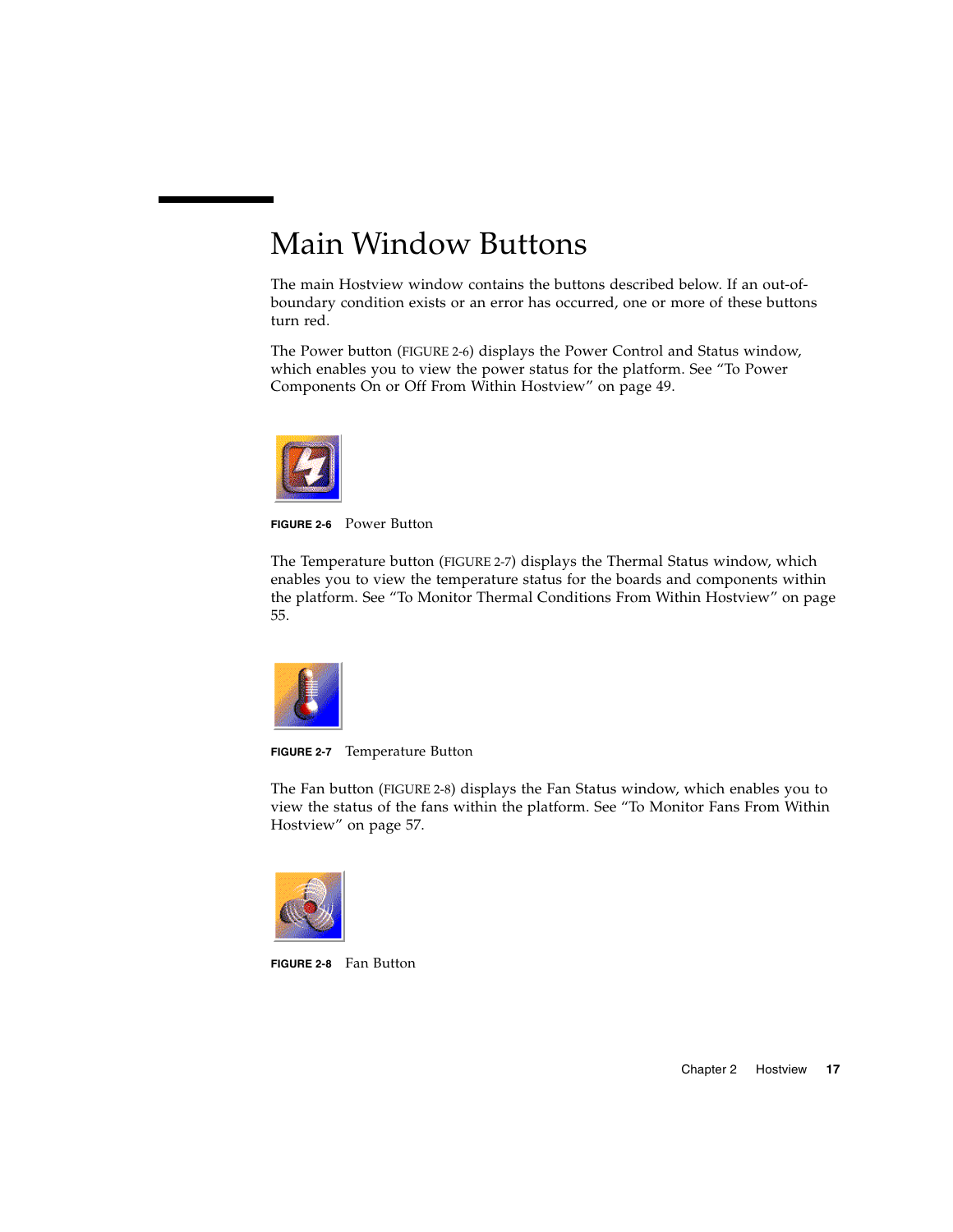When certain error conditions occur, the Failure button ([FIGURE 2-9\)](#page-37-0) turns red. If you click a red Failure button, a window is displayed showing the error condition(s) that have occurred.



<span id="page-37-0"></span>**FIGURE 2-9** Failure Button

[TABLE 2-2](#page-37-1) describes the types of error conditions that are trapped by this mechanism.

<span id="page-37-1"></span>

| Error                                     | <b>Description</b>                                                                                                                 |
|-------------------------------------------|------------------------------------------------------------------------------------------------------------------------------------|
| Host panic recovery in progress           | The operating system on a domain has failed and is<br>recovering.                                                                  |
| Heartbeat failure recovery in<br>progress | The SSP was not receiving updated platform or<br>domain information as expected.                                                   |
| Arbitration stop recovery in<br>progress  | A parity error or other fatal error has occurred, and<br>the domain is recovering. See <i>arbitration</i> stop in the<br>glossary. |

**TABLE 2-2** Error Conditions

# Main Window Processor Symbols

In the main window, the shape and background color of a processor symbol indicate the status of that processor. For example, a diamond on a green background indicates the processor is running the operating system.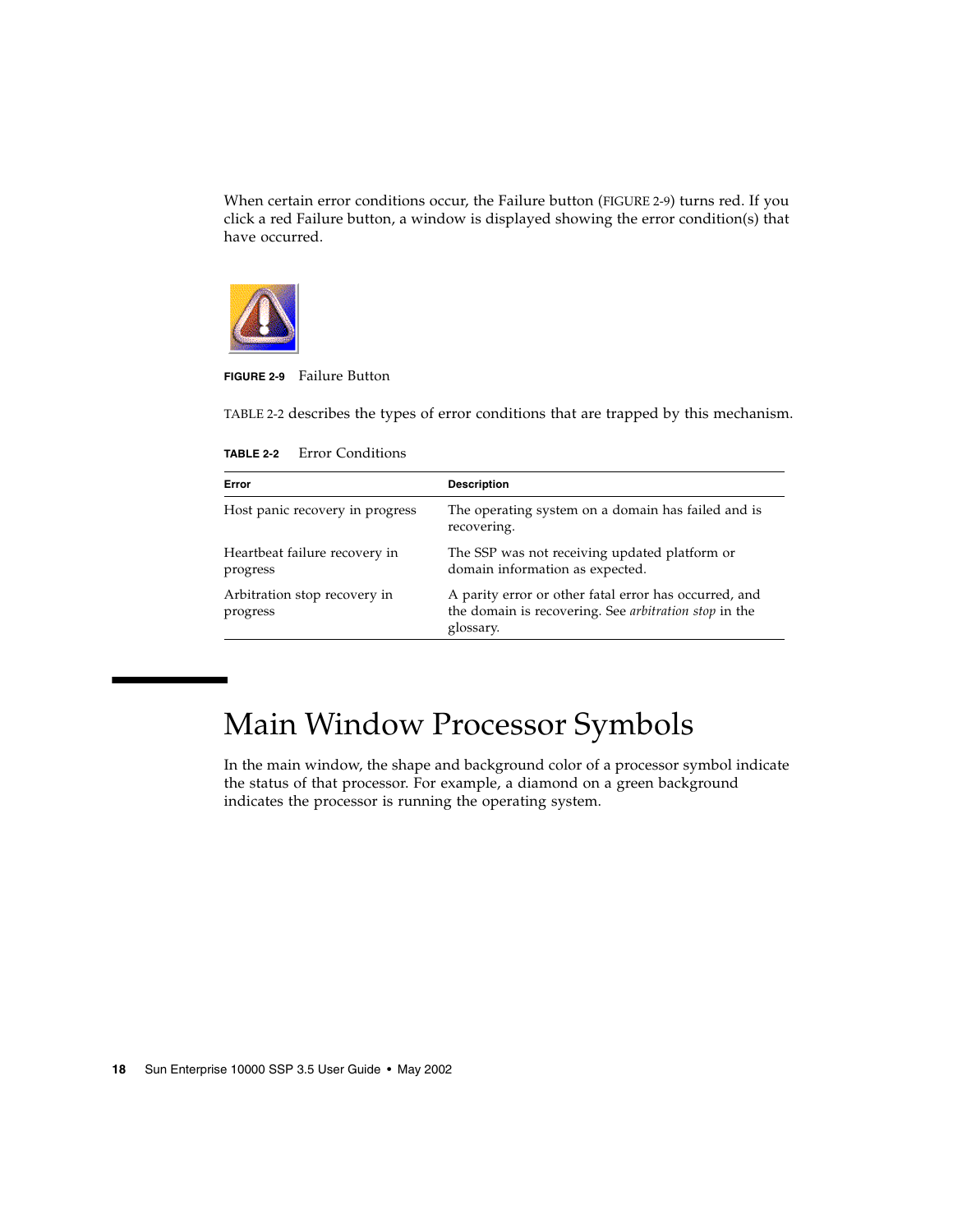[TABLE 2-3](#page-38-0) lists the shapes and what the processor is running for each shape.

| Shape              | <b>Processor running</b> |
|--------------------|--------------------------|
| Diamond            | Operating system         |
| Circle             | hpost(1M)                |
| Square             | download_helper          |
| Triangle           | <b>OBP</b>               |
| Question mark<br>? | Unknown program          |

<span id="page-38-0"></span>**TABLE 2-3** Processor Symbol Shapes

[TABLE 2-4](#page-38-1) lists the possible colors for processor symbols and the processor state indicated by each color.

| TABLE 2-4 | Processor Color Scheme |  |
|-----------|------------------------|--|
|           |                        |  |

<span id="page-38-1"></span>

| Color  | <b>State</b>                                                                                                                                                                                                          |
|--------|-----------------------------------------------------------------------------------------------------------------------------------------------------------------------------------------------------------------------|
| Green  | Running                                                                                                                                                                                                               |
| Maroon | Exiting                                                                                                                                                                                                               |
| Yellow | Prerun (The OS is currently being loaded.)                                                                                                                                                                            |
| Blue   | Unknown                                                                                                                                                                                                               |
| Black  | Blacklisted (The processor is unavailable to run programs or<br>diagnostics.)                                                                                                                                         |
| Red    | Redlisted (The processor is unavailable to run programs or<br>diagnostics and its state may not be changed.)                                                                                                          |
| White  | Present but not configured (The processor is unavailable, but not<br>blacklisted or redlisted. One example is a board that has been hot-<br>swapped in, but it has not yet been attached to the operating<br>system.) |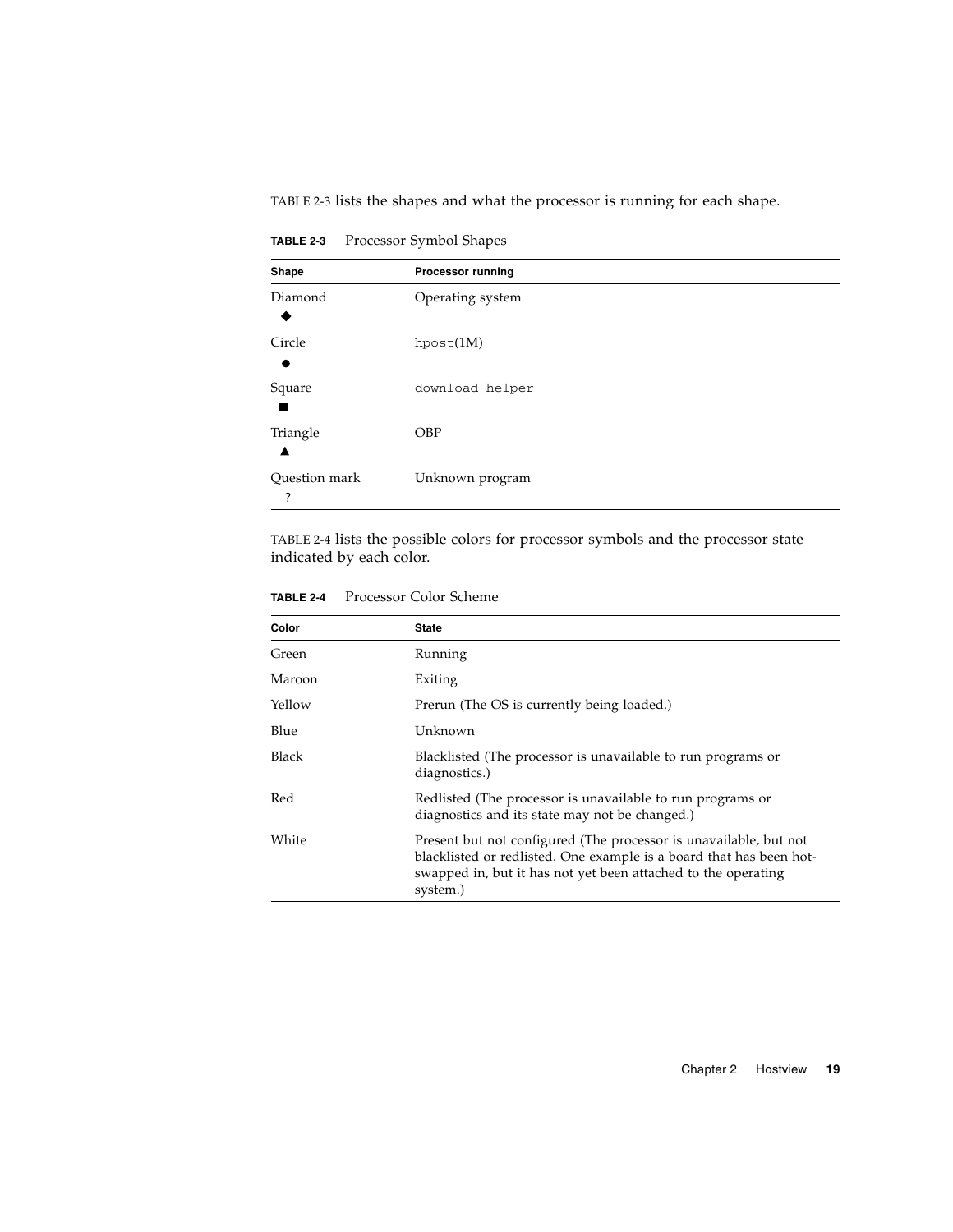# Hostview Resources

In the Hostview main window, boards that are in the same domain have the same color outline. If you want to change the domain colors or if your workstation does not use the default colors supported by Hostview, you can configure the colors used for each domain. Put the following resources in your \$HOME/.Xdefaults file and modify the specified colors using valid color names:

```
Hostview*domainColor0: white
Hostview*domainColor1: orange
Hostview*domainColor2: yellow
Hostview*domainColor3: pink
Hostview*domainColor4: brown
Hostview*domainColor5: red
Hostview*domainColor6: green
Hostview*domainColor7: violet
Hostview*domainColor8: purple
Hostview*domainColor9: mediumaquamarine
Hostview*domainColor10: yellowgreen
Hostview*domainColor11: maroon
Hostview*domainColor12: cyan
Hostview*domainColor13: darkgoldenrod
Hostview*domainColor14: navyblue
Hostview*domainColor15: tan
```
You can use the showrgb(1) command (for details on this command, see the *Solaris X Window System Reference Manual*) to list the valid domain color names on your display workstation. If you specify an invalid domain color in the .Xdefaults file, an error is generated and the following occurs:

- Domain outlines for the invalid color and subsequent domain colors are not displayed in the main Hostview window
- Domain names are not listed in the View menu

# Hostview Performance Considerations

Each instance of Hostview requires up to 10 Mbytes of the available swap space in the SSP. Before running multiple copies of Hostview, make sure the SSP has sufficient swap space available. For example, if you plan to run three instances of Hostview, make sure you have at least 30 Mbytes of swap space.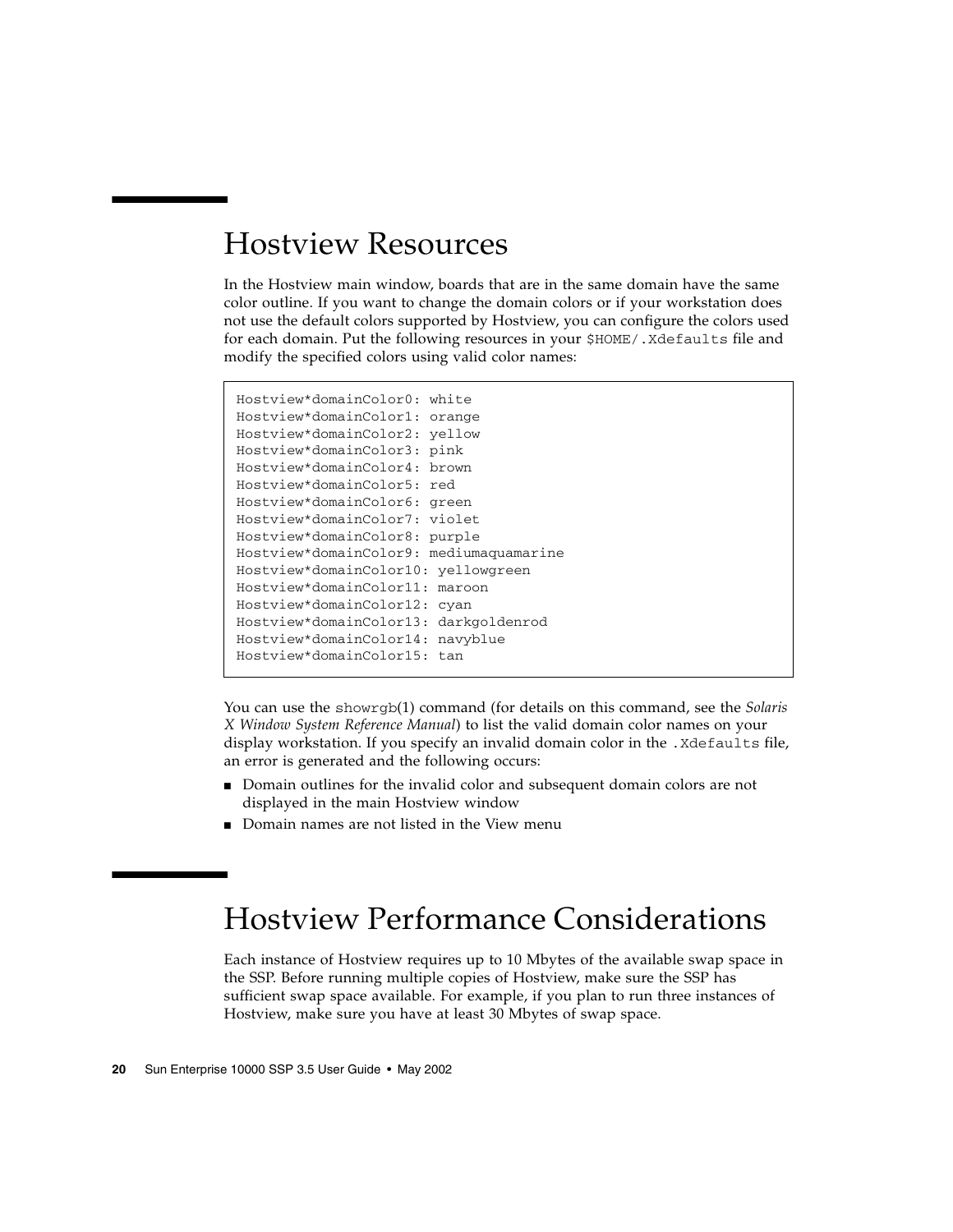# SSP Log Files

The SSP processes log, informational, warning, and error messages to a variety of log files.

Messages for the platform that are not specific to a domain are logged in the file:

```
$SSPLOGGER/messages
```
If you have a spare SSP, note that messages logged in the platform message file on the main SSP and any domain messages are also logged on the spare SSP.

Messages for a particular domain are logged in the file:

\$SSPLOGGER/*domain\_name*/messages

where *domain* name is the host name of the domain for which the error occurred.

The SSP environment variables, such as SSPLOGGER, are described in ["Environment](#page-127-0) [Variables" on page 108](#page-127-0).

The message format and logging level are specified in the \$SSPLOGGER/.logger and the /etc/syslog.conf files on the SSP. Do not change the default values in these files unless your service provider instructs you to do so.

**Note –** During installation of the Solaris operating environment on a domain, the domain /etc/syslog.conf file is modified so that system messages are routed to the SSP /var/adm/messages file and the domain /var/adm/messages file.

## ▼ To View a messages File From Within Hostview

### **1. Select the appropriate board.**

- If you want to view the messages file for a particular domain, select that domain in the main Hostview window (by clicking on a board from that domain with the left mouse button).
- If you want to view the messages file for the platform, make sure that no domain is selected.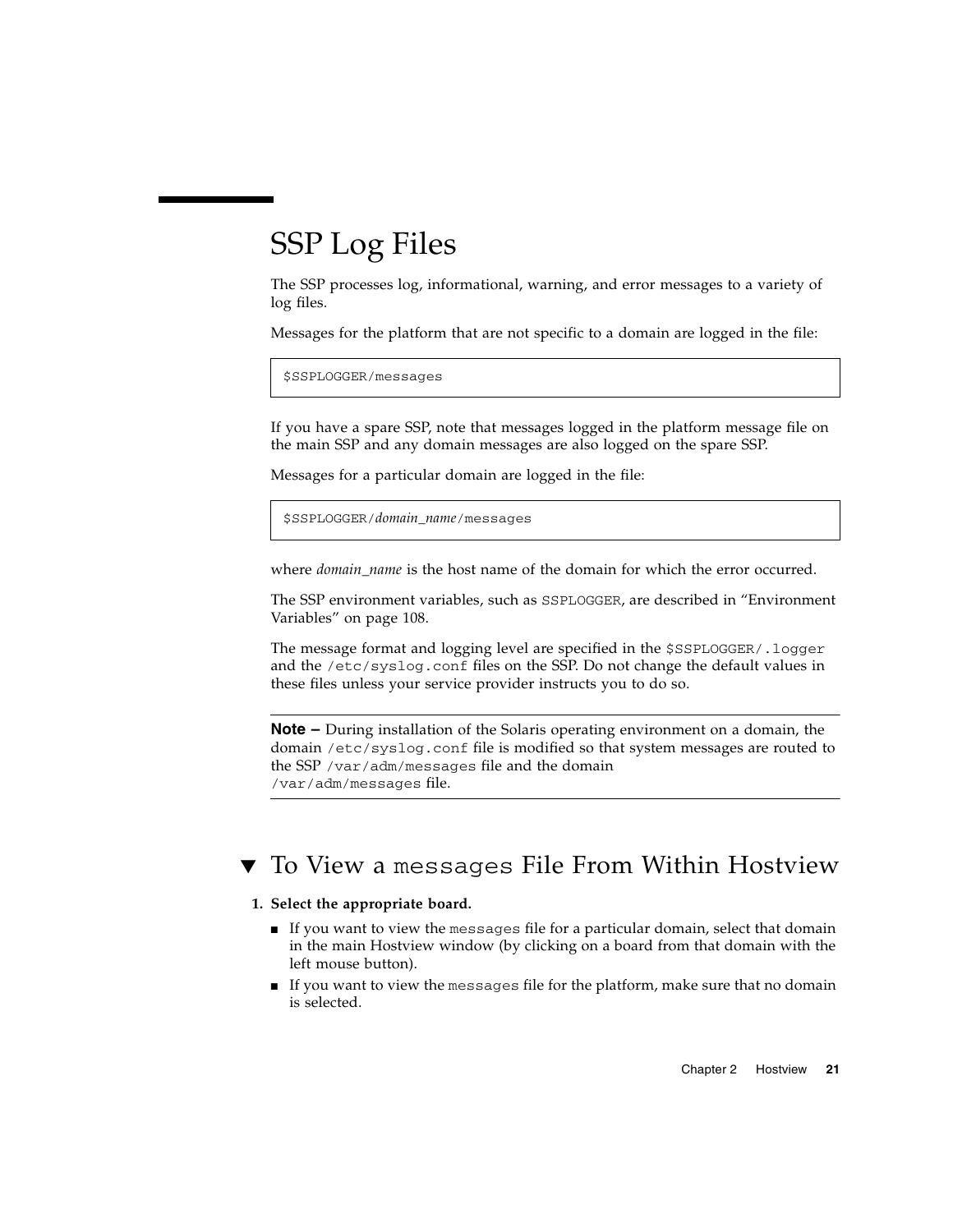### **2. Choose SSP Logs from the File menu.**

The SSP Logs window is displayed ([FIGURE 2-10](#page-41-0)).

|                                  |                 |                  |                                                    | <b>SSP Logs</b> |                                                                                                                                                                                                                                                                                                                                                                                                                                                                                                                                    |             |  |
|----------------------------------|-----------------|------------------|----------------------------------------------------|-----------------|------------------------------------------------------------------------------------------------------------------------------------------------------------------------------------------------------------------------------------------------------------------------------------------------------------------------------------------------------------------------------------------------------------------------------------------------------------------------------------------------------------------------------------|-------------|--|
|                                  |                 | Domain Name: Xf4 | Command: tail -f /var/opt/SUNWssp/adm/xf4/messages |                 |                                                                                                                                                                                                                                                                                                                                                                                                                                                                                                                                    |             |  |
| Sep<br>Sep.<br>Sep<br>Sep<br>Sep | $\arg s -17 -C$ |                  |                                                    |                 | 1 08:53:22 xf4-ssp brinqup-(xf4): INFO : BRINGUP COMMAND STARTED<br>$1.08:53:35$ xf4-ssp bringup- $(xf4):$ INFO: domain xf4-b2 is inactive<br>1 08:53:40 xf4-ssp bringup-(xf4): INFO : configuring the centerplane, POST<br>Sep 1 08:53:41 xf4-ssp bringup- $(xf4)$ : INFO : Starting: hpost -17 -C<br>Sep 1 08:55:44 xf4-ssp bringup- $(xf4)$ : INFO : Starting: obp helper -m 1<br>1 08:55:44 xf4-ssp brinqup- $(xf4)$ : INFO : Starting: netcon server -p 1<br>1 08:55:51 xf4-ssp bringup-(xf4): INFO: BRINGUP COMMAND FINISHED | $-A$ of $f$ |  |
|                                  | execute         |                  | dismiss                                            |                 | abort.                                                                                                                                                                                                                                                                                                                                                                                                                                                                                                                             | help        |  |

<span id="page-41-0"></span>**FIGURE 2-10** SSP Logs Window

The Domain Name field shows the name of the domain that you selected. The messages file is displayed in the main panel of the window.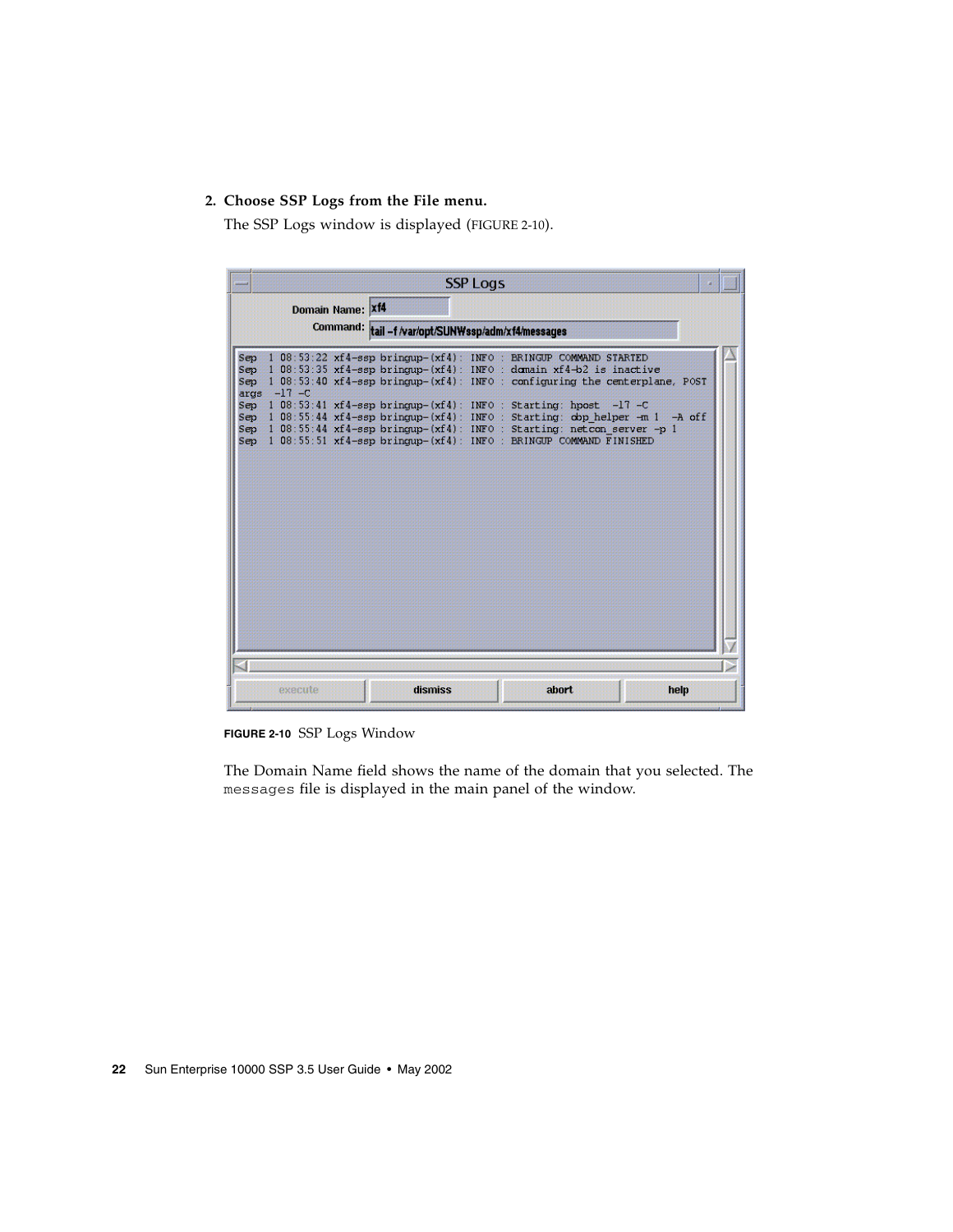# Domain Administration

The SSP supports commands that let you logically group system boards into Dynamic System Domains, or simply *domains*, which are able to run their own operating system and handle their own workloads. Domains can be created and deleted without interrupting the operation of other domains. You can use domains for many purposes. For example, you can test a new operating system version or set up a development and testing environment in a domain. In this way, if problems occur, the rest of your system is not affected.

You can also configure several domains to support different departments, with one domain per department. You can temporarily reconfigure the system into one domain to run a large job over the weekend.

# <span id="page-42-0"></span>Domain Configuration Requirements

You can create a domain out of any group of system boards, provided the following conditions are met:

- The boards are present and not in use in another domain.
- At least one board has a network interface.
- The boards have sufficient memory to support an autonomous domain.
- The name you give the new domain is unique (as specified in the domain\_create(1M) command) and this name matches the host name of the domain to be booted (as specified by the SUNW\_HOSTNAME environment variable).
- You have an eeprom.image file for the domain that was shipped to you by the factory. If your eeprom.image file has been accidentally deleted or corrupted and you do not have a backup, see ["To Recreate the](#page-46-0) eeprom.image File" on page [27.](#page-46-0)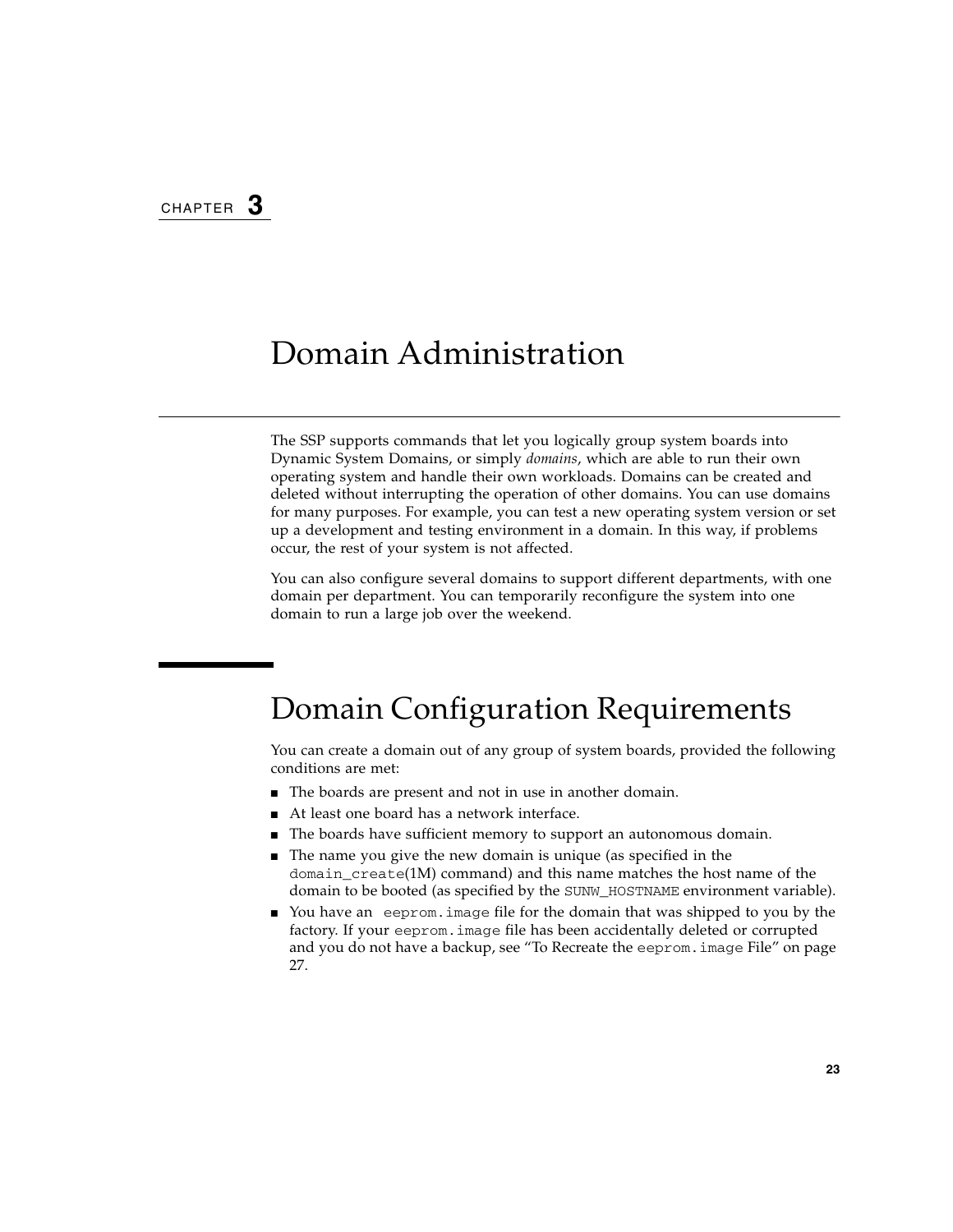There must be at least one boot disk connected to one of the boards that will be grouped together into a domain. Alternatively, if a domain does not have its own disk, there must be at least one network interface so that you can boot the domain from the network.

## ▼ To Create Domains From Within Hostview

**Note –** Before proceeding, read the requirements in the previous section, ["Domain](#page-42-0)" [Configuration Requirements" on page 23](#page-42-0). If the system configuration must be changed to meet any of these requirements, call your service provider. Also, after you create a domain, you must update /etc/hosts to reflect the new name of the domain.

- **1. Click the left mouse button on the first board.**
- **2. Click the middle mouse button on any additional boards.**

Ensure that the boards you select do not currently belong to any domain.

**3. Choose Domain then Create from the Configuration menu.**

The Create Domain window is displayed ([FIGURE 3-1\)](#page-44-0).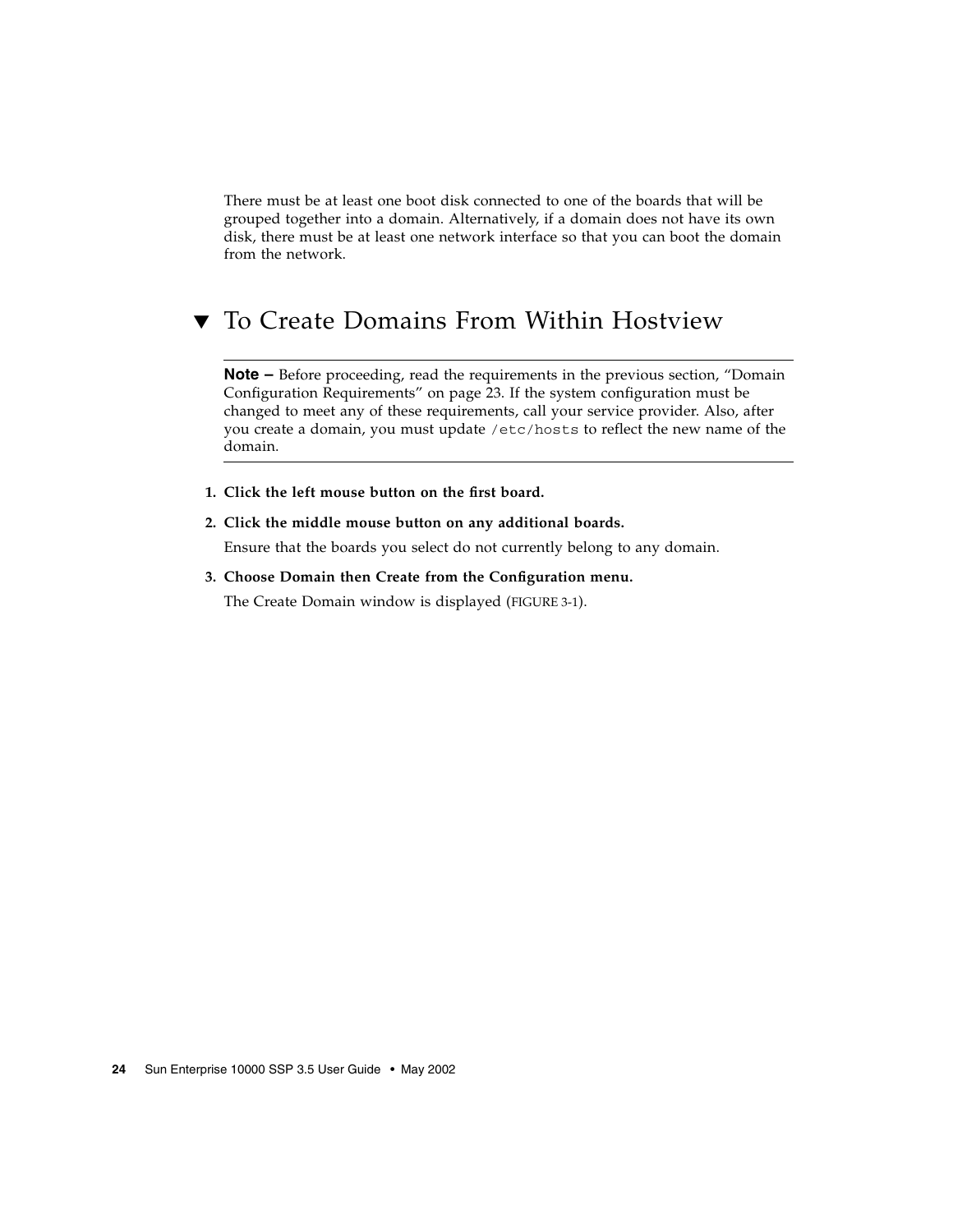|              |                | Create Domain          | a,   |
|--------------|----------------|------------------------|------|
| Domain Name: |                |                        |      |
| Command:     | domain_create  |                        |      |
|              | System Boards: | 0                      |      |
|              | OS Version:    | 5.8                    |      |
|              | Platform Type: | Ultra-Enterprise-10000 |      |
|              |                |                        |      |
| execute      | dismiss        | abort                  | help |

**FIGURE 3-1** Create Domain Window

- <span id="page-44-0"></span>**4. You must be sure to specify the proper OS version number for the domain you are creating. The default is 5.8. Edit this version number, if necessary, to reflect the version of the operating system for the domain you are creating.**
- **5. Type the domain name.**

The name of the domain must be the one given to you by the factory and contained in the eeprom.image file. It cannot be an arbitrary name.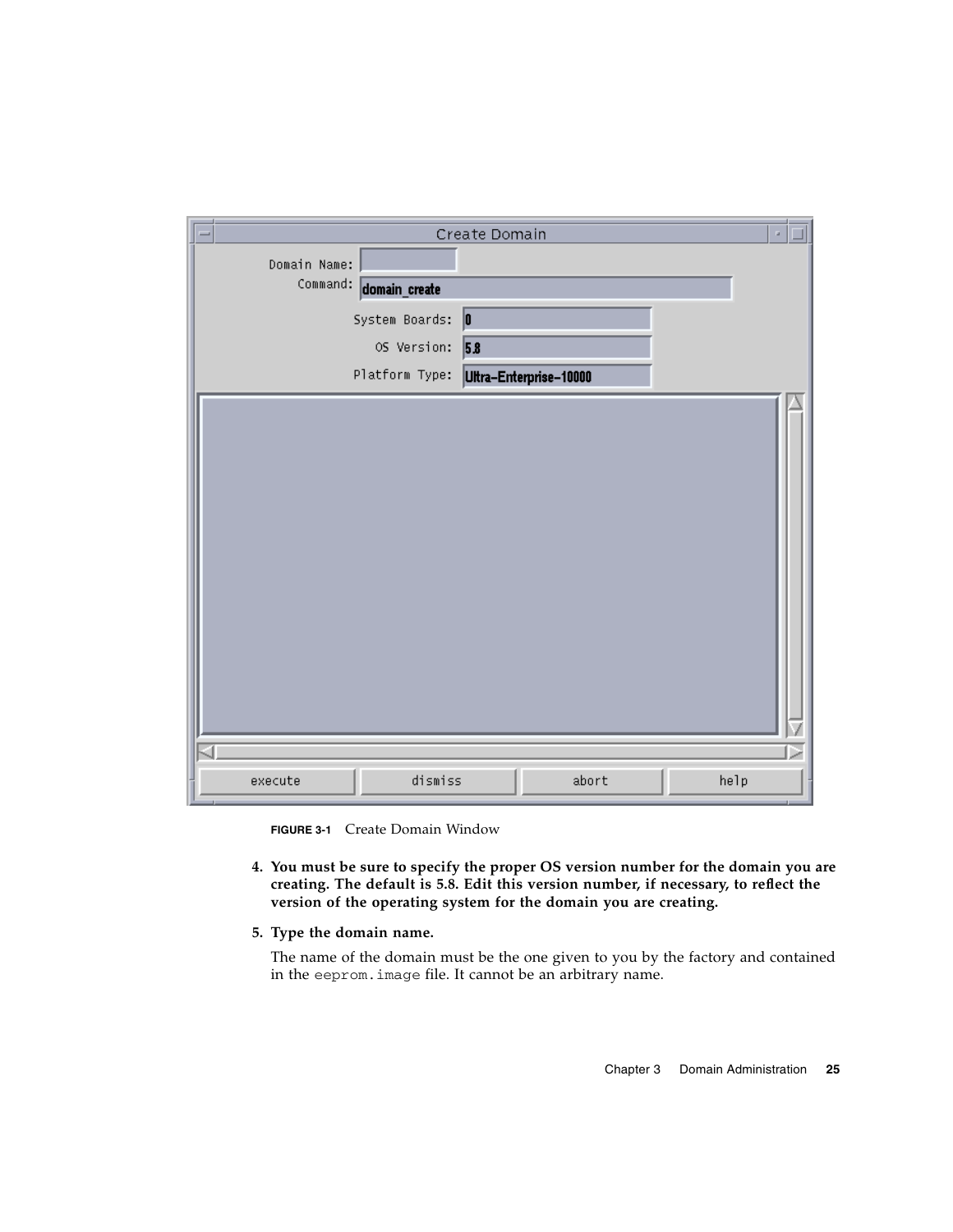### **6. If all other fields are acceptable, click execute.**

Note that the System Boards field indicates the boards that you selected in the main Hostview window. The default OS version and the default platform type are shown.

If Hostview successfully executes the command, it displays the message Command completed in the informational panel of the window.

**Note –** Hostview can run only one create or remove command at a time. If you attempt to execute a second create or remove command before the first has completed, your second attempt fails.

### ▼ To Create Domains From the Command Line

**Note –** Before proceeding, see ["Domain Configuration Requirements" on page 23.](#page-42-0) If the system configuration must be changed to meet any of these requirements, contact your service provider.

#### **1. In an SSP window, type:**

ssp% **domain\_create** -d *domain\_name* -b *system\_board\_list* -o *os\_version* -p *platform\_name*

#### where:

*domain\_name* is the name you want to give to the new domain. It should be unique among all Sun Enterprise 10000 systems controlled by the SSP.

*system\_board\_list* specifies the boards that are to be part of this domain. The specified system boards must be present and not in use. Each domain must have a network interface, disk interface, and sufficient memory to support an autonomous system. List the board numbers, separated by commas or spaces, for all boards you want to include.

*os\_version* is the version of the operating system to be loaded into the domain.

*platform\_name* is the name of the platform managed by the SSP.

### **2. Optionally, create a new SSP window for the domain, as described in ["SSP 3.5](#page-24-0) [Window" on page 5.](#page-24-0)**

Use the domain  $switch(1M)$  command to set the SUNW\_HOSTNAME environment variable to the new domain name.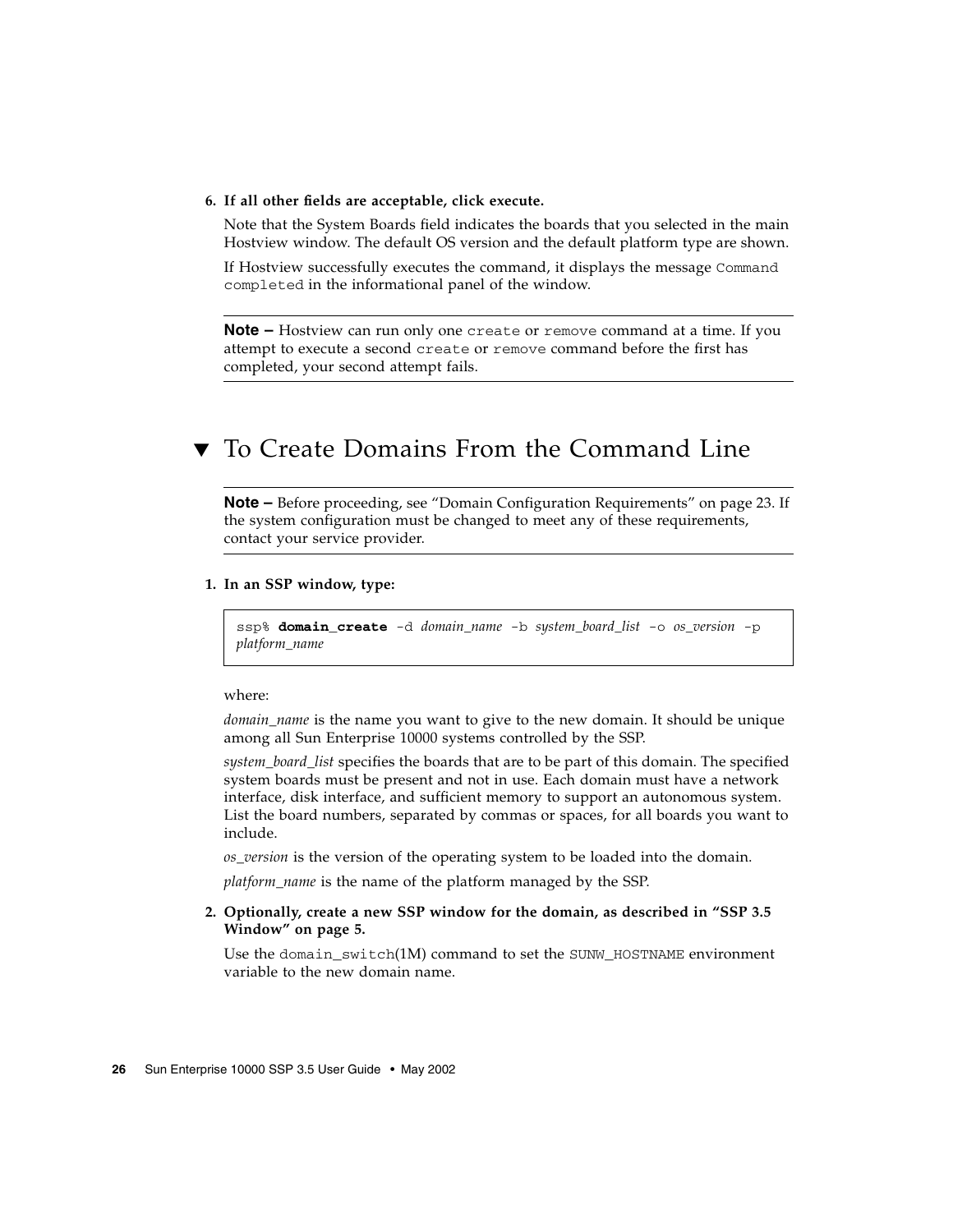### <span id="page-46-0"></span>To Recreate the eeprom.image File

**Note –** You cannot create a domain if you do not have the corresponding eeprom.image file. The eeprom.image files for the domains you ordered are shipped to you by the factory. If you accidentally delete an eeprom.image file or your boot disk is corrupted, and you do not have a backup copy of your eeprom.image file, you can contact your Sun service representative to recreate it. Alternatively, you may be able to recreate the eeprom.image file if you have the original serial number and the EEPROM key. In this case, follow the steps in this procedure.

- **1. Log in to the SSP as user** ssp**.**
- **2. Recreate the** eeprom.image **file.**

**Note –** All key and host id numbers are case sensitive and must be entered exactly as they are received.

**a. For the first domain, type:**

ssp% **domain\_switch** *domain\_name* ssp% **sys\_id -k** *key* **-s** *serial\_number*

where:

*domain\_name* is the hostname of the domain

*key* is the eeprom key number

*serial\_number* is the number provided with the *key* in the form of 0XA65*xxx*

**b. For all subsequent domains, type:**

```
ssp% domain_switch domain_name
ssp% sys_id -k key -h hostid
```
where:

*domain\_name* is the hostname of the domain.

*key* is the eeprom key number.

*hostid* is the number provided with the *key* in the form of 0X80A66*xxx*.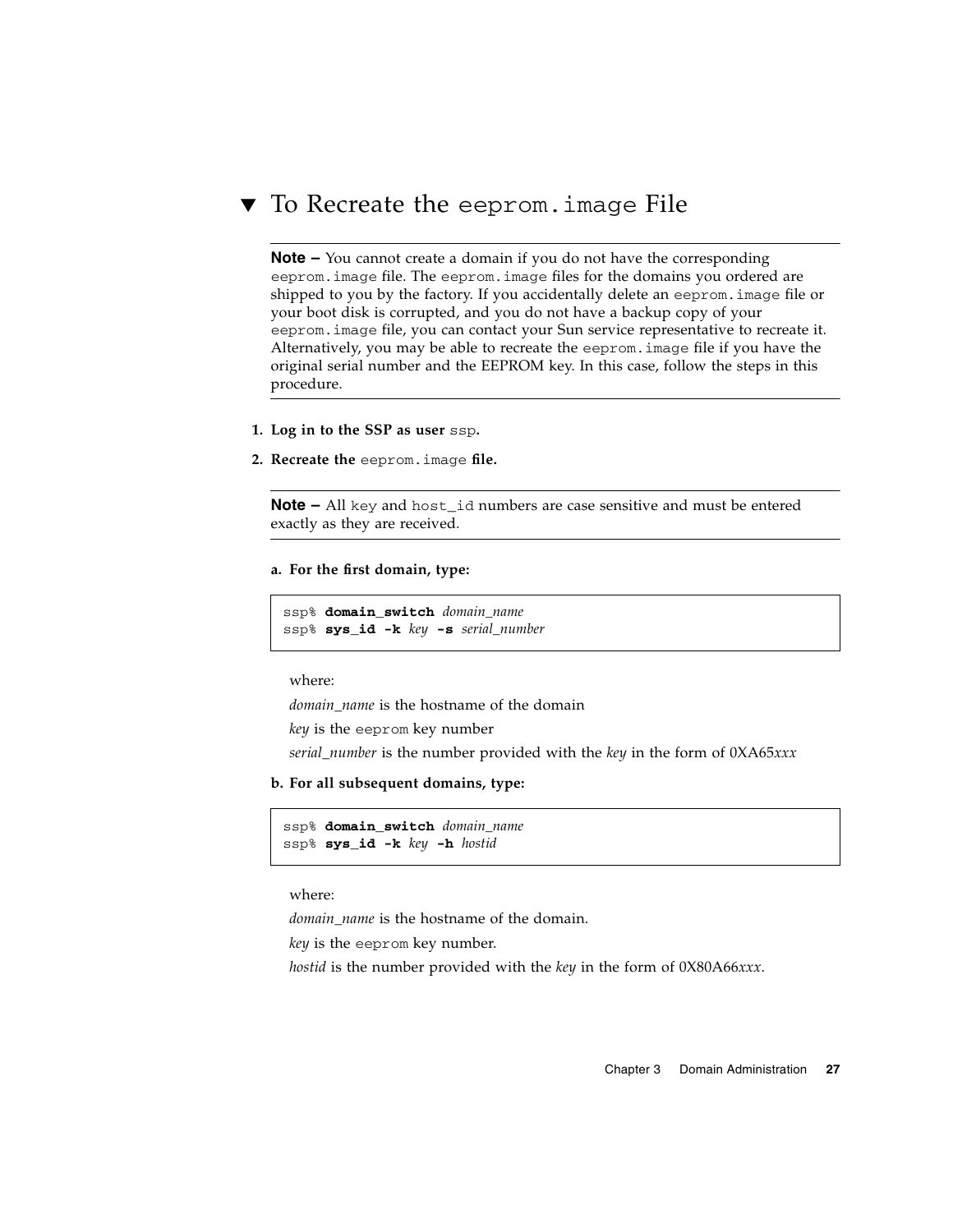### **3. Check the result by typing:**

#### ssp% **sys\_id** -d

In the following example, 49933C54C64C858CD4CF is the key and 0x80a66e05 is the *host\_id*:

```
ssp% domain_switch domain_name
ssp% sys_id -k 49933C54C64C858CD4CF -h 0x80a66e05
ssp% sys_id -d
  IDPROM in eeprom.image.domain_name
                    Format = 0 \times 01 Machine Type = 0x80
           Ethernet Address = 0:0:be:a6:6e:5
        Manufacturing Date = Wed Dec 31 16:00:00 1998
Serial number (machine ID) = 0xa66e05
                  Checksum = 0x3f
```
**4. Back up the SSP** eeprom.image **files to tape or disk where they can be accessed in case of SSP boot disk failure.**

### ▼ To Remove Domains From Within Hostview

- **1. In the main Hostview window, click any board in the domain to be removed.**
- **2. Choose Domain then Remove from the Configuration menu.**

The Remove Domain window is displayed ([FIGURE 3-2\)](#page-48-0).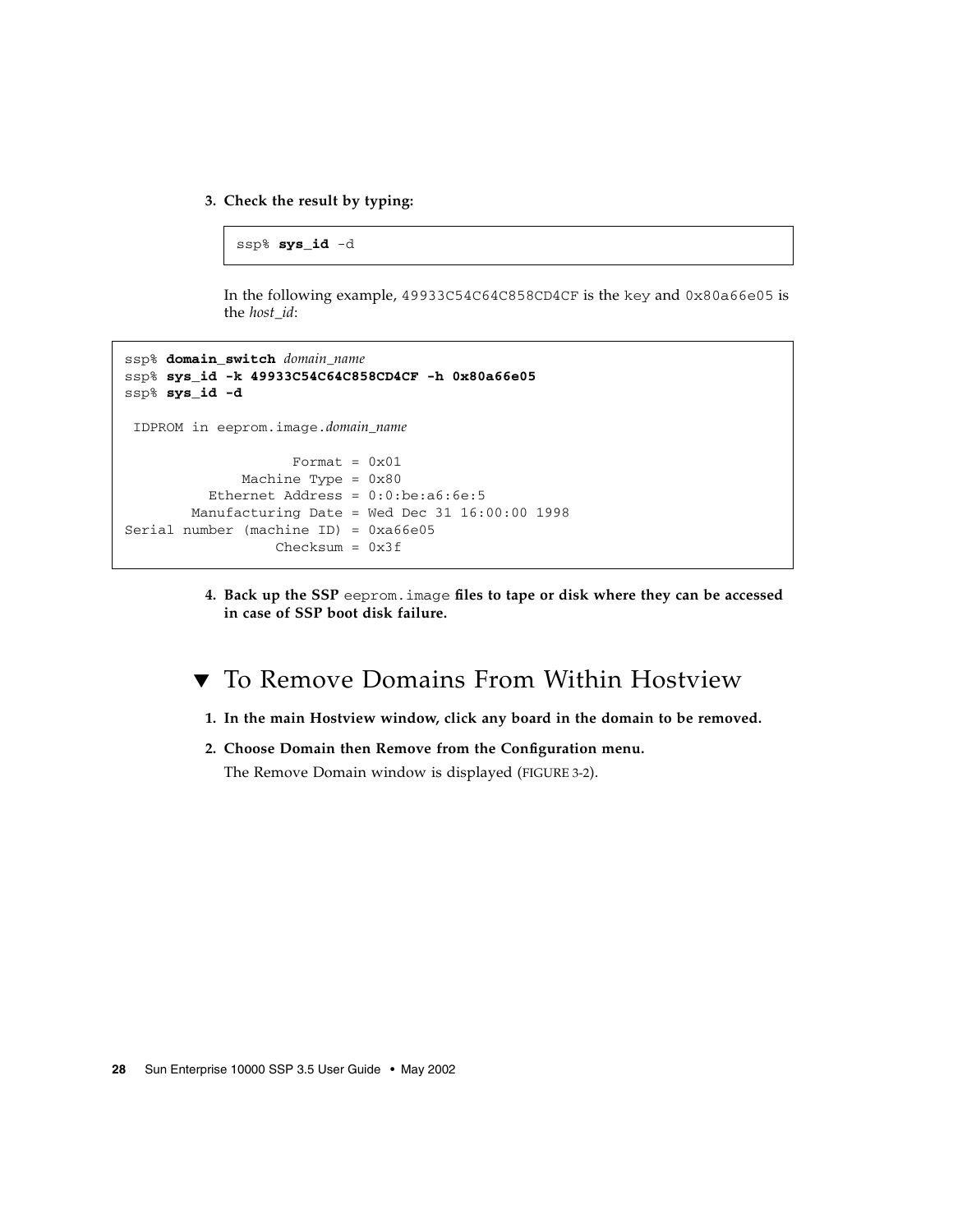| Remove Domain        |                                      |
|----------------------|--------------------------------------|
|                      |                                      |
| domain_remove -d xf4 |                                      |
|                      |                                      |
|                      |                                      |
|                      |                                      |
|                      |                                      |
|                      |                                      |
|                      |                                      |
|                      |                                      |
|                      |                                      |
|                      |                                      |
|                      |                                      |
|                      |                                      |
|                      |                                      |
|                      |                                      |
| dismiss<br>abort     |                                      |
|                      | Domain Name: Xf4<br>Command:<br>help |

**FIGURE 3-2** Remove Domain Window

<span id="page-48-0"></span>**3. If the default** domain\_remove**(1M) command is satisfactory, click the execute button; otherwise, edit the command first.**

For help on the domain\_remove(1M) command, click the help button. A help window is displayed (see ["Help Window"](#page-34-0)).

**4. Specify whether or not domain subdirectories should be removed when you are prompted to do so.**

The pathnames of the subdirectories are displayed. These subdirectories contain domain-specific information such as message files, configuration files, and hpost(1M) dump files. You can keep these directories if you still need the information. It is easier to recreate a domain if you keep these directories.

**Note –** If the system cannot remove your domain, see domain\_remove(1M) for a list of potential errors.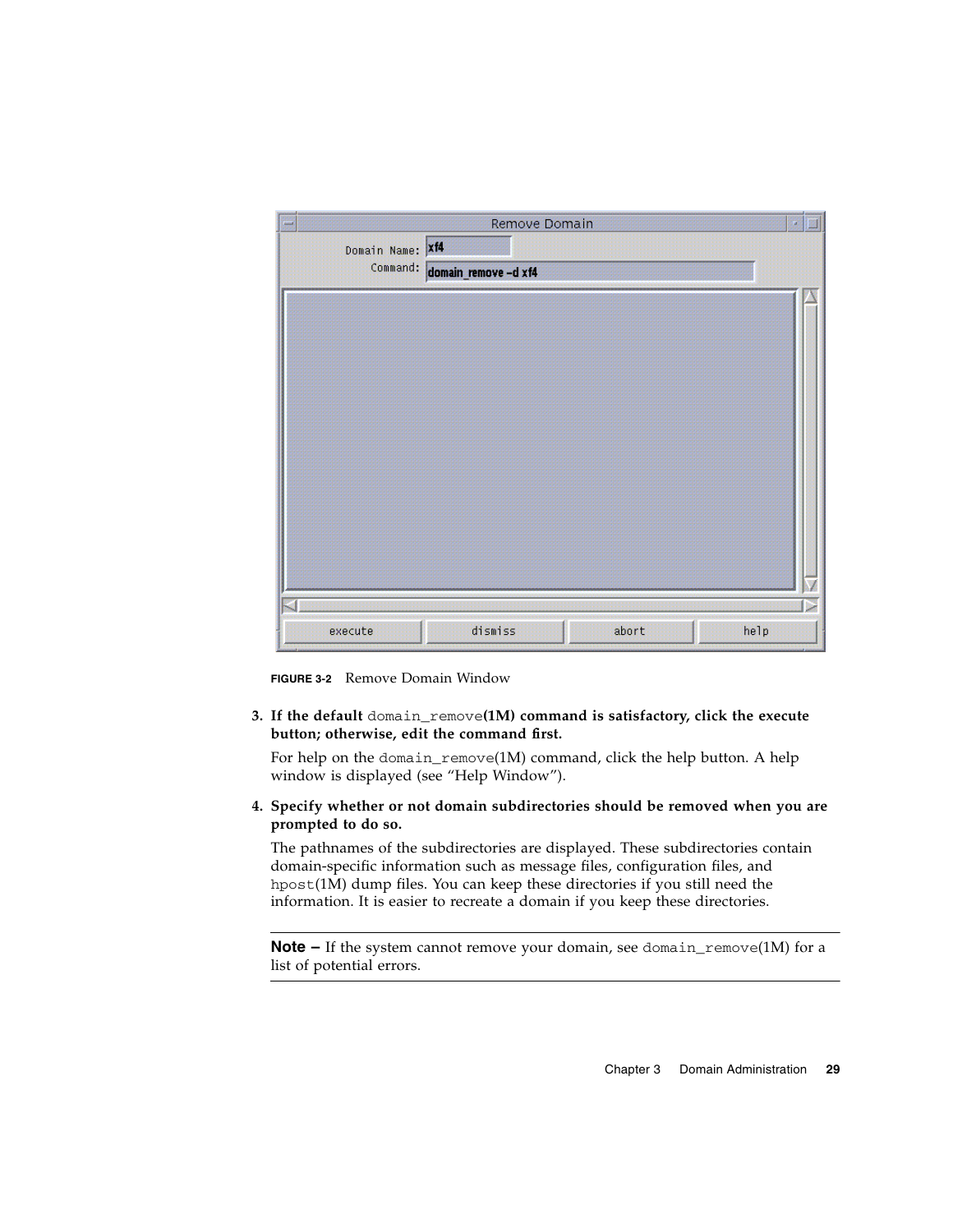## ▼ To Remove Domains From the Command Line

**1. As user** ssp**, type:**

```
ssp% domain_remove -d domain_name
```
The domain must not be running the operating system.

**2. Specify whether or not domain subdirectories should be removed when you are prompted to do so.**

The pathnames of the subdirectories are displayed. These subdirectories contain domain-specific information such as message files, configuration files, and hpost(1M) dump files. You can keep these directories if you still need the information. The domain can be recreated whether or not you keep this information.

**3. Type** domain\_status**(1M) to verify that the domain was removed.**

**Note –** If the system cannot remove your domain, an error message is displayed. See domain\_remove(1M) for a list of potential errors.

### <span id="page-49-1"></span><span id="page-49-0"></span>▼ To Bring up a Domain From Within Hostview

- **1. Use the mouse to select any system board belonging to the domain you want to bring up.**
- **2. Choose Bringup from the Control menu.**

A window is displayed that shows the name of the selected domain.

- **3. Click** Execute **to perform the bringup.**
- **4. After the** bringup **operation has completed, choose** netcontool **from the Terminal menu.**
- **5. Click the** Connect **button to open a** netcon**(1M) window.**
- **6. If the OBP prompt appears (that is, the** OK **prompt), boot the domain:**

OK **boot** *boot\_device*

The domain should boot and then display the login prompt. Note that you can use the OBP command devalias to determine the alias for the disk you want to use as *boot\_device*.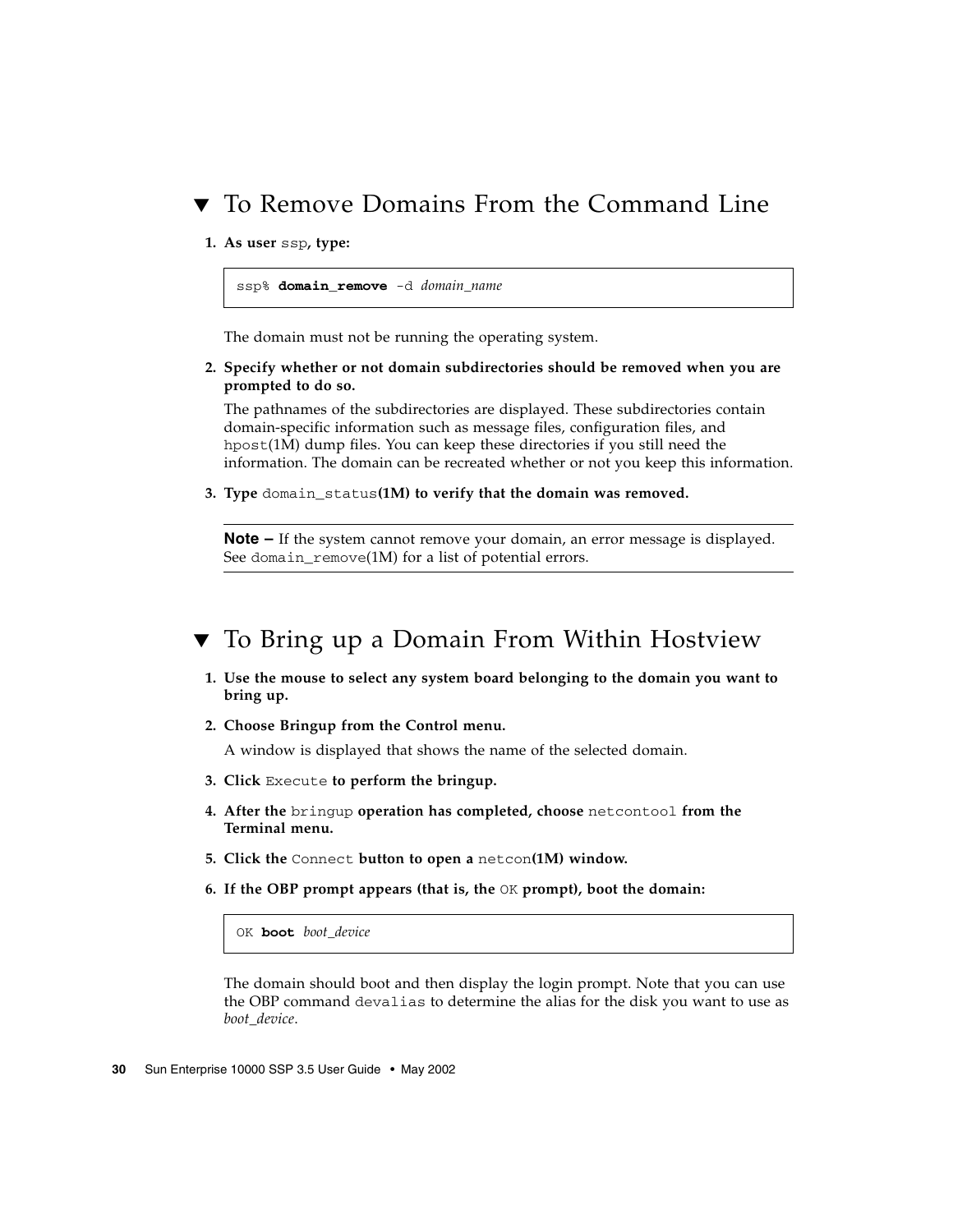### <span id="page-50-0"></span>▼ To Bring up a Domain From the Command Line

Before you can bring up a domain from the command line in an SSP window, the system boards for the domain must be powered on. Ensure that the SUNW\_HOSTNAME environment variable is set to the proper valid domain name.

**1. As user** ssp**, set the SUNW\_HOSTNAME environment variable by typing:**

```
ssp% domain_switch domain_name
```
where *domain\_name* is the name of the domain you want to bring up.

**2. Power on the power supplies for all of the boards in the domain:**

ssp% **power -on**

**3. Bring up the domain by typing:**

```
ssp% bringup -A [off|on] [disk]
ssp% netcon
ok boot
```
The -A option is the autoboot option. If the autoboot option is on, the domain will automatically boot. If it is off, you need to explicitly boot the domain from the OBP prompt. For information on other command line options, see the bringup (1m) man page.

▼ To Obtain Domain Status From Within Hostview

#### ● **Choose Domain then Status from the Configuration menu.**

The Domain Status window is displayed ([FIGURE 3-3](#page-51-0)).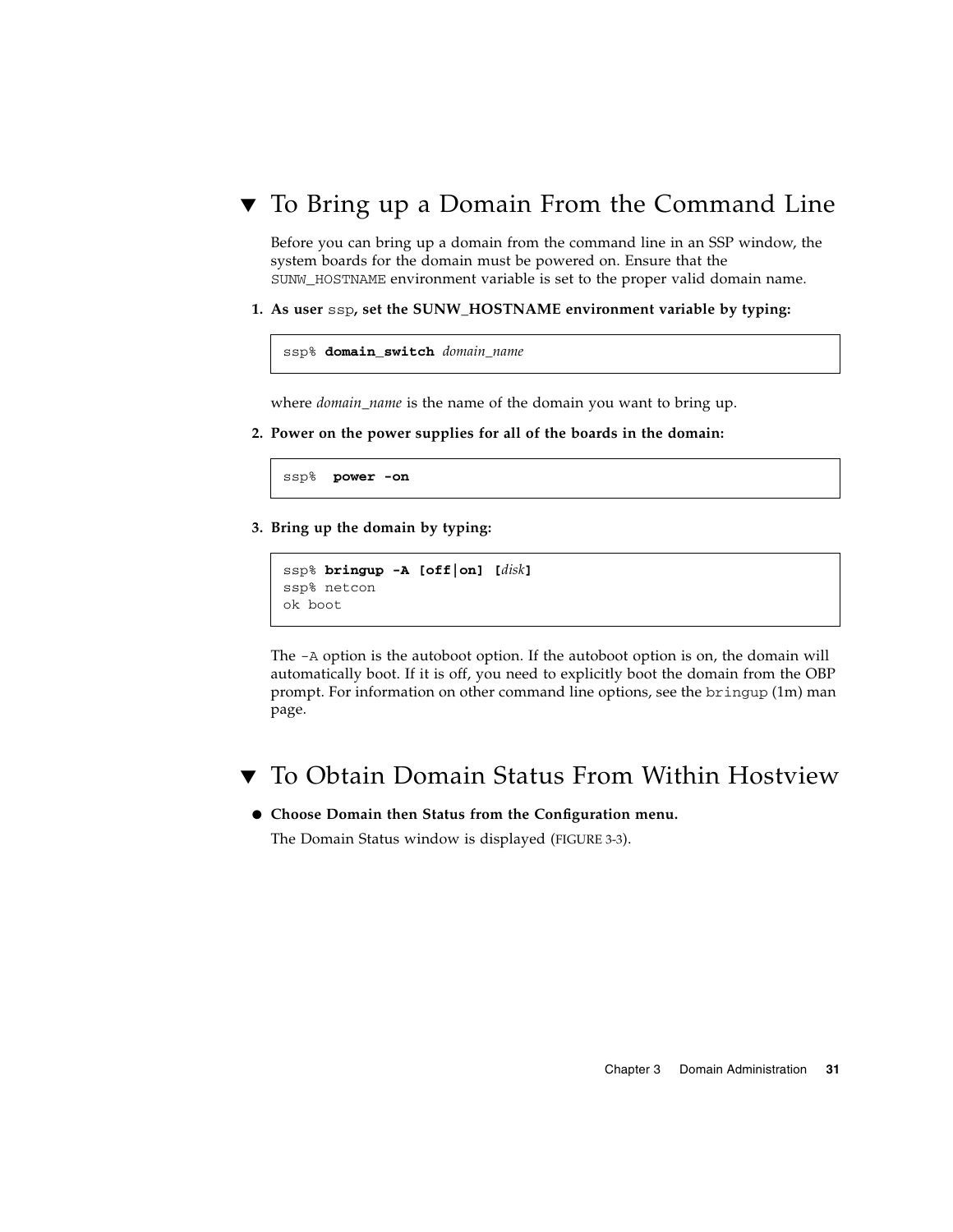| ₩                         |                              |                                                  | Domain Status                       |                  |                                                                               | p. |
|---------------------------|------------------------------|--------------------------------------------------|-------------------------------------|------------------|-------------------------------------------------------------------------------|----|
|                           | Domain Name: Xf4<br>Command: | domain_status                                    |                                     |                  |                                                                               |    |
| DOMAIN<br>xf4<br>$xf4-b2$ | <b>TYPE</b>                  | Ultra-Enterprise-10000<br>Ultra-Enterprise-10000 | <b>PLATFORM</b><br>allxf4<br>a11xf4 | OS<br>5.6<br>5.6 | <b>SYSBDS</b><br>$\begin{array}{cccc} 0 & 1 & 2 & 3 \\ 7 & 8 & 9 \end{array}$ |    |
|                           | execute                      | dismiss                                          |                                     | abort            | help                                                                          |    |

<span id="page-51-0"></span>**FIGURE 3-3** Domain Status Window

The status listing is displayed in the main panel of the window. The following table explains the columns in the Domain Status window.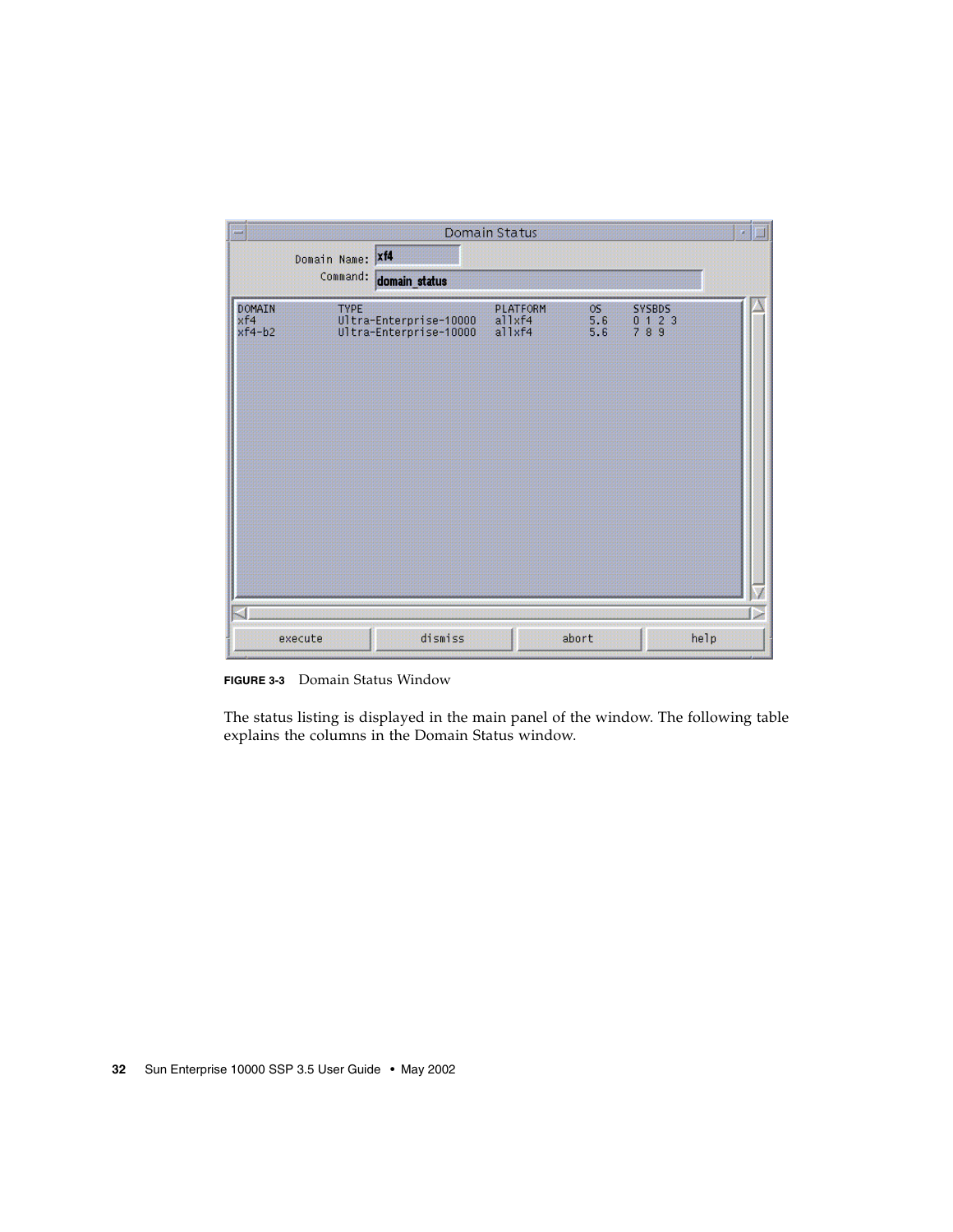**Note –** You can determine which DR model is running on your domains by entering the -m option after the domain\_status command in the Command box, then clicking the execute button. The information displayed will include the DR model, which is either 2.0, 3.0, or unknown, as explained in TABLE 3-1.

| Name            | <b>Description</b>                                                                                                                                                                                                                                                                                                                                                                                                                                                                                                                                                                                                                                                                                                                                                          |
|-----------------|-----------------------------------------------------------------------------------------------------------------------------------------------------------------------------------------------------------------------------------------------------------------------------------------------------------------------------------------------------------------------------------------------------------------------------------------------------------------------------------------------------------------------------------------------------------------------------------------------------------------------------------------------------------------------------------------------------------------------------------------------------------------------------|
| <b>DOMAIN</b>   | Lists the name of the domain.                                                                                                                                                                                                                                                                                                                                                                                                                                                                                                                                                                                                                                                                                                                                               |
| TYPE            | Lists the platform type. It can only have the value<br>Ultra-Enterprise-10000 in the current release.                                                                                                                                                                                                                                                                                                                                                                                                                                                                                                                                                                                                                                                                       |
| <b>PLATFORM</b> | Lists the name of the platform. The platform name is set at the time<br>the SSP packages are installed.                                                                                                                                                                                                                                                                                                                                                                                                                                                                                                                                                                                                                                                                     |
| DR-MODEL        | If you specify the -m option after the domain_status command in<br>the Command box and then click the execute button, the DR model<br>number is displayed for each domain. The DR model can be 2.0, 3.0,<br>or unknown:                                                                                                                                                                                                                                                                                                                                                                                                                                                                                                                                                     |
|                 | DR model 2.0 uses the $dr_d$ -daemon(1M) to control DR operations on<br>the domain. DR model 2.0 is supported on domains running the<br>Solaris 2.5.1, 2.6, 7, and 8 operating environments.<br>DR model 3.0 uses the domain configuration server, $dcs(1M)$ to<br>control DR operations on the domain and interfaces with the<br>Reconfiguration Coordination Manager (RCM) to coordinate DR<br>events with other applications, such as database and system<br>management tools. DR model 3.0 is supported on domains running<br>the Solaris 9 or Solaris 8 10/01 and 2/02 operating environments.<br>If a domain is down or DR was not configured correctly for the<br>domain, the SSP cannot determine the DR model for the domain<br>and lists the DR model as unknown. |
|                 | For details on the DR models, refer to the Sun Enterprise 10000<br>Dynamic Reconfiguration User Guide.                                                                                                                                                                                                                                                                                                                                                                                                                                                                                                                                                                                                                                                                      |
| OS.             | Lists the operating system version for the domain.                                                                                                                                                                                                                                                                                                                                                                                                                                                                                                                                                                                                                                                                                                                          |
| <b>SYSBDS</b>   | Lists the system boards that make up the domain.                                                                                                                                                                                                                                                                                                                                                                                                                                                                                                                                                                                                                                                                                                                            |

**TABLE 3-1** Domain Status Columns

### ▼ To Shut Down a Domain

**1. Log in to the domain as superuser and run the** shutdown **(1M) command.**

A message indicates that the system has been halted.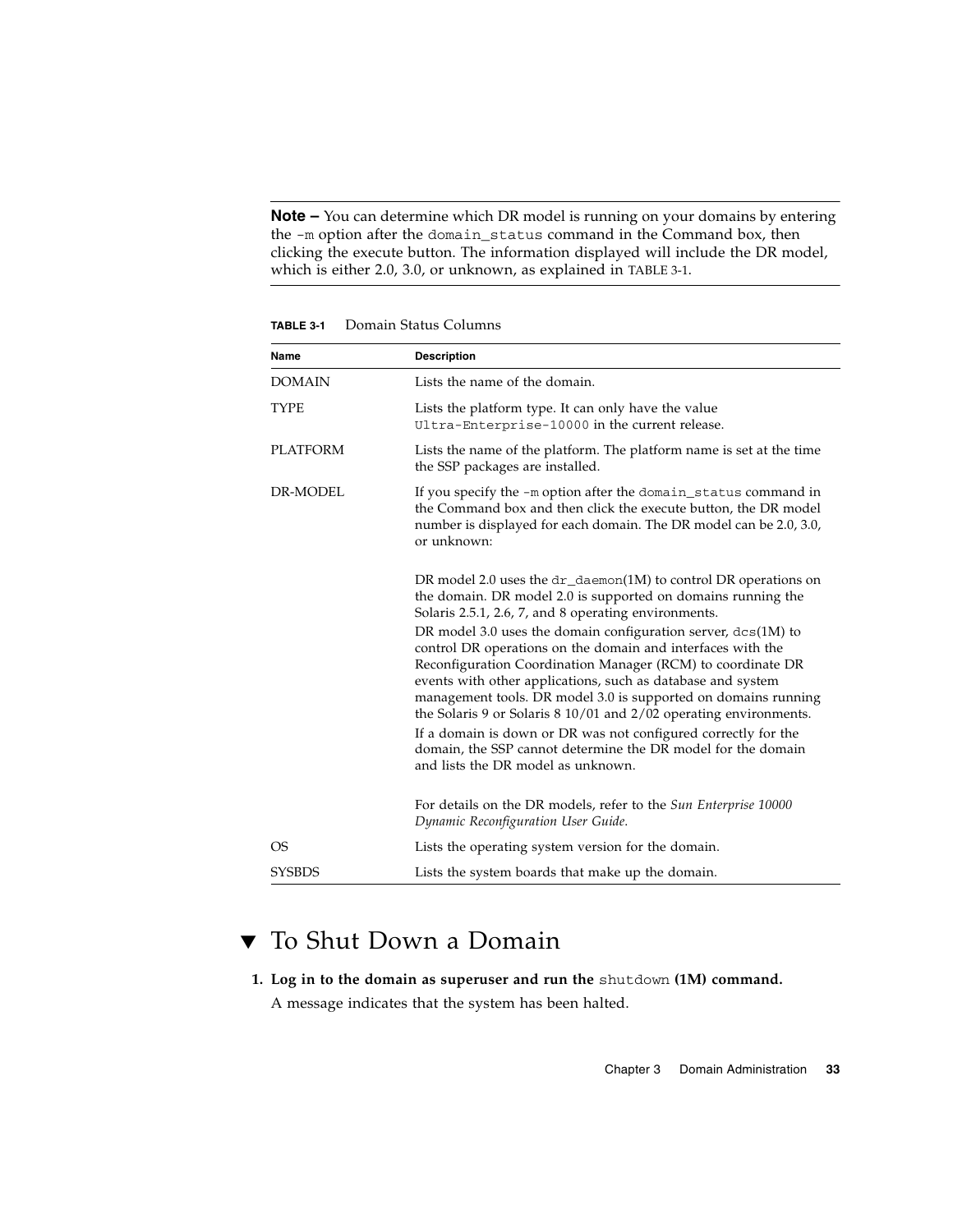## ▼ To Rename Domains From Within Hostview

**Note –** After you rename a domain, you must also update the standard host configuration files to reflect the new name of the domain. For details, refer to the Solaris documentation for the operating environment version that you are running on the domain (for example, the Solaris 2.6, 7, or 8 User Collection and the Solaris 2.6 System Administrator Collection Vol 1, the Solaris 7 or 8 System Administrator Collection, or the Solaris 9 System Administration Guides).

- **1. Log in to the domain as superuser.**
- **2. Run** sys-unconfig **(1M) to deconfigure the host.**
- **3. Back up the** eeprom.image **files in the directory** /var/opt/SUNWssp/.ssp\_private/eeprom\_save**.**
- **4. Change the host name in the NIS and the**/etc/hosts **files on the SSP to reflect the name of the new domain.**
- **5. As user** ssp**, in the main Hostview window, select a board from the domain that you want to rename by clicking on it with the left mouse button.**
- **6. Choose Domain then Rename from the Configuration menu.**

The Rename Domain window is displayed [\(FIGURE 3-4\)](#page-54-0).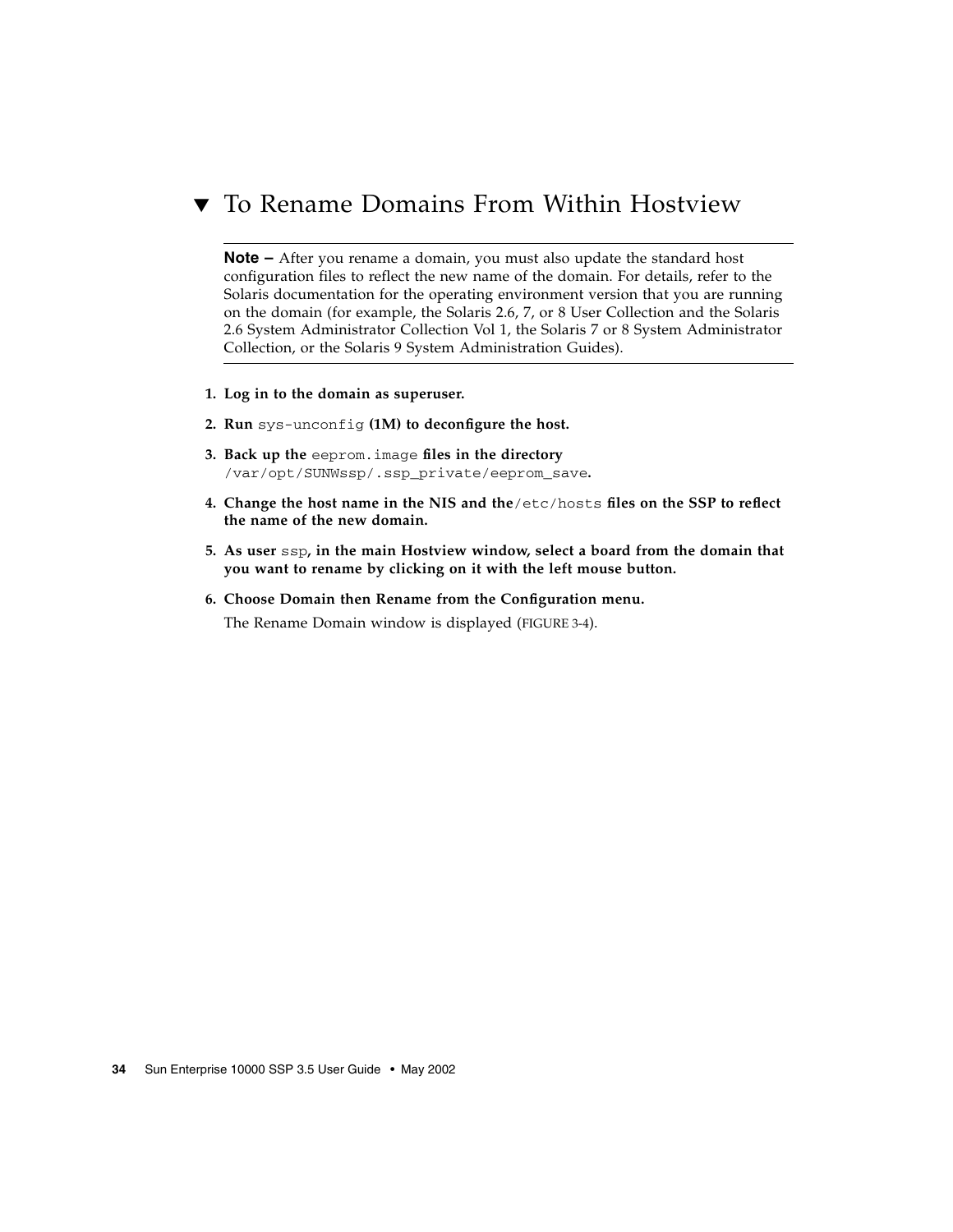| ₩                | Rename Domain                           |      |
|------------------|-----------------------------------------|------|
| Domain Name: Xf4 |                                         |      |
| Command:         | domain_rename -d xf4 -n new_domain_name |      |
|                  |                                         |      |
|                  |                                         |      |
|                  |                                         |      |
|                  |                                         |      |
|                  |                                         |      |
|                  |                                         |      |
|                  |                                         |      |
|                  |                                         |      |
|                  |                                         |      |
|                  |                                         |      |
|                  |                                         |      |
|                  |                                         |      |
|                  |                                         |      |
| execute          | dismiss<br>abort                        | help |

**FIGURE 3-4** Rename Domain Window

<span id="page-54-0"></span>**7. If the default** domain\_rename**(1M) command is satisfactory, click the execute button. Otherwise, edit the command first.**

For help on the domain\_rename(1M) command, click the help button. A help window is displayed (see ["Help Window"](#page-34-0)).

**8. Bring up the domain using Hostview or the** bringup**(1M) command.**

For details, see ["To Bring up a Domain From Within Hostview" on page 30](#page-49-0) and ["To](#page-50-0) [Bring up a Domain From the Command Line" on page 31](#page-50-0).

**9. Start a** netcon**(1M) session and answer the prompts regarding the configuration of the domain.**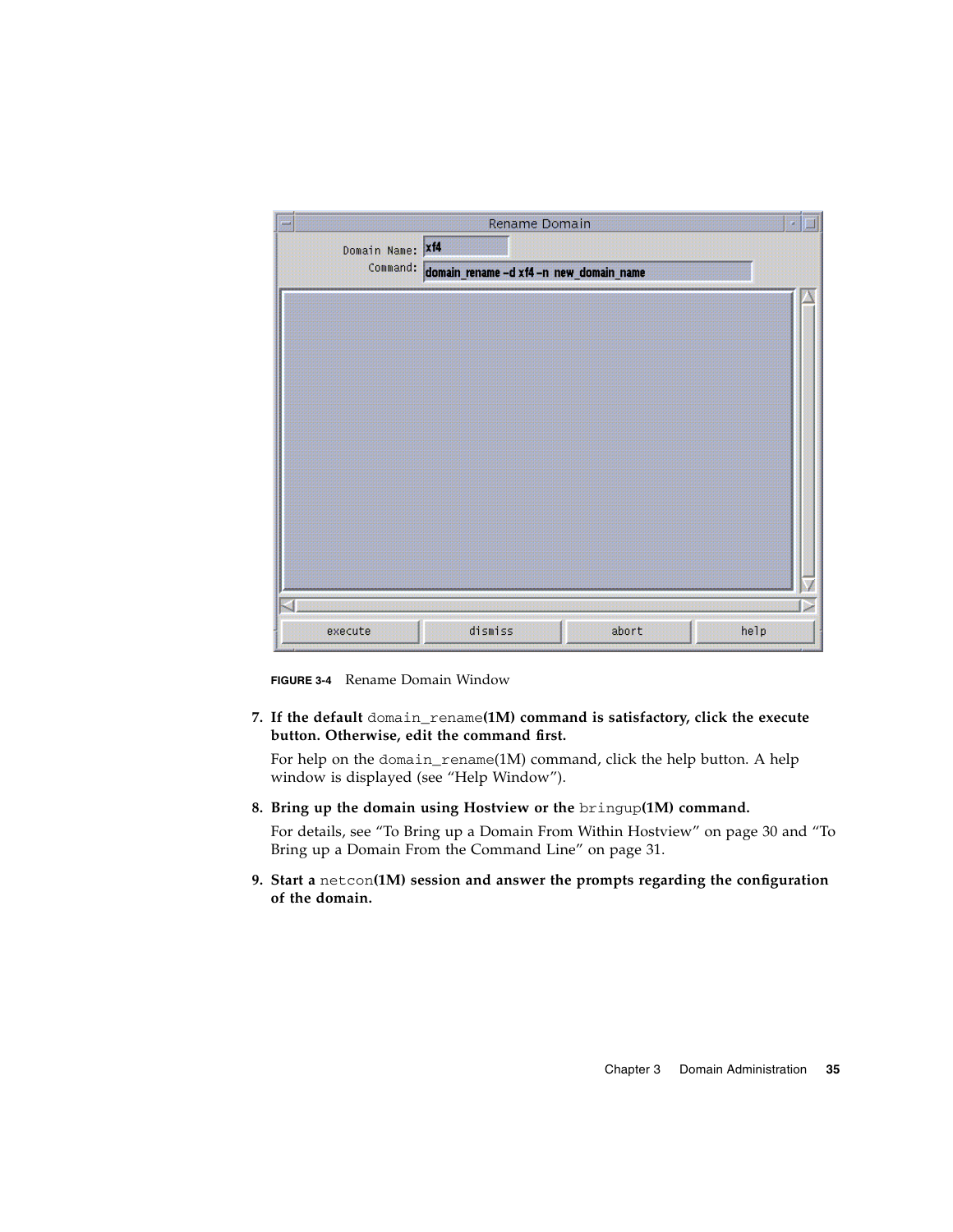## ▼ To Rename Domains From the Command Line

**Note –** After you rename a domain, you must also update the standard host configuration files to reflect the new name of the domain. For details, refer to the Solaris documentation for the operating environment version that you are running on the domain (for example, the Solaris 2.6, 7, or 8 User Collection and the Solaris 2.6 System Administrator Collection Vol 1, the Solaris 7 or 8 System Administrator Collection, or the Solaris 9 System Administration Guides).

- **1. Log in to the domain as superuser.**
- **2. Run** sys-unconfig(1M) **to deconfigure the host.**
- **3. Back up the** eeprom.image **files in the directory** /var/opt/SUNWssp/.ssp\_private/eeprom\_save**.**
- **4. Change the host name in the NIS and the**/etc/hosts **files on the SSP to reflect the name of the new domain.**
- **5. As user** ssp**, rename the domain.**

% **domain\_rename** -d *old\_domain\_name* -n *new\_domain\_name*

For more information, see the domain rename(1M) man page.

**6. Bring up the domain using Hostview or the** bringup**(1M) command.**

For details, see ["To Bring up a Domain From Within Hostview" on page 30](#page-49-0) and ["To](#page-50-0) [Bring up a Domain From the Command Line" on page 31](#page-50-0).

- **7. Start a** netcon**(1M) session and answer the prompts regarding the configuration of the domain.**
- ▼ To Change the Version of the Operating System for a Domain From the Command Line
	- **1. Log in to the domain as user** ssp**.**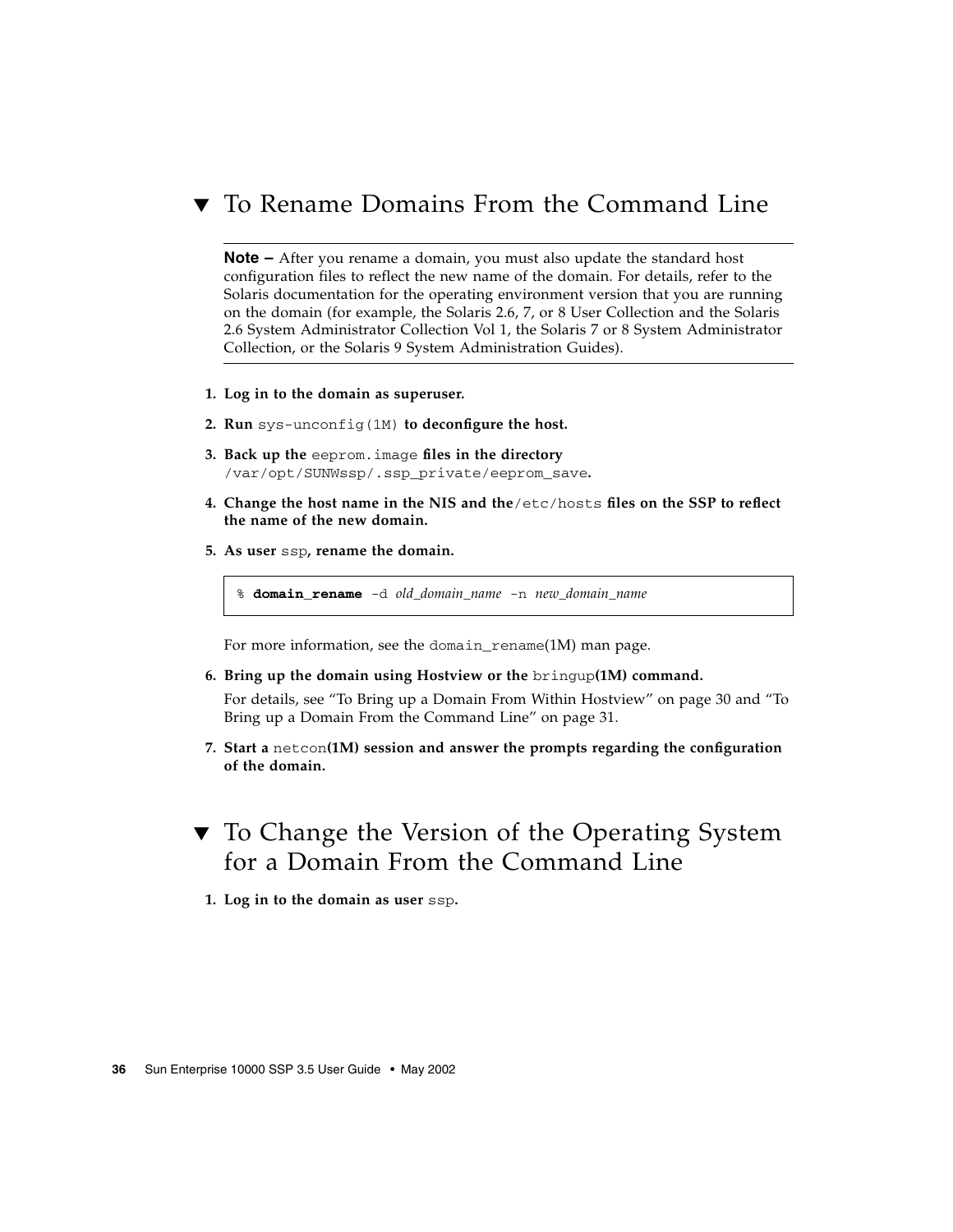**2. Change the SunOS operating system version for the domain by using the** domain\_rename **command.**

% **domain\_rename** -d *domain\_name* -o *new\_OS\_version*

#### where

*domain\_name* is the name of the domain to be changed

*new\_os\_version* is the version of the SunOS operating systems, for example, 5.5.1, 5.6, 5.7, 5.8, or 5.9, to be run on the domain.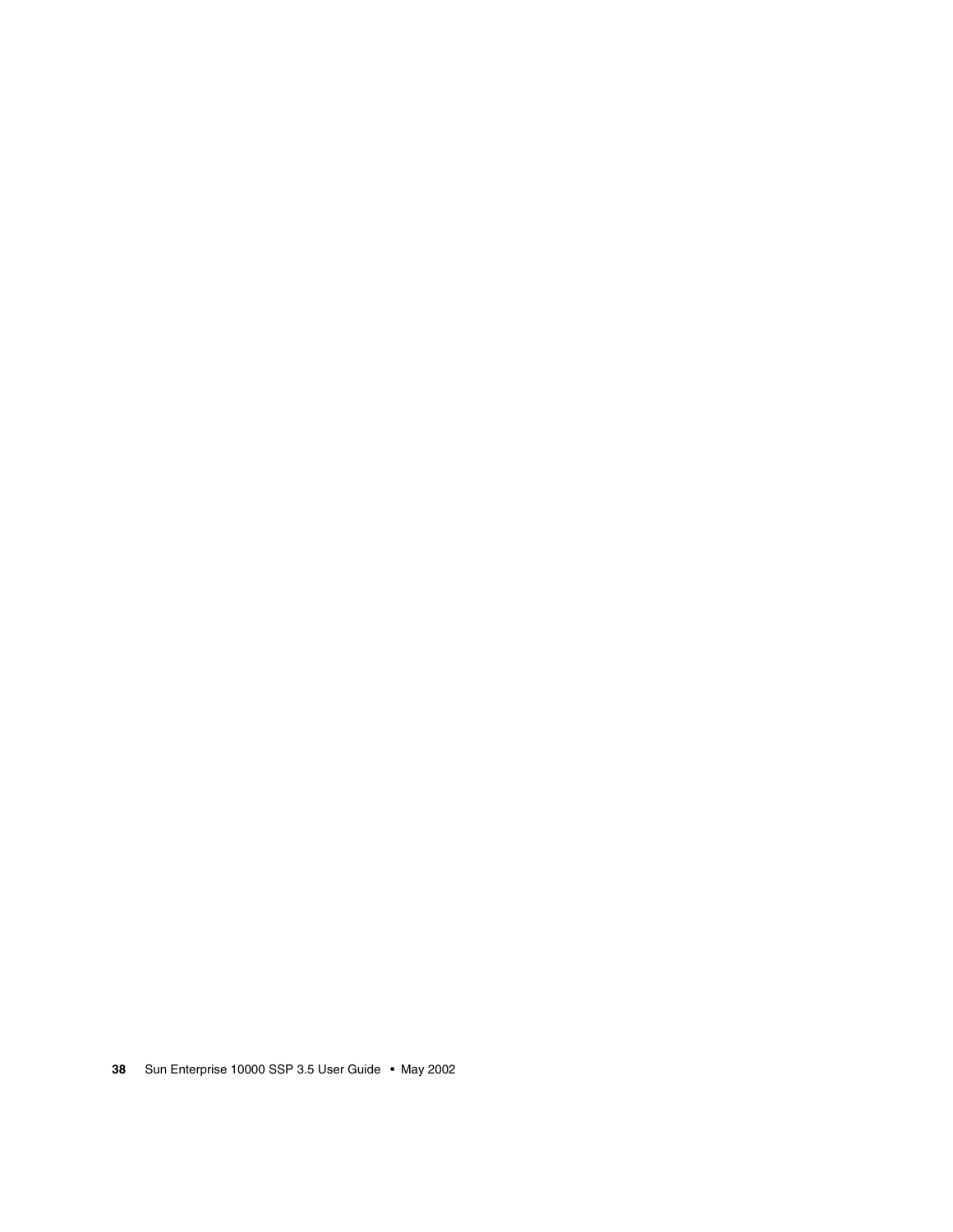## netcon and netcontool

This chapter describes netcon(1M) and netcontool(1M), a GUI front-end to the netcon(1M) command. netcontoo1(1M) simplifies the process of configuring and bringing up netcon(1M) windows. You can also use the netcon(1M) command directly to display a netcon(1M) window. However, when using netcon(1M), you must know escape sequences to perform operations that can be performed by clicking on buttons under netcontool(1M).

# Using netcon(1M)

The netcon(1M) command is similar to netcontool(1M) except that no GUI interface is provided, making it more functional for dial-in or other low-speed network access. Typically, you log in to the SSP machine as user ssp, and enter the netcon(1M) command in an SSP window. For example:

```
ssp% domain_switch domain_name
ssp% netcon
```
This action changes the window in which you run the netcon(1M) command into a netcon(1M) window for the domain specified by the domain  $s$ witch(1M) command. Multiple netcon(1M) windows can be opened simultaneously, but only one window at a time can have write privileges to a specific domain. When a netcon(1M) window is in read-only mode, you can view messages from the netcon(1M) window, but you cannot enter any commands.

You can specify the netcon(1M) -g option for Unlocked Write permission,  $-1$  for Locked Write permission,  $-f$  to force Exclusive Session mode, or  $-r$  for read-only mode. See TABLE 4-2 for a description of these configuration options. Also refer to the netcon(1M) man page for an explanation of how netcon(1M) behaves if you do not specify any of these arguments.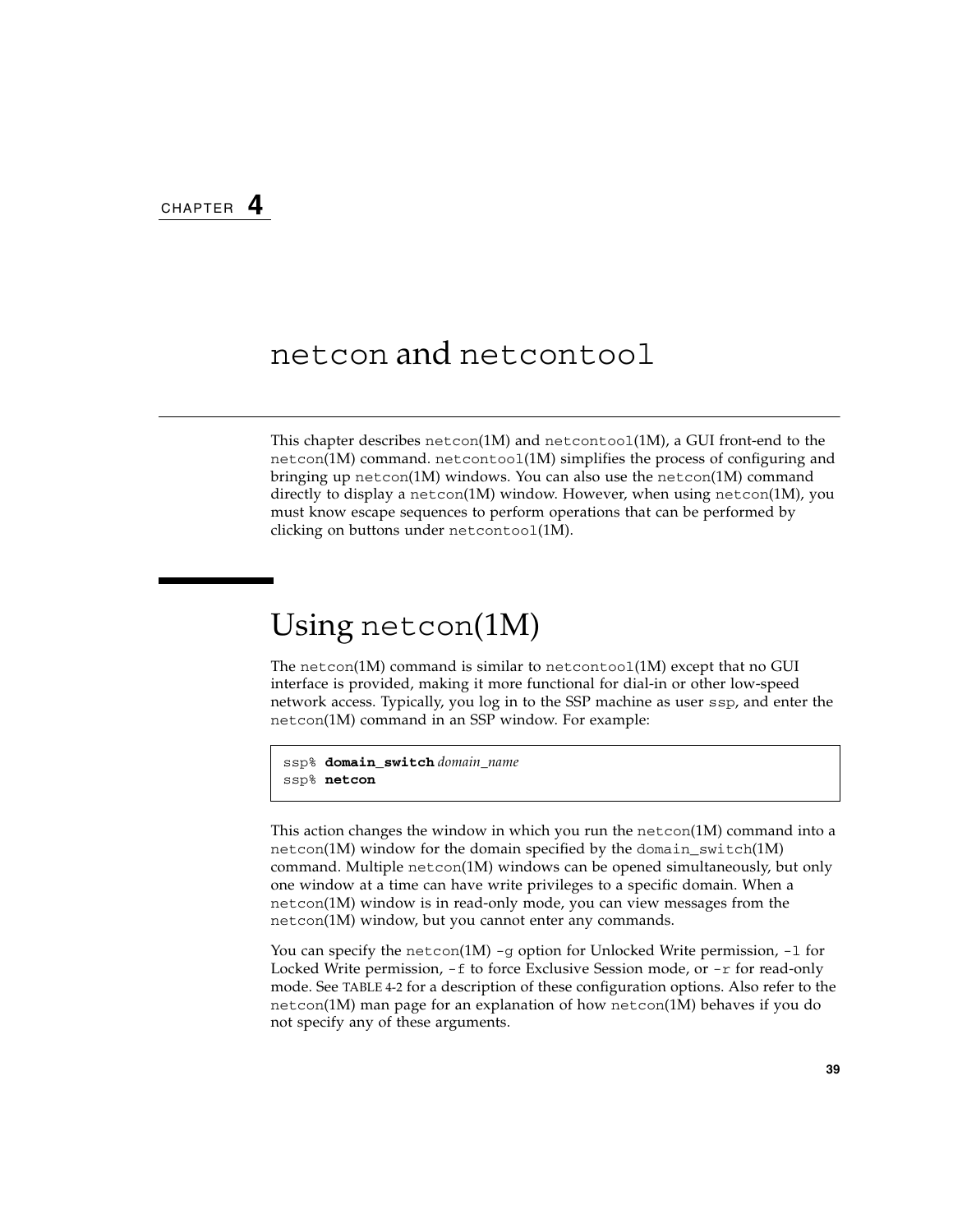If you have write permission, you can enter commands. In addition, you can enter special commands with the tilde  $(\sim)$  prefix to perform the functions offered by the netcontool(1M) window.

If netcon displays the following message, "netcon\_server is not running for *domain\_name*", the domain may not be up. If it is up, you can run "netcon\_server -r  $\&v$ " to restart netcon\_server(1M).

- ▼ To Start netcon(1M) From the Command Line
	- **Log in to the SSP as user** ssp **and type:**

```
ssp% domain_switch domain_name
ssp% netcon
```
- ▼ To Start netcon(1M) From the CDE Front Panel
	- **1. From the CDE front panel, select the** SSP **subpanel and then select the** netcon **option.**
	- **2. Specify the domain name when prompted to do so.**
- ▼ To Start netcon(1M) From the CDE Workspace Menu
	- **1. From the CDE Workspace menu (right click), select the** SSP **submenu and then select the** netcon **option.**
	- **2. Specify the domain name when prompted to do so.**
- ▼ To Exit From a netcon(1M) Window
	- **Type a tilde (~) followed by a period in the** netcon**(1M) window:**

 $\#$  ~

The netcon(1M) session is terminated and the window returns to its previous state.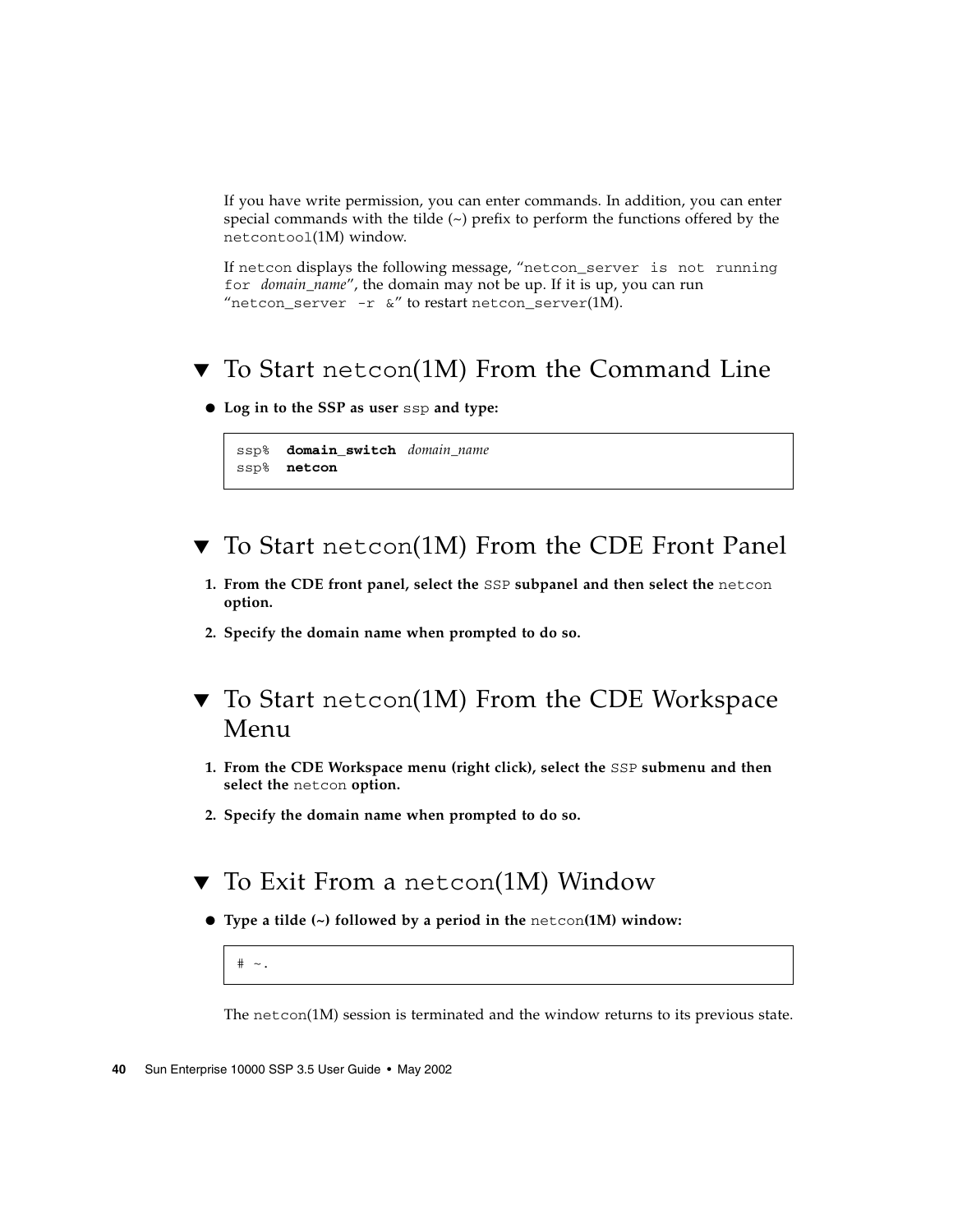**Note –** If you are logging on remotely to the SSP to run netcon(1M), and depending on the terminal emulation package you are using, the escape sequence of the terminal emulator might be the same as that used to exit from a netcon $(1M)$ window. For example, if you enter the tilde period sequence remotely through an rlogin(1) session, the netcon(1M) session is terminated *and* the rlogin(1) window is terminated as well. If you want to avoid this behavior, you can use the sequence  $\sim \sim$ , that is, tilde tilde period, to exit from a netcon(1M) window running inside of an rlogin(1) session, without exiting the rlogin(1) session.

For more information about escape sequences, see the netcon(1M) man page.

# Using netcontool(1M)

The netcontool(1M) GUI program provides the buttons shown in [FIGURE 4-1.](#page-60-0)

<span id="page-60-0"></span>

|  |                                                                                                                                      | $netcontrol - xf4$ |  |  |  |
|--|--------------------------------------------------------------------------------------------------------------------------------------|--------------------|--|--|--|
|  | Exit Configure Connect Disconnect OBP/Kadb ITAG Locked Write Unlocked Write Exclusive Session Release Write Status Help <del> </del> |                    |  |  |  |

**FIGURE 4-1** netcontool GUI Program

[TABLE 4-1](#page-60-1) explains the netcontool(1M) buttons.

| netcontool buttons<br>TABLE 4-1 |
|---------------------------------|
|                                 |

<span id="page-60-1"></span>

| <b>Button</b>                                                  | <b>Description</b>                                                                                                                                                                            |
|----------------------------------------------------------------|-----------------------------------------------------------------------------------------------------------------------------------------------------------------------------------------------|
| Configure                                                      | Displays the Console Configuration window. See "To Configure the<br>netcontoo1(1M) Window" on page 43.                                                                                        |
| Connect                                                        | Displays the netcon(1M) window and initiates the connection<br>process.                                                                                                                       |
| Disconnect                                                     | Disconnects the console window from the domain and removes the<br>console window. The netcontoo $1(1M)$ window is still available so<br>that you can reconfigure for another connect session. |
| OBP/kadb                                                       | Breaks to the OpenBoot <sup>TM</sup> PROM (OBP) or kadb(1M) programs.                                                                                                                         |
| <b>ITAG</b>                                                    | Toggles the SSP-to-platform connection between a network<br>connection and a JTAG connection.                                                                                                 |
| Locked Write,<br>Unlocked Write, and<br><b>Exclusive Write</b> | Requests the corresponding mode for the console window. For an<br>explanation of the meaning of these modes, see "To Configure the<br>netcontoo1(1M) Window" on page 43.                      |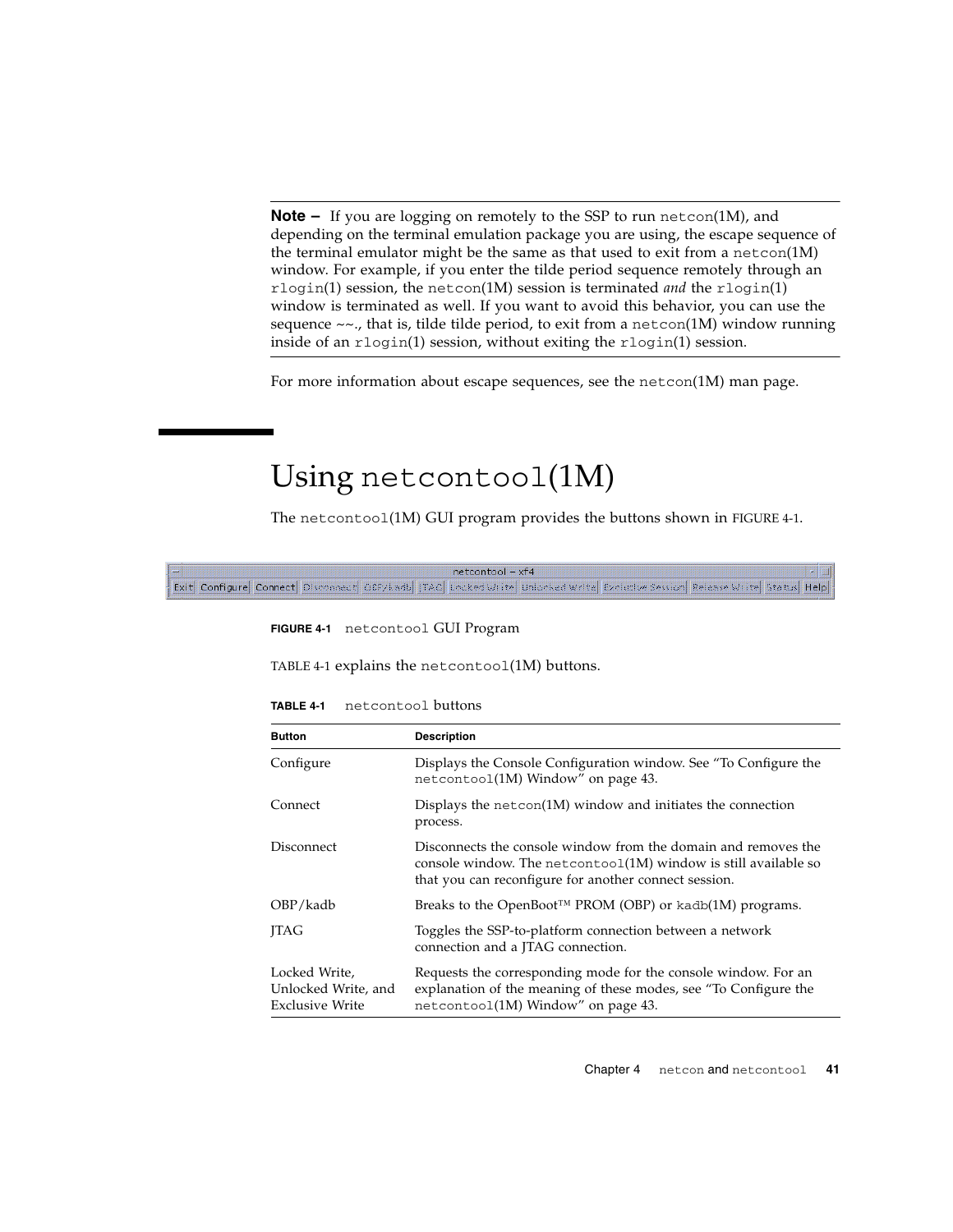| <b>Button</b> | <b>Description</b>                                                                                                                                              |
|---------------|-----------------------------------------------------------------------------------------------------------------------------------------------------------------|
| Release Write | Releases write access and places the console in read only mode.                                                                                                 |
| <b>Status</b> | Displays information about all open consoles that are connected to<br>the same domain as the current session, as well as the connection<br>type currently used. |
| Help          | Displays information about the netcontoo $1(1M)$ window.                                                                                                        |
| Exit          | Exits the program and closes the netcon $(1M)$ window if it is still<br>open.                                                                                   |

**TABLE 4-1** netcontool buttons *(Continued)*

- ▼ To Display a netcontool(1M) Window From the Command Line
	- **Log in to the SSP as user** ssp **and type:**

```
ssp% domain_switch domain_name
ssp% netcontool &
```
- ▼ To Display a netcontool(1M) Window From the CDE Front Panel
	- **1. From the CDE front panel, select the** SSP **subpanel and then select the** netcontool **option.**
	- **2. Specify the domain name when prompted to do so.**
- ▼ To Display a netcontool(1M) Window From the CDE Workspace Menu
	- **1. From the CDE Workspace menu (right click), select the** SSP **submenu and then select the** netcontool **option.**
	- **2. Specify the domain name when prompted to do so.**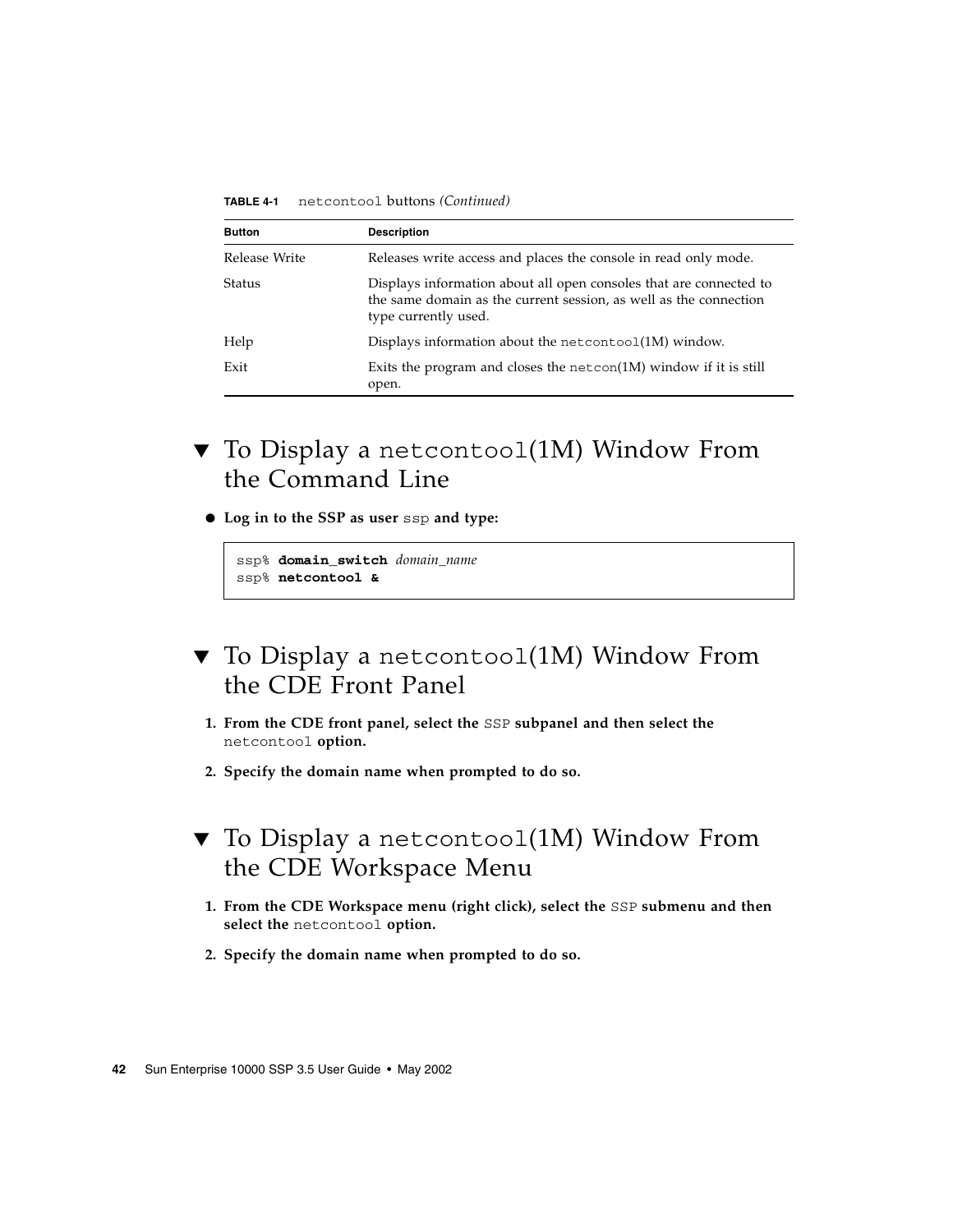## ▼ To Display the netcontool(1M) Window From Hostview

- **1. Select a board from the domain for which you want to display a** netcontool**(1M) window by clicking on that board with the left mouse button.**
- **2. Select** Terminal netcontool**.**
- **3. In the** netcontool**(1M) window, click the Connect button.**

The netcontool(1M) window [\(FIGURE 4-2\)](#page-62-1) is displayed beneath the netcontool(1M) buttons.

| <b>IEEE</b> | $netcontool - xf4$                                                                                                      | 環圈 |
|-------------|-------------------------------------------------------------------------------------------------------------------------|----|
|             | Exit Configure Connect Disconnect OEF/kadb JTAG Locked Write Unlocked Write Exclusive Session Release Write Status Help |    |
| °₿.         | $netcontool - xf4$<br>龖<br>IШ                                                                                           |    |
|             | trying to connect<br>connected.<br>Unlocked write permission is granted.                                                |    |
|             | $xf4$ console login: $\Box$                                                                                             |    |
|             |                                                                                                                         |    |
|             |                                                                                                                         |    |
|             |                                                                                                                         |    |
|             |                                                                                                                         |    |
|             |                                                                                                                         |    |
|             |                                                                                                                         |    |
|             |                                                                                                                         |    |
|             |                                                                                                                         |    |
|             |                                                                                                                         |    |

**FIGURE 4-2** netcontool Window in Hostview

## <span id="page-62-1"></span><span id="page-62-0"></span>▼ To Configure the netcontool(1M) Window

**1. Click the Configure button if you want to configure the** netcontool**(1M) window before you display a** netcon**(1M) window.**

The Console Configuration window is displayed [\(FIGURE 4-3\)](#page-63-0).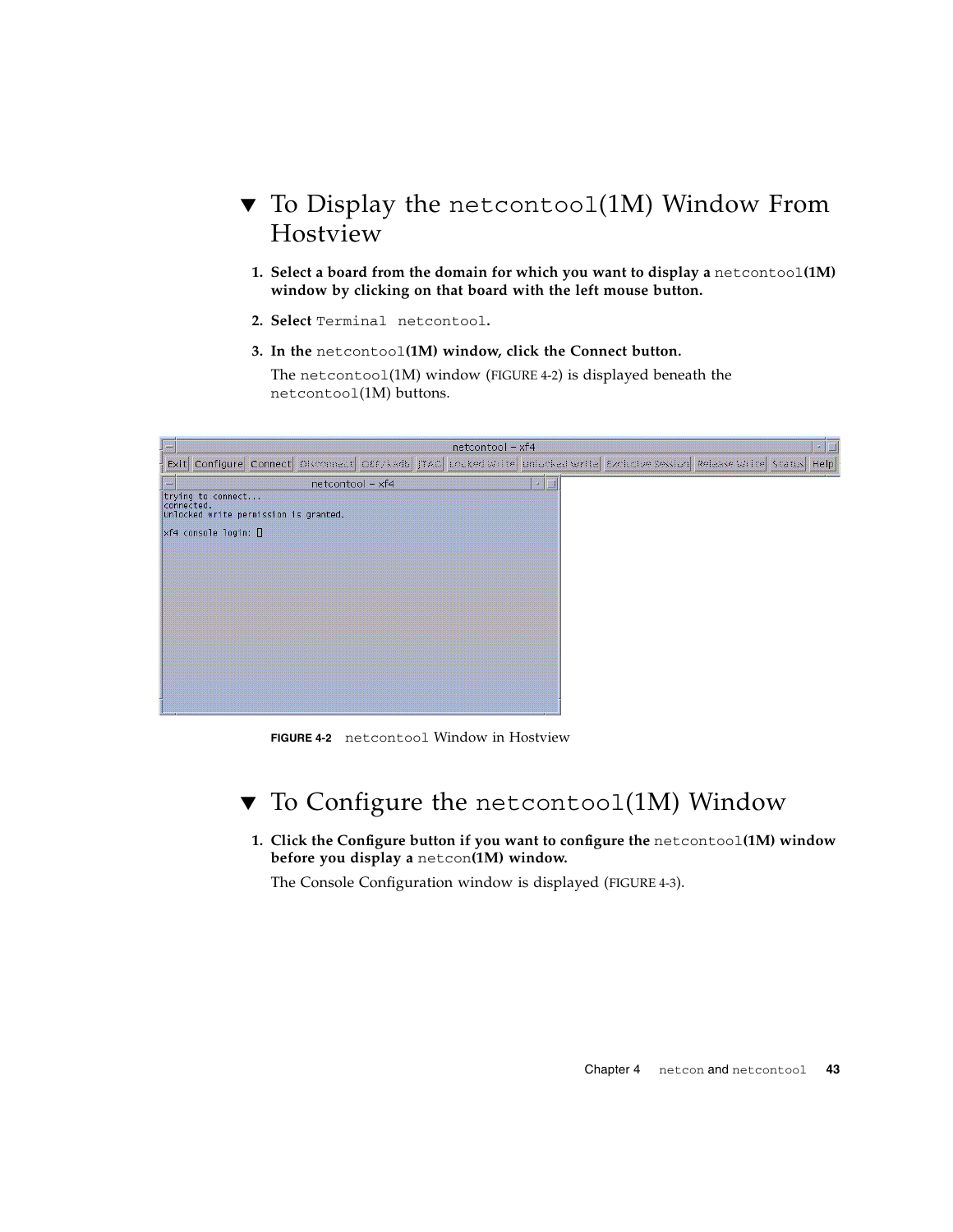| netcontool - xf4 - Console Configuration |  |  |  |  |
|------------------------------------------|--|--|--|--|
| <b>xterm</b>                             |  |  |  |  |
| DtTerm (CDE)                             |  |  |  |  |
| <b>Shell Tool</b>                        |  |  |  |  |
| Command Tool                             |  |  |  |  |
|                                          |  |  |  |  |
|                                          |  |  |  |  |
| Cancel                                   |  |  |  |  |
|                                          |  |  |  |  |

**FIGURE 4-3** netcontool Console Configuration Window

<span id="page-63-0"></span>**2. Select the session type in the left panel, and the terminal emulation type in the right panel.**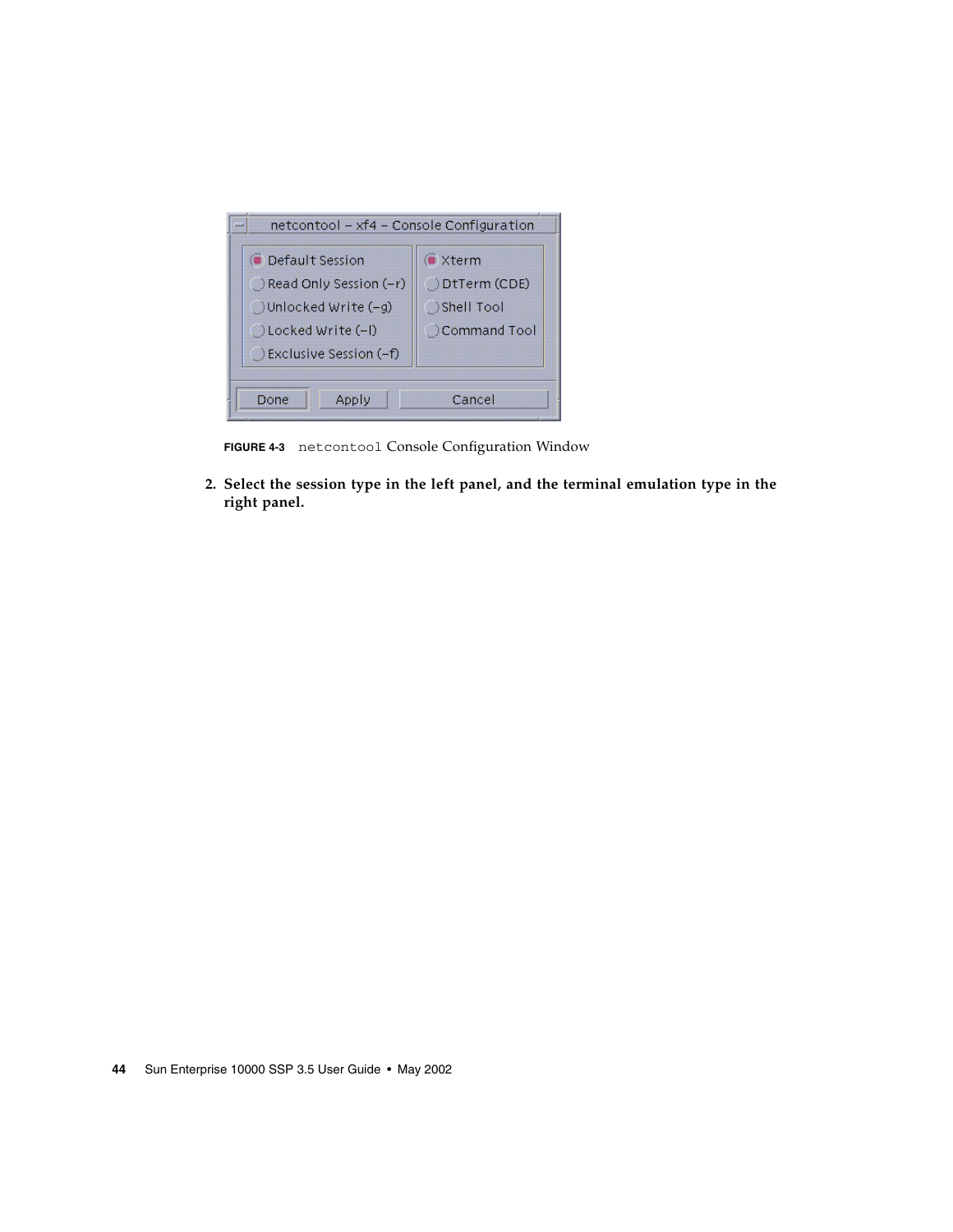### **3. When you are satisfied with the contents of the window, click Done to accept the settings and dismiss the window, or click Apply to accept the settings without dismissing the window.**

The following table contains the options in the Console Configuration window.

| Console                   | <b>Options</b>                                                                                                                                                                                                                                                                                                                                                     |
|---------------------------|--------------------------------------------------------------------------------------------------------------------------------------------------------------------------------------------------------------------------------------------------------------------------------------------------------------------------------------------------------------------|
| Default Session           | Causes the default type of session to be started. If no other session<br>is running, the default is unlocked-write mode. If any other session<br>is running, the default is read-only mode.                                                                                                                                                                        |
| Read Only Session         | Displays a console window where you can view output from a<br>domain, but you cannot enter commands.                                                                                                                                                                                                                                                               |
| Unlocked Write<br>Session | Attempts to display a netcon(1M) window with unlocked write<br>permission. If this attempt succeeds, you can enter commands into<br>the console window, but your write permission is taken away<br>whenever another user requests Unlocked Write, Locked Write, or<br>Exclusive Session permission for the same domain.                                            |
|                           | • If another user currently has Unlocked Write permission, it is<br>changed to read-only permission, and you are granted Unlocked<br>Write permission.                                                                                                                                                                                                             |
|                           | • If another user currently has Locked Write permission, you are<br>granted read-only permission.                                                                                                                                                                                                                                                                  |
|                           | • If another user currently has Exclusive Session permission, you<br>are not allowed to display a netcon(1M) window.                                                                                                                                                                                                                                               |
|                           | • If you are granted Unlocked Write permission and another user<br>requests Unlocked Write or Locked Write permission, you are<br>notified and your permission is changed to read only. You can<br>attempt to re-establish Unlocked Write permission at any time,<br>subject to the same constraints as your initial attempt to gain<br>Unlocked Write permission. |

**TABLE 4-2** Console Configuration Options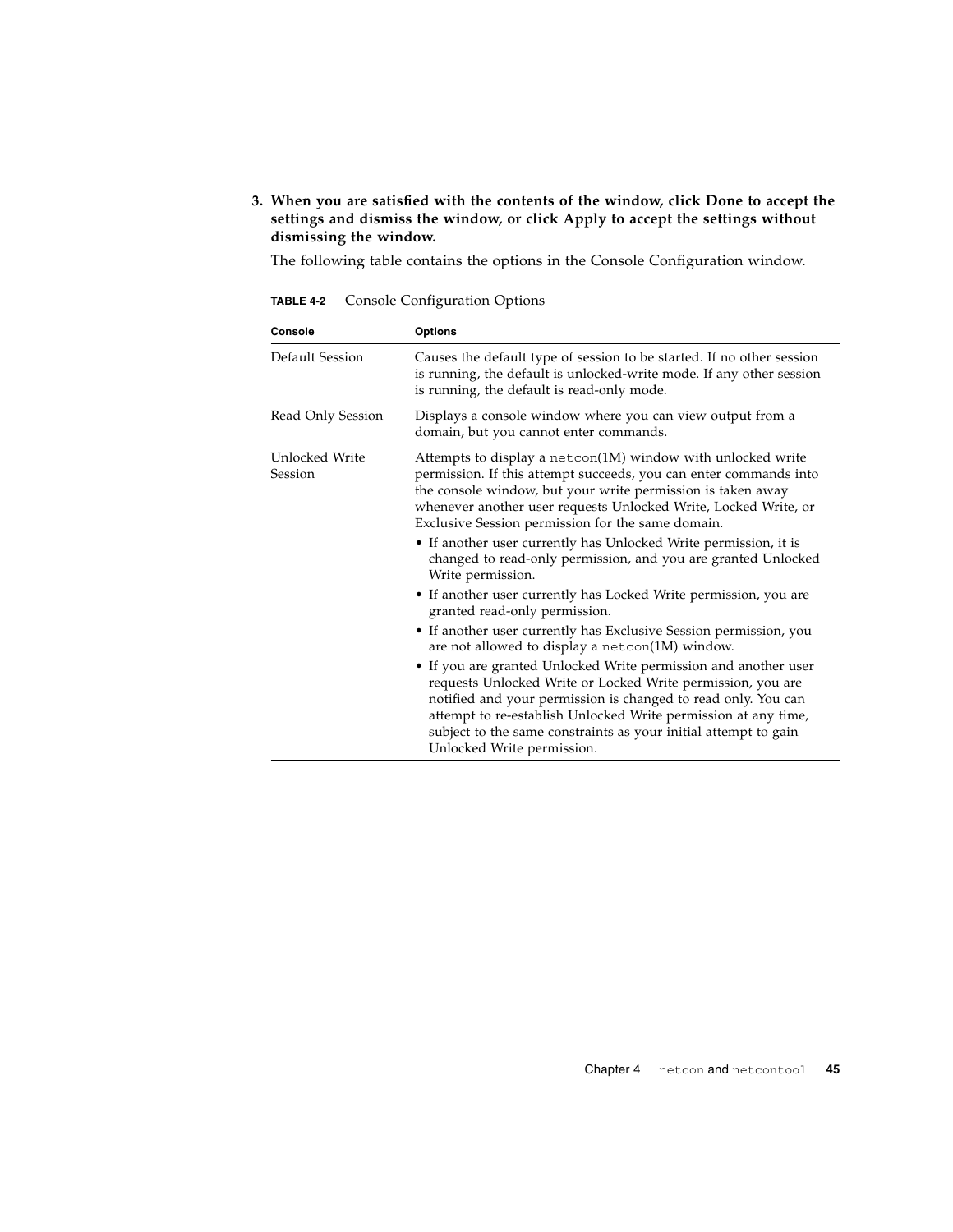| Console                    | <b>Options</b>                                                                                                                                                                                                                                                                                                                                                                                                                                                                                                                                                                                                                 |
|----------------------------|--------------------------------------------------------------------------------------------------------------------------------------------------------------------------------------------------------------------------------------------------------------------------------------------------------------------------------------------------------------------------------------------------------------------------------------------------------------------------------------------------------------------------------------------------------------------------------------------------------------------------------|
| Locked Write               | Attempts to display a console window with Locked Write<br>permission.                                                                                                                                                                                                                                                                                                                                                                                                                                                                                                                                                          |
|                            | • If you are granted Locked Write permission, no other user can<br>remove your write permission unless that user requests Exclusive<br>Session permission.                                                                                                                                                                                                                                                                                                                                                                                                                                                                     |
|                            | • If another user currently has Locked Write permission, you are<br>granted read-only permission.                                                                                                                                                                                                                                                                                                                                                                                                                                                                                                                              |
|                            | • If another user currently has Exclusive Session permission, you<br>are not allowed to display a netcon(1M) window.                                                                                                                                                                                                                                                                                                                                                                                                                                                                                                           |
| <b>Exclusive Session</b>   | Displays a console window with Locked Write permission,<br>terminates all other open console sessions for this domain, and<br>prevents new console sessions for this domain from being started.<br>You can change back to multiple session mode by clicking the<br>Release Write button to release write access, or by clicking the<br>Disconnect button to terminate your console session for the domain.<br>You can also simply quit from the console window (using the<br>Control menu of the window). You are not granted Exclusive<br>Session permission if any other user currently has Exclusive Session<br>permission. |
| Terminal Emulation<br>Type | The netcon(1M) window is brought up in the specified type of<br>window, otherwise it is grayed out. The xterm(1), dtterm(1),<br>$shell$ tool(1), or cmdtool(1) terminal emulator are available.                                                                                                                                                                                                                                                                                                                                                                                                                                |

**TABLE 4-2** Console Configuration Options *(Continued)*

# netcon(1M) Communications

netcon(1M) uses two distinct paths for communicating console input/output between the SSP and a domain: the standard network interface and the CBE interface. Usually, when the domain is up and running, console traffic flows over the network. If the local network becomes inoperable, the communication mode of the netcon(1M) session automatically switches to the Joint Test Action Group (JTAG) protocol through the CBS interface. You can switch to JTAG mode even when the network is inoperable. To perform this switch, use the ~= command in the netcon(1M) window.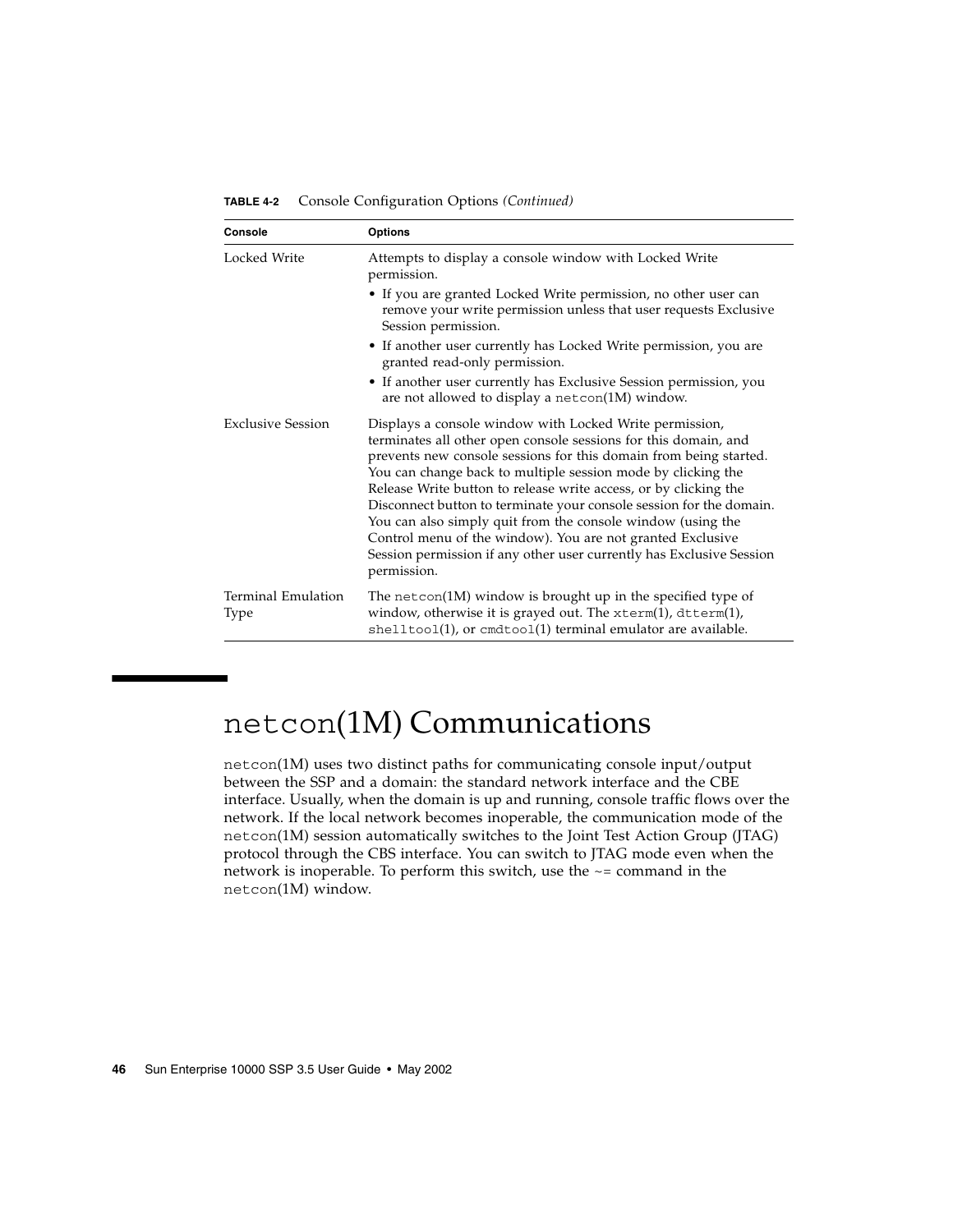# netcon(1M) Message Logging

Certain messages sent from the kernel are not displayed in the domain syslog messages file, such as OpenBoot™ messages, panic messages, and some console messages. syslogd on the domain (1M) must run on the domain to log the messages; this is not possible when a panic occurs, nor is it possible at certain times during the boot sequence. Moreover, panic dumps often fail, so these types of messages may not even appear in a dump file to help you determine the cause of the failure.

However, you can capture all output displayed on an active netcon(1M) console through the LOCAL1 facility of syslog(1M). This functionality is enabled by default through the /etc/syslog.conf file. By default, netcon(1M) session output is recorded in the \$SSPLOGGER/*domain\_name*/netcon file.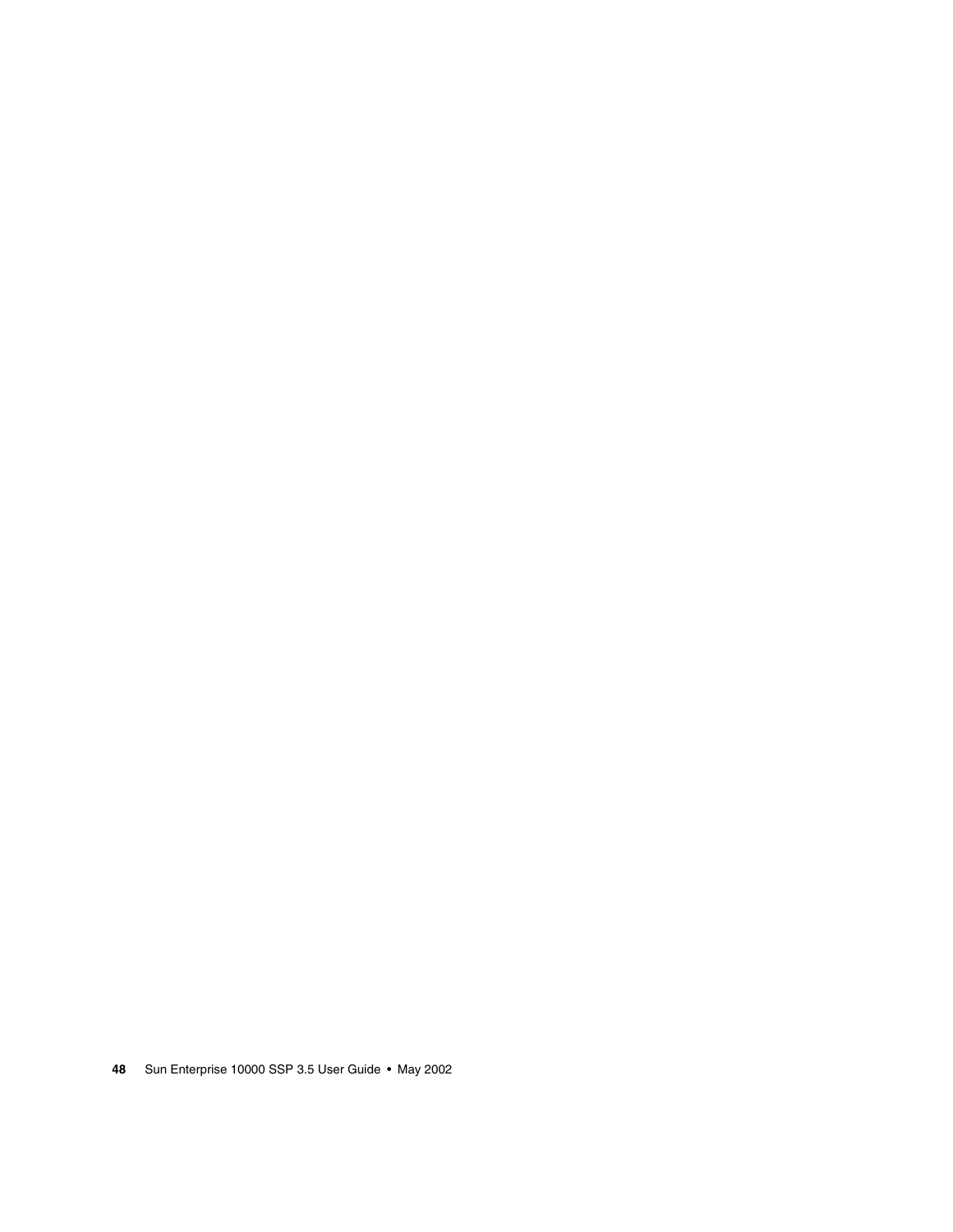# Power Administration

This chapter describes how to control the system power resources from within Hostview or from the command line, control the peripherals power resources from the command line, monitor the power levels in Hostview, and recover from power failure.

## <span id="page-68-0"></span>▼ To Power Components On or Off From Within Hostview

**Note –** If you are powering off a board to replace it, use the power(1M) command. Do not use the breakers to power off the board; this can cause an arbstop.

- **1. Click the left mouse button to select a board in the main Hostview window.**
- **2. Choose Power from the Control menu.**

The Power Control and Status window is displayed [\(FIGURE 5-1](#page-69-0)).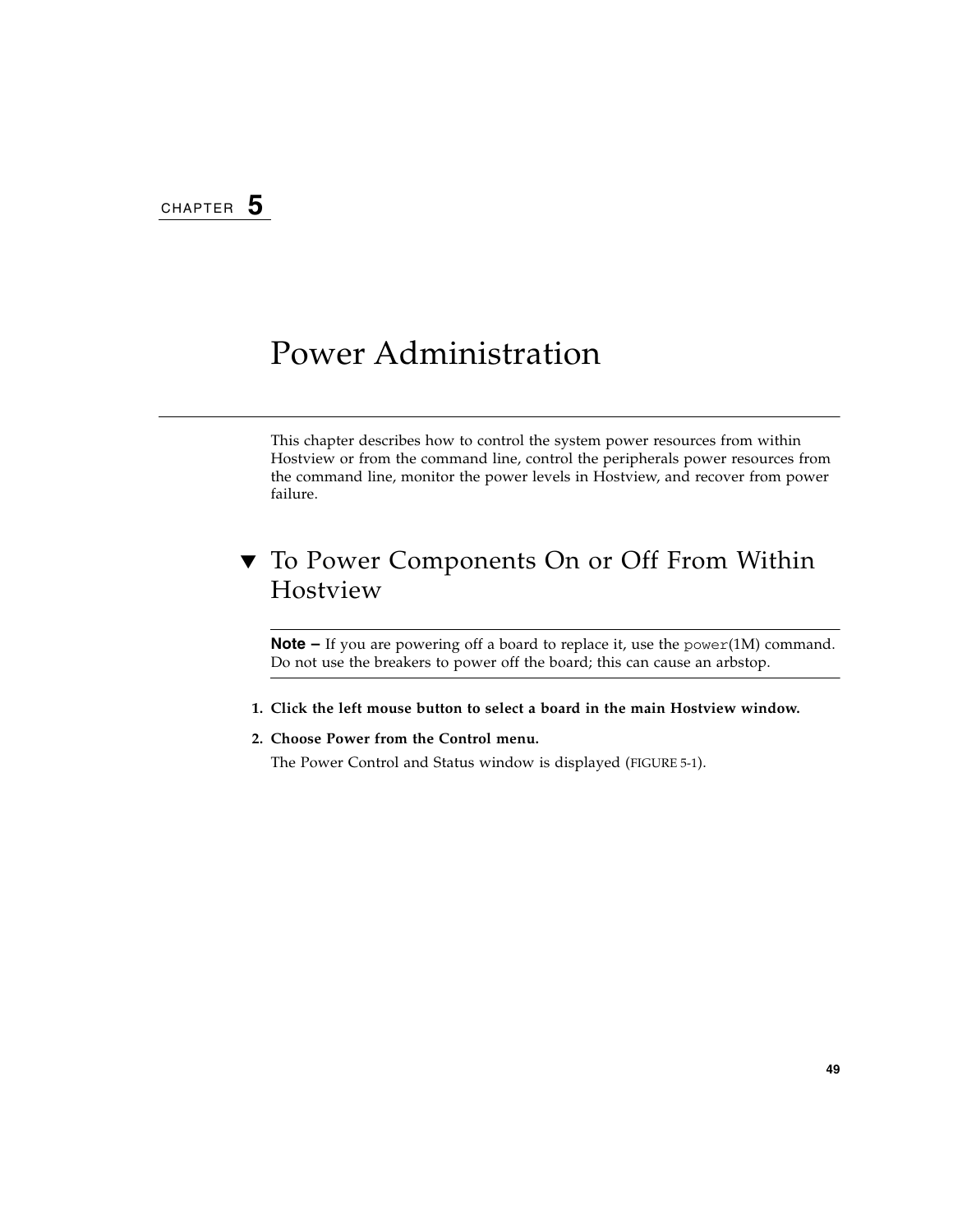| 豐                | Power Control and Status<br>я |  |
|------------------|-------------------------------|--|
| Domain Name: Xf4 |                               |  |
| Command:         | power                         |  |
|                  |                               |  |
|                  |                               |  |
|                  |                               |  |
|                  |                               |  |
|                  |                               |  |
|                  |                               |  |
|                  |                               |  |
|                  |                               |  |
|                  |                               |  |
|                  |                               |  |
|                  |                               |  |
|                  |                               |  |
|                  |                               |  |
| execute          | dismiss<br>abort<br>help      |  |

<span id="page-69-0"></span>**FIGURE 5-1** Power Control and Status Window

The default power(1M) command is displayed in the Command field.

- **3. Type any** power **(1M) command options.**
- **4. Click the execute button (or press Return) to run the command.** The results are shown in the main panel of the window.
- **5. For information about the** power**(1M) command, click the Help button.** A help window is displayed. See ["Help Window" on page 15.](#page-34-0)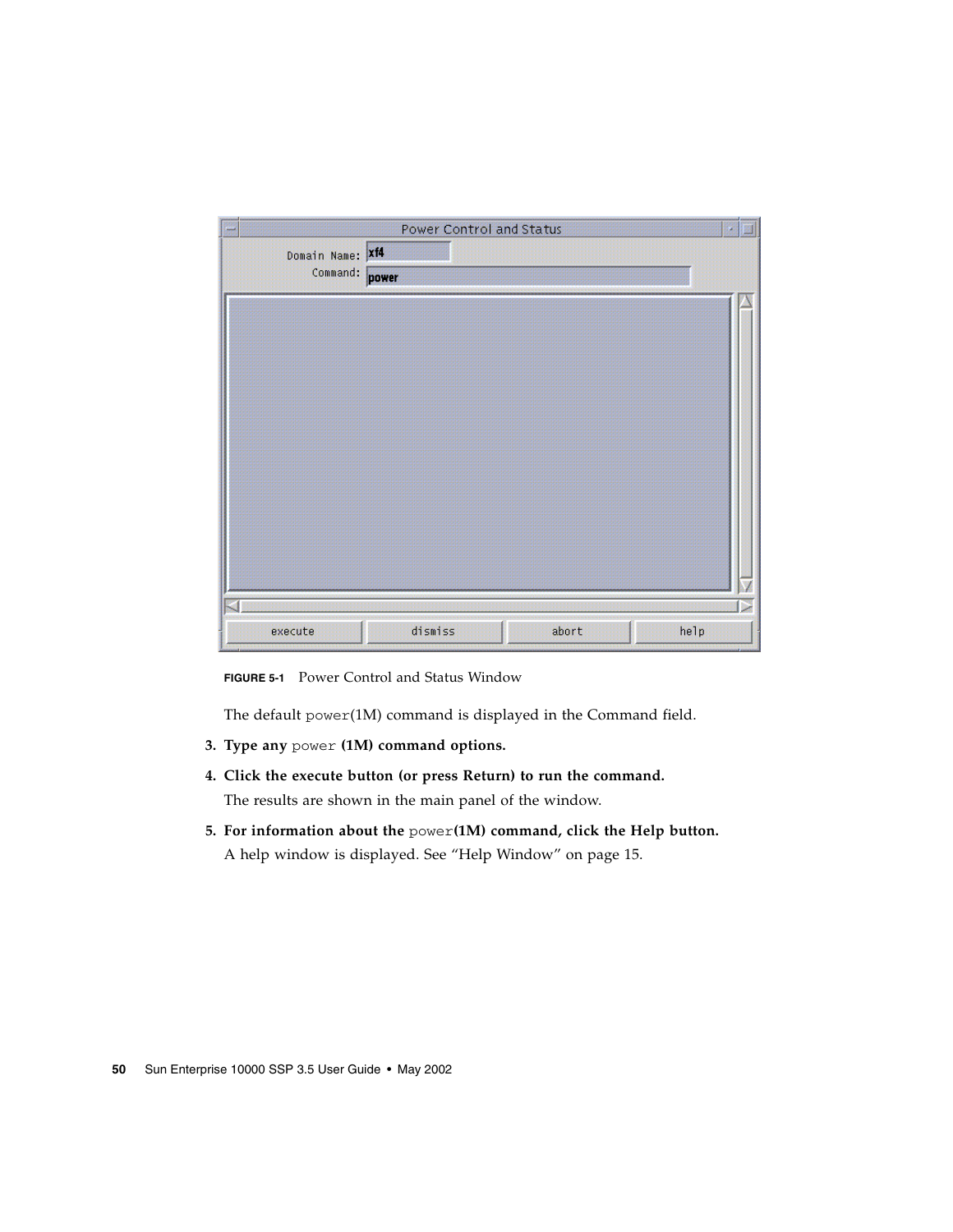## ▼ To Power System Boards On and Off From the Command Line

● **To power on system boards, type:**

```
ssp% power -on -sb board_list
```
where *board\_list* is a list of system boards separated by spaces, such as 356.

**Note –** If you are powering off a board to replace it, use the power(1M) command. Do not use the breakers to power off the board; this can cause an arbstop.

After powering on the necessary components, you can run the  $\text{bringup}(1M)$ commands on the SSP for the domains you want to boot. See ["To Bring up a Domain](#page-49-1) [From Within Hostview" on page 30.](#page-49-1)

● **To power off system boards, type:**

ssp% **power -off -sb** *board\_list*

where *board\_list* is a list of system boards separated by spaces, such as 356.

For more information, see the power(1M) man page.

If you try to power off the system while any domain is actively running the operating system, the command fails and a message is displayed in the message panel of the window. In this case, you have two choices. You can force a power off by executing the power(1M) command again with the  $-f$  (force) option. Or, you can issue a shutdown(1M) or a similar command on the domain for the active domain(s) to gracefully shut down the processors, and then reissue the command to power off. Using shutdown(1M) on the domain ensures that all resources are de-allocated and users have time to log out before the power is turned off. To use shutdown(1M), you must be logged in to the domain as superuser.

If the platform loses power due to a power outage, Hostview displays the last state of each domain before power was lost.

## ▼ To Monitor Power Levels in Hostview

**1. Click the Power button.**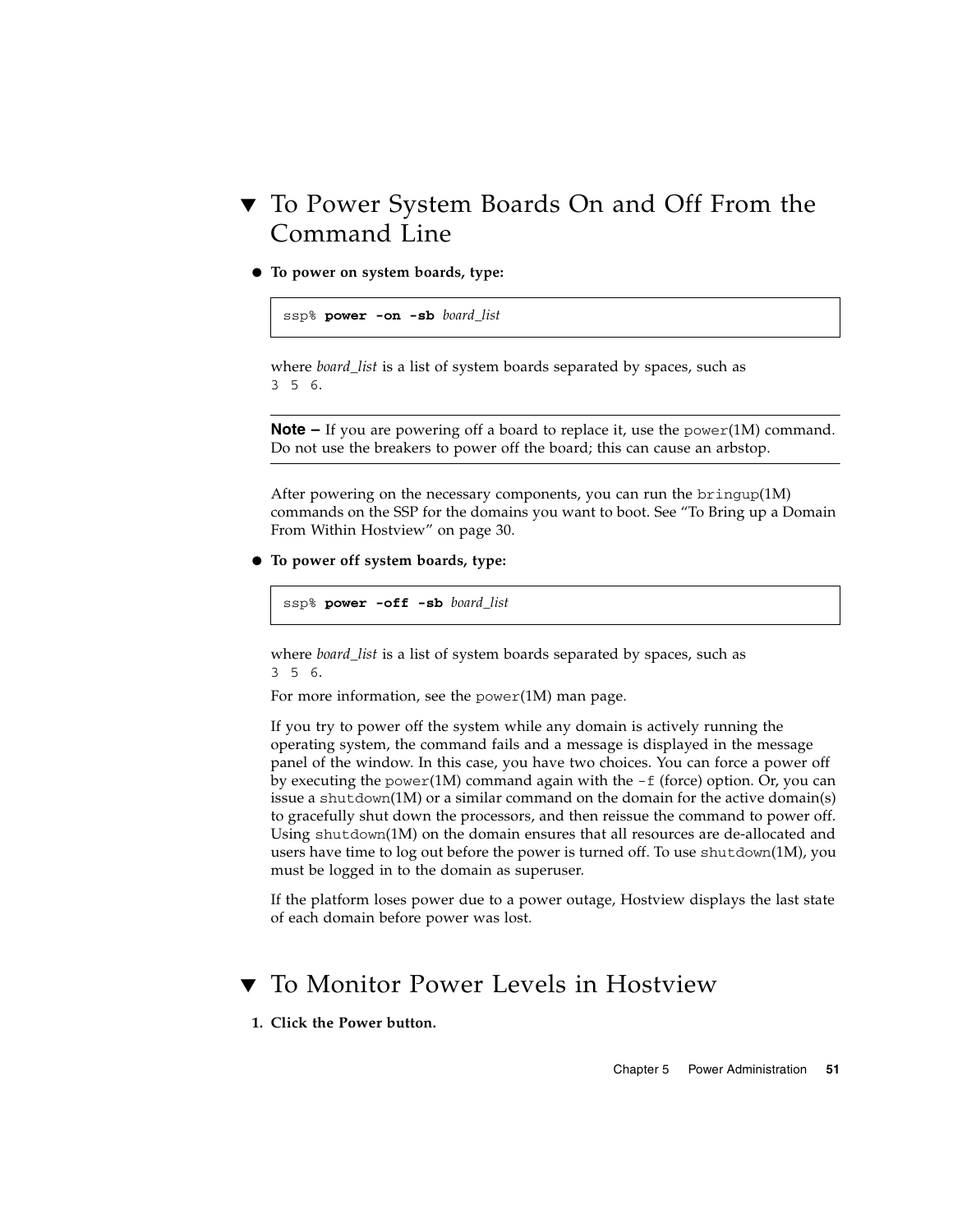

**FIGURE 5-2** Power Button

The Power Status Display window is displayed [\(FIGURE 5-3\)](#page-71-0).



System board power modules (0 through 15)

<span id="page-71-0"></span>**FIGURE 5-3** Power Status Display

In [FIGURE 5-3](#page-71-0), the bulk power supplies are named PS0 through PS15. If you do not have the dual grid power option for the Sun Enterprise 10000 system, you will see 8 power supplies instead of 16 (PS0 through PS7). The system board power modules are numbered 0 through 15. The support board power modules are named CSB0 and CSB1. The control board power modules are named CB0 and CB1.

Power modules can be colored green, red, or gray. A green power module is functioning properly. A red power module has failed. A gray power module is not present.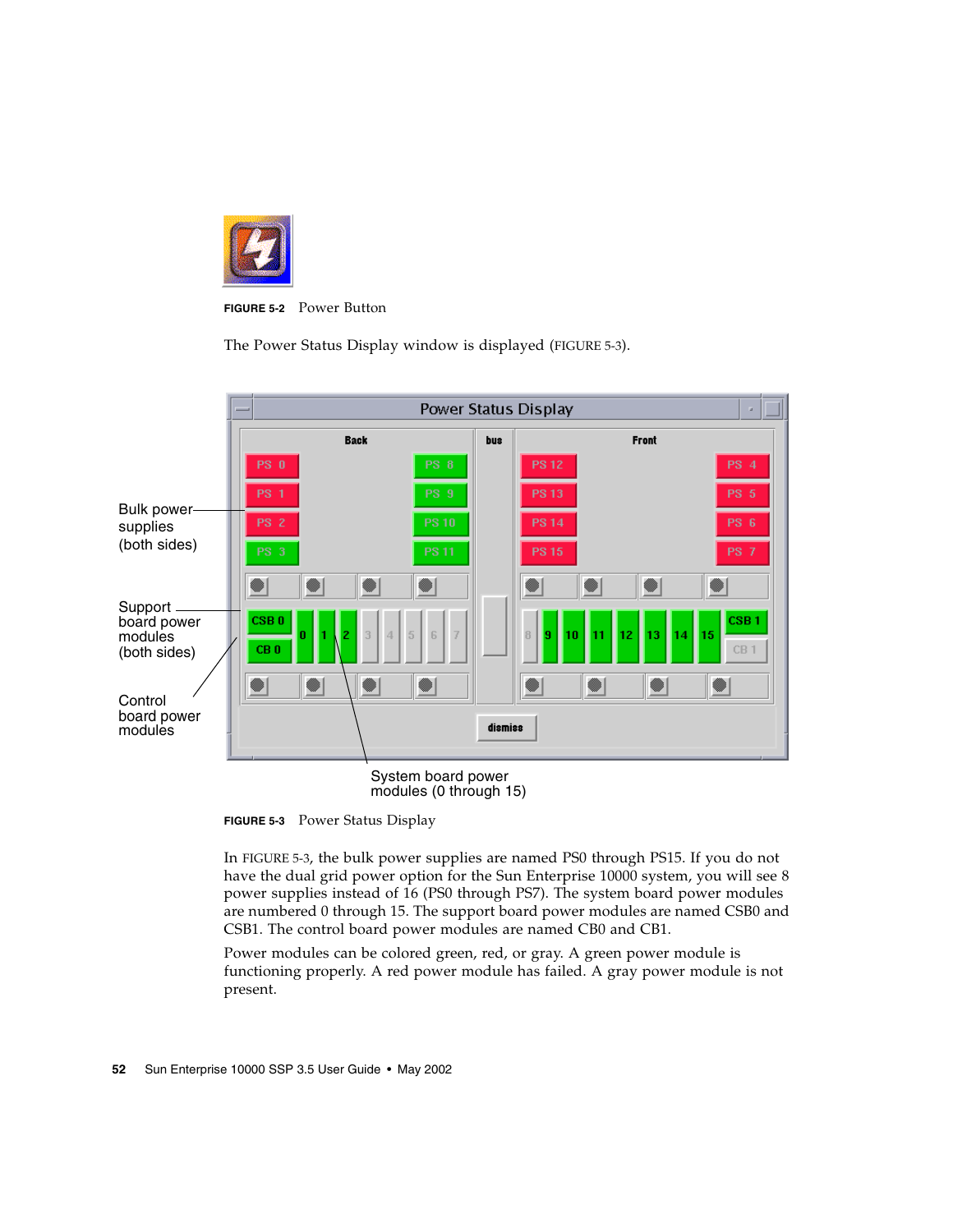#### **2. Click on a system board.**

The Power Detail window for that board is displayed ([FIGURE 5-4](#page-72-0)).



<span id="page-72-0"></span>**FIGURE 5-4** System Board Power Detail Window

The Power Detail window shows the voltage for each of the five power modules on the board. The power levels are indicated in volts. The bars give a visual representation of the relative voltage levels so that you can monitor them more easily. If a bar is green, the voltage level is within the acceptable range. If a bar is red, the voltage level is either too low or too high. (Thus, a red bar can be short or tall.) The bars never grow taller than the height of the window, so voltage levels that exceed the maximum threshold are displayed as red maximum-height bars. Similarly, bars never shrink below a minimum height, so voltage levels below the minimum threshold are displayed as red minimum-height bars.

The only difference between the detail for a system board and the detail for a control board or support board is the number of power modules.

## To Recover From Power Failure

**Note –** If you lose power only on the SSP, switch on the power to the SSP. The Sun Enterprise 10000 domains are not affected by the loss of power. If you lose power to both the SSP and the Sun Enterprise 10000 system, use the following procedure to recover from the power failure.

**1. Manually switch off the bulk power supplies on the Sun Enterprise 10000 system and the power switch on the SSP.**

This prevents power surge problems that can occur when power is restored.

**2. When the power is restored, manually switch on the bulk power supplies on the Sun Enterprise 10000 system.**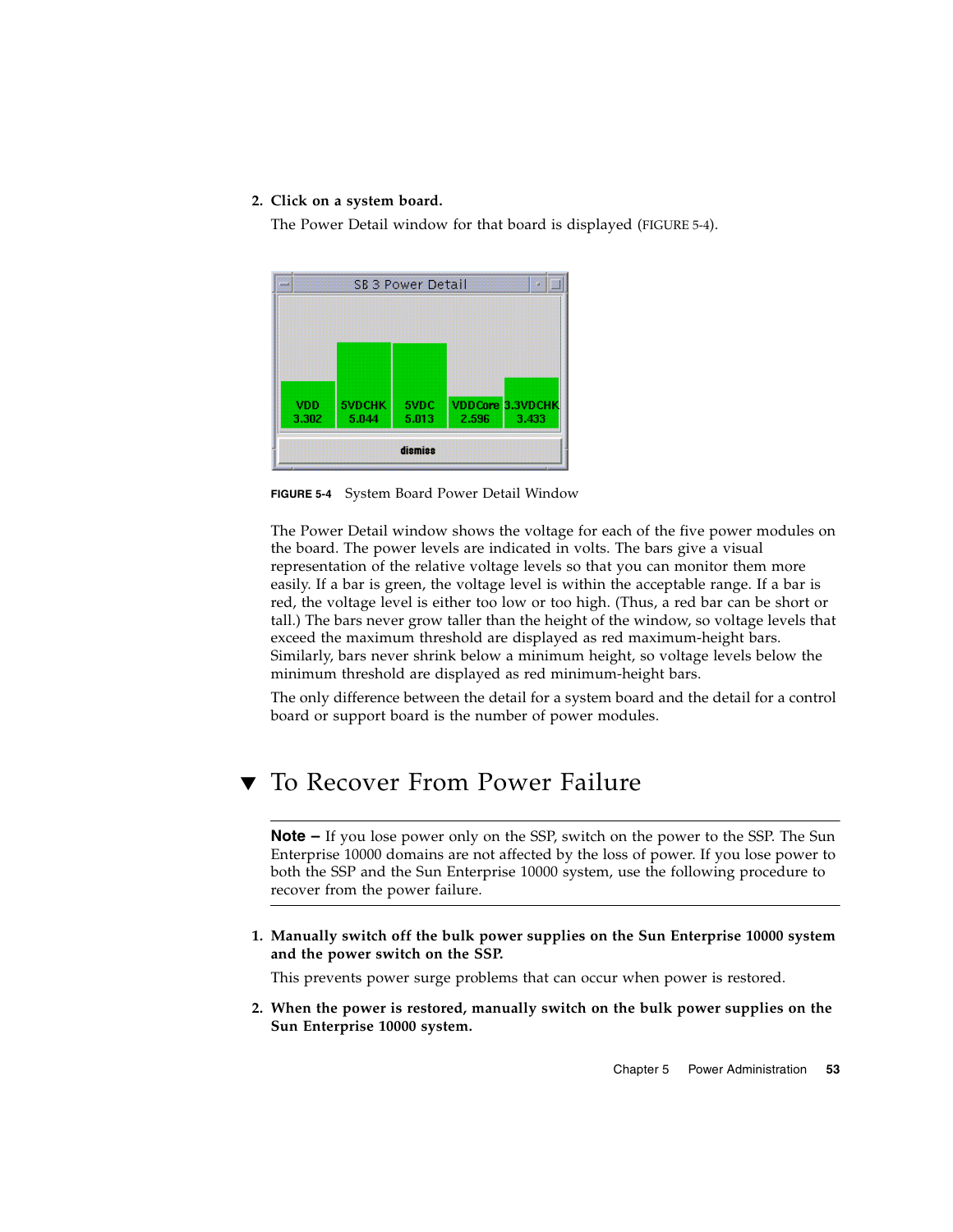#### **3. Manually switch on the SSP power.**

This boots the SSP and starts the SSP daemons. Check your SSP platform message file for completion of the SSP daemons.

#### **4. Wait for the recovery process to complete.**

Any domain that was powered on and running the Solaris operating environment returns to the operating environment run state. Domains at OBP eventually return to an OBP run state.

The recovery process must finish before any SSP operation is performed.You can monitor the domain message files to determine when the recovery process has completed.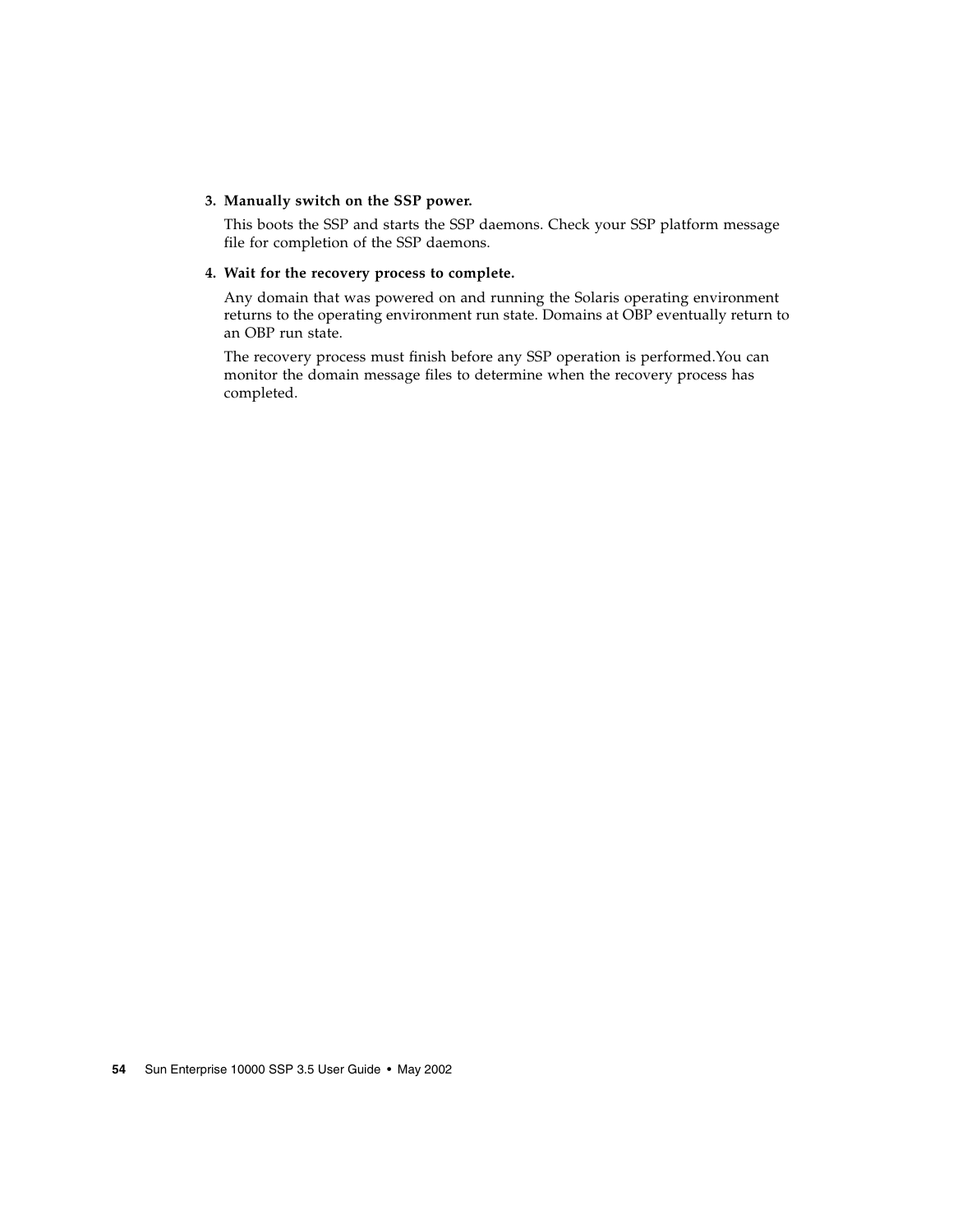# Thermal Conditions Administration

This chapter describes how to administer the thermal conditions and fans from within Hostview and how to monitor and control the fans from within Hostview.

# ▼ To Monitor Thermal Conditions From Within Hostview

You can use Hostview to monitor thermal conditions for power supplies, processors, ASICs, and other sensors located on system boards, support boards, controller boards, and the centerplane.

#### **1. Click the Temperature button.**



**FIGURE 6-1** Temperature Button

The Thermal Status Display window is displayed [\(FIGURE 6-2\)](#page-75-0). If you do not have the dual grid power option for the Sun Enterprise 10000 system, you will see 8 power supplies instead of 16.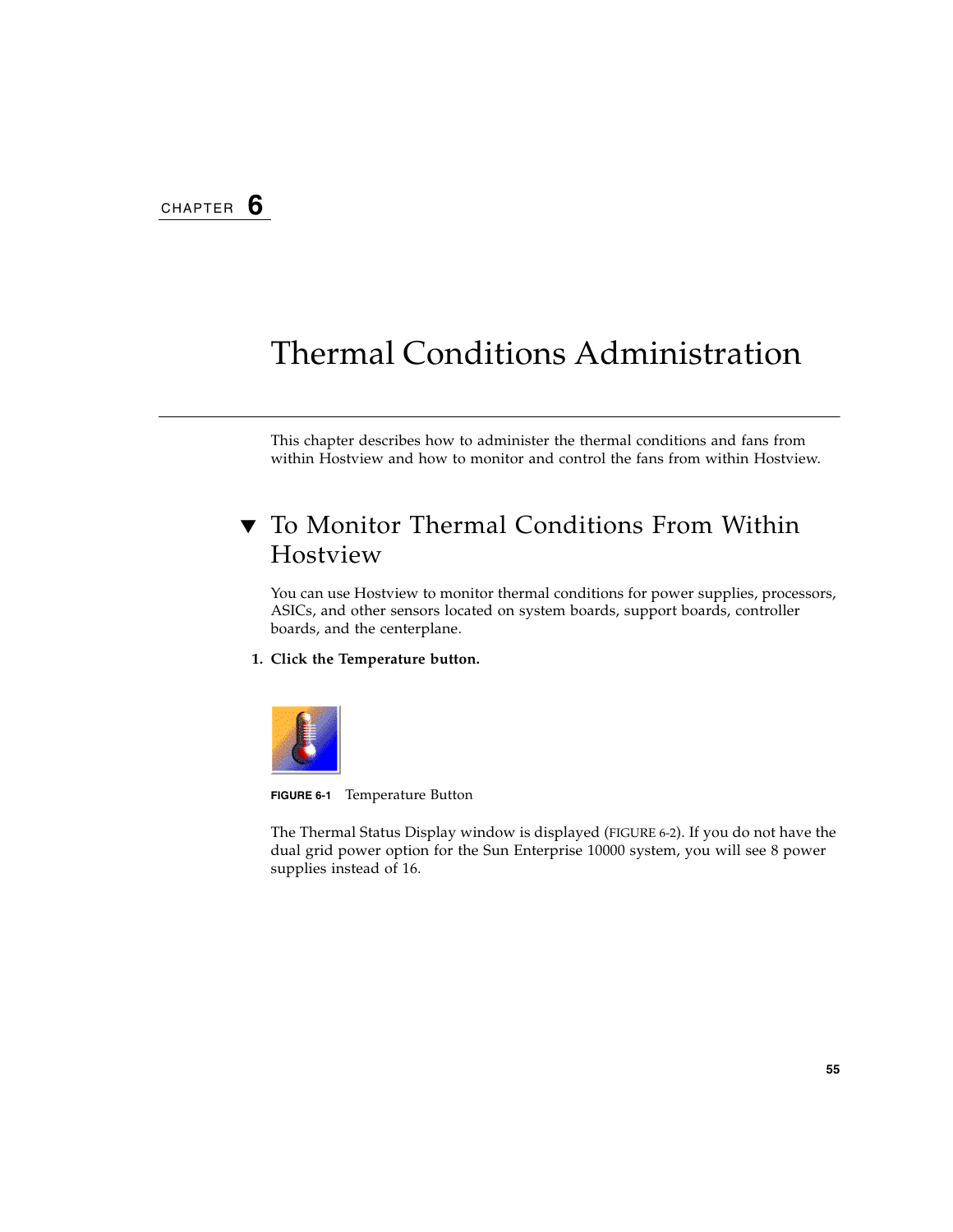

<span id="page-75-0"></span>**FIGURE 6-2** Thermal Status Display

The centerplane, support boards, control boards, and system boards are shown in green if their temperatures are in the normal range, and in red otherwise.

#### **2. Click a component with the left mouse button to see the thermal details about that component.**

The Thermal Detail window for that component is displayed ([FIGURE 6-3\)](#page-76-0).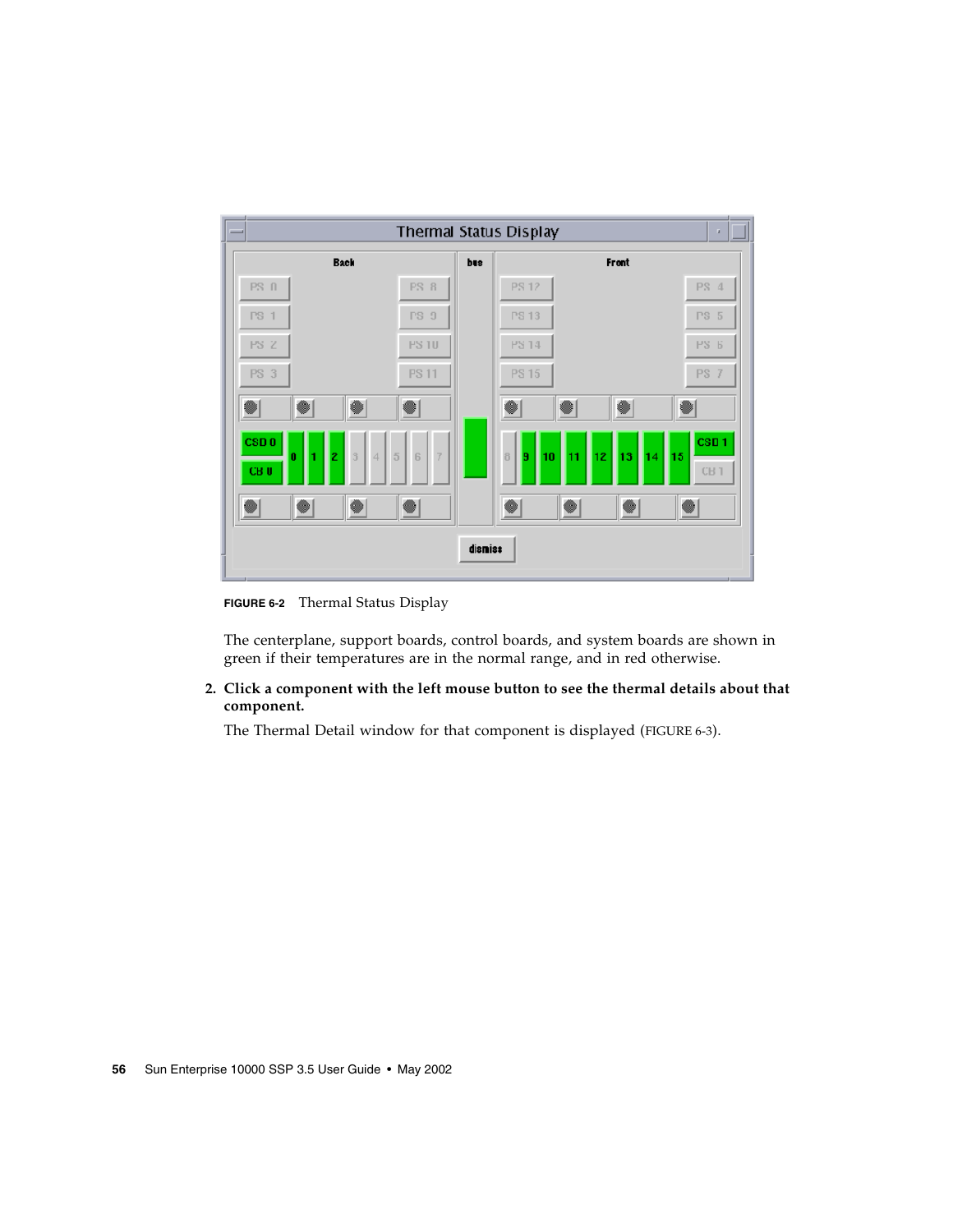

<span id="page-76-0"></span>**FIGURE 6-3** System Board Thermal Detail

The left panel of the system board detail shows the temperatures for the five ASICs, named A0 through A4. The middle panel shows the temperatures for the three power supplies. The right panel shows the temperatures for the four processors, named P0 through P3.

The temperatures are displayed in degrees centigrade, and the values are shown numerically and as vertical bars. The vertical bars are colored green if the temperature is within the normal range, and red otherwise. The bars never grow taller than the height of the window, so temperature levels above the maximum threshold are displayed as red maximum-height bars. Similarly, bars never shrink below a minimum height, so temperature levels below the minimum threshold are displayed as red minimum-height bars.

The detail windows for control boards, support boards, and the center plane are similar.

# ▼ To Monitor Fans From Within Hostview

You can use Hostview to monitor fan speeds and fan failures for the 32 fans located throughout the Sun Enterprise 10000 platform.

#### **1. Click the Fan button.**



**FIGURE 6-4** Fan Button

The Fan Status Display window is displayed ([FIGURE 6-5\)](#page-77-0). If you do not have the Sun Enterprise 10000 dual grid power option, you will see 8 power supplies instead of 16.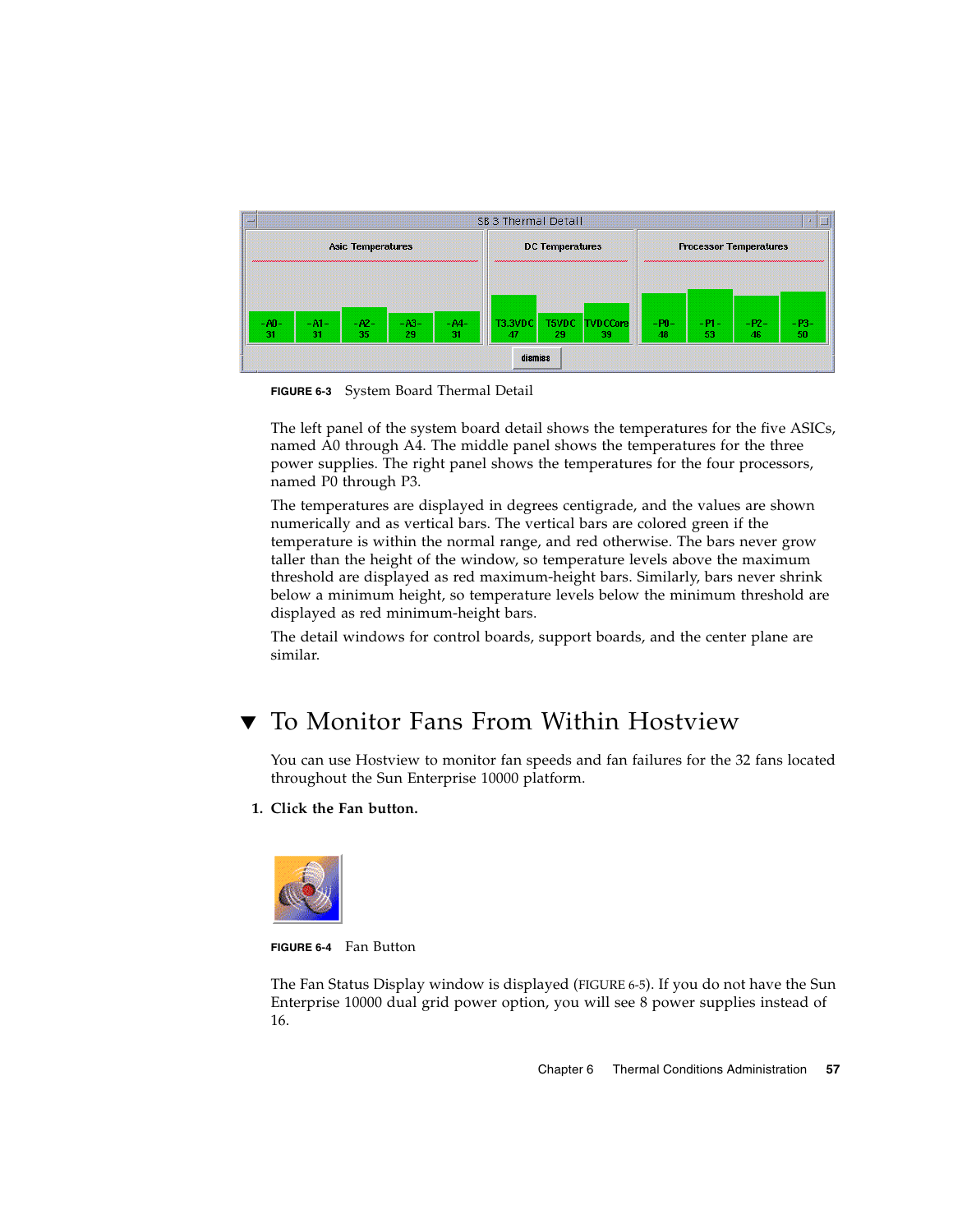| $-$ |                                                                                                                                                                                                    |            | Fan Status Display<br>п                                                                                         |
|-----|----------------------------------------------------------------------------------------------------------------------------------------------------------------------------------------------------|------------|-----------------------------------------------------------------------------------------------------------------|
|     | <b>Back</b>                                                                                                                                                                                        | <b>bus</b> | Frant                                                                                                           |
|     | PS 0<br>PS 8                                                                                                                                                                                       |            | <b>PS 12</b><br>PS 4                                                                                            |
|     | PS 9<br><b>PS 1</b>                                                                                                                                                                                |            | PS 5<br><b>PS 13</b>                                                                                            |
|     | <b>PS 2</b><br><b>PS 10</b>                                                                                                                                                                        |            | PS 14<br>PS 6                                                                                                   |
|     | <b>PS 3</b><br><b>PS 11</b>                                                                                                                                                                        |            | PS 15<br>PS 7                                                                                                   |
|     | $\blacksquare$ $\blacksquare$ $\blacksquare$ $\blacksquare$ $\blacksquare$ $\blacksquare$ $\blacksquare$ $\blacksquare$ $\blacksquare$ $\blacksquare$ $\blacksquare$ $\blacksquare$ $\blacksquare$ |            | $\begin{array}{ c c c }\hline \textbf{0} & \textbf{FT} & \textbf{10} & \textbf{0} \end{array}$<br>FT 8<br>FT 11 |
|     | CSB <sub>0</sub><br>$\frac{1}{5}$<br>$\overline{7}$<br>l G<br>$\begin{matrix} 0 \end{matrix}$<br>CB 0                                                                                              |            | CSB <sub>1</sub><br>9   10   11   12   13   14   15<br>8<br>CB1                                                 |
|     | $\blacksquare$ $\blacksquare$ $\blacksquare$<br>$   \mathsf{FT} 4  $<br>$\blacksquare$ $\blacksquare$ $\blacksquare$<br>$\blacksquare$                                                             |            | $   $ FT 13 $  $<br>$\blacksquare$ FT 14 $\blacksquare$<br>$  $ FT 12 $  $<br>$\blacksquare$ FT 15              |
|     | nominal speed: green                                                                                                                                                                               |            | high speed: amber                                                                                               |
|     |                                                                                                                                                                                                    | dismiss    |                                                                                                                 |

<span id="page-77-0"></span>**FIGURE 6-5** Fan Status Display

The fan trays are named FT0 through FT7 on the back, and FT8 through FT15 on the front. Each fan tray contains two fans. The color of the fan tray symbol is green if both fans in the tray are functioning at normal speed, amber if both fans are functioning at high speed, and red if either fan within the fan tray has failed.

#### **2. Click a fan tray symbol with the left mouse button to see a detail window about that fan.**

The Fan Tray window is displayed [\(FIGURE 6-6](#page-78-0)).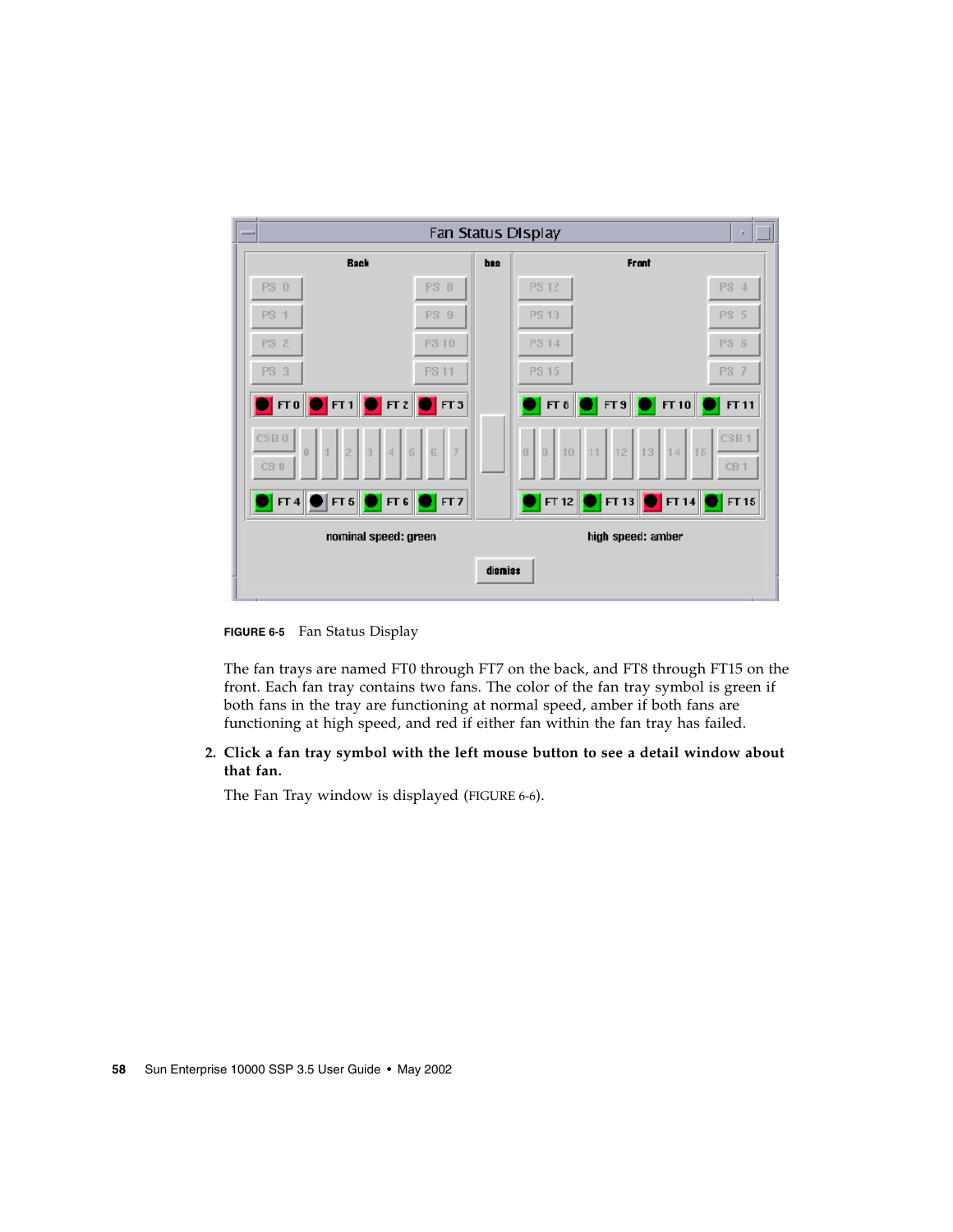

**FIGURE 6-6** Fan Tray Window

<span id="page-78-0"></span>The top circle indicates the inner fan when you open the fan tray, and the lower circle indicates the outer fan. The color surrounding each circle in the fan detail indicates the status of that fan. The colors are green for normal operation at normal speed, amber for normal operation at high speed, and red for failure.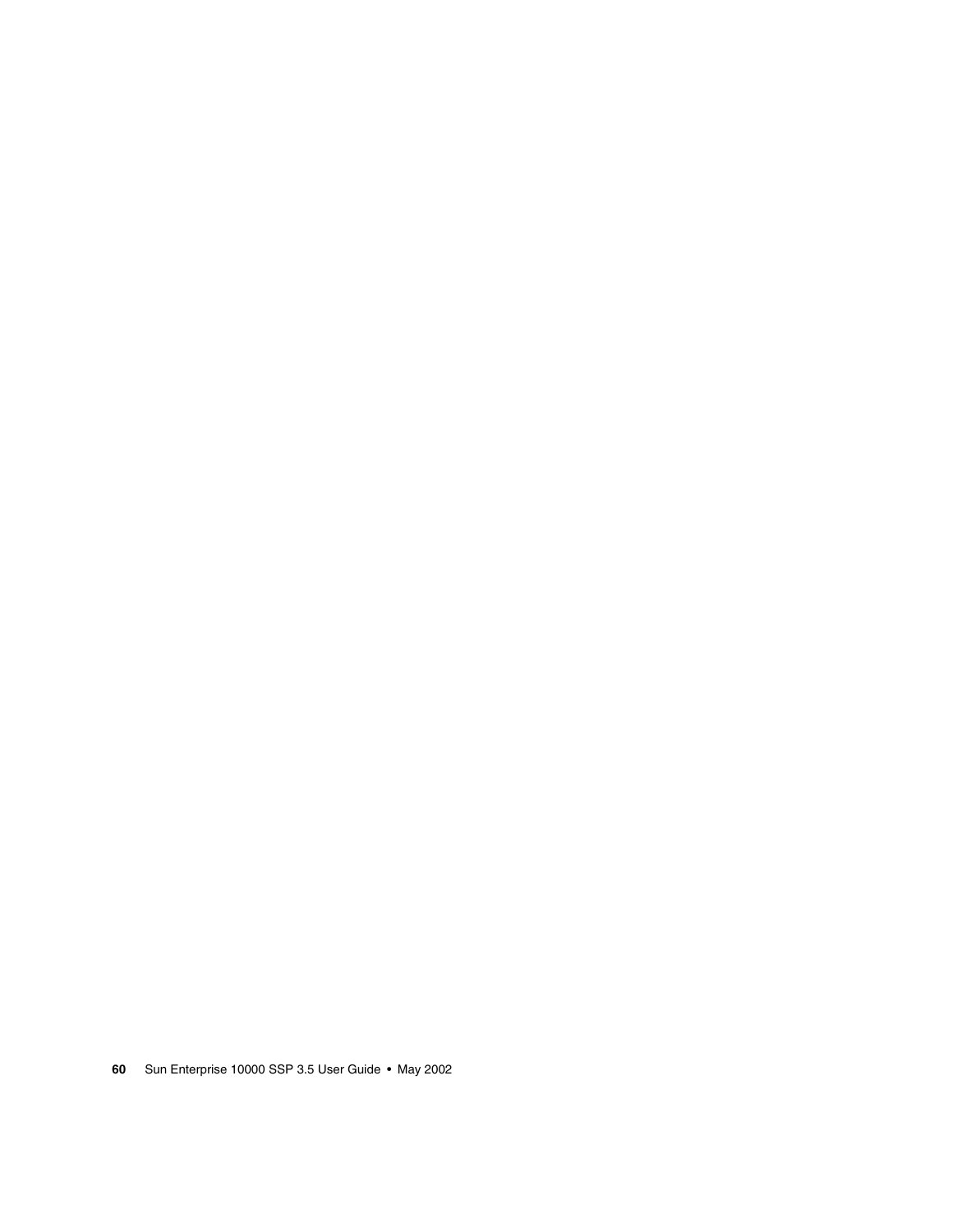# Blacklist Administration

The blacklisting feature enables you to configure the following components out of the system:

- System boards
- **Processors**
- Address buses
- Data buses
- Data routers
- I/O controllers
- I/O adapter card
- System board memory
- Memory DIMM groups
- Sun Enterprise 10000 half-centerplane
- Port controller ASICs
- Data buffer ASICs
- Coherent interface controller ASICs
- 72-bit half of 144-bit, local, data router within system boards

Generally, you may want to blacklist a component if you believe that component is having intermittent problems, or if it is failing sometime after the system is booted.

If a component has a problem that shows up in the power-on self-test (POST) run by hpost(1M) (which is run by the bringup(1M) command), that component is automatically configured out of the system by hpost(1M). However, that component is not blacklisted. hpost $(1M)$  is run on the components in the system before a domain is booted, and on the components on a given board before that board is attached with dynamic reconfiguration (DR). See the *Sun Enterprise 10000 Dynamic Reconfiguration User Guide*.

To blacklist a component, you can edit the blacklist(4) file with a text editor, or use Hostview. Hostview does not allow you to blacklist all possible components, so there may be times when you need to edit blacklist(4) directly. When a domain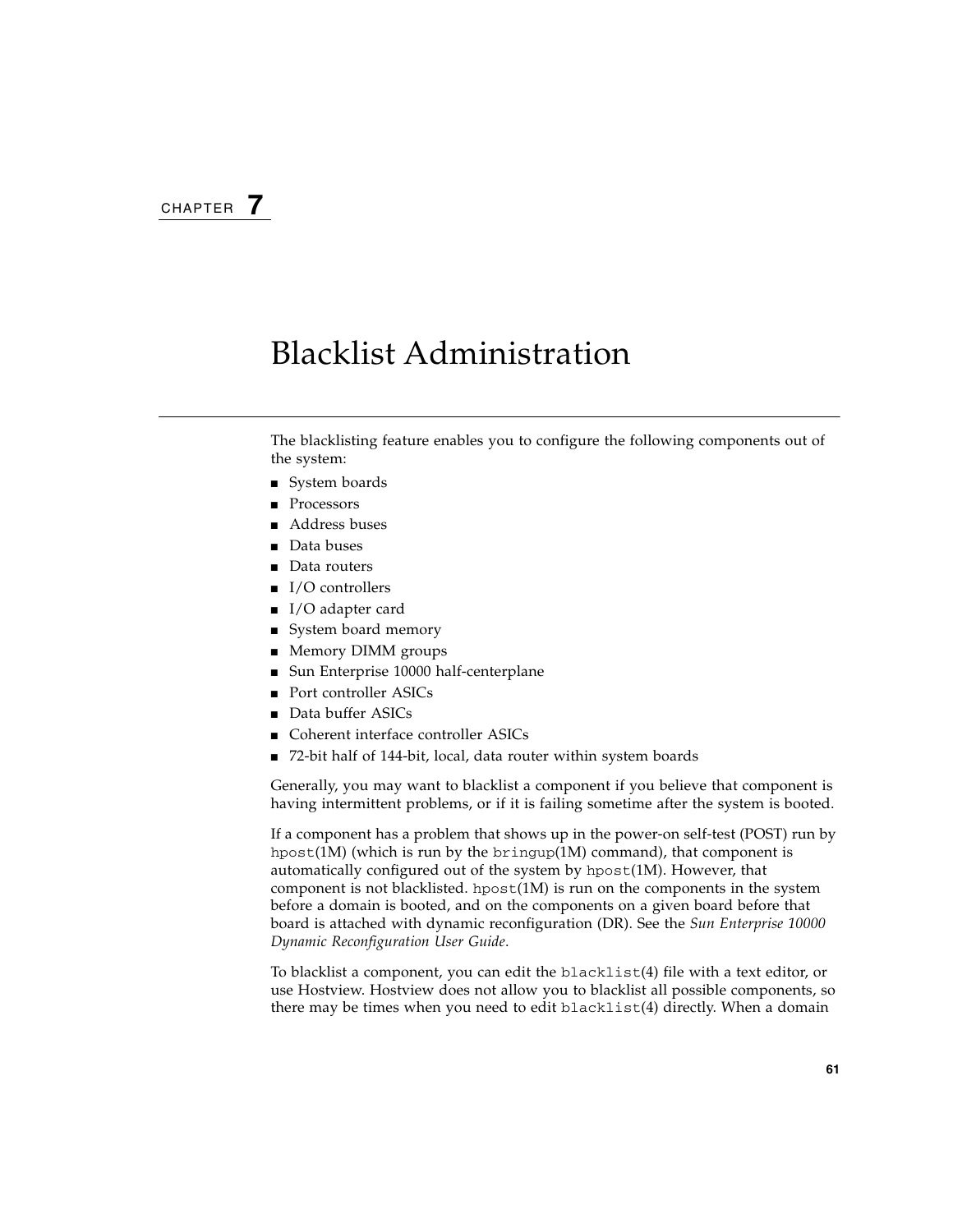runs POST, hpost $(1M)$  reads the blacklist $(4)$  file and automatically excludes the components specified in that file. Thus, changes that you make to the blacklist(4) file do not take effect until the domain is rebooted.

The file is \$SSPVAR/etc/*platform\_name*/blacklist, where *platform\_name* is the name of the platform. See the blacklist(4) man page for information about the contents of the blacklist(4) file.

# ▼ To Blacklist Components From Within Hostview

#### **1. Choose Blacklist File from the Edit menu.**

The Blacklist Edit window is displayed [\(FIGURE 7-1\)](#page-81-0).



<span id="page-81-0"></span>**FIGURE 7-1** Blacklist Edit Window—Board View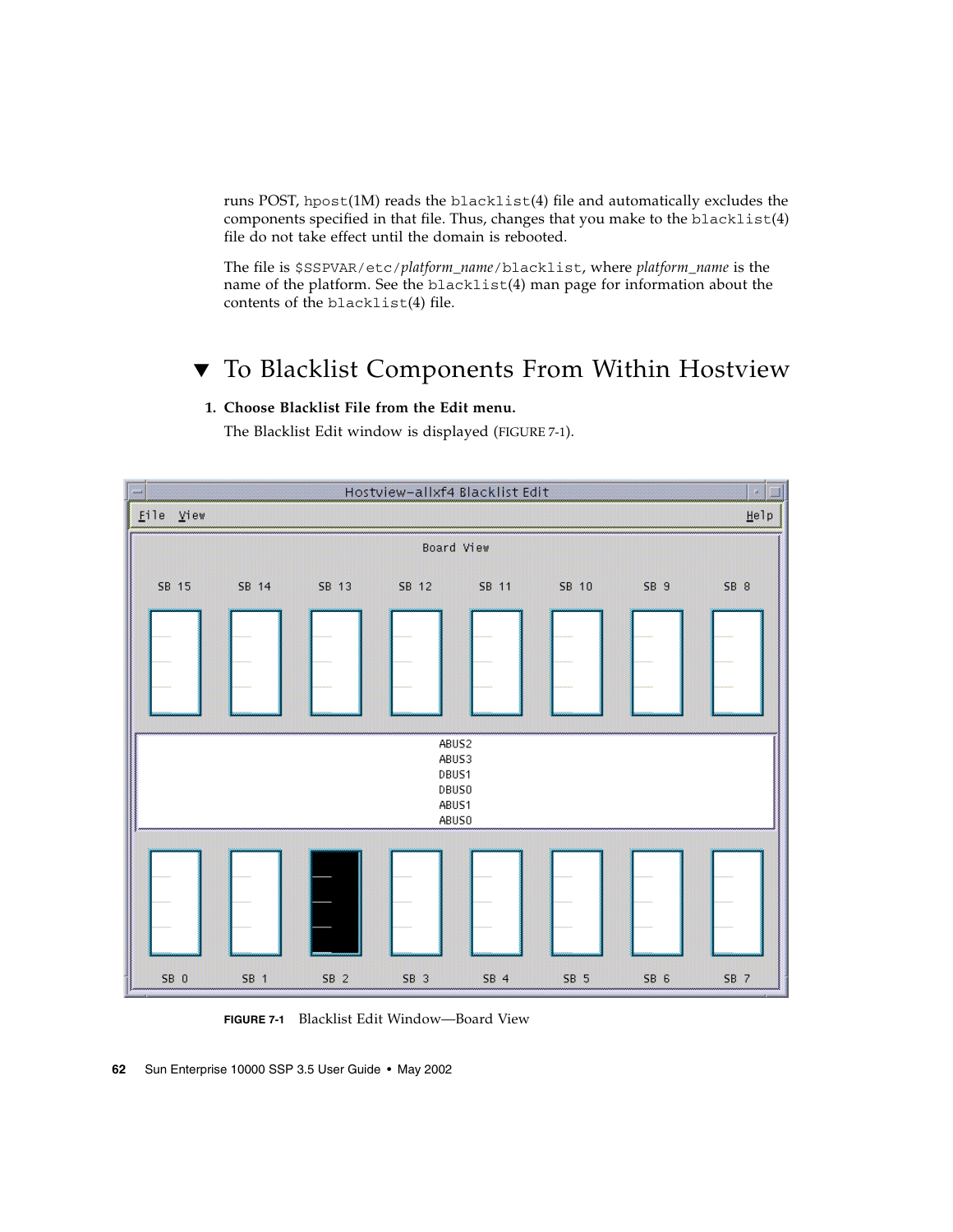#### **2. Select the boards and/or buses that you want to place onto the blacklist.**

To select a single component and deselect all other components of that type (for example, to select a single board and deselect all other boards), click on that component with the left mouse button. To toggle the selection status of a single component without affecting the selection status of any other component, click that component with the middle mouse button. The selected components are displayed in black.

**3. To save the changes, choose Save from the File menu.**

#### **4. To exit the Blacklist Edit window, choose Close from the File menu.**

If you have unsaved changes and you close the Blacklist Edit window by choosing Close from the File menu, you are prompted to save the changes.

# ▼ To Blacklist Processors From Within Hostview

### **1. Choose Blacklist File from the Edit menu.**

The Blacklist Edit window is displayed.

**2. From the Blacklist Edit window, choose Processors from the View menu.** The Blacklist Edit window displays the Processor View window [\(FIGURE 7-2](#page-83-0)).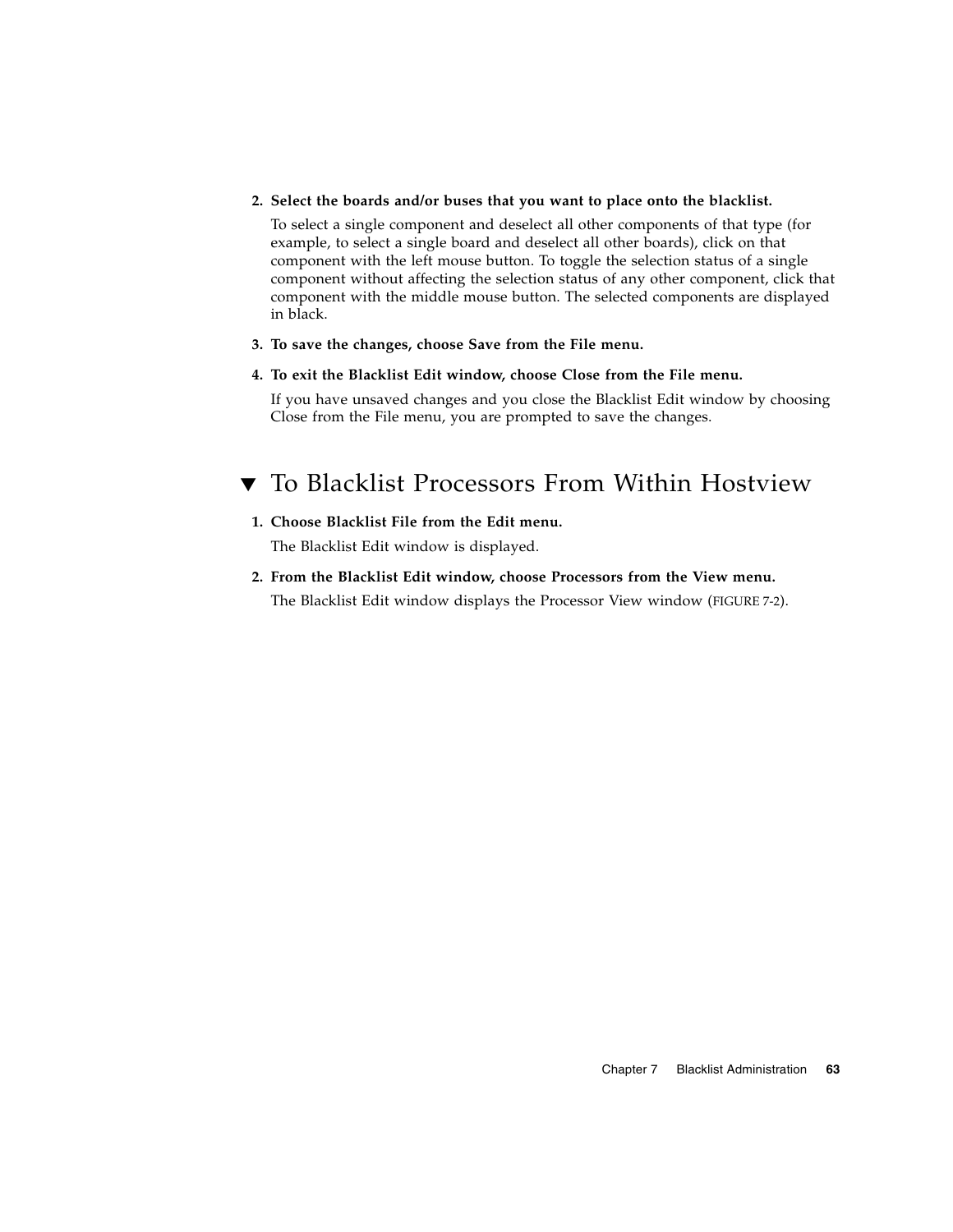

**FIGURE 7-2** Blacklist Edit Window—Processor View

#### <span id="page-83-0"></span>**3. Select the processors that you want to add to the blacklist.**

To select a single processor on a board and deselect all other processors on that board, click that processor with the left mouse button. To toggle the selection status of a processor on a board without affecting the selection status of any other processors on that board, click that processor with the middle mouse button. The selected processors are displayed in black.

#### **4. To save the changes, choose Save from the File menu.**

#### **5. To exit the Blacklist Edit window, choose Close from the File menu.**

If you have unsaved changes and you close the Blacklist Edit window by choosing Close from the File menu, you are prompted to save the changes.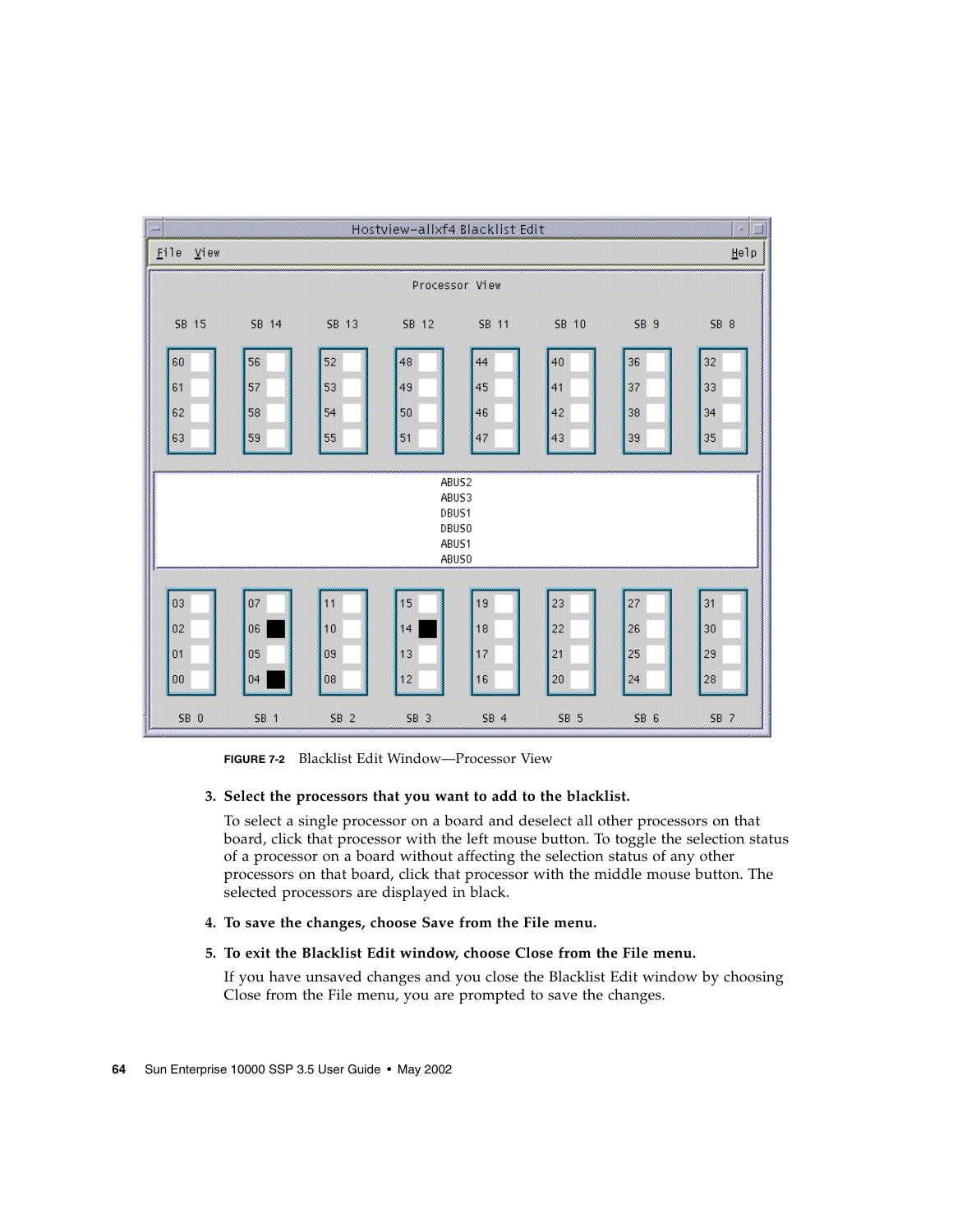## ▼ To Clear the Blacklist File From Within Hostview

- **1. In Hostview, choose Blacklist File from the Edit menu.**
- **2. From the Blacklist Edit window, choose New from the File menu.**
- **3. From the Blacklist Edit window, choose Close from the File menu.**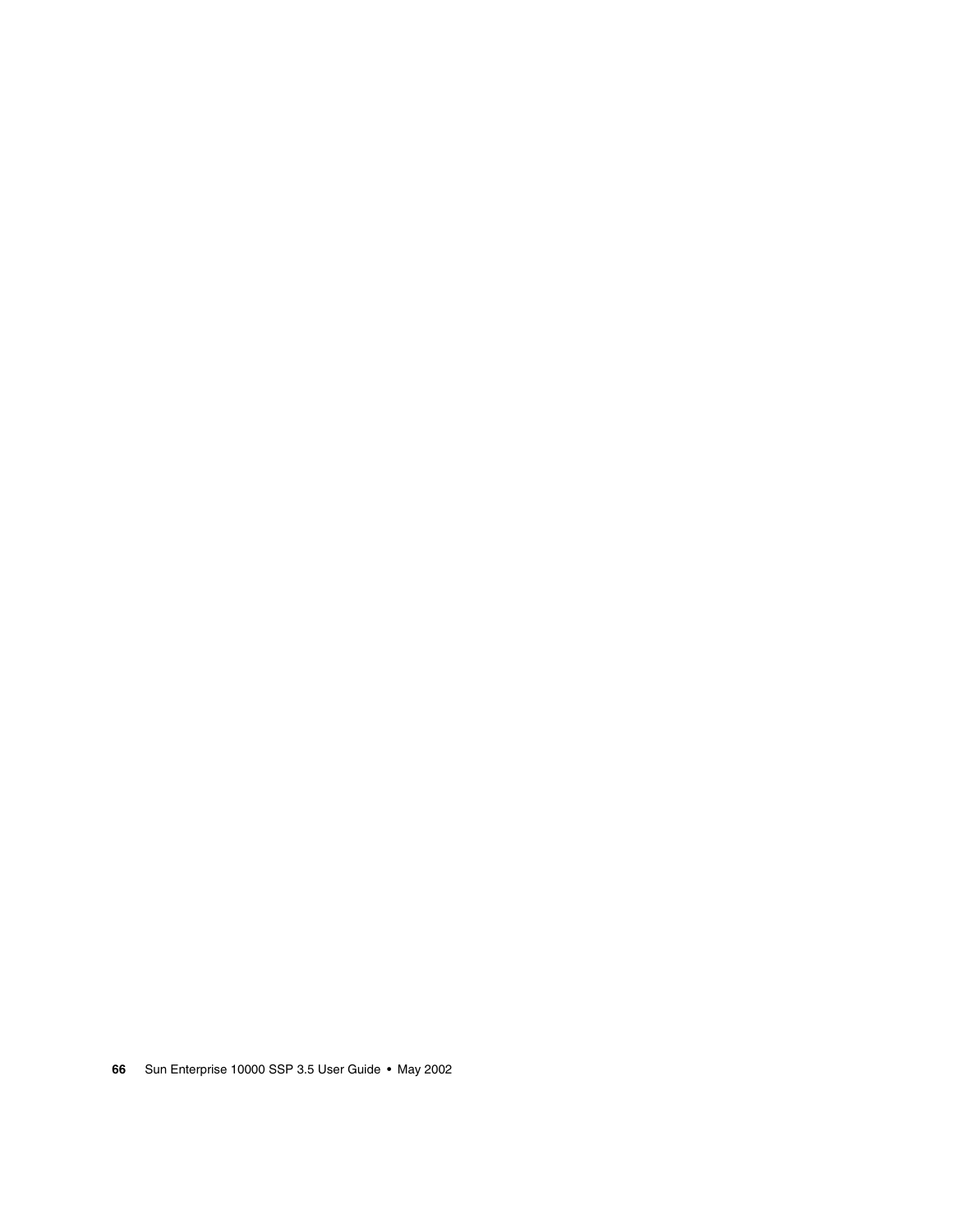# SSP Failover

SSP provides an automatic failover capability that switches the main SSP to the spare within several minutes of detecting a failover condition, without operator intervention. A failover condition is a point of failure that occurs between the main and spare SSP, their control boards, or their network connections. The automatic failover mechanism continuously monitors both SSPs and their related components to detect a failover condition.

This chapter explains

- Required main and spare SSP architecture
- How to maintain a dual SSP configuration for failover purposes
- How to maintain a single SSP configuration
- How automatic failover works

**Note –** You can have SSP failover, control board failover, or both. For information on automatic failover for control boards, see [Chapter 9.](#page-108-0) For details on how the SSP, control board, and hub components must be configured for the various types of failover (SSP failover, control board failover, or both), refer to the *Sun Enterprise 10000 SSP 3.5 Installation Guide and Release Notes*.

# Required Main and Spare SSP Architecture

For automatic SSP and control board failover to function properly, you must set up your dual SSP configuration as illustrated in the following figure.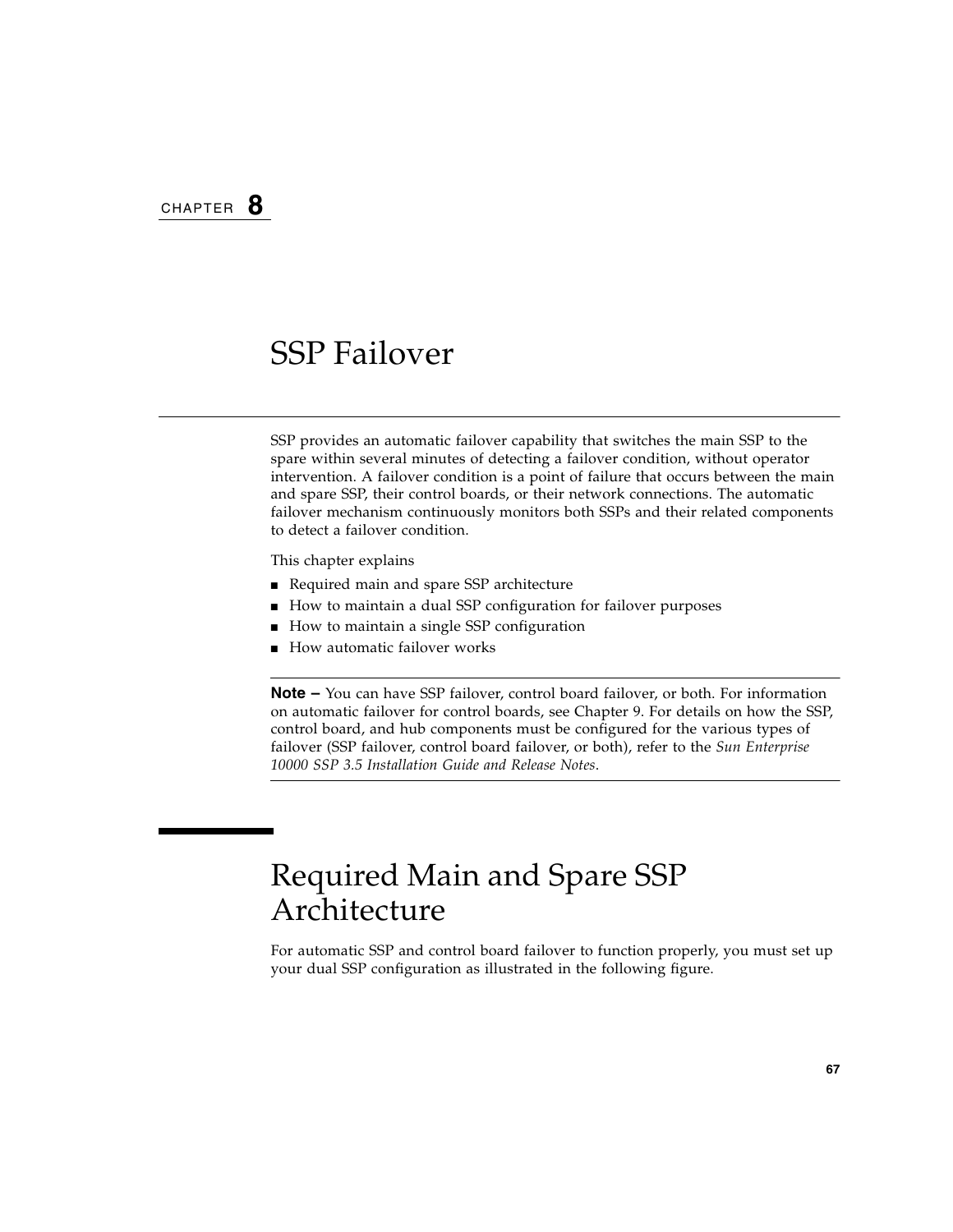

<span id="page-87-0"></span>**FIGURE 8-1** Dual SSP Configuration Required for Automatic Failover

[FIGURE 8-1](#page-87-0) shows the SSP, control board, and hub configuration required for dual SSP and control board failover (two SSPs, two hubs, and two control boards). Refer to the *Sun Enterprise 10000 SSP 3.5 Installation Guide and Release Notes* for details on the other configurations (for example, you can have a single SSP configuration with two control boards) supported by the failover feature and the prerequisites for implementing automatic failover.

# Maintaining a Dual SSP Configuration

To maintain a dual SSP configuration for failover purposes, note the following:

- The spare SSP must be properly configured to function in the same way as the main SSP within the network.
- The main and the spare SSP must run the same version of the SSP software.
- You can run certain types of third-party applications on your SSPs, provided that your SSPs meet the OpenSSP requirements described in the *SSP 3.5 Installation Guide and Release Notes*.
- For automatic failover:
	- If you have user-created files on the main SSP that need to be maintained on the spare SSP for failover purposes, you must identify those files in the data propagation list.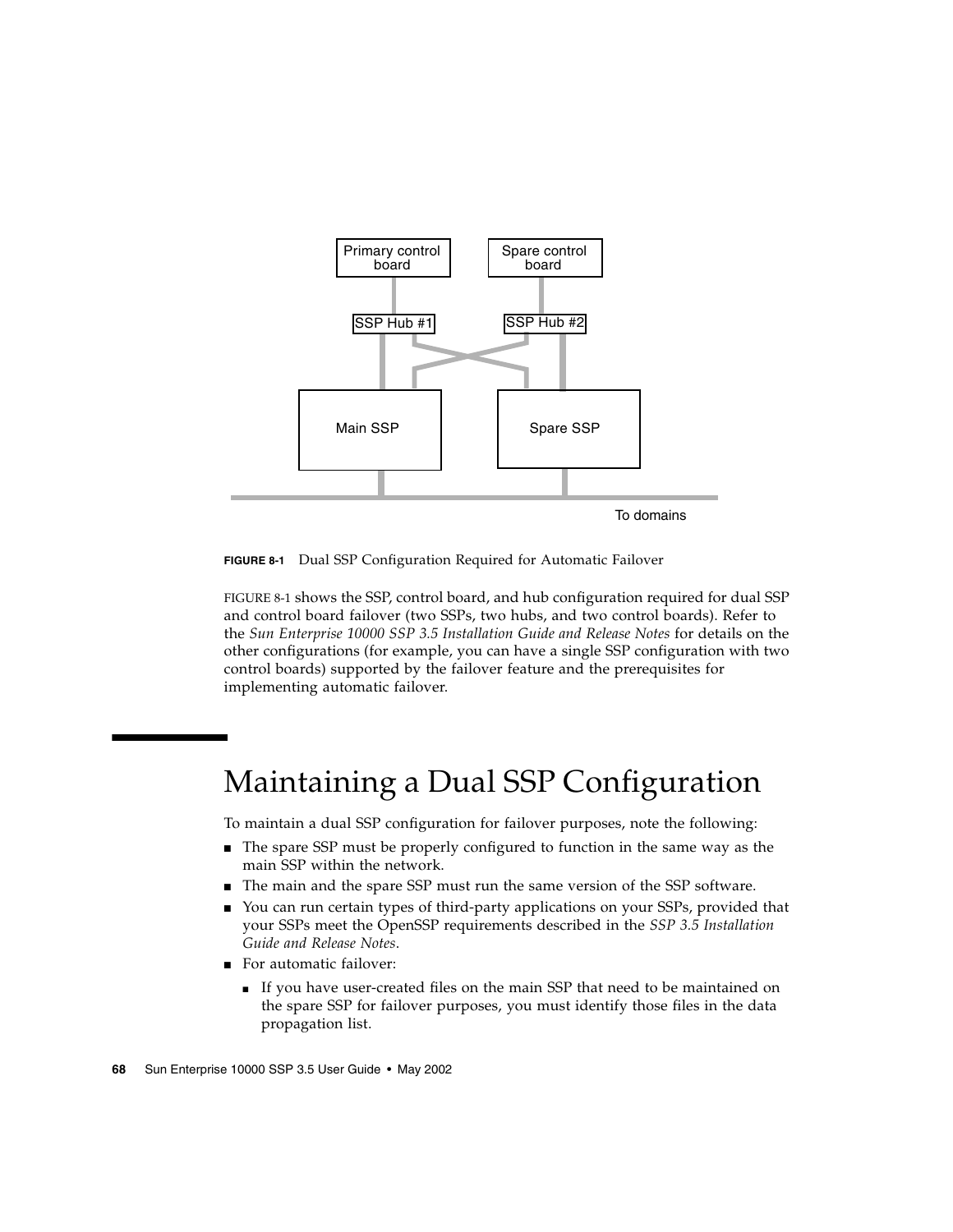This data propagation list determines which user-created files on the main SSP are to be automatically copied to and updated on the spare SSP, as part of the data synchronization process. For details on controlling this list, see ["Managing Data Synchronization" on page 76.](#page-95-0)

■ If you have user-created commands that run on the main SSP, you must prepare those user commands for failover recovery, as explained in ["Performing Command Synchronization" on page 81](#page-100-0).

If you have user commands that require specific files for processing, be sure to add those files to the data propagation list.

■ Any changes that you make to the main SSP must be made to the spare SSP as well.

If failover is disabled or a failover occurs, and you change the SSP configuration, you must *immediately* run ssp\_backup(1M) on the main SSP to create an SSP backup file. To successfully switchover to the spare SSP if the main SSP crashes, you must have a backup file that can be restored on the spare SSP.

# Maintaining a Single SSP Configuration

In single and dual SSP configurations, the SSP configuration files are copied to the /tmp directory for data synchronization purposes. (For information on data synchronization, see ["Managing Data Synchronization" on page 76.](#page-95-0)) However, for single SSP configurations it is suggested that you run the setdatasync clean command on a regular basis to reduce the number of SSP message and log files that accumulate in the  $/$ tmp directory. For additional details on using the setdatasync clean(1M) command, see ["To Remove the Data Propagation List" on page 78](#page-97-0) and the setdatasync(1M) man page.

# How Automatic Failover Works

Automatic failover of the main to the spare SSP is accomplished through the following:

■ Failover monitoring

Failover monitoring is performed by the fod daemon, which continuously monitors the components in a dual SSP configuration for failure conditions. When a failover condition is detected, the fod daemon, in conjunction with the ssp\_startup daemon, actually initiates the failover from the main SSP to the spare.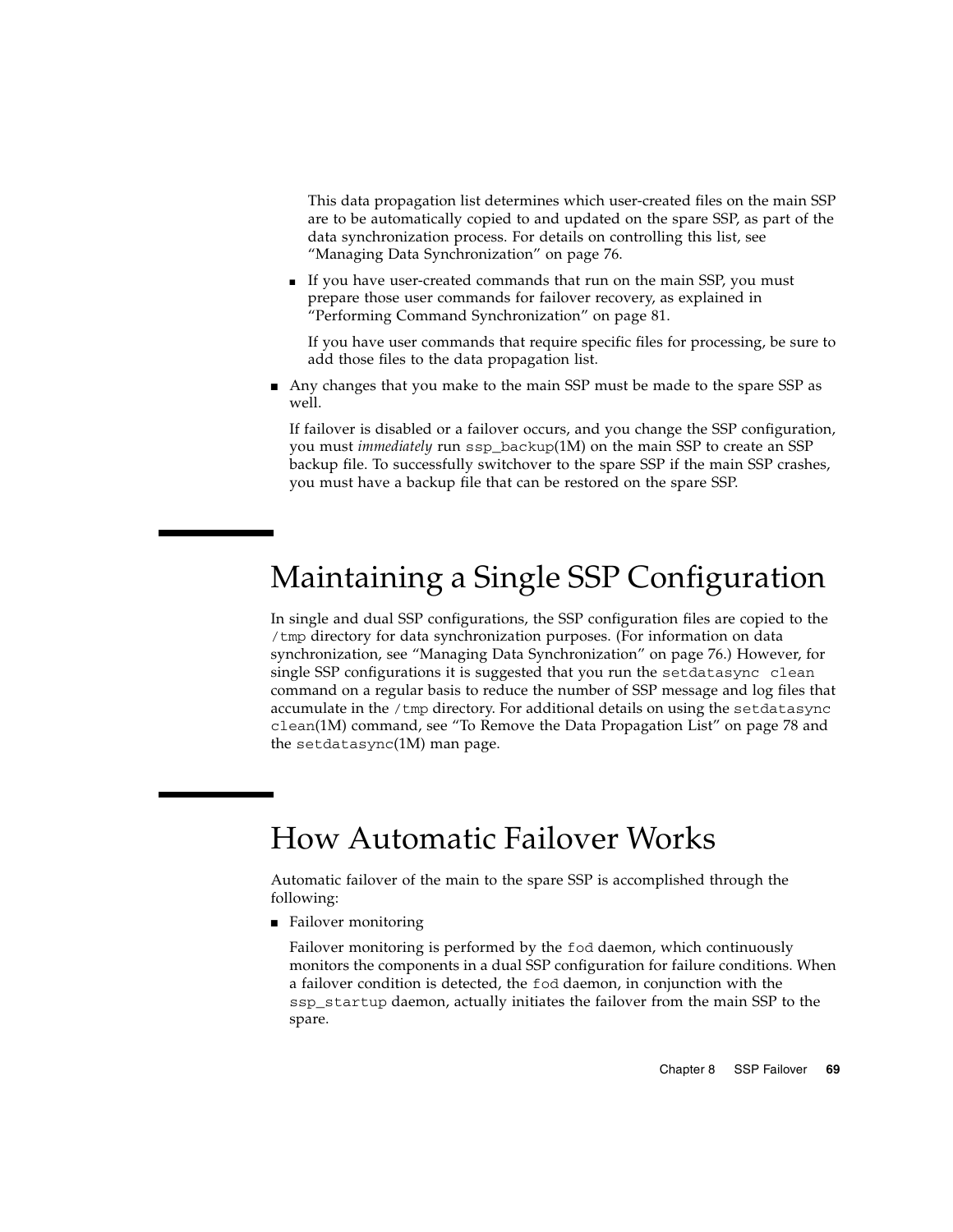For details on the fod daemon and the various failure conditions that it detects, see [Chapter 10.](#page-114-0)

■ Data synchronization

For failover purposes, data on the main SSP must be synchronized with data on the spare SSP. The data synchronization daemon, datasyncd(1M),ensures that all SSP configuration files and specified user-created files (identified in the data propagation list) are copied from the main SSP to the spare, so that both SSPs are synchronized when a failover occurs. For further information on the datasyncd daemon, see [Chapter 10](#page-114-0).

This data synchronization occurs whenever the SSP configuration or user-created files change on the main SSP, failover is enabled initially, or a data synchronization backup occurs. For details on data synchronization backup, see ["To Synchronize SSP Configuration Files Between the Main and the Spare SSP" on](#page-97-1) [page 78](#page-97-1).

- When a change to an SSP configuration file occurs, the change is propagated immediately to the spare SSP, except for the ssp\_resource(4) file and the COD license file, which are checked once every minute and then propagated if they have changed.
- Any change to a user-created file is propagated to the spare SSP at the time interval designated through the setdatasync(1M) command.

You control the data synchronization process using the setdatasync $(1M)$ command, as described in ["Managing Data Synchronization" on page 76](#page-95-0).

■ Command synchronization

The recovery of user-defined commands interrupted by an automatic failover is called command synchronization. You use synchronization commands to indicate how these user commands are to be rerun on the new main SSP after a failover. For details on controlling command synchronization, see ["Performing Command](#page-100-0) [Synchronization" on page 81](#page-100-0).

■ Floating IP address

The working main SSP is identified by a floating IP address that you assign during SSP installation or upgrade. This floating IP address is a logical interface that eliminates the need for a specific SSP host name to communicate between the Sun Enterprise 10000 domains and the main SSP. When a failover occurs, the floating IP address identifies the new main SSP. The floating IP address enables communication between the external monitoring software and the working main SSP.

The following sections provide an overview of the basic SSP failover situations and the various ways to control automatic failover.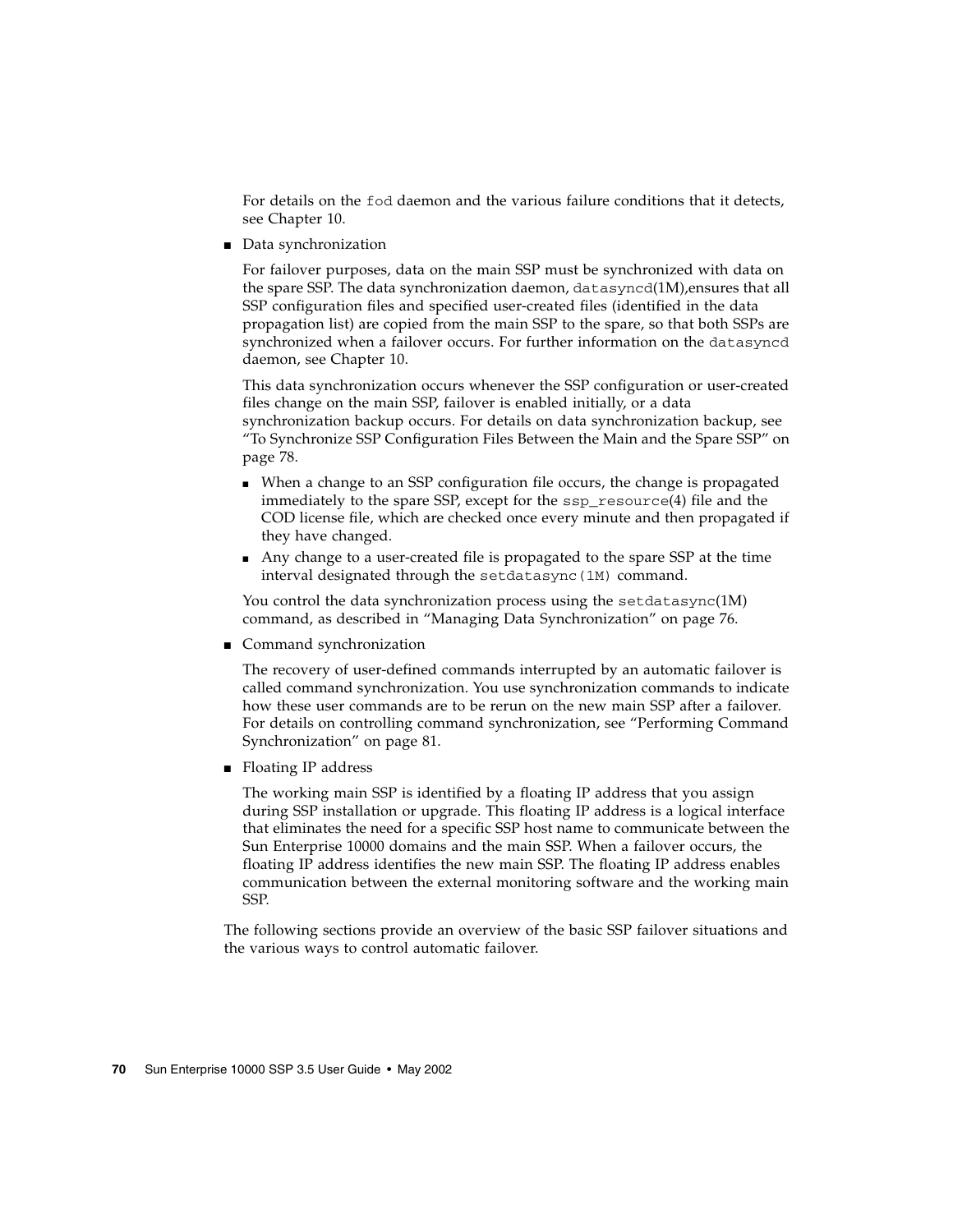## SSP Failover Situations

An automatic failover is triggered when a failure in the dual SSP configuration affects the proper operation of the main SSP. Failure points can be caused by the following:

- Failed network connections
- SSP system failure due to a
	- System panic
	- Complete power failure
	- Drop in the OpenBoot PROM (OBP) that persists for five minutes or less
- Resource depletion

Resource depletion refers to the insufficient amount of disk space and virtual memory needed to perform SSP operations. If these resources drop below a certain threshold, the fod daemon initiates a failover. These resources are stored in the  $ssp\_resource(4)$  file and can be modified using the setfailover command. For details, see ["To Modify the Memory or Disk Space Threshold in](#page-93-0) the ssp\_resource [File" on page 74.](#page-93-0)

However, note that failover will not occur when it has been disabled by operator request or when certain failure conditions prevent the failover. The various failure conditions and the resulting failover actions are summarized in [Chapter 10,](#page-114-0) which identifies and explains the different points of failure detected by the failover process.

## <span id="page-90-0"></span>SSP Failover State Changes

After a failover occurs, you can obtain failover status information by running the showfailover(1M) command on the working SSP. For details, see ["Obtaining](#page-94-0) [Failover Status Information".](#page-94-0) Note that the failover status information displayed reflects the failover state at the time you run the showfailover command.

The following state changes occur after an SSP failover:

- The initial failover state is Failed, which indicates that a failover occurred.
- The failover state changes to Disabled when the working SSP recognizes that the other SSP or its connections are no longer functioning. As a result, the failover feature is disabled.

If you run showfailover at this point and review the output, you will probably find that the states for the various connection links are listed as FAILED, indicating that the connections are not working properly.

■ When the disabled SSP and its connections are restored, the failover state returns to Failed.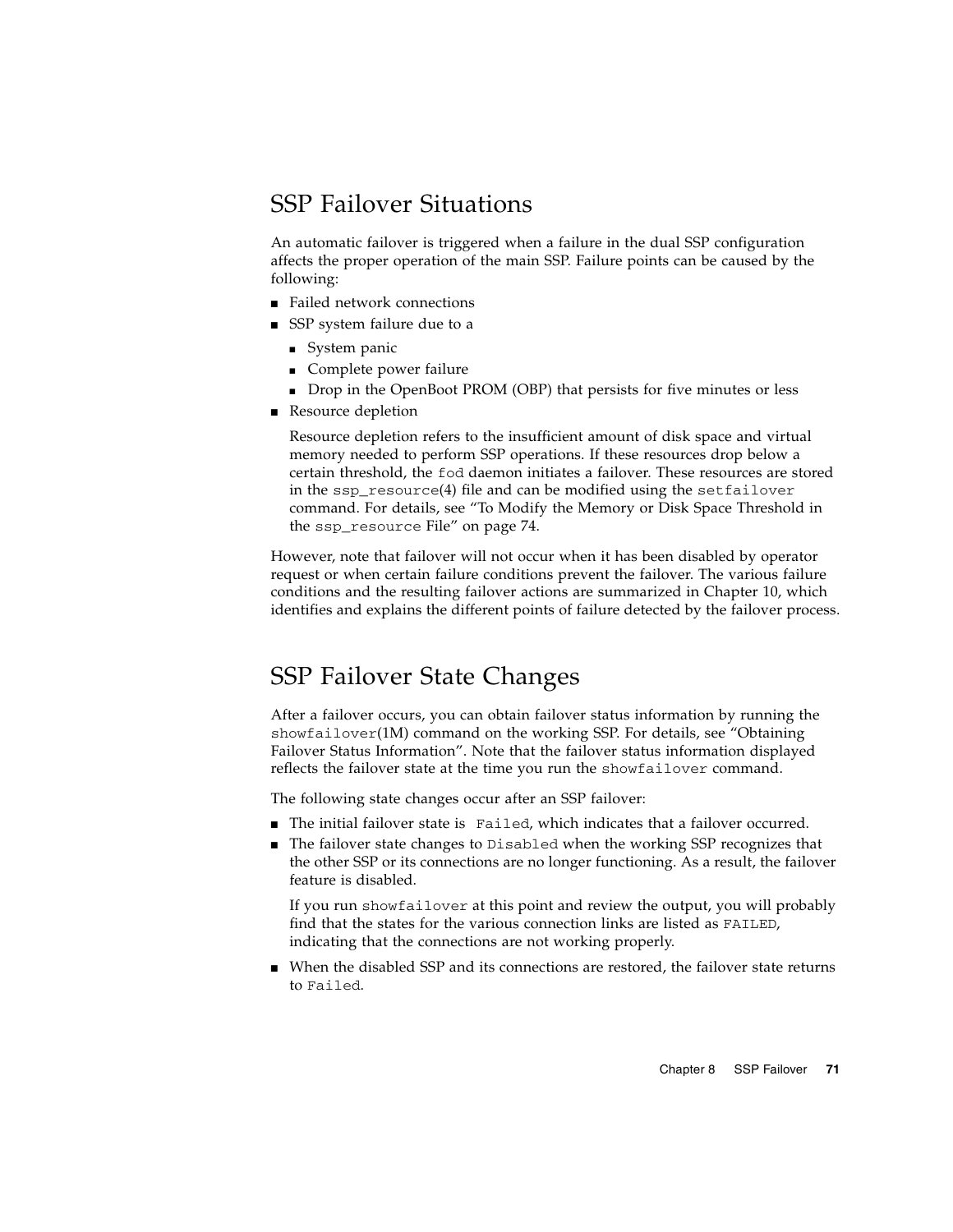The failover feature is not working, even though both SSPs and their connections are working properly. If you run showfailover again and review the output, you will probably find that the states for all connection links are described as GOOD, which indicates that the SSPs and their connection links are functioning. At this point, you must re-enable automatic failover, as described in ["To Enable](#page-91-0) [SSP Failover".](#page-91-0)

## Controlling Automatic SSP Failover

The SSP failover capability is automatically enabled upon SSP installation or upgrade. You control the failover state through the  $setfailure(1M)$  command, which enables you to do the following:

- Disable, enable, or force an SSP failover.
- View or set the memory or disk space thresholds in the ssp\_resource file.

For additional information, see the setfailover(1M) man page.

### ▼ To Disable SSP Failover

**1. As user** ssp **on the main SSP, type:**

ssp% **setfailover off**

SSP failover remains disabled it until you enable it, as explained in the next procedure.

**Note –** If you reboot both the main and spare SSP, failover is automatically reenabled.

#### **2. Run the** showfailover**(1M) command to verify that failover was disabled.**

For details, see ["Obtaining Failover Status Information".](#page-94-0) The failover state should be listed as Disabled.

### <span id="page-91-0"></span>▼ To Enable SSP Failover

When you use the set  $f$ ailover $(1M)$  command to enable failover after it has been disabled, the connection states are checked before failover is enabled. All connection links must be functioning properly before failover can be enabled. If any failed connections exist, failover is not enabled.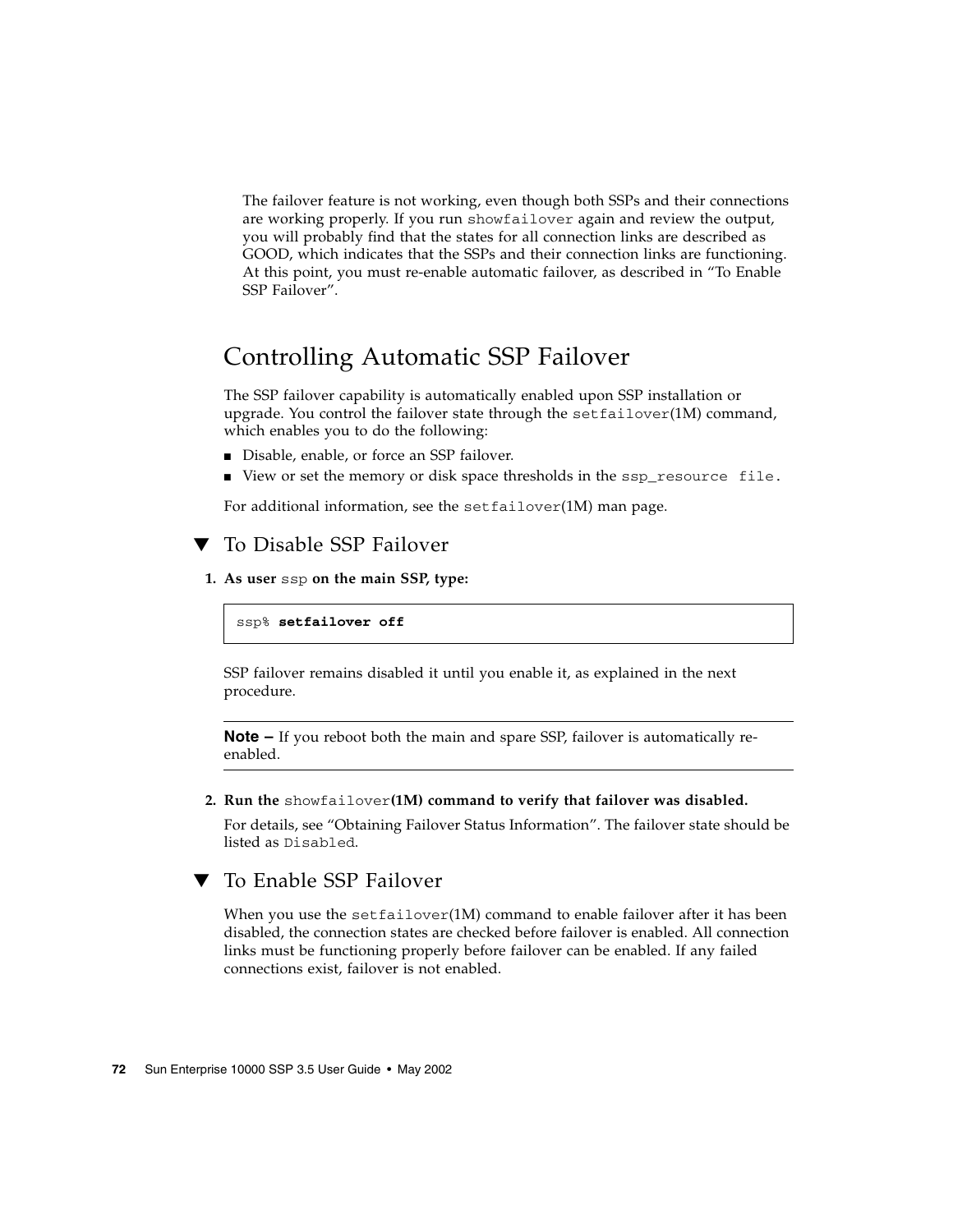**1. As user** ssp **on the main SSP, type:**

ssp% **setfailover on**

SSP failover is enabled if both SSPs and all their connection links are working.

**2. Run the** showfailover**(1M) command to verify that failover was enabled.**

For details on reviewing the failover state and connection status, see ["Obtaining](#page-94-0) [Failover Status Information" on page 75.](#page-94-0)

**Note –** Wait several minutes before verifying the failover state. During this time, the setfailover command checks the control board connections before activating SSP failover.

▼ To Force a Failover to the Spare SSP

**Note –** Before forcing an SSP failover, be sure that both the main and spare SSP are synchronized. Use the showdatasync(1M) command to review the status of data synchronization between the main and spare SSP. For details, see ["Obtaining Data](#page-99-0) [Synchronization Information" on page 80.](#page-99-0)

**1. As user** ssp **on the main SSP, type:**

ssp% **setfailover force**

The setfailover command checks the data synchronization state before forcing a failover. The forced failover will not occur if any of the following conditions exist:

- A data synchronization backup, referred to as an active archive, is currently being performed.
- A file is being propagated from the main SSP to the spare SSP.
- One or more files exist in the data synchronization queue.

You can run the showdatasync(1M) command to obtain information on the synchronization state.

**2. Run the** showfailover**(1M) command to verify that the forced failover occurred and review the failover state and connection status.**

For details, see ["Obtaining Failover Status Information" on page 75.](#page-94-0)

**3. Re-enable SSP failover, as explained in ["To Enable SSP Failover" on page 72](#page-91-0).**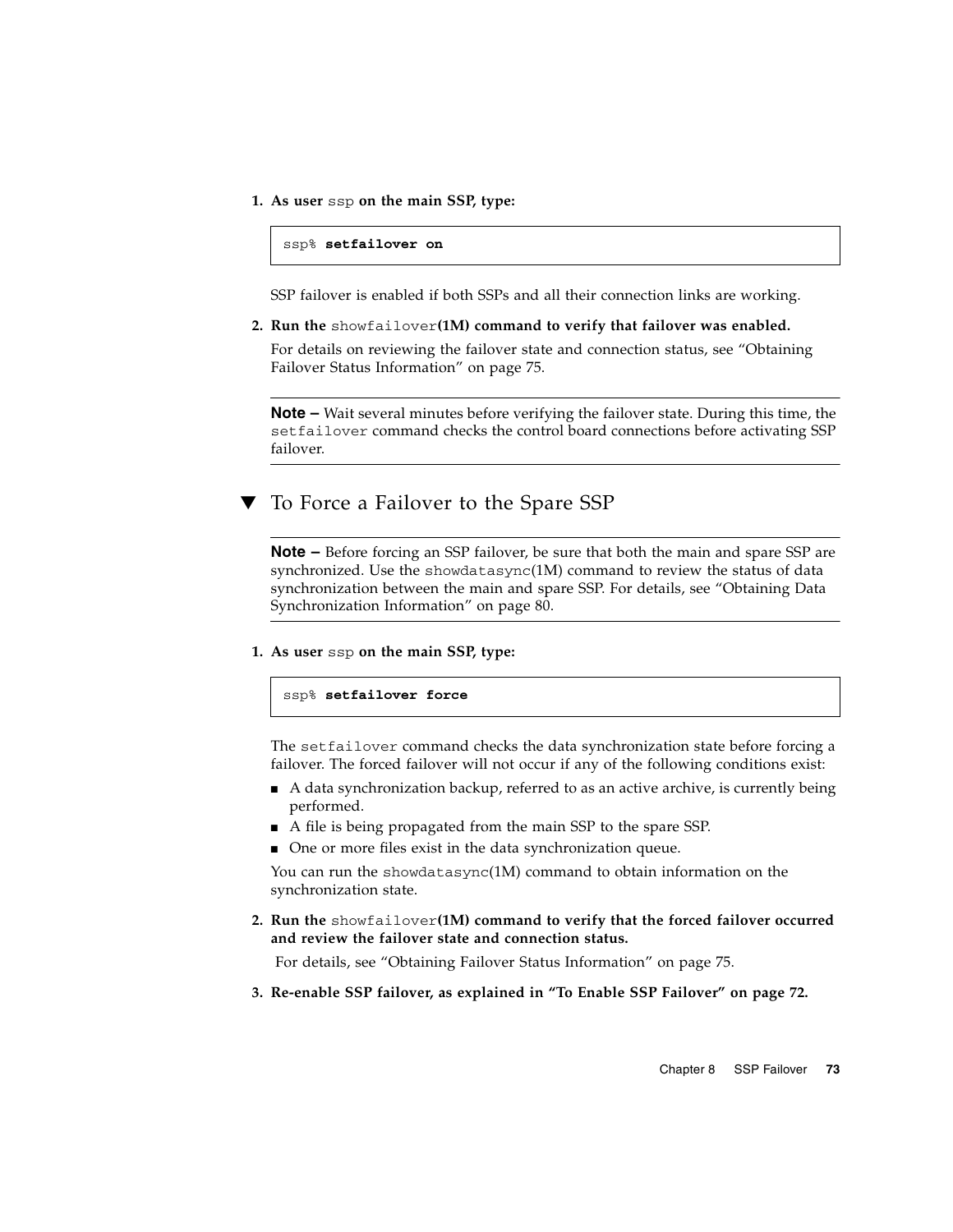### <span id="page-93-0"></span>To Modify the Memory or Disk Space Threshold in the ssp\_resource File

When memory or disk space resources drop below a certain threshold, a failover occurs. However, you can change the threshold for these resources, which are stored in the ssp\_resource(4) file, by using the setfailover(1M) command.

- **1. As user** ssp **on the main SSP, do one of the following:**
	- To change the memory threshold, type:

```
ssp% setfailover -m memory_threshold
```
where *memory\_threshold* is the updated virtual memory value in Kbytes.

■ To change the disk space threshold, type:

ssp% **setfailover -d** *disk\_space\_threshold*

where *disk\_space\_threshold* is the updated disk space value in Kbytes.

**2. Verify the updated threshold value by using the** setfailover**(1M) command with only the** -m **or** -d **option.**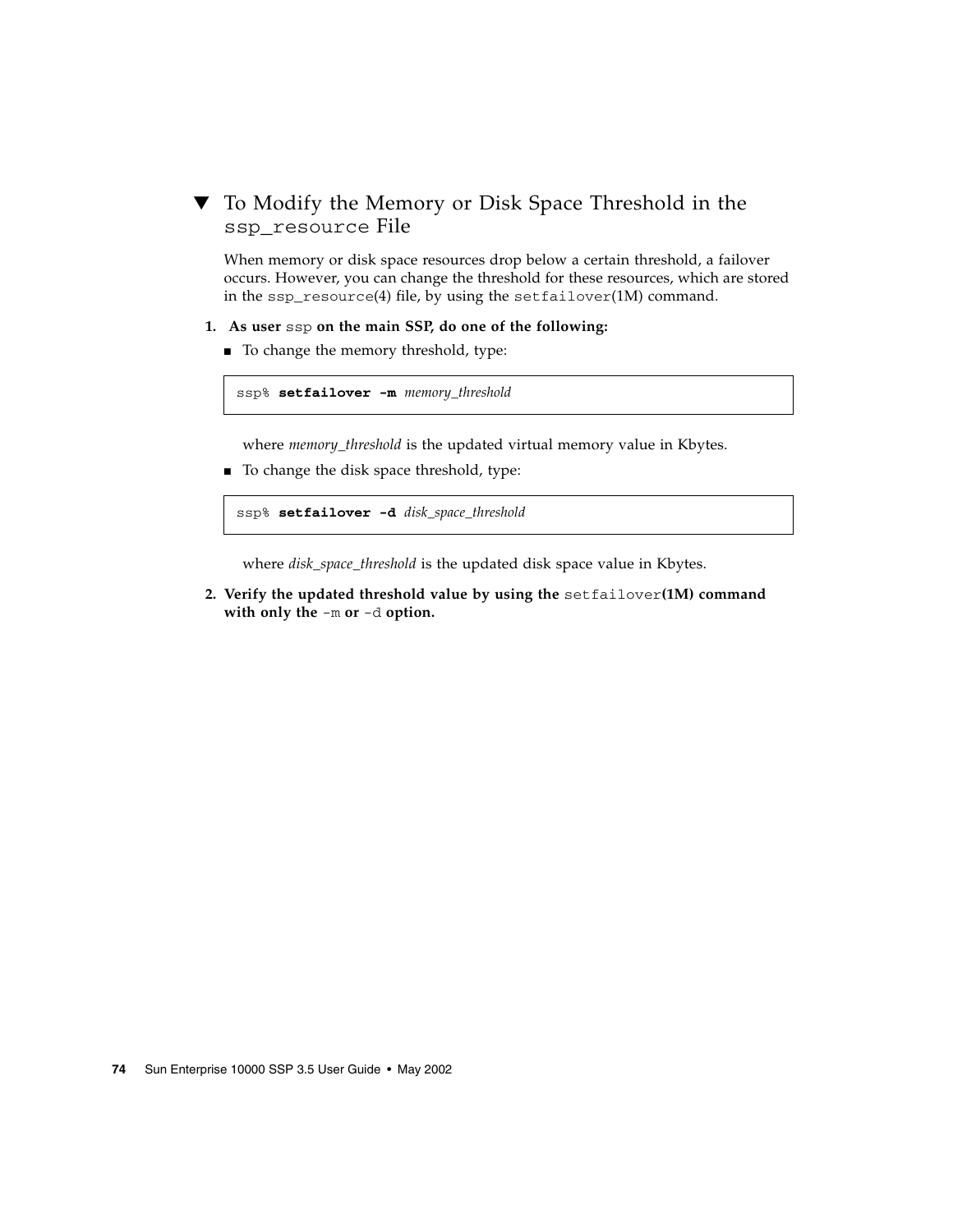### <span id="page-94-0"></span>Obtaining Failover Status Information

Use the showfailover $(1M)$  command on the main SSP to display failover status information. The following example shows the failover information displayed.

```
ssp% showfailover
Failover State:
    SSP Failover: Disabled
    CB Failover: Active
Failover Connection Map:
   Main SSP to Spare SSP thru Main Hub: FAILED
    Main SSP to Spare SSP thru Spare Hub: FAILED
    Main SSP to Primary Control Board: GOOD
    Main SSP to Spare Control Board: GOOD
    Spare SSP to Main SSP thru Main Hub: FAILED
    Spare SSP to Main SSP thru Spare Hub: FAILED
    Spare SSP to Primary Control Board: FAILED
    Spare SSP to Spare Control Board: FAILED
SSP/CB Host Information
    Main SSP: xf12-sspSpare SSP: xf12-ssp2
    Primary Control Board (JTAG source): xf12-cb1
    Spare Control Board: xf12-cb0
    System Clock source: xf12-cb1
```
The failover status includes the

■ Failover state

The failover state is one of the following:

- Active automatic failover is enabled and functioning normally
- Disabled automatic failover has been disabled by operator request or by a failure condition that prevents a failover from occurring
- Failed a failover occurred

After a failover, the status is listed as Failed until you re-enable failover using the setfailover(1M) command. You must manually re-enable failover, even after you have fixed all connections and they are identified as GOOD in the failover connection map (explained below).

Be aware that the failover state undergoes several changes after a failover occurs. For details, see ["SSP Failover State Changes" on page 71.](#page-90-0)

■ Failover connection map

The connection map provides the status of the control board connection links monitored by the failover processes. A connection link is either GOOD, which means the connection is functioning properly, or FAILED, which indicates the connection is not working.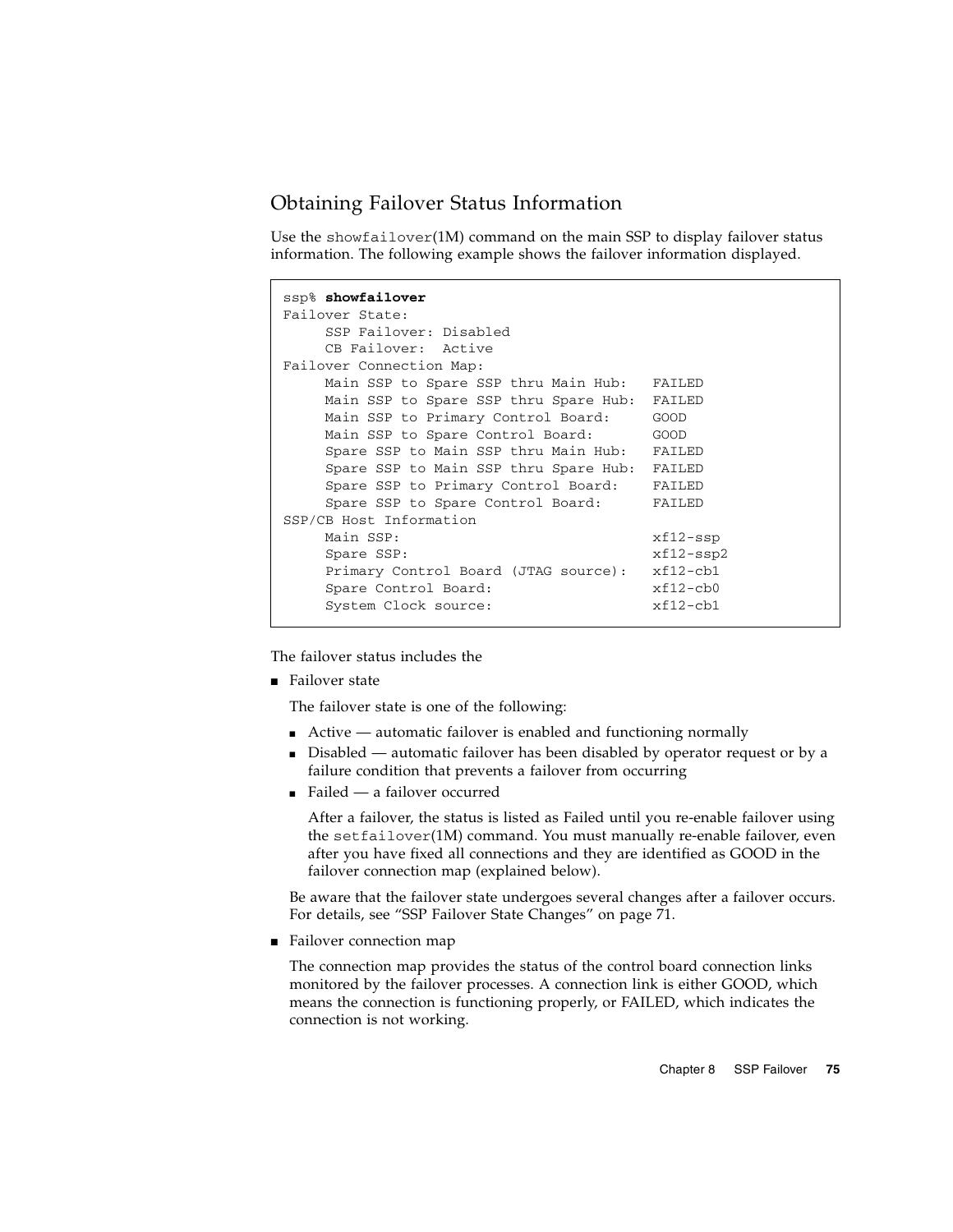If you have failed connections, use this connection map to help determine the failure condition. For additional details on the failure conditions associated with the various failure points, see ["Description of Failover Detection Points" on page](#page-122-0) [103](#page-122-0) in [Chapter 10](#page-114-0).

■ SSP/CB host information

The host information section identifies the SSPs, control boards, and the control board that manages the JTAG interface and system clock.

You can also obtain information about the role of the current SSP by specifying the showfailover(1M) command with the  $-r$  option. The SSP role is either UNKNOWN (SSP role has not been determined), MAIN, or SPARE.

For additional details on the showfailover(1M) command, see the showfailover(1M) man page.

## <span id="page-95-0"></span>Managing Data Synchronization

The data synchronization process copies any changes to the SSP configuration or specified user files on the main SSP to the spare SSP. As part of this process, the files to be copied are listed in a data synchronization queue so that you can see which files will be copied from the main to the spare SSP. You can use the showdatasync(1M) command to see which files are in the queue.

If you have user-created files (non-SSP files that are not contained in the SSP directories) that must be maintained on the spare SSP for failover purposes, you must identify these files in a data propagation list

(/var/opt/SUNWssp/.ssp\_private/user\_file\_list). The datasyncd daemon uses this list to determine which files to copy from the main SSP to the spare.

By default, the data synchronization process checks for any changes to the usercreated files on the main SSP every 60 minutes. You can use the setdatasync command to set the interval at which the data propagation list is to be checked for modifications (see ["To Add a File to the Data Propagation List" on page 77](#page-96-0)). The interval starts from the time at which a file is added to the data propagation list. The files in this list are propagated to the spare SSP only when they have changed from the last interval check.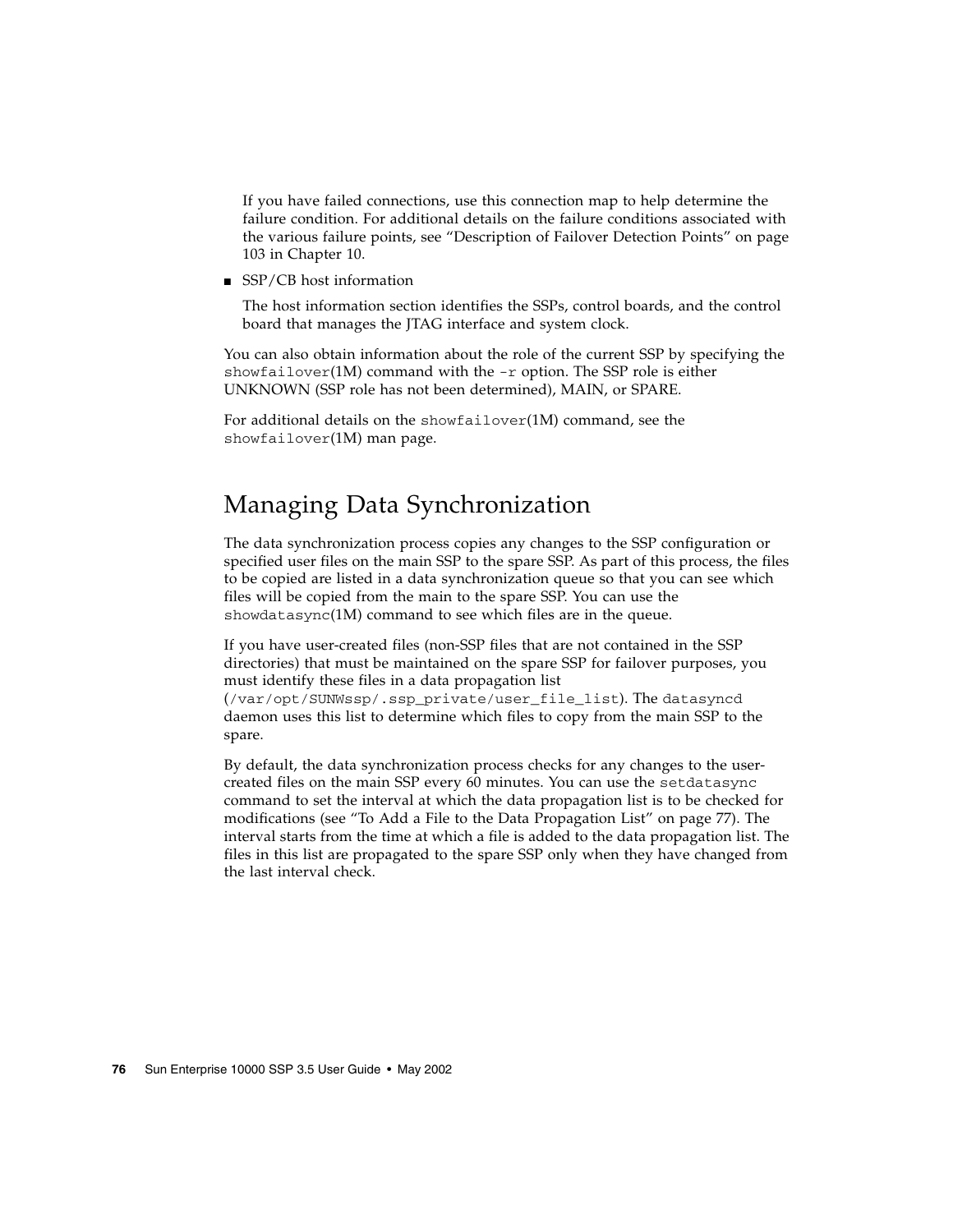**Note –** The data synchronization daemon uses the available disk space in the /tmp directory to copy files from the main SSP to the spare. If you have files to be copied that are larger than the /tmp directory, those files cannot be propagated. For example, if the data synchronization backup file (ds\_backup.cpio) file gets larger than the available space in /tmp, you must reduce the size of this file before data propagation can occur. For details on reducing the size of the data synchronization backup file, see ["To Reduce the Size of the Data Synchronization Backup File" on](#page-98-0) [page 79](#page-98-0).

Use the setdatasync(1M) command to do the following:

- Add a file to the data propagation list and indicate how often this file is to be checked for modifications.
- Remove a file from the data propagation list.
- Erase all entries and temporary files in the data propagation list and remove the data propagation list.
- Push a file to the spare SSP without adding the file to the data propagation list.
- Resynchronize the SSP configuration files between the main and the spare SSP.

**Note –** The files on the spare SSP are not monitored by the datasyncd daemon, which means that if you remove a user-created file on the spare SSP, the user file will not be automatically restored (copied) from the main to the spare SSP. In addition, do not remove SSP configuration files from the spare SSP.

For additional details, see the setdatasync(1M) man page.

### <span id="page-96-0"></span>To Add a File to the Data Propagation List

● **As user** ssp **on the main SSP, type:**

```
ssp% setdatasync -i interval schedule filename
```
where *interval* indicates the frequency (number of minutes) that the specified *filename* is to be checked as part of the data synchronization process. The specified file name must contain the absolute path. The files on the data propagation list are copied to the spare SSP only when those files change on the main SSP, and not each time the files are checked.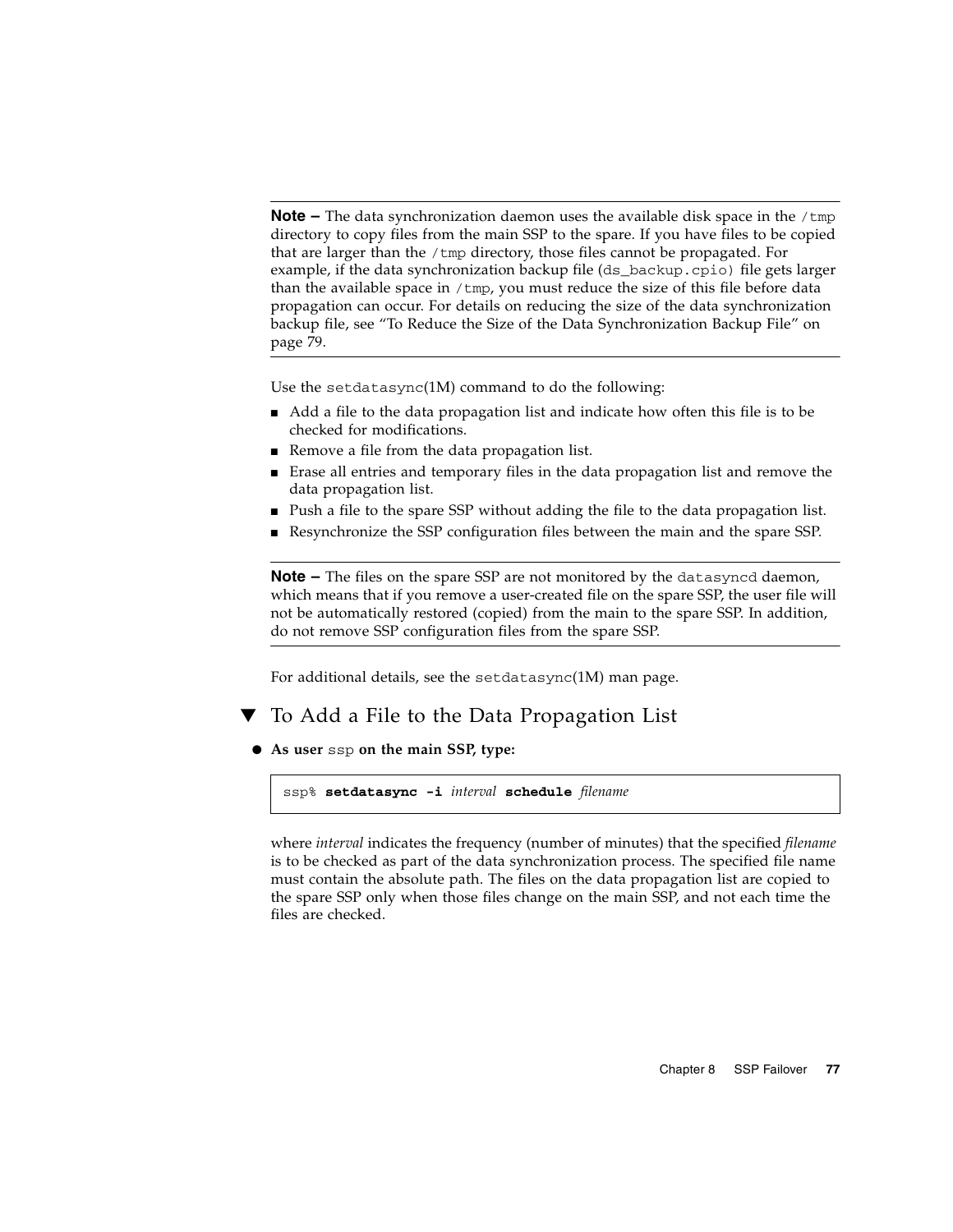### To Remove a File From the Data Propagation List

● **As user** ssp **on the main SSP, type:**

ssp% **setdatasync cancel** *filename*

where *filename* is the file to be removed from the data propagation list. The file name must contain the absolute path.

### <span id="page-97-0"></span>▼ To Remove the Data Propagation List

The setdatasync clean command is useful for managing disk space in single SSP configurations, where the data propagation list can grow quite large and consume unnecessary disk space. It is possible for the  $/\text{tmp}$  directory to become full, which can cause the system to hang. You can run the setdatasync clean command as needed, either daily or weekly to prevent the /tmp directory from growing too large. Or, you can automate the cleanup by using the  $cron(1M)$  command with a crontab(1M) entry that uses the setdatasync clean command.

**Note –** Do *not* use this option when you have a dual SSP configuration because it can desynchronize data between the main and spare SSP.

● **As user** ssp **on the main SSP, type:**

```
ssp% setdatasync clean
```
- To Push a File to the Spare SSP
- **As user** ssp **on the main SSP, type:**

ssp% **setdatasync push** *filename*

where *filename* is the file to be moved to the spare SSP without adding the file to the data propagation list. The file name must contain the absolute path.

### <span id="page-97-1"></span>▼ To Synchronize SSP Configuration Files Between the Main and the Spare SSP

Use this procedure to keep data between the main and spare SSP synchronized, for example, after SSP failover has been disabled then re-enabled. If you want to archive an SSP configuration, use the ssp\_backup(1M) command.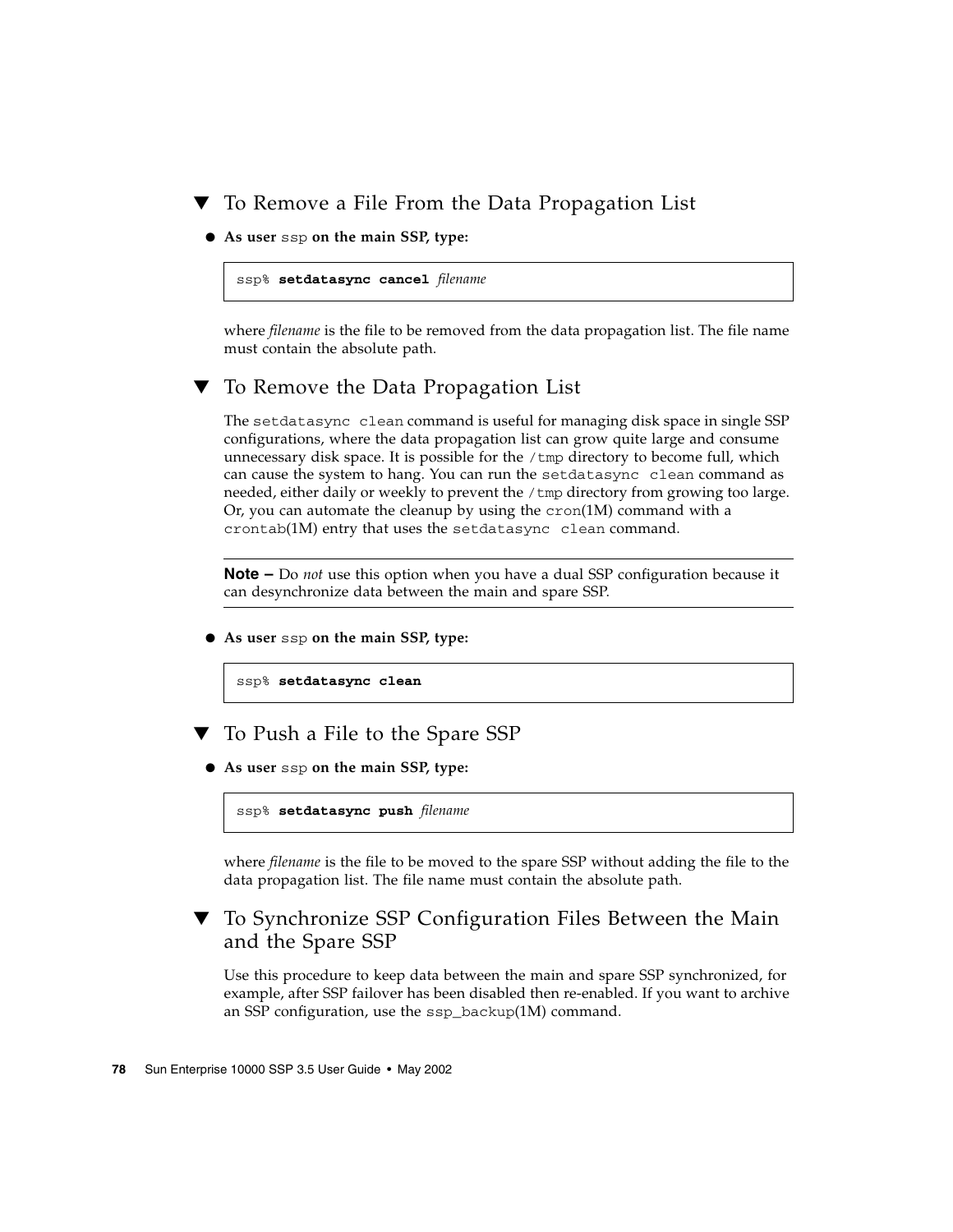● **As user** ssp **on the main SSP, type:**

```
ssp% setdatasync backup
```
A data synchronization backup file  $(\text{/tmp/ds-backup.cpio})$  of all SSP configuration data on the main SSP is created and then restored on the spare SSP. Note that the data synchronization backup differs from a backup created by the ssp\_backup(1M) command:

- The data synchronization backup, while similar to a backup created by the ssp\_backup command, does not back up the /tftpboot directory.
- The data synchronization backup does not restore the following files:
	- /var/opt/SUNWssp/.ssp\_private/machine\_server\_fifo
	- /var/opt/SUNWssp/adm/messages

This file is propagated to the /var/opt/SUNWssp/adm/messages.dsbk file on the spare SSP.

- /var/opt/SUNWssp/adm/messages.dsbk
- /var/opt/SUNWssp/.ssp\_private/user\_file\_list
- /var/opt/SUNWssp/.ssp\_private/.ds\_queue

The data synchronization backup can fail if the backup file exceeds the available disk space in the /tmp directory. For details on reducing the size of the data synchronization backup file, see the following procedure.

<span id="page-98-0"></span>To Reduce the Size of the Data Synchronization Backup File

- **1. As superuser on the main SSP, run** ssp\_backup**(1M) to create an archive of your SSP environment.**
- **2. Remove the following files to reduce the size of the data synchronization backup created before you run** setdatasync backup**:**
	- \$SSPLOGGER/messages.*x*
	- \$SSPLOGGER/*domain*/Edd-*recovery\_files*
	- \$SSPLOGGER/*domain*/messages.*x*
	- \$SSPLOGGER/*domain*/netcon.*x*
	- \$SSPLOGGER/*domain*/post/*files*

where *x* is the archive number of the file. Because these files are propagated from the new main SSP to the spare after a failover, you must remove these files on both the main and spare SSP to prevent regeneration of these files.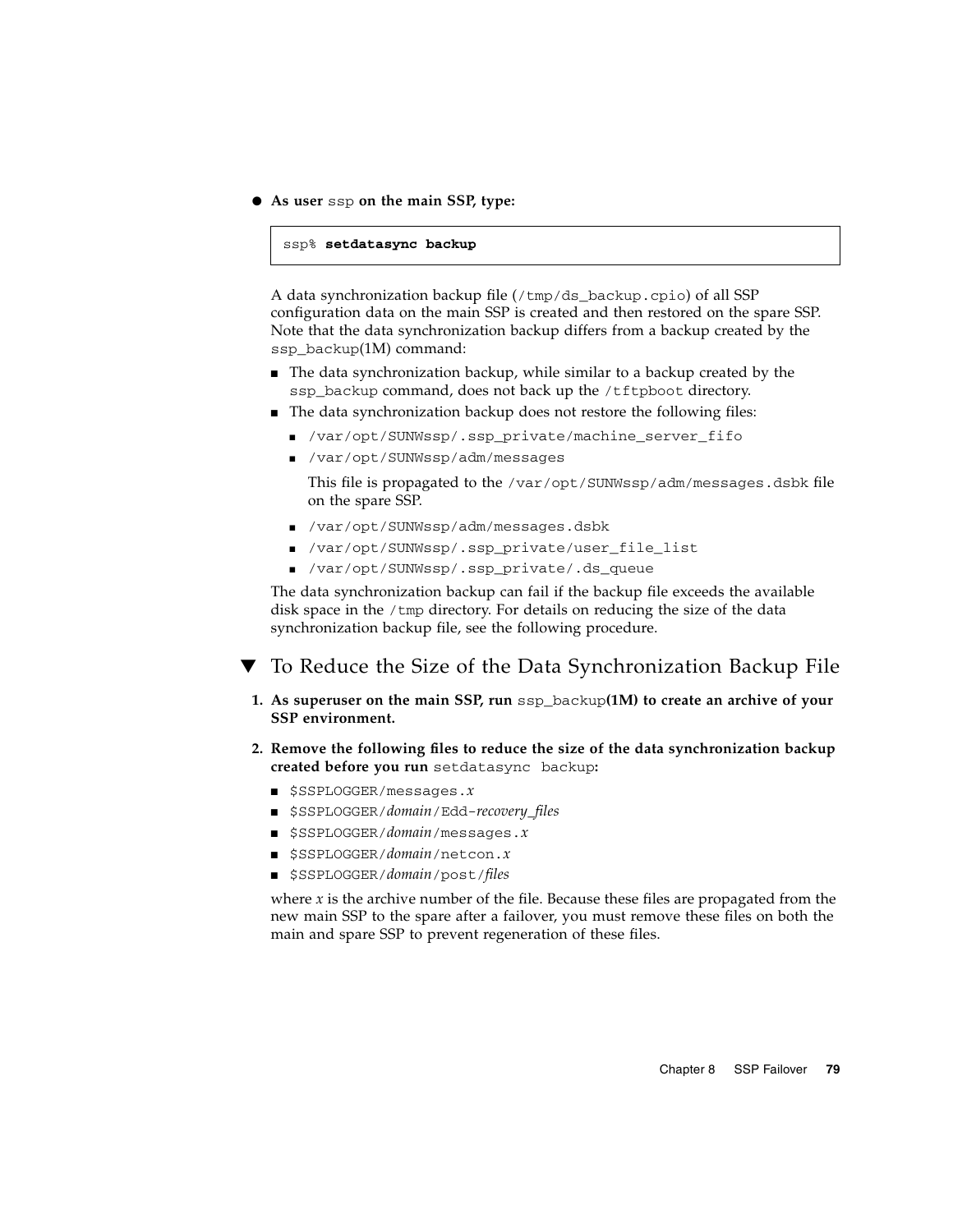## <span id="page-99-0"></span>Obtaining Data Synchronization Information

Use the showdatasync $(1M)$  command on the main SSP to obtain basic status information about data synchronization. The examples in this section show the different types of information displayed by the showdatasync command. For additional details, see the showdatasync(1M) man page.

The next example shows the file propagation status of the data synchronization process, the file currently propagated (none), and the number of files queued for data propagation (none). In this case, the status ACTIVE ARCHIVE indicates that a data synchronization backup is being performed.

```
ssp% showdatasync
File Propagation Status: ACTIVE ARCHIVE
Active File: -
Queued files: 0
```
The following example shows the file propagation status of the data synchronization process, the name of the file currently being propagated, and the number of files queued for data propagation (none). In this case, the status ACTIVE indicates that the data synchronization process is enabled and functioning normally. The data synchronization backup file is the active file currently propagated.

```
ssp% showdatasync
File Propagation Status: ACTIVE
Active File: /tmp/ds_backup.cpio
Queued files: 0
```
The next example shows a data propagation list. Note that the INTERVAL indicates the frequency, in minutes, at which the file is to be checked for changes, as part of the data synchronization process.

| ssp% showdatasync -1 |          |            |
|----------------------|----------|------------|
| TIME PROPAGATED      | INTERVAL | FTLE       |
| Mar 23 16:00:00      | 60       | / $tmp/t1$ |
| Mar 23 17:00:00      | 120      | /tmp/t2    |
|                      |          |            |

The example below shows the files queued for data synchronization:

```
ssp% showdatasync -Q
FILE
/tmp/t1
/tmp/t2
```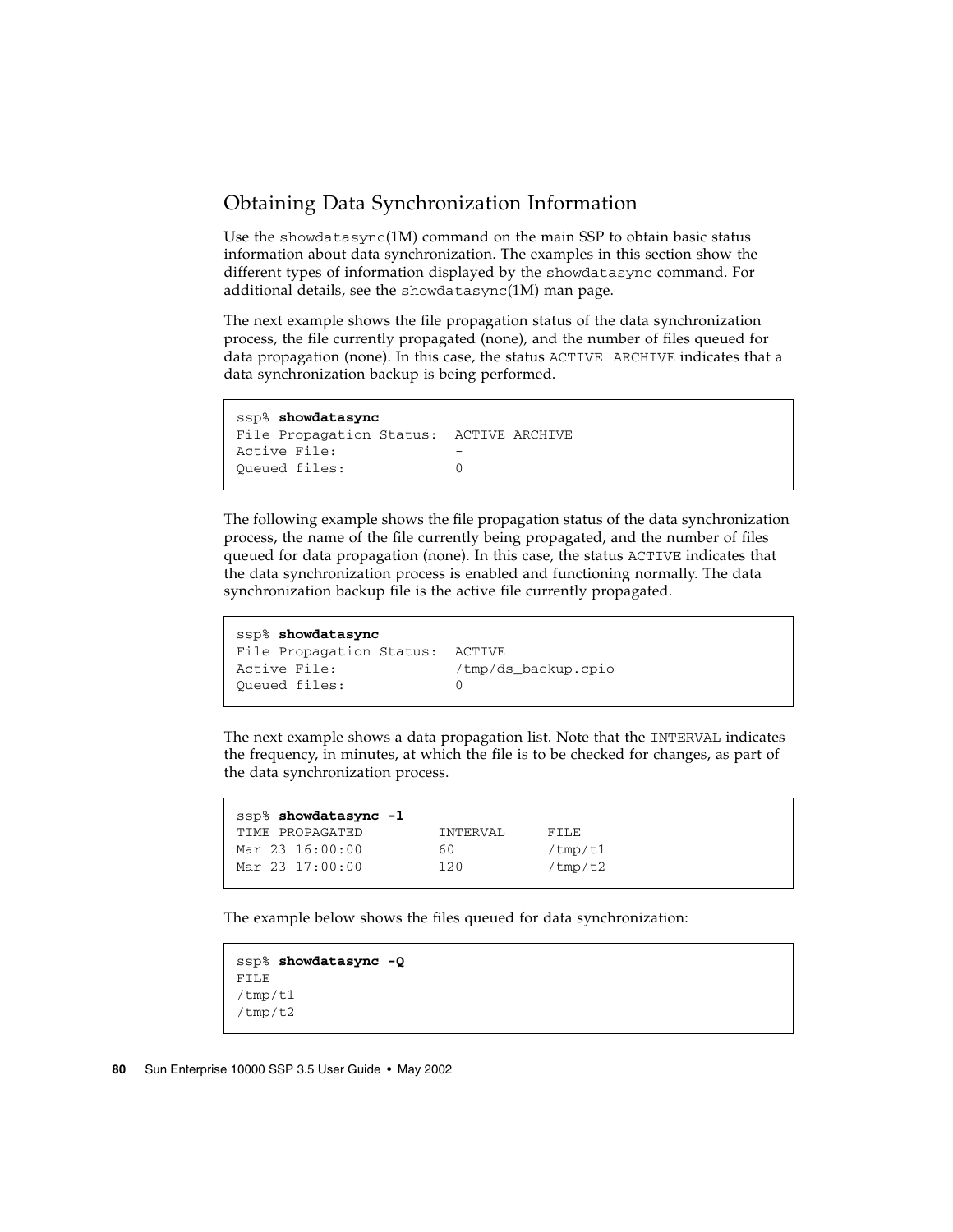# <span id="page-100-0"></span>Performing Command Synchronization

Command synchronization recovers user-defined commands that are interrupted by a failover and automatically reruns those commands on the new main SSP after a failover. Command synchronization does the following:

- Maintains a command synchronization list on the spare SSP that specifies the commands to be restarted after a failover. Each command is run as user ssp.
- After a failover, reruns specified user commands.
- After a failover, resumes processing of specified user scripts from certain marked points (that you identify within each script).

These user scripts must be structured so that processing can be resumed from a labeled marker point in the script.

If you want user commands to be automatically recovered after a failover, you must prepare these user commands for synchronization as explained in the following sections.

### Preparing User Commands for Automatic Restart

The runcmdsync(1M) command prepares a user command for automatic restart. runcmdsync adds the user command to the command synchronization list, which identifies the commands to be rerun after a failover.

### To Prepare a User Command for Restart

● **As user** ssp **on the main SSP, type:**

ssp% **runcmdsync** *script\_name* **[***parameters***]**

where:

*script\_name* is the name of the user command to be restarted.

*parameters* are the options associated with the specified command.

The specified command will be rerun automatically on the new main SSP after a failover.

### Preparing User Scripts for Automatic Recovery

If you want to resume processing of a user script from a certain marked point (location) within the script, you must include the following synchronization commands in the user script: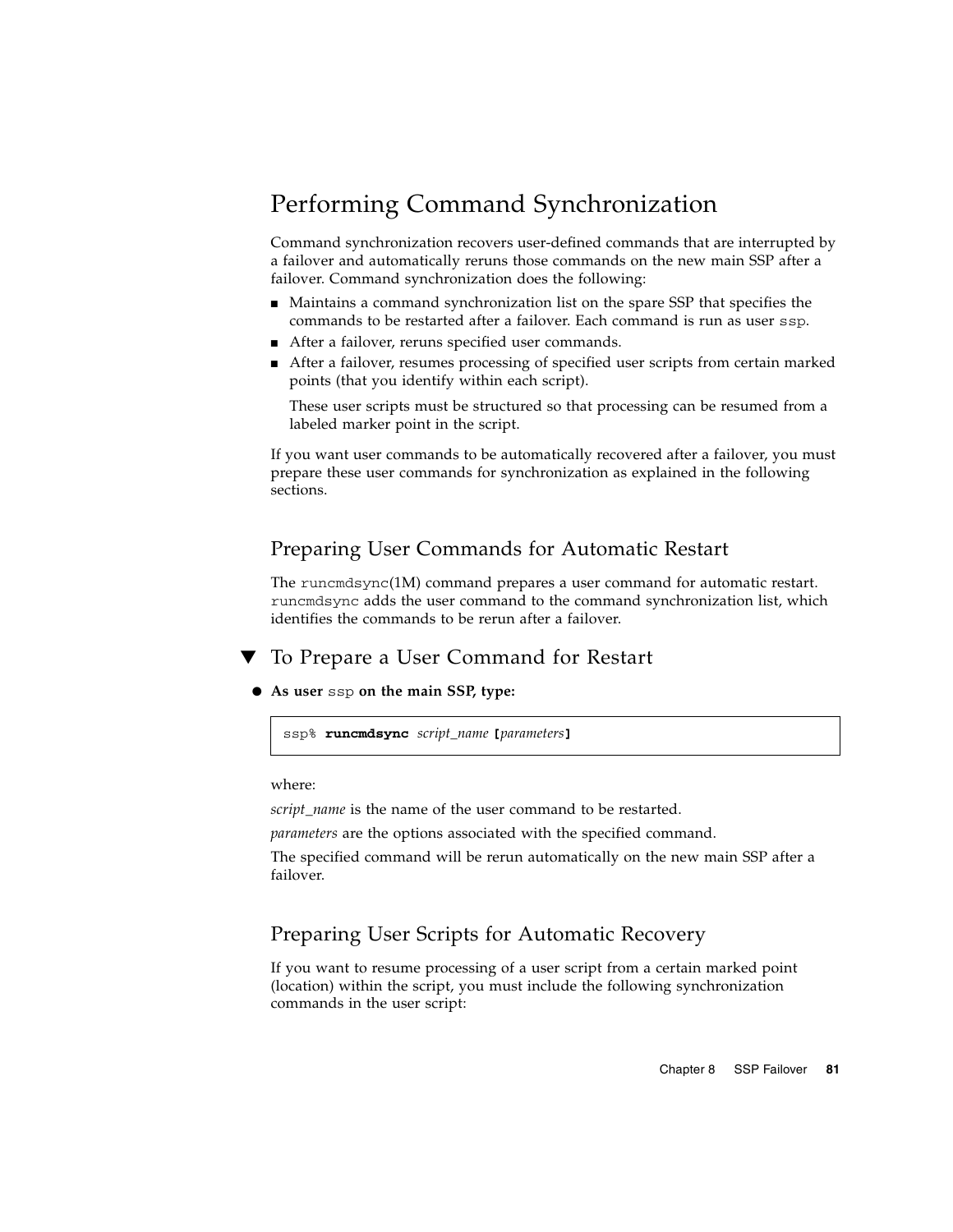■ initcmdsync(1M) creates a command synchronization descriptor that identifies a particular script and its associated data.

These descriptors are placed in a command synchronization list that determines which user scripts are to be restarted after an automatic failover.

- savecmdsync(1M) specifies a marker point from which the script can be restarted.
- $\blacksquare$  cancel cmdsync(1M) removes the command synchronization descriptor from the command synchronization list.

Each script must contain the initcmdsync and cancelcmdsync commands to initialize the script for synchronization and then remove the command from the command synchronization list respectively. For details on the synchronization commands, see the cmdsync(1M) man page.

**Note –** These synchronization commands are intended for use by experienced programmers. You can use the runcmdsync(1M) command instead of the synchronization commands described in this section to prepare a script for recovery. However, the runcmdsync(1M) command will prepare the script so that it is rerun from the beginning and not from specified marker points.

The following procedures describe how to use these synchronization commands.

**Note –** After an SSP failover or in a single SSP configuration, SSP failover is disabled. When failover is disabled, scripts that contain synchronization commands will generate error messages to the platform log file and return non-zero exit codes. These error messages can be ignored.

## ▼ To Create a Command Synchronization Descriptor

● **In your user script, type the following to create a command synchronization descriptor that identifies your script:**

**initcmdsync** *script\_name* [*parameters*]

where:

*script\_name* is the name of the script.

*parameters* are the options associated with the specified script.

The output returned from the initcmdsync command serves as the command synchronization descriptor.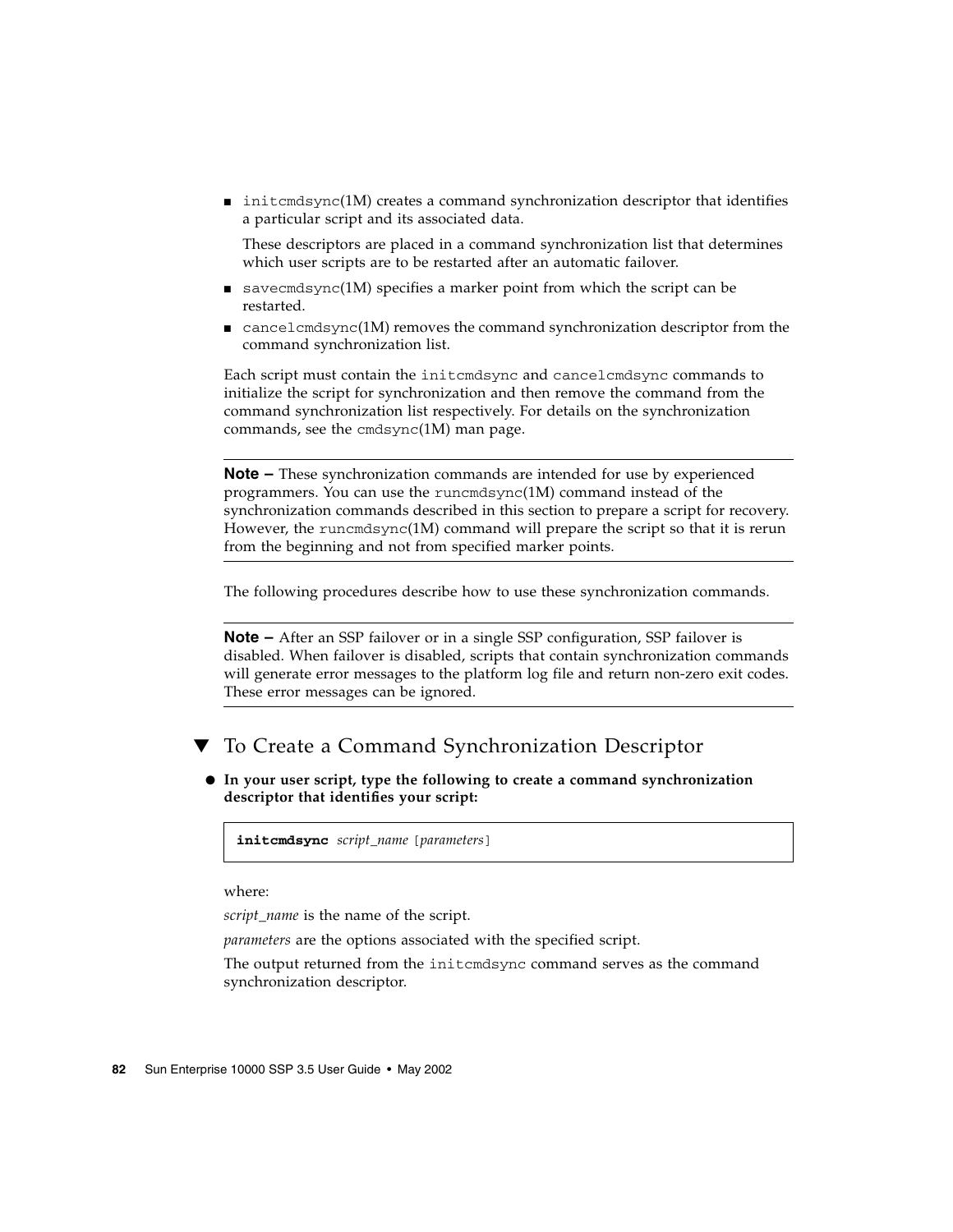- To Specify a Command Synchronization Marker Point
	- **In your user script, type the following to mark an execution point from which processing can be resumed:**

**savecmdsync -M** *identifier cmdsync\_descriptor*

where:

*identifier* is a positive integer that marks an execution point from which the script can be restarted.

*cmdsync\_descriptor* is the command synchronization descriptor output by the initcmdsync command.

To Remove a Command Synchronization Descriptor

● **In your user script, type the following after the script termination sequence:**

**cancelcmdsync** *cmdsync\_descriptor*

where *cmdsync\_descriptor* is the command synchronization descriptor output by the initcmdsync command. The specified descriptor is removed from the command synchronization list so that the user script is not run on the new main SSP after a failover.

### Obtaining Command Synchronization Information

Use the showcmdsync(1M) command on the main SSP to review the command synchronization list that identifies the user commands to be restarted on the new main SSP after an automatic failover.

The following is an example command synchronization list output by the showcmdsync (1M) command:

```
ssp% showcmdsync
DESCRIPTOR IDENTIFIER CMD
      0 -1 c1 c2 a2
```
For further details, see the showcmdsync(1M) man page.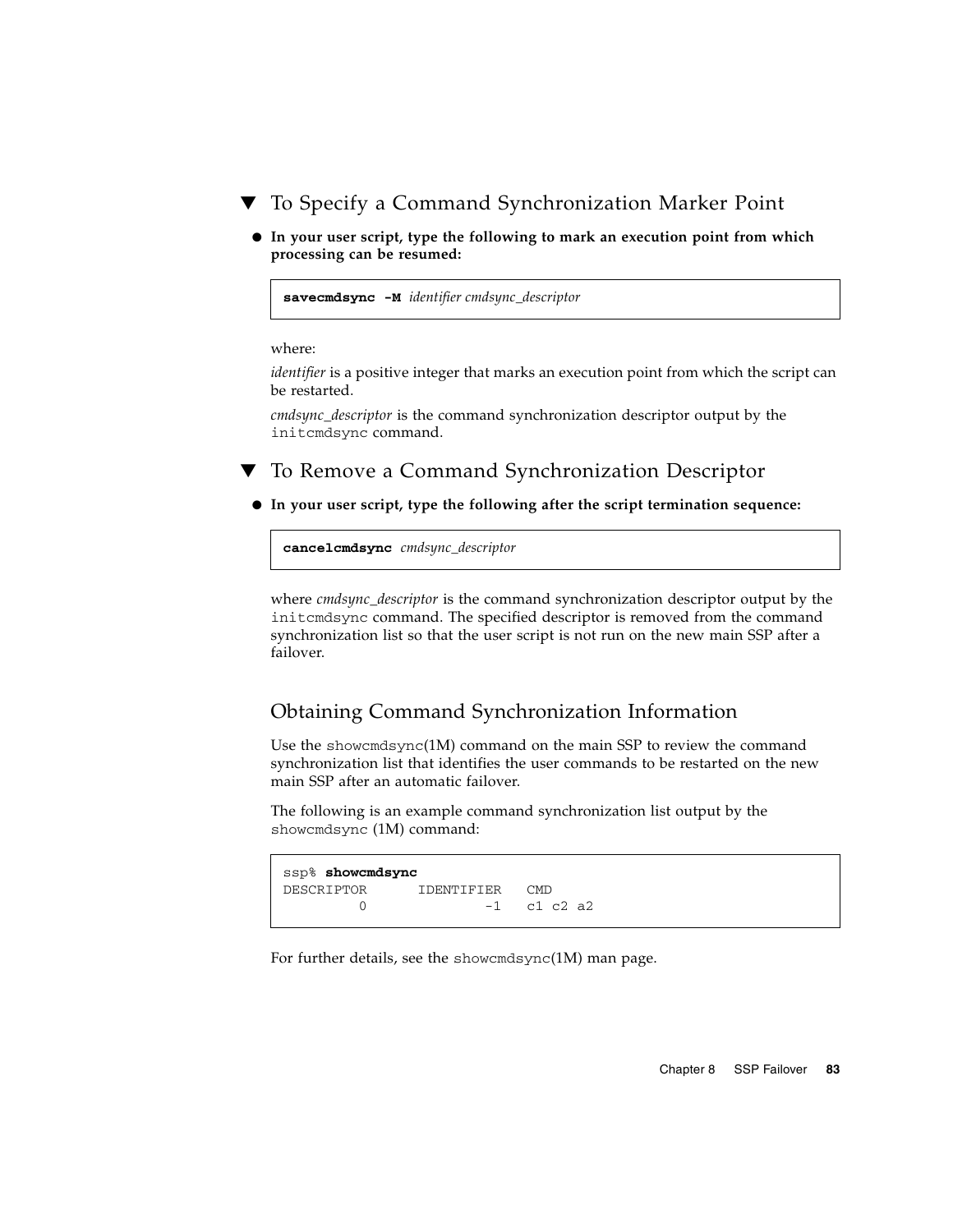## Example Script with Synchronization Commands

SSP provides an example user script that shows how the synchronization commands can be used. This script is located in the /opt/SUNWssp/examples/cmdsync directory. This directory also contains a README file that explains how the script works.

## Recovering After an SSP Failover

After an SSP failover occurs, you must perform certain recovery tasks:

■ Identify the failure point or condition that caused the failover and determine how to correct the failure.

Depending on the failover condition, note that a failover is either initiated or disabled. To identify the failure point, use the showfailover $(1M)$  command to review the failover state and connection status. Review the connection map in the showfailover output and the summary of the failover detection points in [Chapter 10](#page-114-0).

You can also review the platform log file to review other error conditions and determine the corrective action needed to reactivate the failed components.

- $\blacksquare$  After resolving the problem, re-enable SSP failover using the set failover(1M) command (see ["To Enable SSP Failover" on page 72\)](#page-91-0).
- Rerun any SSP commands that were interrupted by a failover, with the exception of the DR commands addboard(1M), deleteboard(1M), and moveboard(1M), which are automatically resumed on the new main SSP.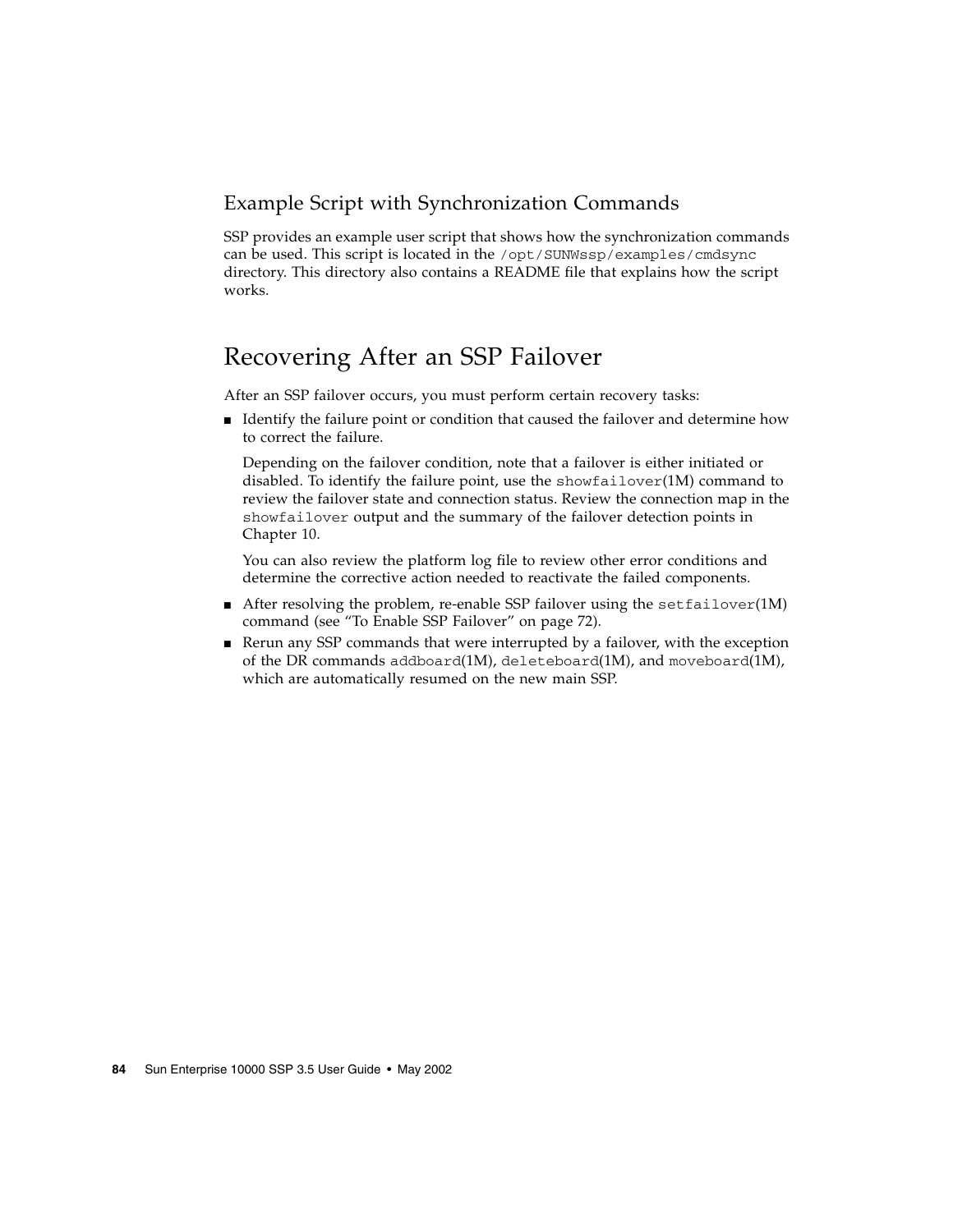# Dual Control Board Handling

A platform can be configured with dual control boards for redundancy purposes. One of the control boards is identified as the primary control board and the other control board is considered the spare. The switchover from the primary control board to the spare when a failure occurs is called control board failover. This failover is done automatically. If necessary, you can also force a control board failover.

This chapter explains how control boards function in a dual configuration and how control board failover works.

**Note –** You can have dual control boards in a single SSP configuration, as well as in a dual SSP configuration (main and spare SSP). Control board failover works the same in either a single or dual SSP configuration.

# Control Board Executive

The control board executive (CBE) runs on the control board and facilitates communication between the SSP and the platform.

When power is applied, both control boards boot from the main SSP. After the CBE is booted, it waits for the control board server and the fod (failover) daemon running on the SSP to establish a connection. The connections between the fod daemon and the control board facilitate SSP and control board failover.

A failover task within CBE enables the main and spare SSP to establish connections for monitoring failover conditions. This task listens for and accepts TCP/IP connections from the fod daemons running on the main and spare SSP. The failover task also reads and transmits heartbeat messages to the fod daemons on both the main and spare SSP.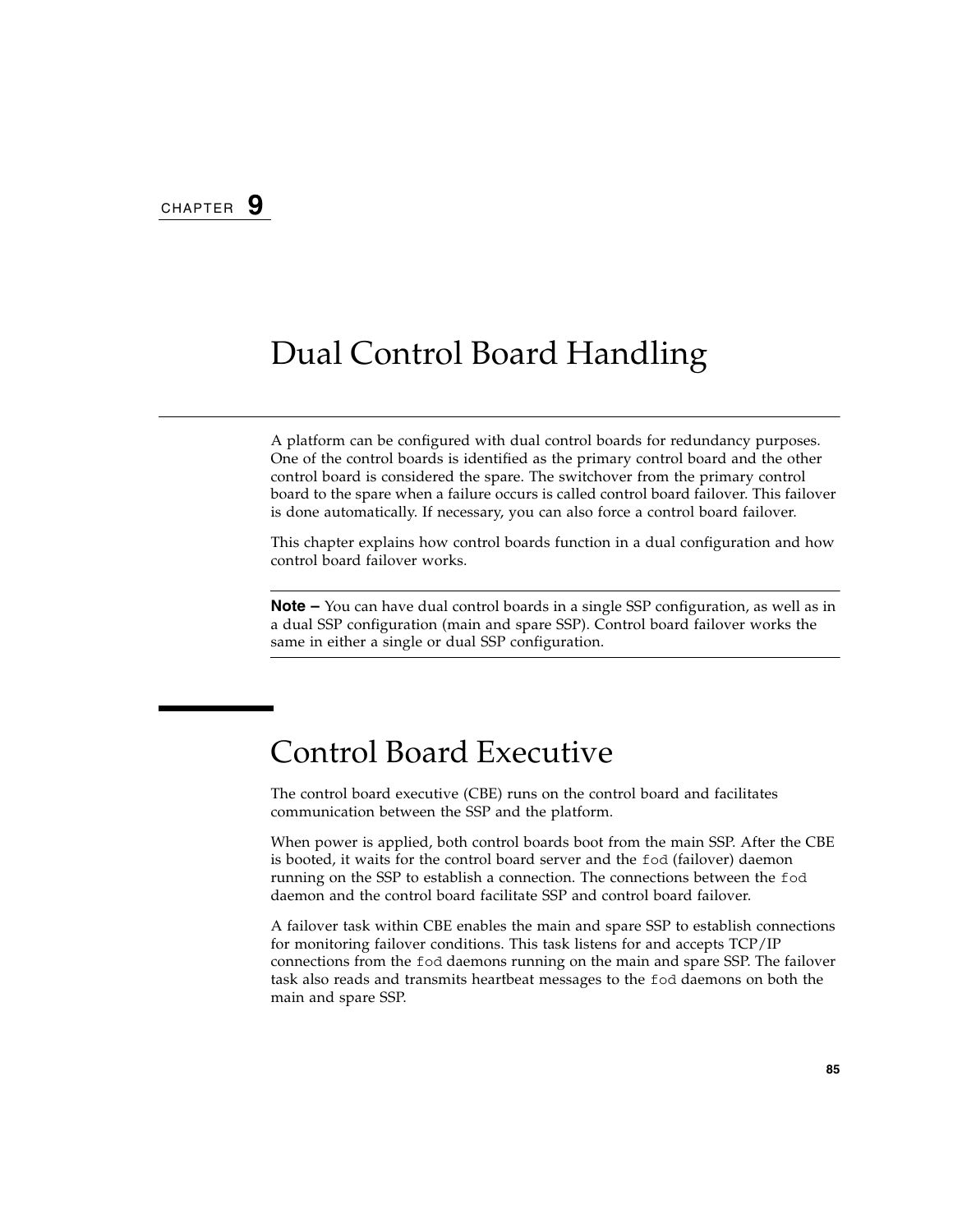# Primary Control Board

When the control board server running on the SSP connects to the CBE running on a control board, the CBE asserts the control board as the primary control board. The primary control board is responsible for the JTAG interface, which enables control board components to communicate with other Sun Enterprise 10000 system components so that the Sun Enterprise 10000 system can be monitored and configured. The primary control board also provides the system clock, which synchronizes and controls the speed of the centerplane, CPU clock, and system boards.

# Control Board Server

After the SSP is booted, the control board server (CBS) is started automatically, as are several other daemons, including the fod daemon. The CBS is responsible for all nonfailover communication between the SSP and the primary control board.

The CBS attempts to connect only to the primary control board identified in the control board configuration file.

**Note –** Do not manually modify the control board configuration file. Use the ssp\_config(1M) command to change the control board configuration.

The format of the control board configuration file is as follows:

*platform\_name*:*platform\_type*:*cb0\_hostname*:*status0*:*cb1\_hostname*:*status1*

where:

*platform\_name* is the name assigned by the system administrator.

*platform\_type* is Ultra-Enterprise-10000.

*cb0\_hostname* is the host name for control board 0, if available.

*status0* indicates that control board 0 is the primary control board (P indicates primary, and anything else indicates non-primary).

*cb1\_hostname* is the host name for control board 1, if available.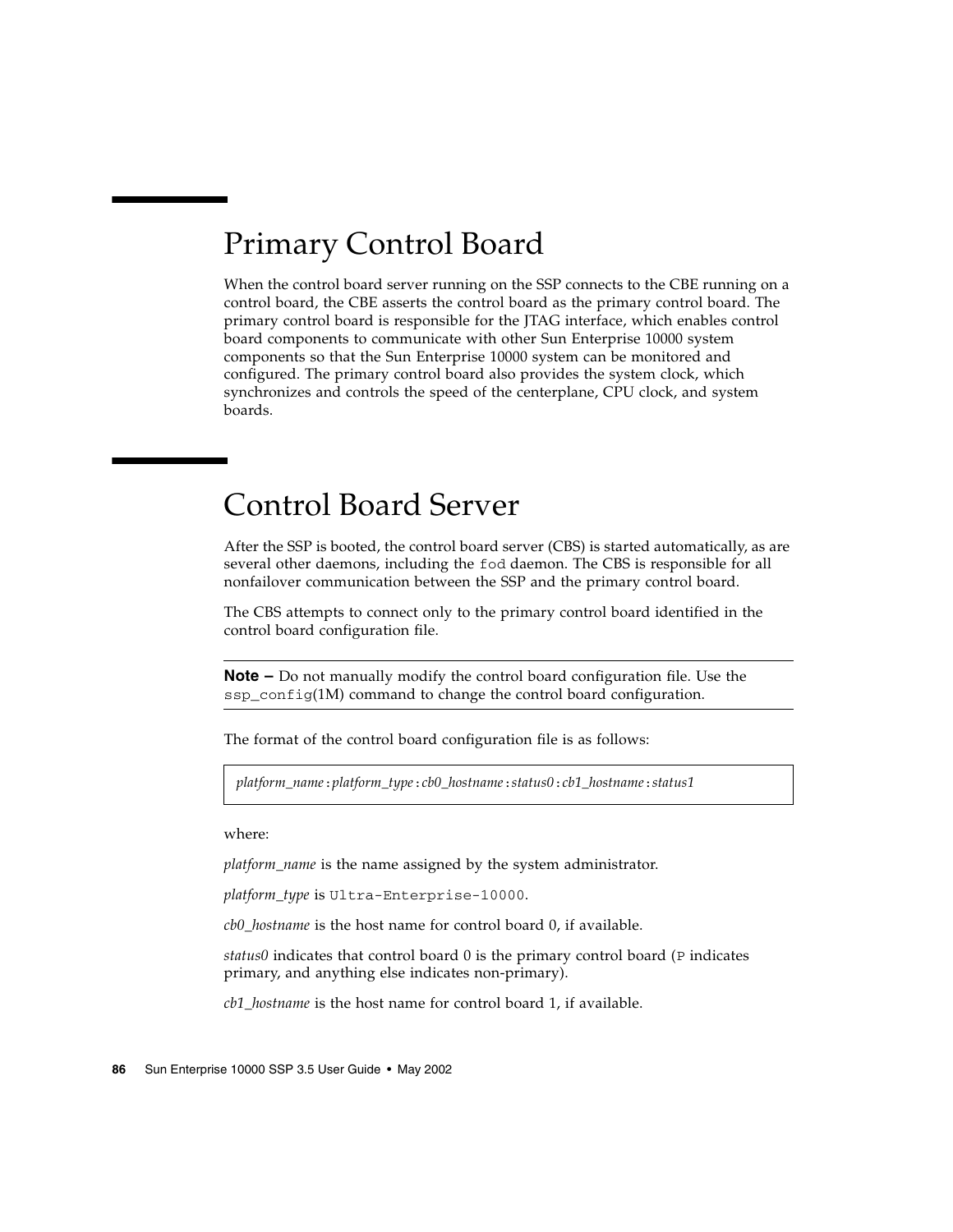*status1* indicates that control board 1 is the primary control board.

For example:

xf2:Ultra-Enterprise-10000:xf2-cb0:P:xf2-cb1:

This example indicates that there are two control boards in the  $xf2$  platform. They are xf2-cb0 and xf2-cb1. xf2-cb0 is specified as the primary. See the cb\_config(4) man page for more information.

The communication port that is used for communication between the control board server and the control board executive is specified in /tftpboot/*xxxxxxxx*.cb\_port where *xxxxxxxx* is the control board IP address represented in hexadecimal format.

# Control Board Executive Image and Port Specification Files

The main SSP is the boot server for the control board. Two files are downloaded by the control board boot PROM during boot time: the image of CBE and the port number specification file. These files are located in /tftpboot on the SSP and the naming conventions are:

/tftpboot/*xxxxxxxx* for the cbe image /tftpboot/*xxxxxxxx*.cb\_port for the port number

where *xxxxxxxx* is the control board IP address in hex format.

For example, if the IP address of xf2-cb0 is 129.153.3.19, the files for control board xf2-cb0 are:

```
/tftpboot/81990313
/tftpboot/81990313.cb_port
```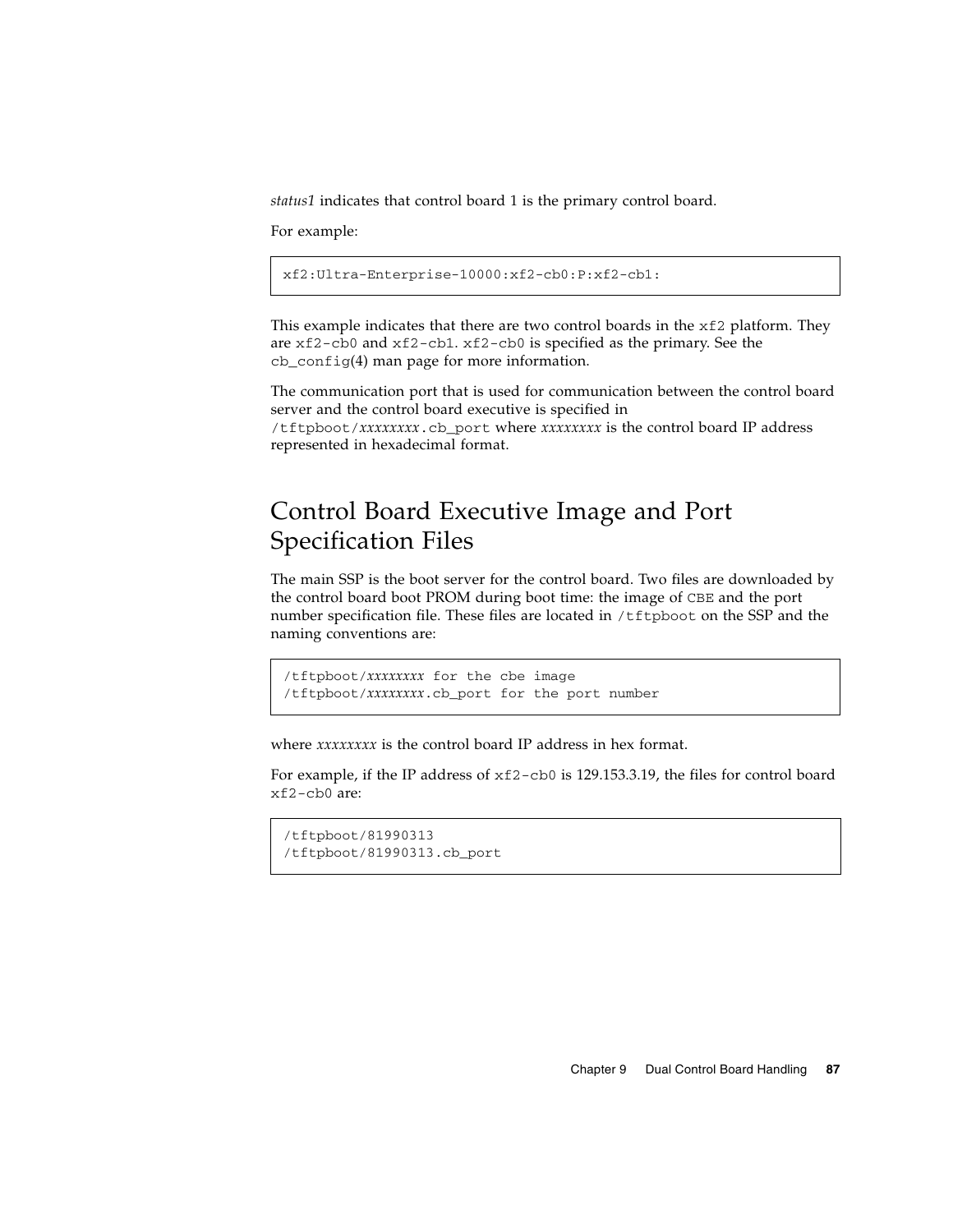# Automatic Failover to the Spare Control Board

Control board failover is automatically enabled upon SSP installation or upgrade. The fod daemon performs failover monitoring of the control boards and other failover components. If the primary control board is not functioning properly, the fod daemon will trigger an automatic failover to the spare control board. A control board failure can be caused by

■ A clock failure

When a clock failure occurs, all active domains arbstop simultaneously and a control board failover is automatically triggered. Both the system clock and JTAG interface are automatically moved to the spare control board. When the new control board is started, normal EDD recovery actions reboot the Sun Enterprise 10000 domains.

■ A JTAG interface failure

If the SSP cannot communicate with the JTAG interface, the SSP determines that the control board failed and automatically triggers a control board failover.

- Failure of the Ethernet interface on the control board
- Failure of the control board processor
- Disconnected cable between the control board and the hub
- Failure of the hub connected to the control board
- Disconnected cable between the main SSP and the hub
- Failure of the SSP network interface card (NIC) for the control board network
- User error caused by disabling the NIC for the control board network

Note that under certain failure conditions the fod daemon can disable a control board failover. For a detailed description of the failure conditions and a summary of the failover actions performed, see [Chapter 10.](#page-114-0)

A control board failover can be either partial or complete, depending on whether domains are running:

■ If domains are active and a control board failure condition is detected, a partial failover occurs.

In a partial failover, the JTAG interface is moved from the primary control board to the spare. However, the system clock source remains on the failed primary control board. You must complete the control board failover so that both the JTAG interface and system clock source are managed by the same control board. For details, see ["To Force a Complete Control Board Failover" on page 90.](#page-109-0)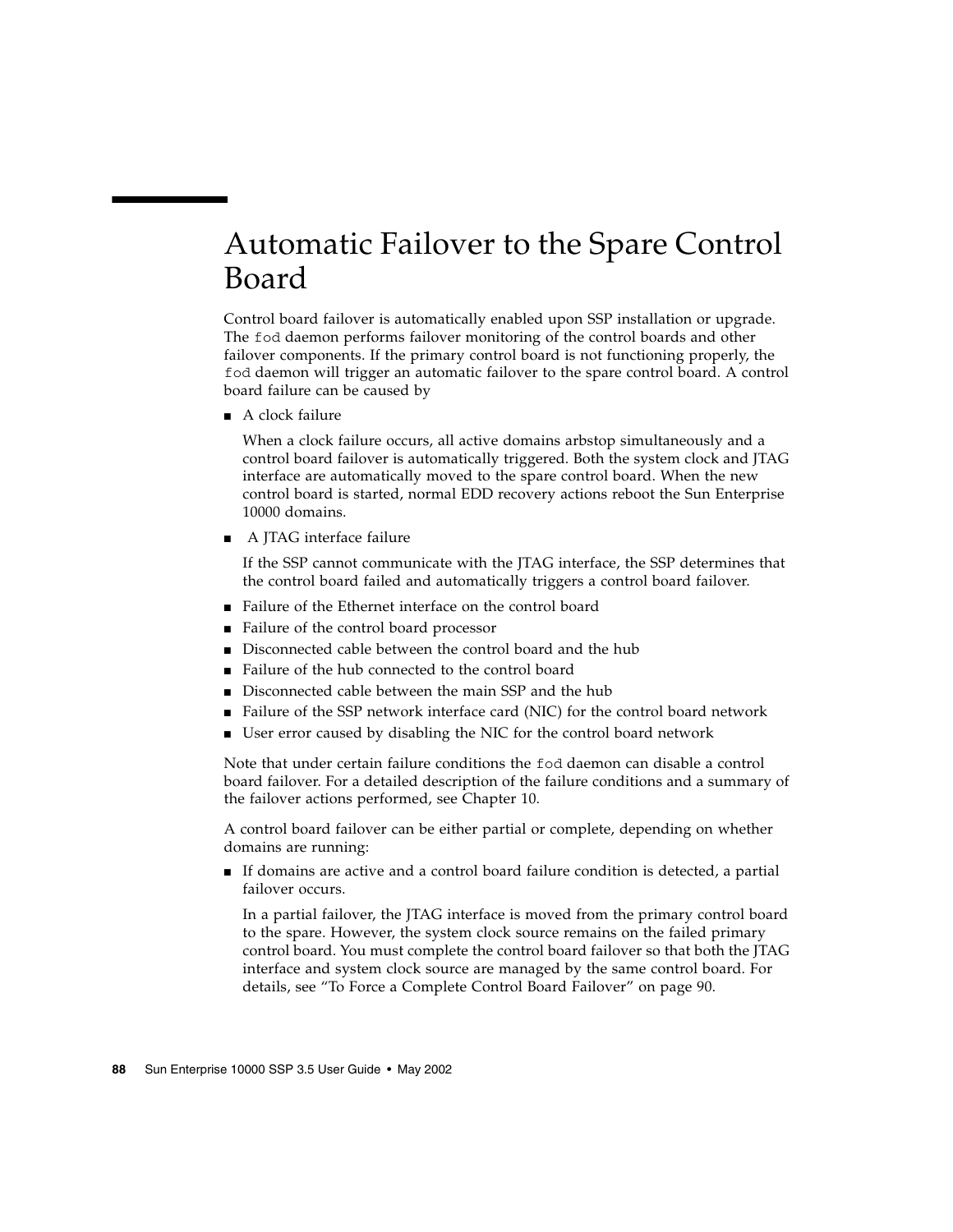<span id="page-108-2"></span>■ If no domains are running and a control board failure condition is detected, a complete failover occurs.

In a complete control board failover, both the JTAG interface and the system clock source are moved from the primary control board to the spare.

## Managing Control Board Failover

<span id="page-108-1"></span>You can enable, disable, or force a control board failover as explained in the following procedures. Use the setfailover(1M) command on the main SSP to manage the failover state. For example, after a control board failover occurs, you must use the setfailover(1M) command to re-enable the control board failover capability.

To Disable Control Board Failover

● **As user** ssp **on the main SSP, type:**

ssp% **setfailover -t cb off**

Control board failover remains disabled until you enable it. To determine whether control board failover was disabled, use the showfailover(1M) command to verify the failover state, as explained in ["Obtaining Control Board Failover Information"](#page-110-0) [on page 91](#page-110-0).

- <span id="page-108-0"></span>To Enable Control Board Failover
- **As user** ssp **on the main SSP, type:**

ssp% **setfailover -t cb on**

Control board failover is activated when all the connection links are functioning properly. If any failed connections exist, control board failover is not enabled. You can use the showfailover $(1M)$  command to verify that control board failover is enabled and review the connection status.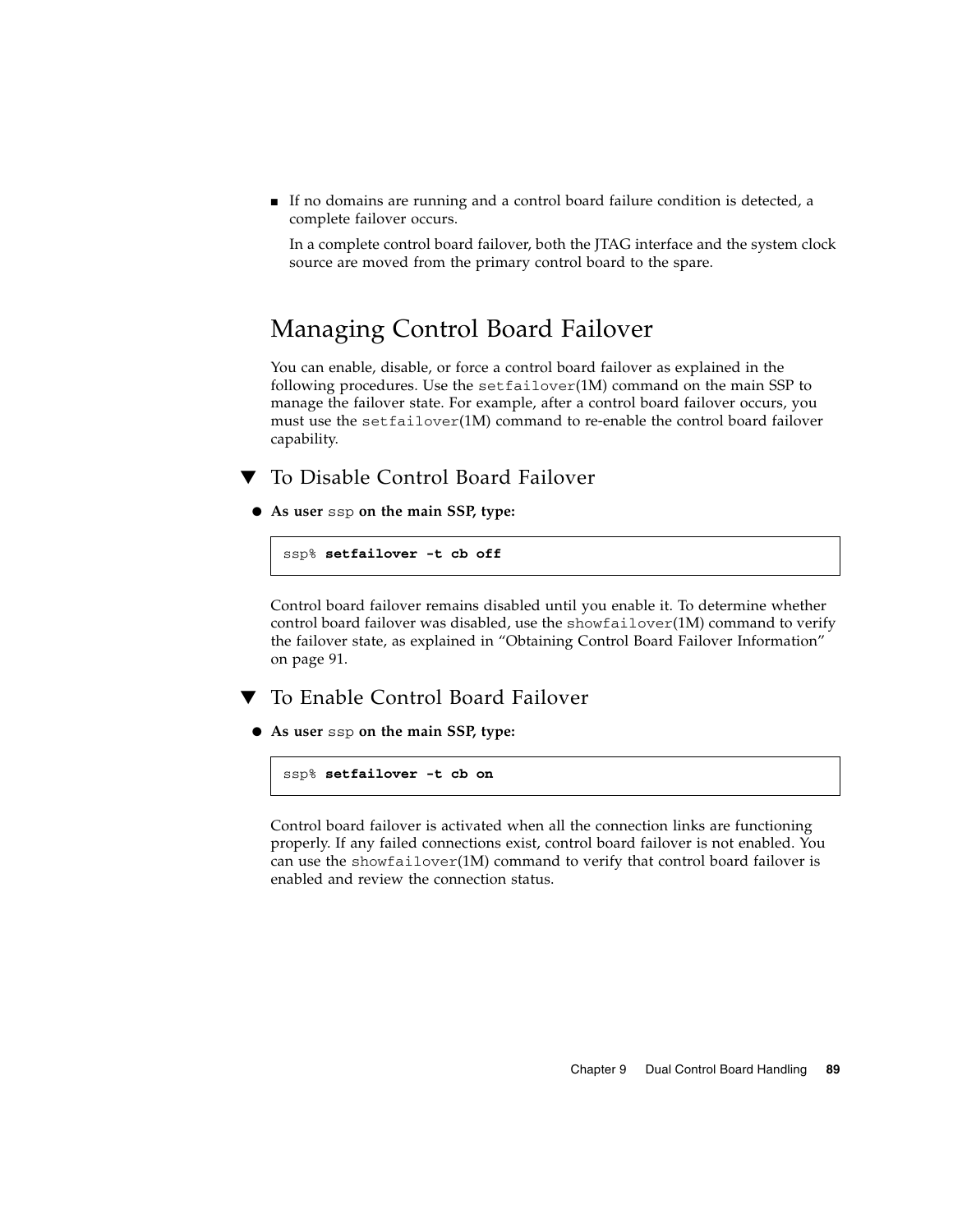### <span id="page-109-0"></span>To Force a Complete Control Board Failover

<span id="page-109-1"></span>**Note –** If you want to force a complete control board failover, where both the JTAG connection and the system clock source are moved from the primary control board to the spare, you must shut down any domains that are running and power off, then power on all system boards before you switch control boards. If you do not shut down all the domains, a partial control board failover occurs. The JTAG connection is moved to the spare control board but the system clock source remains on the former primary control board.

- **1. If any domains are running, shut down those domains using the standard** shutdown**(1M) command.**
- **2. Log in to the main SSP as user** ssp**.**
- **3. To ensure that domains do not arbstop, do the following:**
	- **a. Stop event detection monitoring.**

ssp% **edd\_cmd -x stop**

**b. Power off all of the system boards.**

ssp% **power -off -all**

**c. Power on all of the system boards.**

ssp% **power -on -all**

**d. Start event detection monitoring.**

ssp% **edd\_cmd -x start**

**4. Type the following to force the control board failover:**

ssp% **setfailover -t cb force**

**5. Issue the** bringup**(1M) command for all domains.**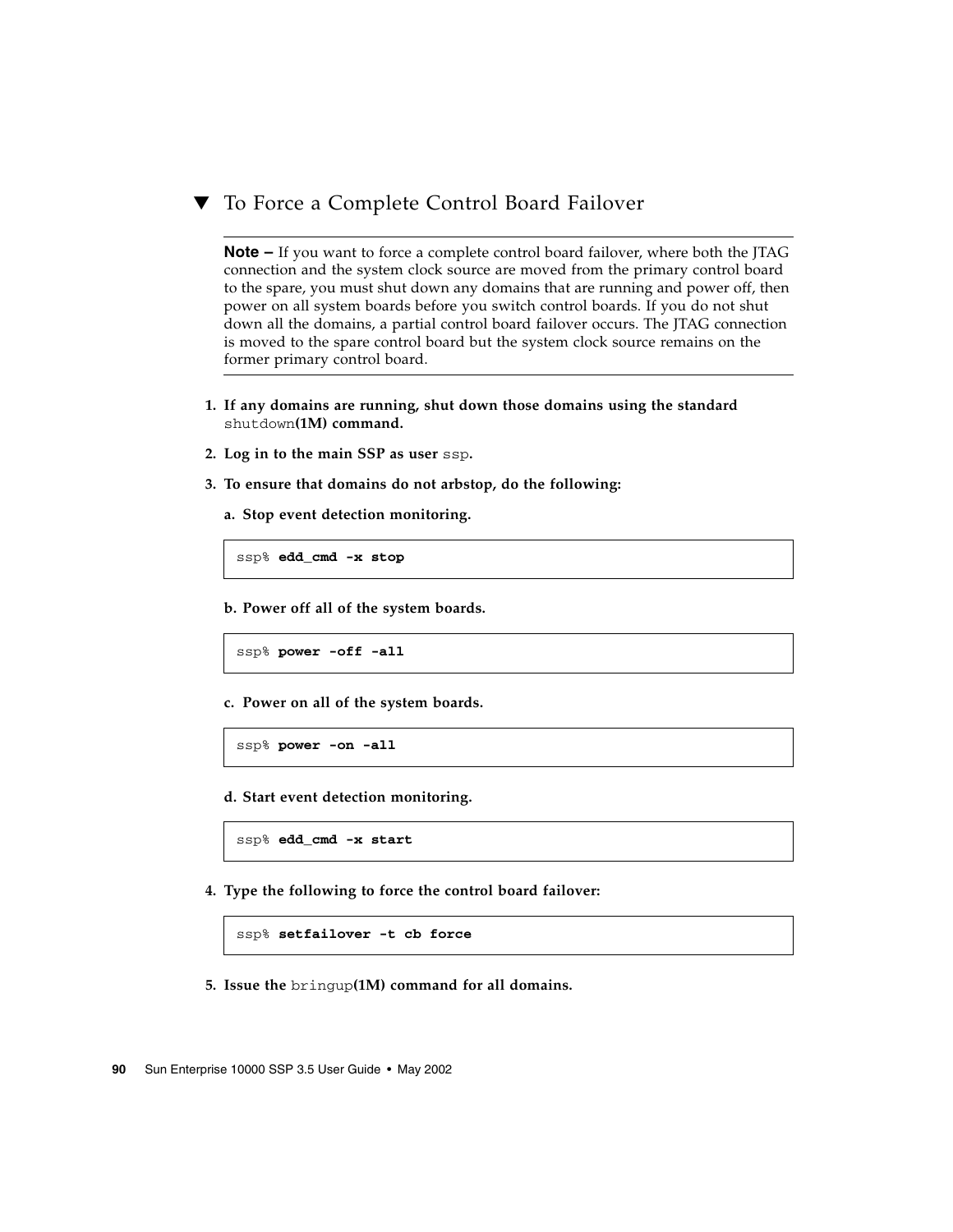**6. Re-enable control board failover as described in ["To Enable Control Board](#page-108-0) [Failover" on page 89.](#page-108-0)**

## <span id="page-110-0"></span>Obtaining Control Board Failover Information

<span id="page-110-1"></span>Use the showfailover(1M) command on the main SSP to obtain the failover state of an SSP or control board failover and the status of the private connection links. The names of the SSPs and control boards are also provided, and the control boards responsible for the JTAG interface and system clock are identified. For details on the failover information displayed, see ["Obtaining Failover Status Information" on page](#page-94-0) [75.](#page-94-0)

The following example shows the information displayed for a control board failover in which the primary control board failed.

```
ssp% showfailover
Failover State:
    SSP Failover: Active
    CB Failover: Failed
Failover Connection Map:
    Main SSP to Spare SSP thru Main Hub: GOOD
    Main SSP to Spare SSP thru Spare Hub: GOOD
    Main SSP to Primary Control Board: FAILED
   Main SSP to Spare Control Board: GOOD
    Spare SSP to Main SSP thru Main Hub: GOOD
    Spare SSP to Main SSP thru Spare Hub: GOOD
    Spare SSP to Primary Control Board: FAILED
    Spare SSP to Spare Control Board: GOOD
SSP/CB Host Information
   Main SSP: xf12-ssnSpare SSP: xf12-ssp2Primary Control Board (JTAG source): xf12-cb1
    Spare Control Board: xf12-cb0
    System Clock source: xf12-cb1
```
You can also use Hostview to verify the type of control board failover (complete or partial). When you use Hostview to verify a control board, the "J" (JTAG) and "C" (system clock source) characters indicate which control board manages the JTAG interface and system clock.

[FIGURE 9-1](#page-111-0) shows an example Hostview window after a partial control board failover. One control board handles the JTAG interface, while the other serves as the system clock source.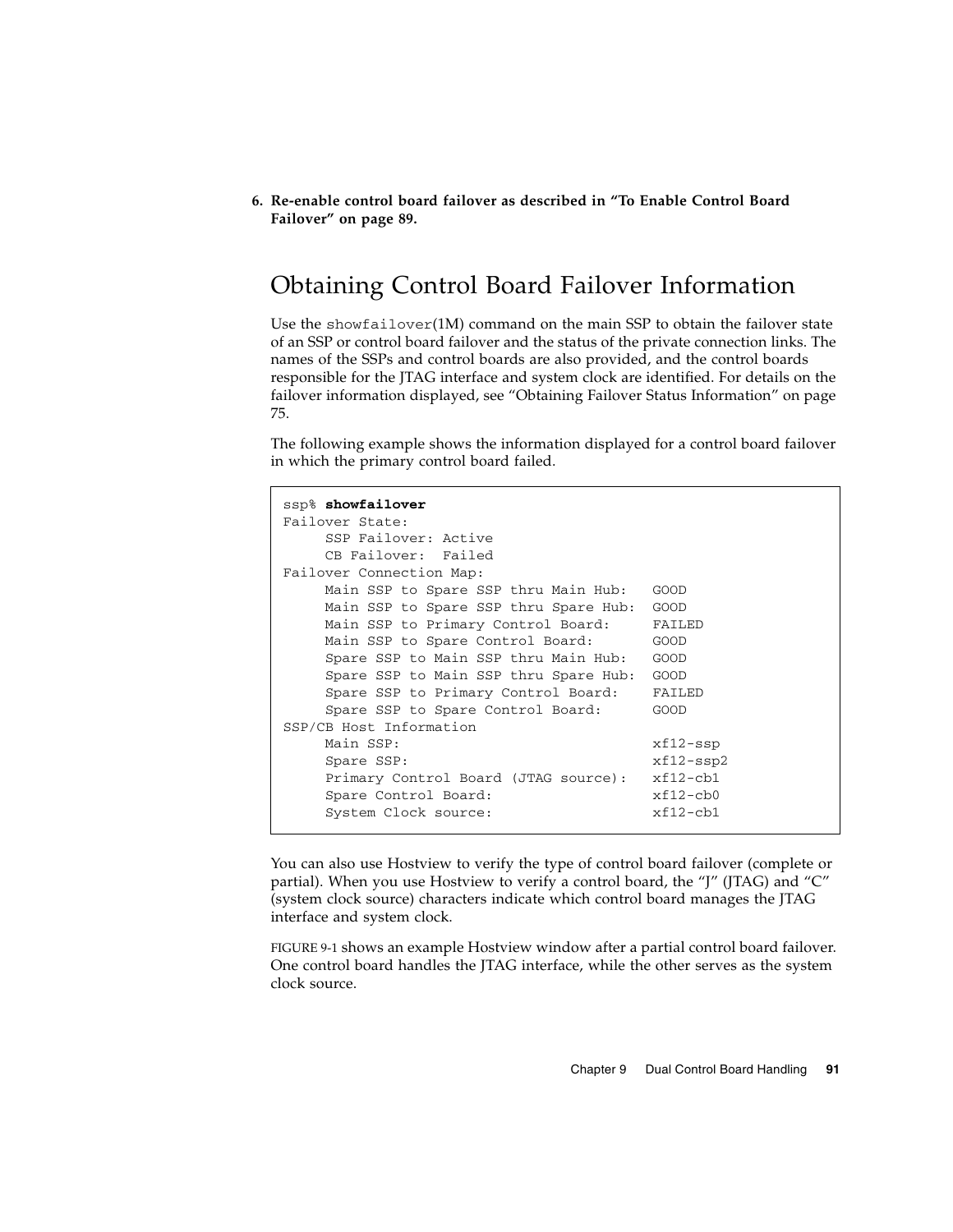

<span id="page-111-0"></span>**FIGURE 9-1** Example Hostview Window After a Partial Control Board Failover

## After Control Board Failover

<span id="page-111-1"></span>After a control board failover occurs, you must perform certain recovery tasks:

■ Identify the failure point or condition that caused the failover and determine how to correct the failure.

For example, if a control board failover occurred due to a faulty control board, you must determine whether you need to replace the failed control board.

Use the showfailover(1M) command to review the failover state and verify which control board is responsible for the JTAG interface and system clock. Review the connection map in the showfailover output and the summary of the failover detection points in [Chapter 10.](#page-114-0)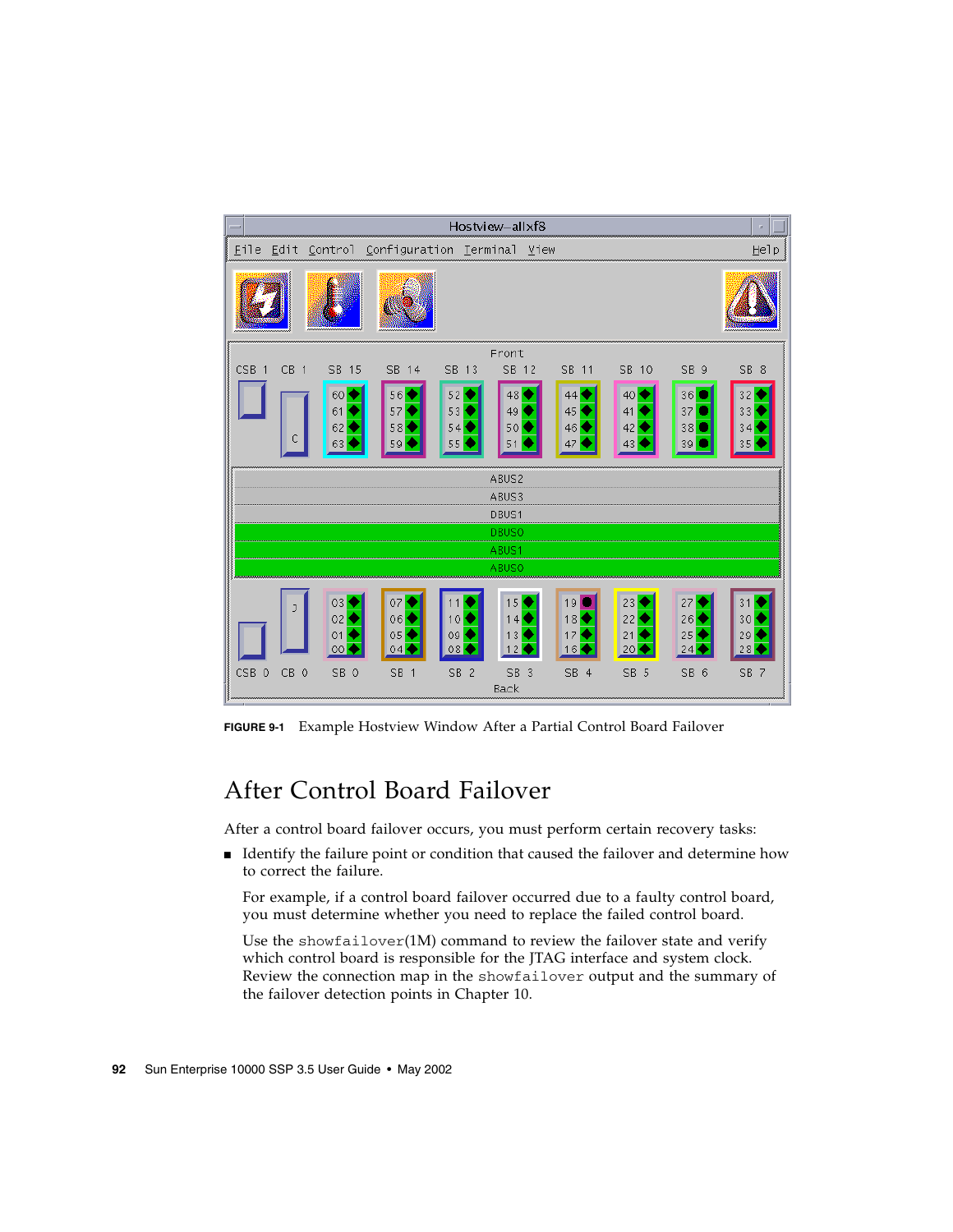You can also review the platform log file to review other error conditions and determine the corrective action needed to reactivate the failed components.

■ If a partial failover occurred, resynchronize the JTAG and system clock interfaces so that they are managed by the same control board.

To resynchronize the JTAG and system clock interfaces, perform a complete control board failover as described in ["To Force a Complete Control Board](#page-109-0) [Failover" on page 90](#page-109-0). The first domain that is brought up resynchronizes the system clock and the JTAG interface on the primary control board.

■ Once you have resolved the control board failure, re-enable control board failover (for details, see ["To Force a Complete Control Board Failover" on page 90](#page-109-0)).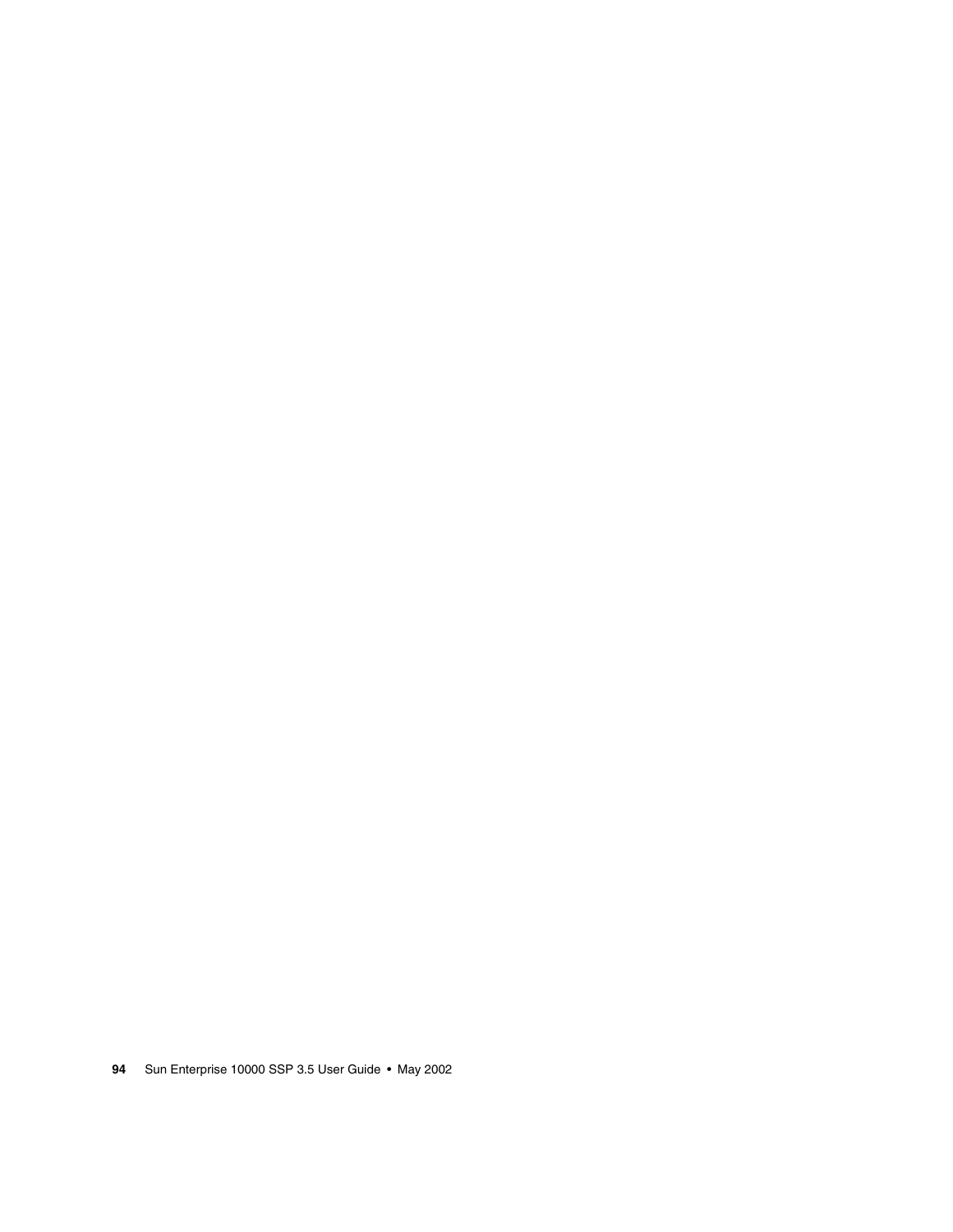# <span id="page-114-0"></span>SSP Internals

SSP operations are generally performed by a set of daemons and commands. This chapter provides an overview of how the SSP works and describes the SSP 3.5 daemons, processes, commands, and system files. For more information about daemons, commands, and system files, refer to the *Sun Enterprise 10000 SSP 3.5 Reference Manual*.

# <span id="page-114-1"></span>Startup Flow

The events that take place when the SSP boots are as follows:

- 1. User powers on the SSP (monitor, CPU/disk, and CD-ROM). The SSP boots automatically.
- 2. During the SSP boot process, the /etc/rc2.d/s99ssp startup script is called when the system enters run level 2. This script starts ssp\_startup, which is responsible for starting other SSP daemons. If any of these SSP daemons die, ssp\_startup restarts them.
- 3. ssp\_startup first initiates the following SSP daemons on both the main and spare SSP: machine server, fad, and fod. The fod daemon determines the role of the SSP by first querying the fod daemon on the other SSP. If this query is not successful, fod will connect to the control board to determine the SSP role.

If the SSP is the main, ssp\_startup also initiates the following daemons: datasyncd, cbs, straps, snmpd, edd, and if domains are running, obp\_helper and netcon\_server. ssp\_startup also calls cb\_reset to start control board initialization. The control board server (CBS) connects to the primary control board, which is responsible for the JTAG interface.

If the SSP is the spare, ssp\_startup is complete.

ssp\_startup monitors the role of the SSP. If a role change is detected, ssp\_startup initiates an SSP failover. After the failover, ssp\_startup will configure the spare SSP as the new main SSP and initiate the daemons (listed above) needed for the new main SSP.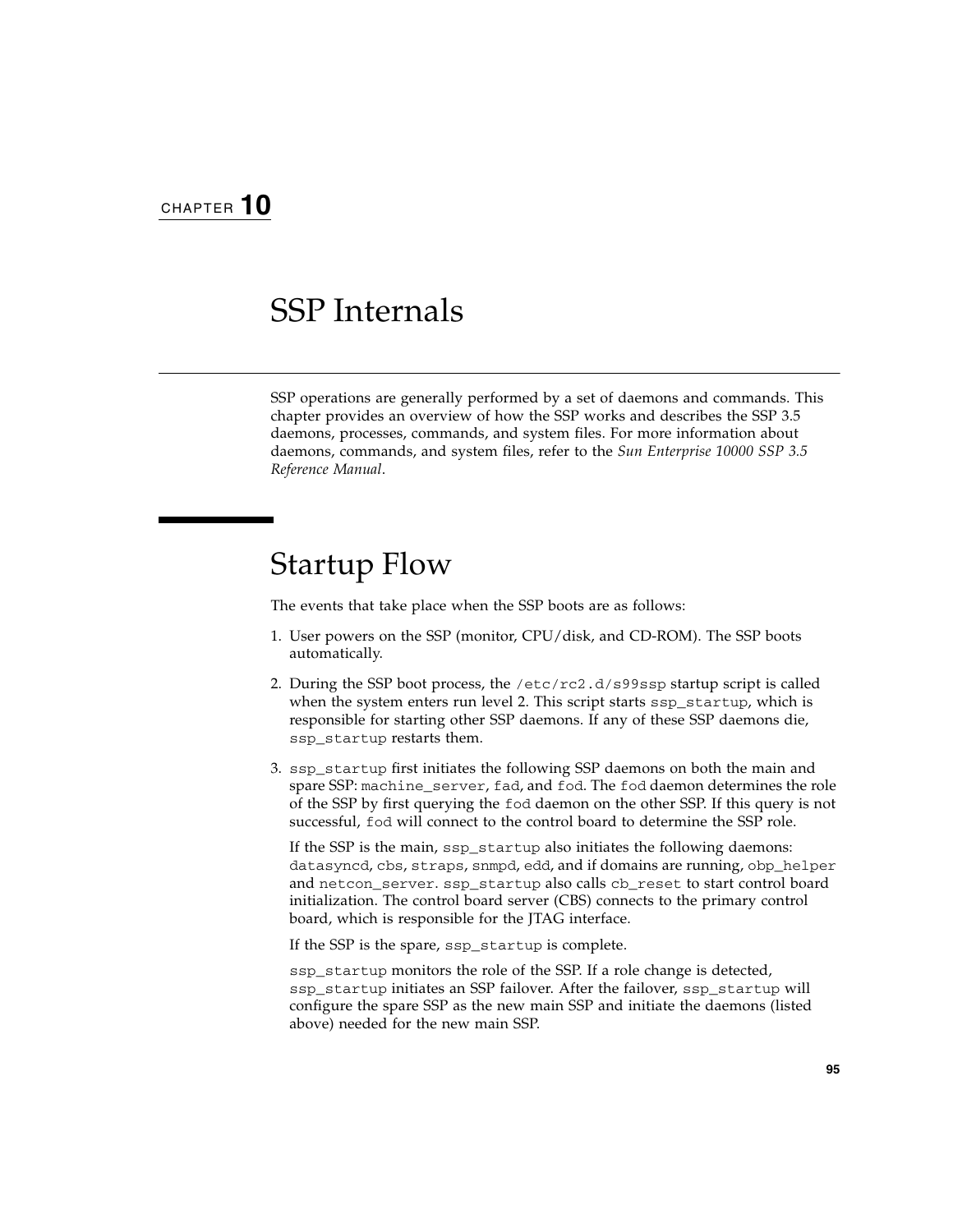4. When you get a message in the platform message file indicating that the startup of the SSP as the main or spare is complete, you can use SSP 3.5 commands such as domain\_create(1M) or bringup(1M).

# Sun Enterprise 10000 Client/Server Architecture

The Sun Enterprise 10000 system control board interface is accessed over an Ethernet connection using the TCP/IP protocol. The control board executive, CBE, runs on the control board. The control board server,  $cbs(1M)$ , runs on the SSP and makes service requests. The SSP control board server provides services to SSP clients.

[FIGURE 10-1](#page-115-0) illustrates the Sun Enterprise 10000 system client/server architecture:



<span id="page-115-0"></span>**FIGURE 10-1** Sun Enterprise 10000 Client/Server Architecture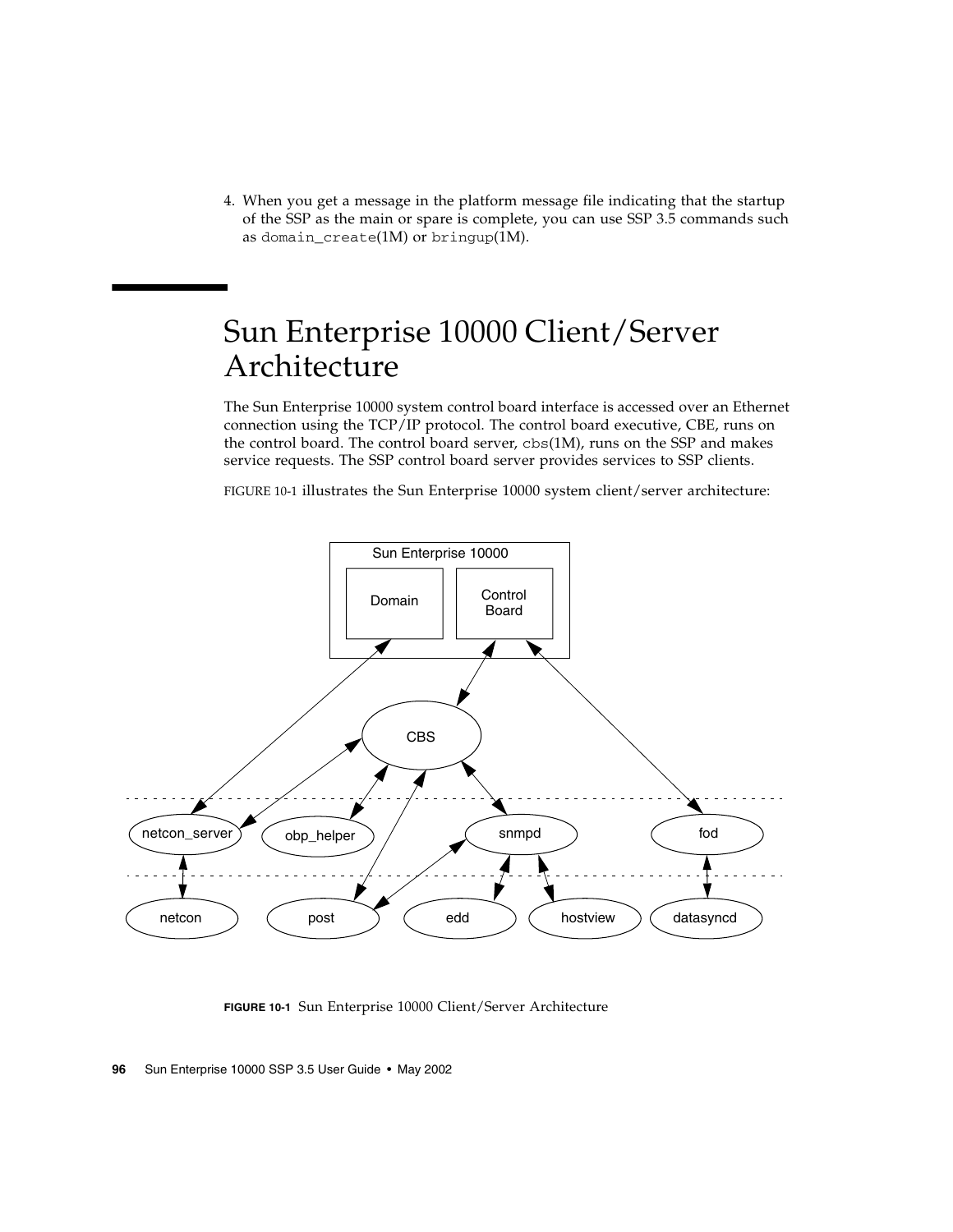**Note –** There is one instance of edd(1M) for the platform supported by the SSP. There is one instance of obp\_helper(1M) and netcon\_server(1M) for each domain on the platform.

# SSP Daemons

<span id="page-116-1"></span>The SSP daemons play a central role on the SSP. The following table briefly describes these daemons.

<span id="page-116-0"></span>

| Name           | <b>Description</b>                                                                                                                                                                                                                   |
|----------------|--------------------------------------------------------------------------------------------------------------------------------------------------------------------------------------------------------------------------------------|
| cbs            | The control board server provides central access to the Sun<br>Enterprise 10000 control board for client programs running on the<br>SSP.                                                                                             |
| edd            | The event detector daemon initiates event monitoring on the control<br>boards. When a monitoring task detects an event, edd(1M) runs a<br>response action script.                                                                    |
| fad            | The file access daemon provides distributed file access services to<br>SSP clients that need to monitor, read, and write to the SSP<br>configuration files.                                                                          |
| fod            | The failover daemon monitors SSP components (connections to the<br>SSPs, control boards, and domains) and SSP resources for failure<br>conditions that prevent the proper operation of the main SSP.                                 |
| datasyncd      | The data synchronization daemon propagates SSP configuration<br>data and specified files from the main SSP to the spare. This<br>synchronization keeps SSP data on the spare SSP current with the<br>main SSP for failover purposes. |
| machine_server | The machine server daemon routes platform and domain messages<br>to the proper messages file. See machine_server(1M).                                                                                                                |
| netcon_server  | The netcon server daemon is the connection point for all<br>netcon(1M) clients. netcon_server(1M) is responsible for<br>communication to the domains.                                                                                |
| obp_helper     | The OpenBoot PROM (OBP) helper daemon runs OpenBoot.<br>obp_helper(1M) is responsible for providing services to OBP, such<br>as NVRAM simulation, IDPROM simulation, and time of day.                                                |

**TABLE 10-1** SSP Daemons

 $\overline{\phantom{0}}$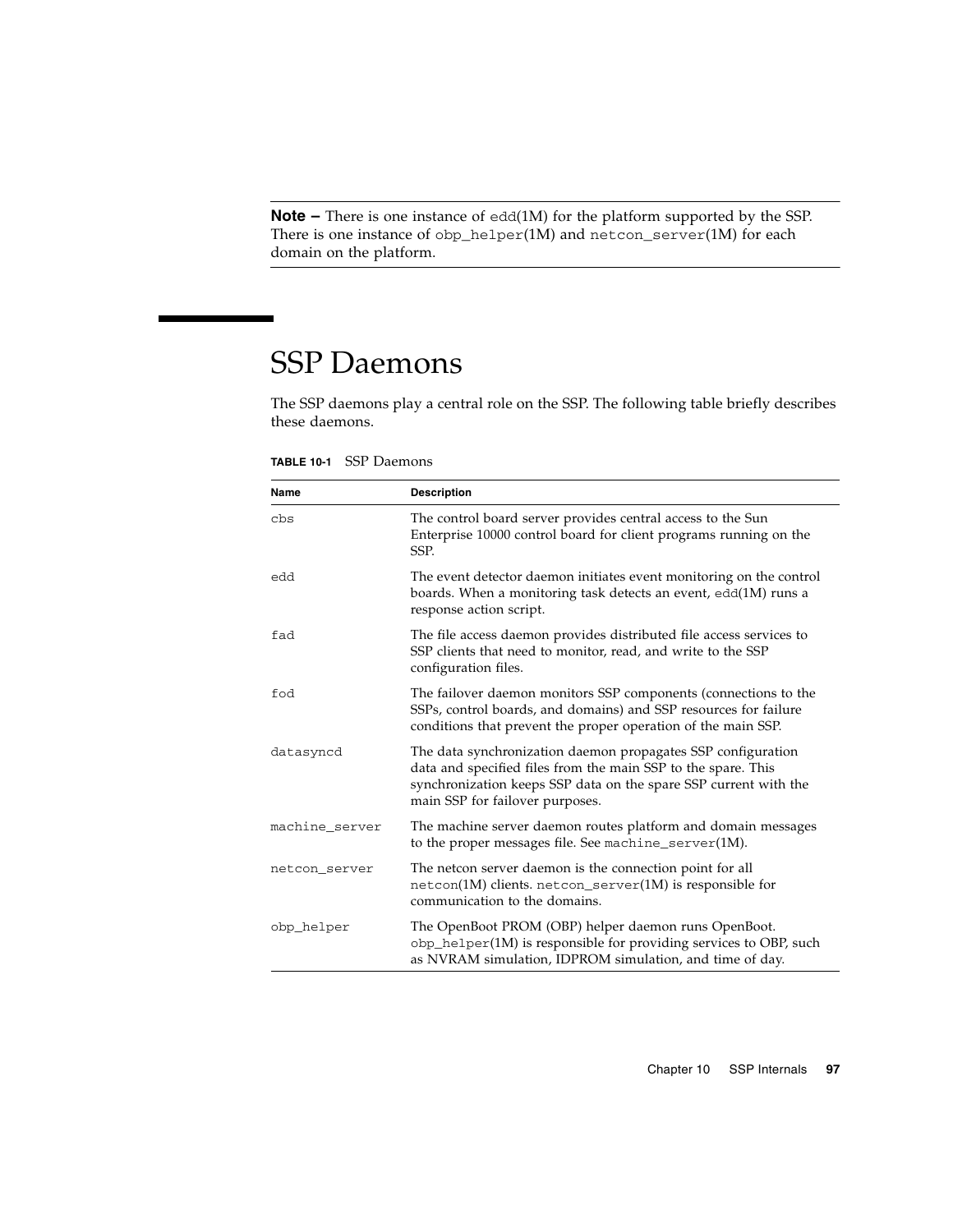#### **TABLE 10-1** SSP Daemons *(Continued)*

<span id="page-117-2"></span><span id="page-117-1"></span>

| Name          | <b>Description</b>                                                                                                                                                                                                                                                                                                                                                                                      |
|---------------|---------------------------------------------------------------------------------------------------------------------------------------------------------------------------------------------------------------------------------------------------------------------------------------------------------------------------------------------------------------------------------------------------------|
| snmpd         | The SNMP proxy agent listens to a UDP port for incoming requests<br>and also services the group of objects specified in<br>Ultra-Enterprise-10000.mib.                                                                                                                                                                                                                                                  |
| straps        | The SNMP trap sink server listens to the SNMP trap port for<br>incoming trap messages and forwards received messages to all<br>connected clients.                                                                                                                                                                                                                                                       |
| xntpd<br>ntpd | The network time protocol (NTP) daemon provides time<br>synchronization services. ntpd is used in the Solaris 2.6, Solaris 7,<br>and Solaris 8, and Solaris 9 operating environments and replaces the<br>xntpd daemon used in the Solaris 2.5.1 operating environment. For<br>details on ntpd, see the Sun Enterprise 10000 SSP 3.5 Installation<br>Guide and Release Notes and the xntpd(1M) man page. |

### Event Detector Daemon

<span id="page-117-0"></span>The event detector daemon,  $edd(1M)$ , is a key component in providing the reliability, availability, and serviceability (RAS) features of the Sun Enterprise 10000 system. edd(1M) initiates event monitoring on the Sun Enterprise 10000 control board, waits for an event to be generated by the event detection monitoring task running on the control board, and then responds to the event by executing a response action script on the SSP. The conditions that generate events and the response taken to events are fully configurable.

edd(1M) provides the mechanism for event management, but does not handle the event detection monitoring directly. Event detection is handled by an event monitoring task that runs on the control board. edd(1M) configures the event monitoring task by downloading a vector that specifies the event types to be monitored. Event handling is provided by response action scripts, which are invoked on the SSP by the edd(1M) when an event is received.

At SSP startup, edd(1M) obtains many of its initial control parameters from the following:

- \$SSPVAR/etc/*platform\_name*/edd.erc provides configuration information for the Sun Enterprise 10000 platform.
- \$SSPVAR/etc/*platform\_name*/*domain\_name*/edd.erc provides configuration information for a particular domain. The event response configuration files (edd.erc) specify how the event detector will respond to events.
- \$SSPVAR/etc/*platform\_name*/edd.emc lists the events that edd(1M) will monitor.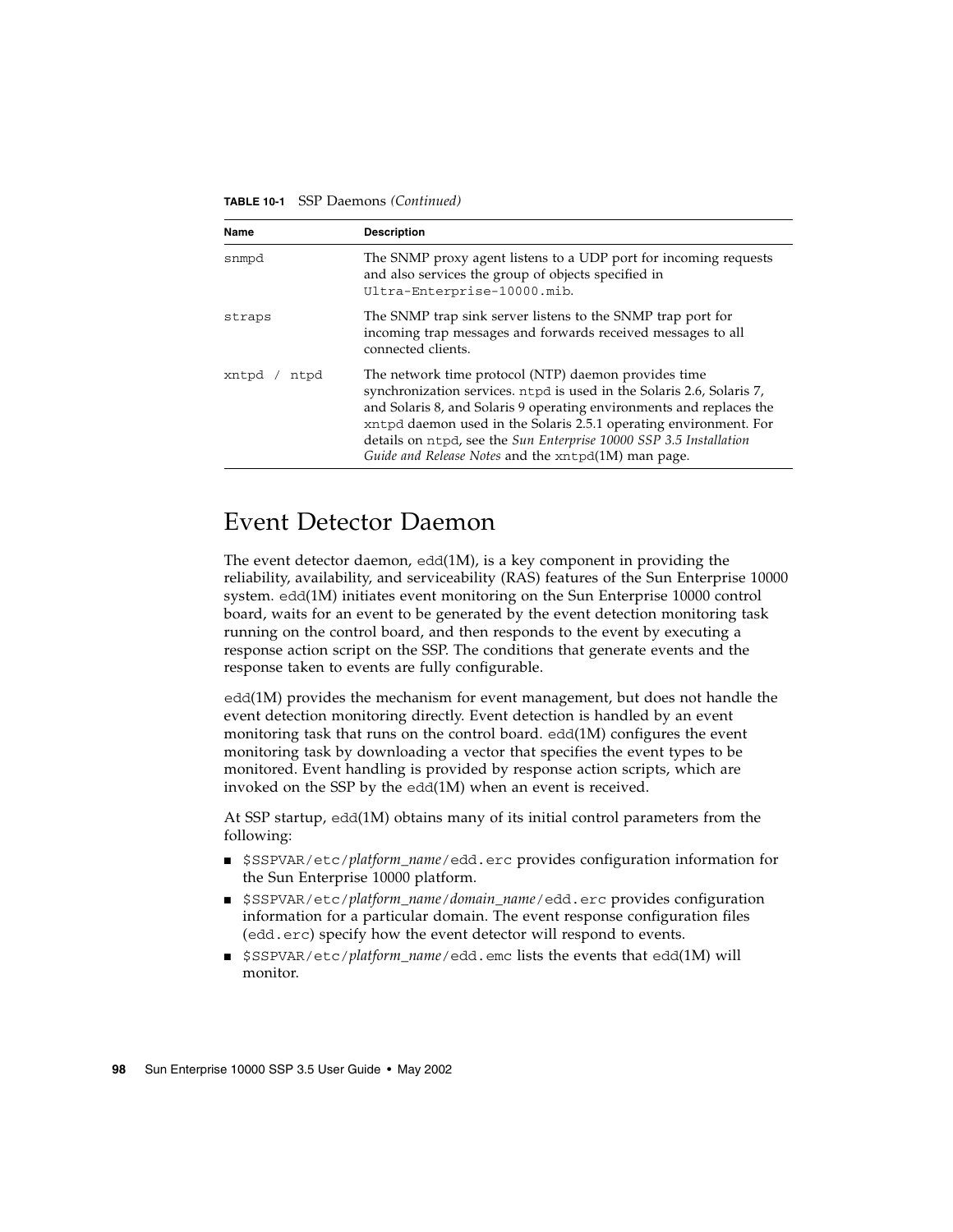The RAS features are provided by several collaborative programs. The control board within the platform runs a control board executive (CBE) program that communicates through the Ethernet with a control board server daemon,  $cbs(1M)$ , on the SSP. These two components provide the data link between the platform and the SSP.

<span id="page-118-2"></span>The SSP provides a set of interfaces for accessing the control board through the control board server and the simple network management protocol (SNMP) agent. edd(1M) uses the control board server interface to configure the event detection monitoring task on the control board executive [\(FIGURE 10-2](#page-118-0)).



<span id="page-118-0"></span>**FIGURE 10-2** Uploading Event Detection Scripts

After it is configured, the event detection monitoring task polls various conditions within the platform, including environmental conditions, signature blocks, power supply voltages, performance data, and so forth. If an event detection script detects a change of state that warrants an event, an event message containing the pertinent information is generated and delivered to the control board server,  $cbs(1M)$ . Upon receipt of the event message, the control board server delivers the event to the SNMP agent, which in turn generates an SNMP trap ([FIGURE 10-3\)](#page-118-1).



<span id="page-118-1"></span>**FIGURE 10-3** Event Recognition and Delivery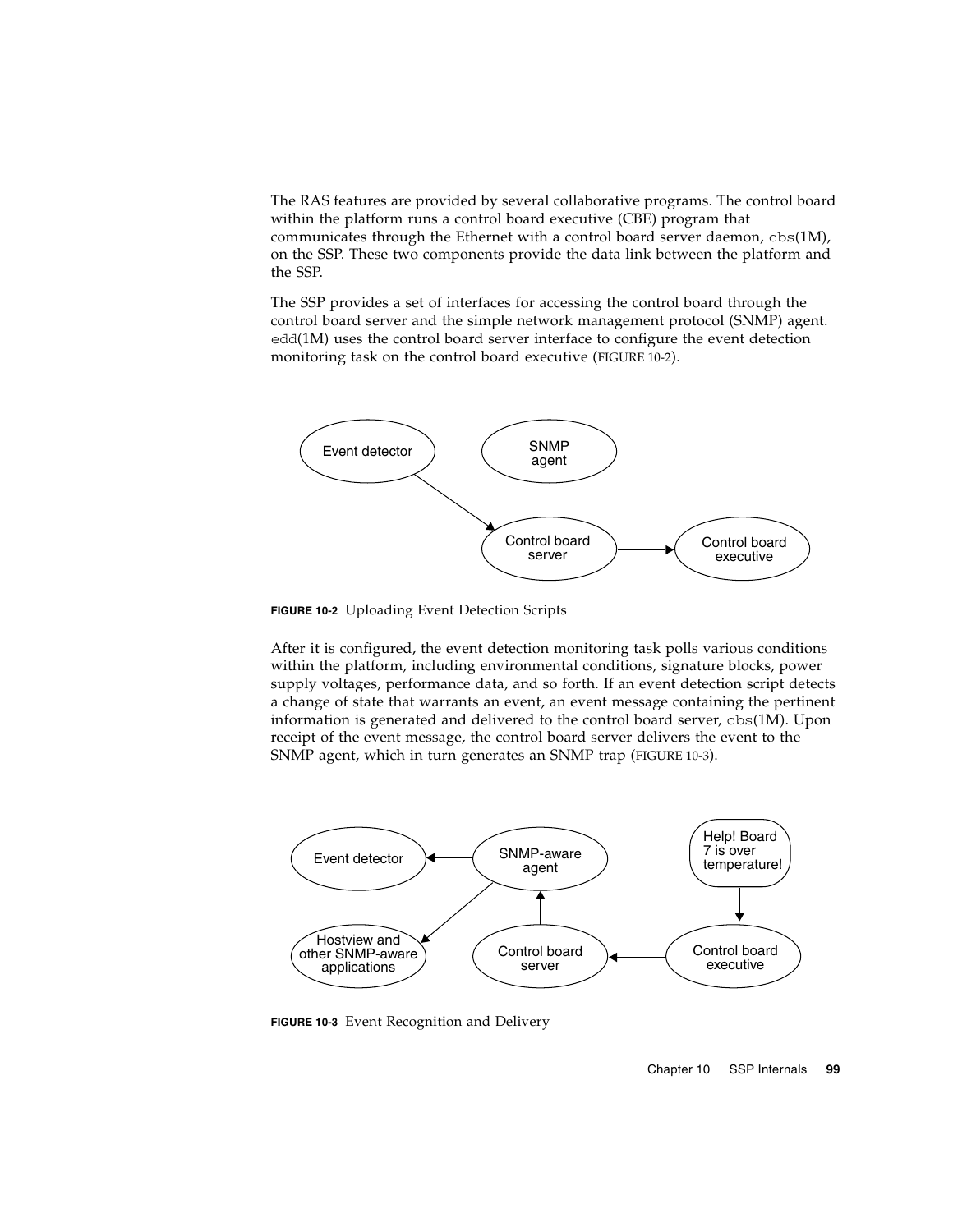Upon receipt of an SNMP trap, edd(1M) determines whether to initiate a response action. If a response action is required,  $edd(1M)$  runs the appropriate response action script as a subprocess [\(FIGURE 10-4\)](#page-119-0).



<span id="page-119-0"></span>

Event messages of the same type or related types can be generated while the response action script is running. Some of these secondary event messages may be meaningless or unnecessary if a responsive action script is already running for a similar event. For example, when edd(1M) runs a response action script for an overtemperature event, additional overtemperature events can be generated by the event monitoring scripts. edd(1M) does not respond to those overtemperature events (generated in response to the same overtemperature condition) until the first response script has finished. It is the responsibility of applications, such as  $edd(1M)$ , to filter the events they will respond to as necessary. The cycle of event processing is completed at this point.

<span id="page-119-2"></span>The edd(1M) response to a domain crash is another example of how edd(1M) responds to an event. After a domain crash,  $edd(1M)$  invokes the bringup $(1M)$ script. The bringup(1M) script runs the POST program, which tests Sun Enterprise 10000 components. It then uses the obp\_helper(1M) daemon to download and begin execution of OBP in the domain specified by the SUNW\_HOSTNAME environment variable. This happens only if a domain fails (for example, after a kernel panic), in which case it is rebooted automatically. After a halt or shutdown, you must manually run bringup(1M), which then causes OBP to be downloaded and run.

## <span id="page-119-1"></span>Control Board Server

The control board server (CBS) runs on the SSP. Whenever a client program running on the SSP needs to access the Sun Enterprise 10000 system, the communication is funneled through  $cbs(1M)$ .  $cbs(1M)$ , in turn, communicates directly with a control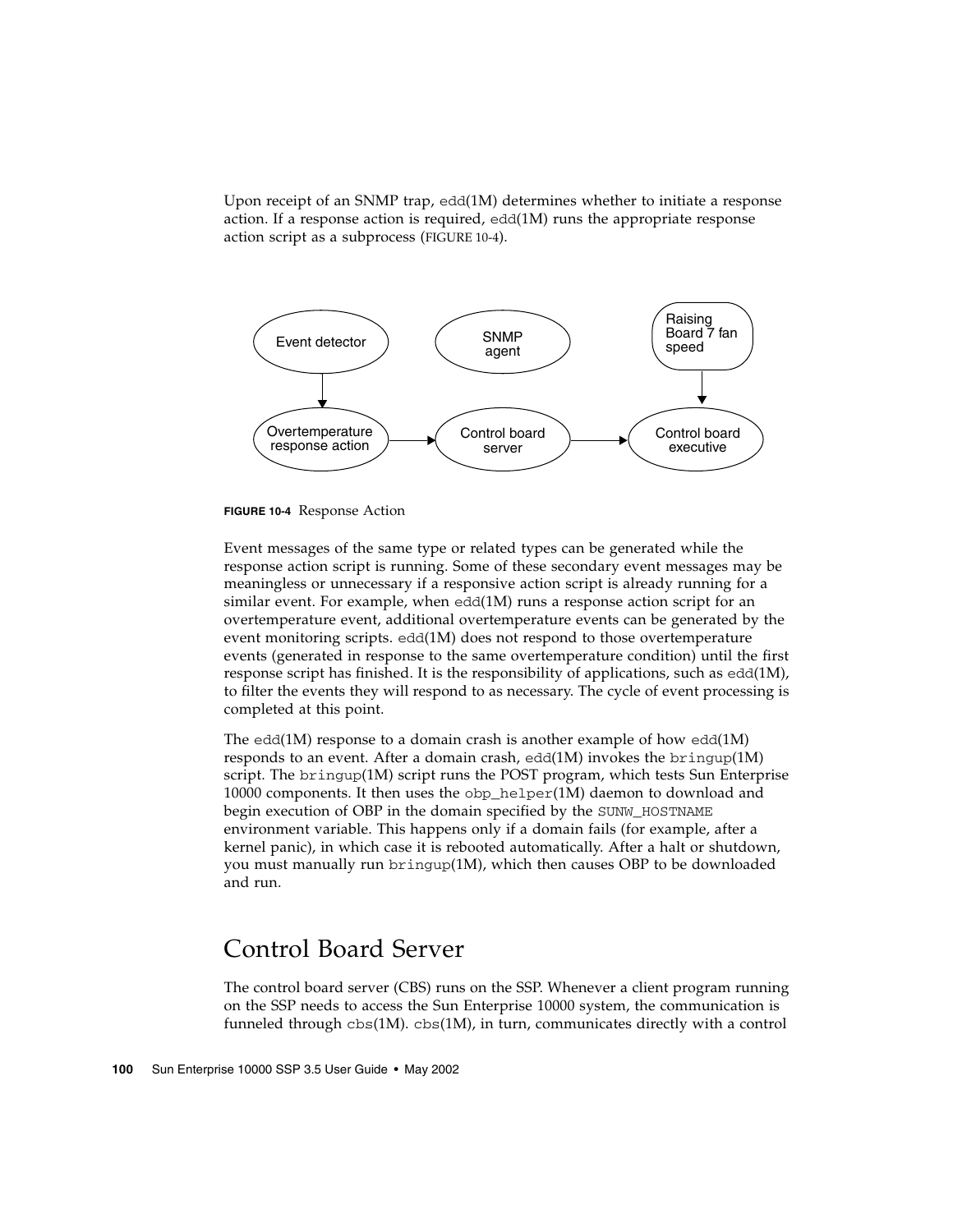board executive (CBE) running on the primary control board in the Sun Enterprise 10000 system. The primary control board provides the JTAG interface. cbs(1M) converts client requests to the control board management protocol (CBMP) that is understood by CBE. The following diagram shows how the CBS and CBEs are connected.



**FIGURE 10-5** CBS Communication Between SSP and Sun Enterprise 10000 System

cbs(1M) relies on the cb\_config(4) file to determine the platform it will manage, and the control board with which it will interact. Do not directly modify the  $cb_{\text{config}}(4)$  file; it is automatically maintained by domain management tools and commands.

## File Access Daemon

<span id="page-120-0"></span>The file access daemon,  $fad(1M)$ , is responsible for providing distributed file access services, such as file locking, to all SSP clients that need to monitor, read, and write changes to SSP configuration files. Once a file is locked by a client, other clients are prevented from locking that file until the first client releases the lock.

## Failover Daemon

<span id="page-120-1"></span>The failover daemon, fod(1M), continuously monitors the following to detect a failure condition that prevents the proper operation of the main SSP: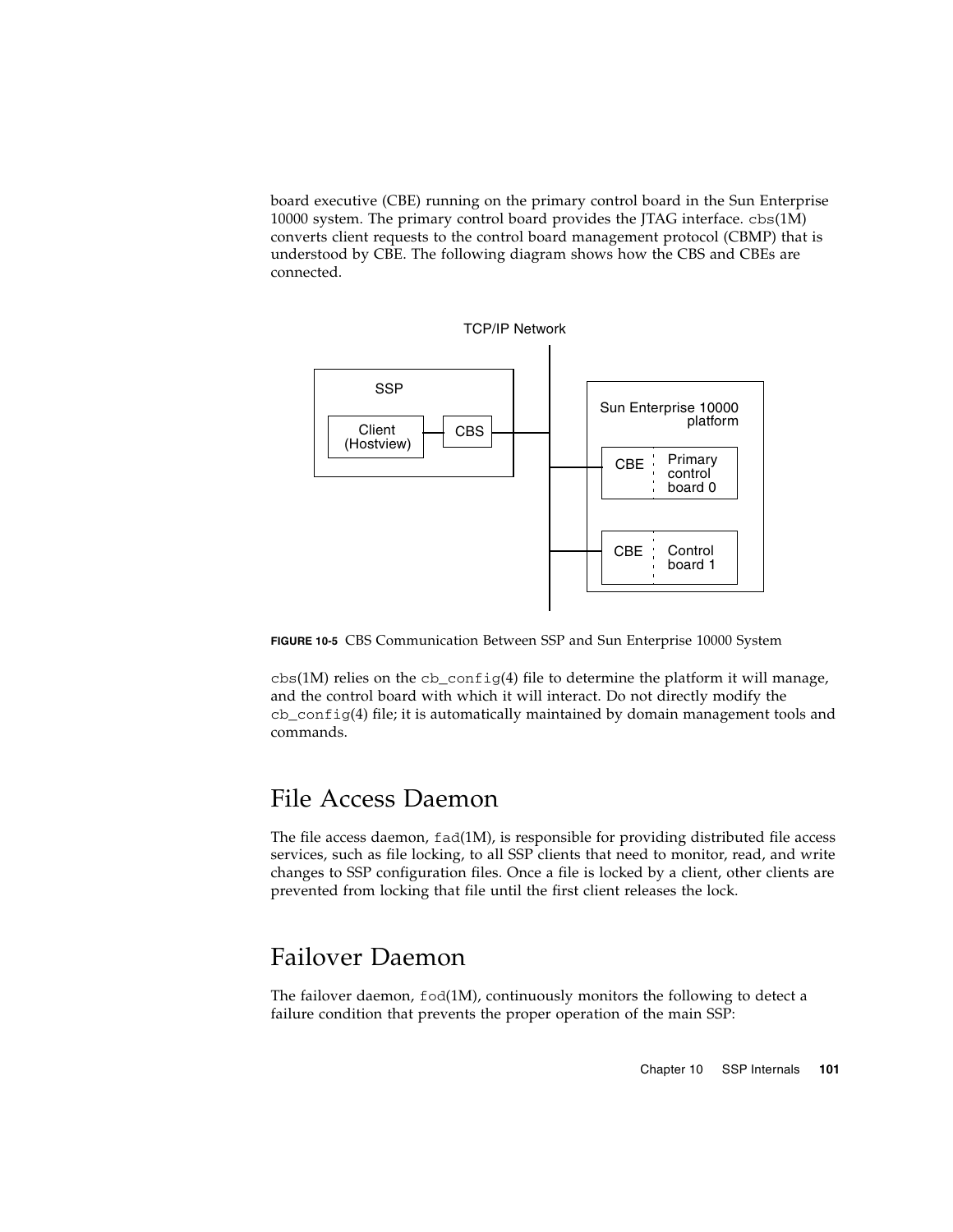- Connections between the
	- Main and spare SSP
	- Main and spare SSP with the Sun Enterprise 10000 domains
	- Main and spare SSP with the Sun Enterprise 10000 control boards
- SSP operating resources, such as disk space and memory usage

This fod daemon runs on both the main and spare SSP. Depending on the type of failure condition detected, the fod daemon either initiates a control board failover, or it works with ssp\_startup to initiate an SSP failover. The following section identifies the failover detection points and the conditions that initiate or disable a failover.

### Failover Detection Points

<span id="page-121-0"></span>The following figure illustrates the standard layout of a dual SSP and control board configuration required for automatic failover. The numbers identify points of failure that are detected by the fod daemon, and are summarized in TABLE 10-2.



To domains

**FIGURE 10-6** Automatic Failover Detection Points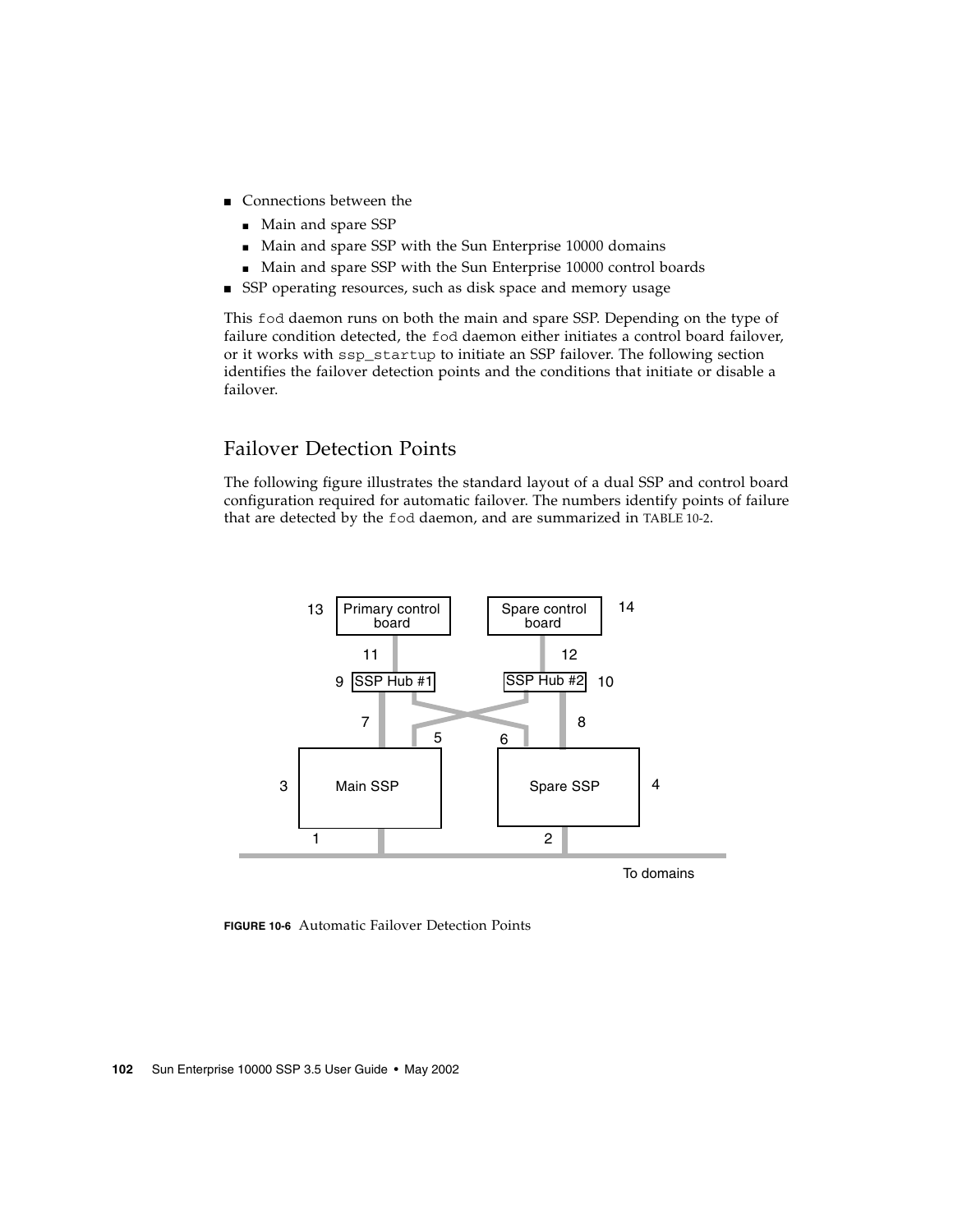The following table summarizes each failure condition and the resulting failover actions. For each failure point, refer to the detailed description of that failure point provided in the next section.

| <b>Failure Point</b>                 | <b>SSP Failover</b> | <b>SSP Failover</b><br><b>Disabled</b> | <b>Control Board</b><br><b>Failover</b> | <b>Control Board</b><br><b>Failover</b><br><b>Disabled</b> |
|--------------------------------------|---------------------|----------------------------------------|-----------------------------------------|------------------------------------------------------------|
| 1 Main SSP to Domains                | X                   |                                        |                                         |                                                            |
| 2 Spare SSP to Domains               |                     | X                                      |                                         |                                                            |
| 3 Main SSP                           | X                   |                                        |                                         |                                                            |
| 4 Spare SSP                          |                     | X                                      |                                         |                                                            |
| 5 Main SSP to Spare Hub              |                     | X                                      |                                         | X                                                          |
| 6 Spare SSP to Main Hub              |                     | X                                      |                                         |                                                            |
| 7 Main SSP to Main Hub               | X                   |                                        |                                         |                                                            |
| 8 Spare SSP to Spare Hub             |                     | X                                      |                                         |                                                            |
| 9 Main Hub                           |                     |                                        | $\chi$                                  |                                                            |
| 10 Spare Hub                         |                     | X                                      |                                         | X                                                          |
| 11 Primary Control Board to Main Hub |                     |                                        | $\chi$                                  |                                                            |
| 12 Spare Control Board to Spare Hub  |                     |                                        |                                         | X                                                          |
| 13 Primary Control Board             |                     |                                        | X                                       |                                                            |
| 14 Spare Control Board               |                     |                                        |                                         | X                                                          |

**TABLE 10-2** Summary of Failover Detection Points and Actions

### Description of Failover Detection Points

This section provides a detailed description of each failover detection point identified in TABLE 10-2:

1. Main SSP to Domains Failure

The main SSP detects this failure of the public network interface on the main SSP to the domains and initiates an SSP failover.

The public network interface failure is not fatal to the main SSP, but it affects dynamic reconfiguration (DR), Sun Enterprise Cluster, and Sun Management Center operations. This failure

- Prevents DR operations from communicating with the DR daemons in the active domains
- Restricts netcon sessions to the JTAG interface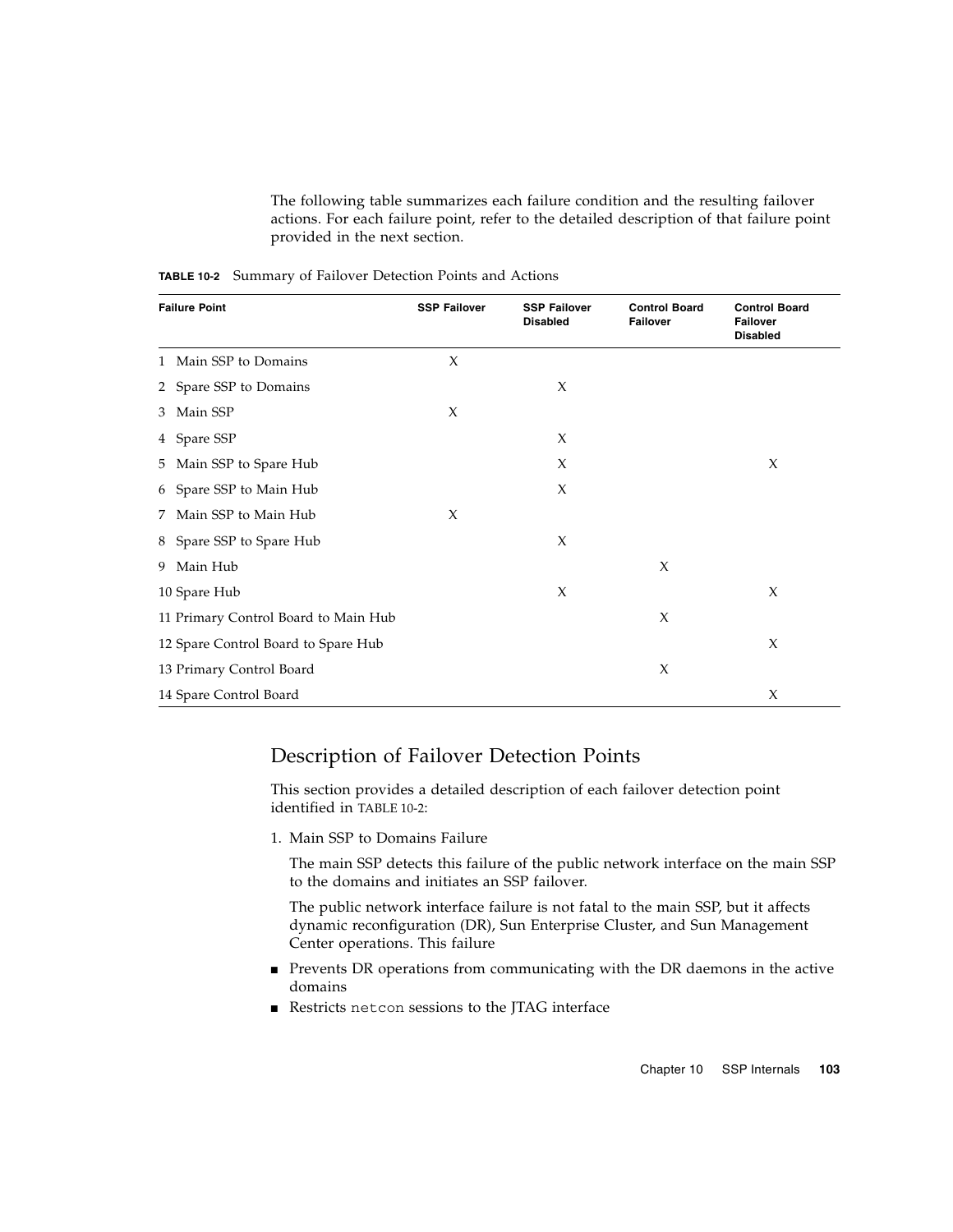- Prevents the net booting of the SSP
- Makes the CD-ROM inaccessible
- Prevents the main SSP in a Sun Enterprise Cluster configuration from shutting down cluster nodes in a split-brain situation, which could allow a potential corruption of the cluster database
- Prevents Sun Management Center from querying domains about their current state and configuration

**Note –** The fod daemon monitors connections between the SSPs and the Sun Enterprise 10000 domains less frequently than the connections between the SSPs and and the control boards. If the main SSP cannot communicate with the domains, but the spare SSP can communicate with some or all of the domains, this failure condition must persist for 25 minutes before a failover is triggered. After 25 minutes, the fod daemon will initiate a failover, provided that the spare SSP can communicate with the primary control board and the spare SSP has sufficient memory and disk space.

2. Spare SSP to Domain Failure

The spare SSP detects this failure of the public network interface on the spare SSP to domains. This public interface failure does not cause a loss in critical SSP functionality, but it can affect dynamic reconfiguration, Sun Remote Services (SRS), Sun Management Center, and the Sun Cluster console.

As a result, SSP failover is disabled.

3. Main SSP Failure

A failure in the main SSP can be caused by the following:

- The depletion of SSP resources, such as virtual memory or disk space. The main SSP detects this failure and initiates a failover.
- A system crash, which is detected by the spare SSP and the control boards. The spare SSP initiates the failover.
- 4. Spare SSP Failure

Both control boards and the main SSP detect this spare SSP failure. This failure disables SSP failover.

5. Main SSP to Spare Hub Failure

Both SSPs detect this failure of the control board network connection from the main SSP to the spare hub and spare control board. Both SSP and control board failover are disabled.

6. Spare SSP to Main Hub Failure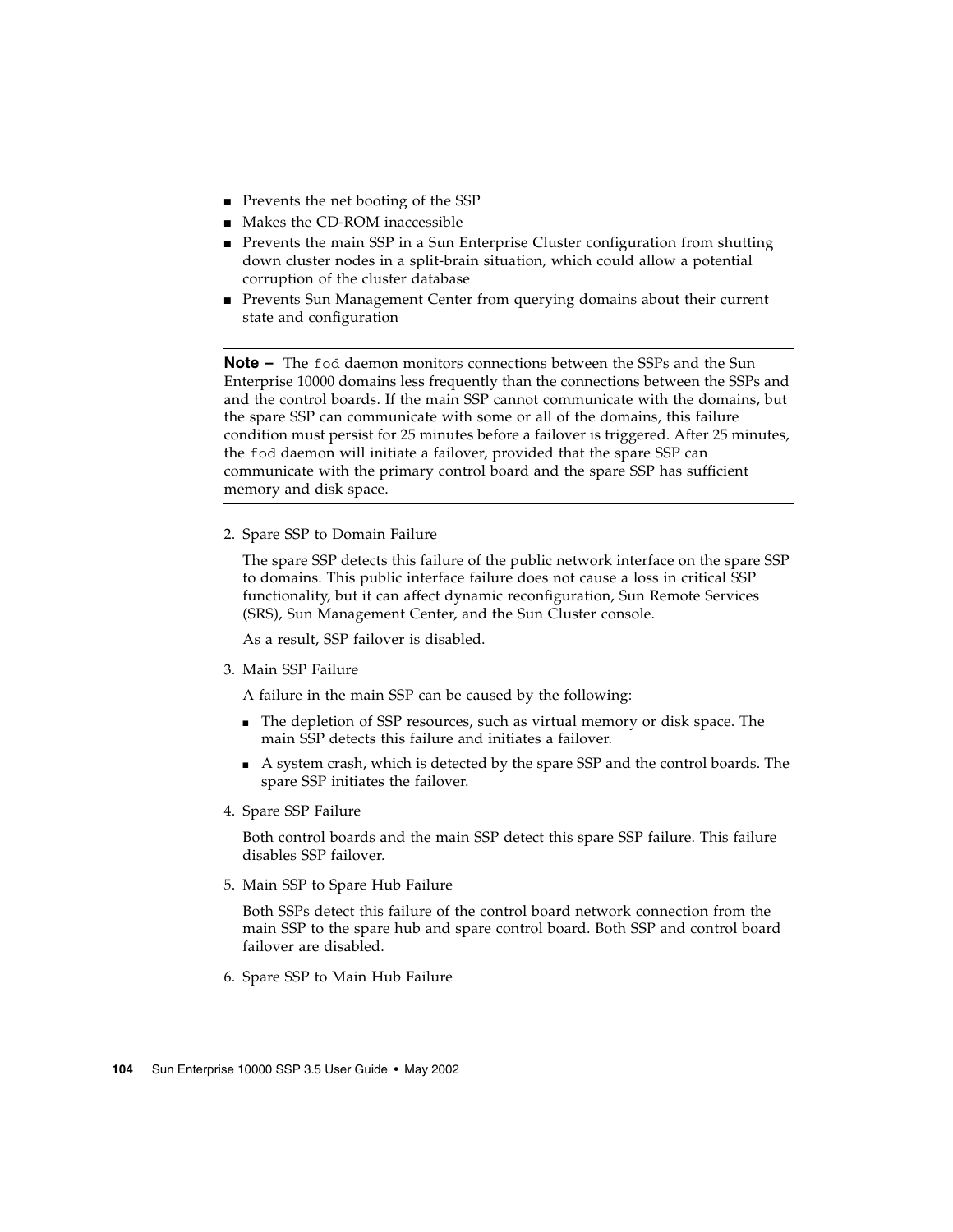Both SSPs and the primary control board detect this failure of the control board network connection from the spare SSP to the main hub and primary control board.

SSP failover is disabled because the spare SSP cannot monitor the SSP as required.

7. Main SSP to Main Hub Failure

Both SSPs and the primary control board detect this failure of the control board network connection from the main SSP to the main hub and primary control board. When connectivity from the spare SSP to the primary control board is verified, an SSP failover is attempted. If the SSP failover is unsuccessful, a control board failover occurs instead.

8. Spare SSP to Spare Hub Failure

Both SSPs and the spare control board detect this failure of the control board network connection from the spare SSP to the spare hub, and spare control board. SSP failover is disabled.

9. Main Hub Failure

Both SSPs and the primary control board detect this failure of the main hub and all connections to the primary control board. If connectivity to the domains exists and the domains are running, this failure causes a partial control board failover to the spare control board (JTAG failover only). If no domains are currently running, this failure causes a complete control board failover (JTAG and system clock failover).

If a partial control board failover occurs, note that full control board functionality is retained, even though the JTAG interface and system clock are split between the primary and spare control boards.

10. Spare Hub Failure

Both SSPs and the spare control board detect this failure of the spare hub and all connections to the spare control board.

11. Primary Control Board to Main Hub Failure

Both SSPs and the primary control board detect this failure of the control board network connection from the main hub to the primary control board. If domains are running, this failure causes a partial control board failover (JTAG only) to the spare control board. If no domains are running, this failure causes a full control board failover.

If a partial control board failover occurs, note that full control board functionality is retained, even though the JTAG interface and system clock are split between the primary and spare control boards.

12. Spare Control Board to Spare Hub Failure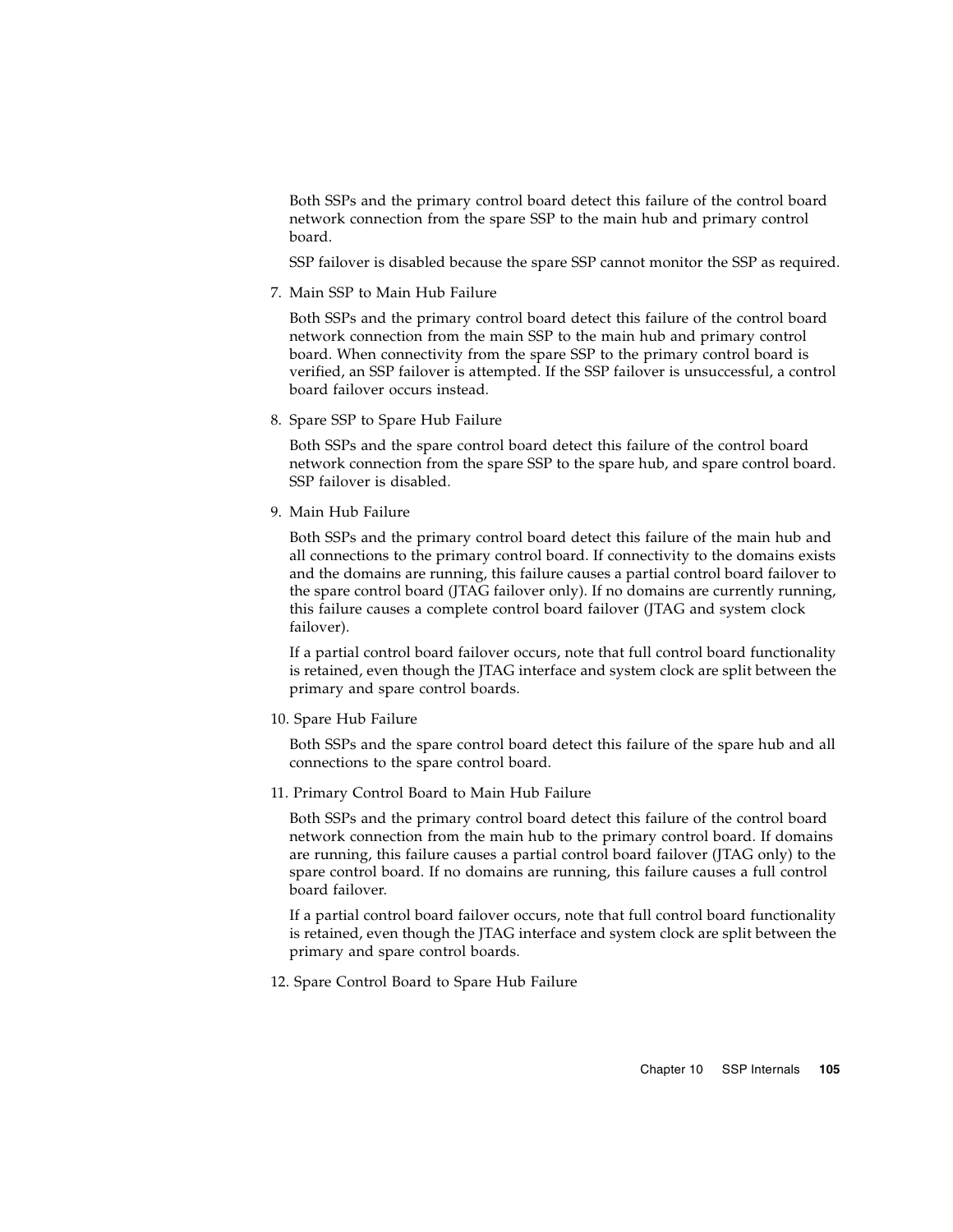Both SSPs and the spare control board detect this failure of the control board network connection from the spare hub to the spare control board. This failure disables the control board failover.

13. Primary Control Board Failure

Both SSPs detect this failure. If domains are running, this failure causes a partial control board failover (JTAG only) to the spare control board. If no domains are running, this failure causes a full control board failover.

If a partial control board failover occurs, note that full control board functionality is retained, even though the JTAG interface and system clock are split between the primary and spare control boards.

14. Spare Control Board Failure

Both SSPs detect this failure, which disables a control board failover.

## Data Synchronization Daemon

<span id="page-125-0"></span>The data synchronization daemon, datasyncd(1M), propagates all SSP configuration information from the main to spare SSP. The datasyncd daemon uses a data propagation list that identifies the SSP and non-SSP files to be monitored and propagated. You use the setdatasync(1M) command to add non-SSP files to the data propagation list.

The datasyncd daemon runs on the main SSP and works with the fad daemon to monitor updates to SSP files on the main SSP. The datasyncd daemon then copies these updated files to the spare SSP, so that data on both SSPs is synchronized.

## OpenBoot PROM

<span id="page-125-1"></span>On the domain, OpenBoot PROM (OBP) is not a hardware PROM; it is loaded from a file on the SSP. An SSP file also replaces the traditional OBP NVRAM and idprom (hostid).

The OBP file is located under a directory path that is specific to the SunOS release. SunOS 5.6 corresponds to the Solaris 2.6 operating environment, SunOS 5.7 corresponds to the Solaris 7 operating environment, SunOS 5.8 corresponds to the Solaris 8 operating environment, and SunOS 5.9 corresponds to the Solaris 9 operating environment. You can determine your SunOS version with uname -r. For example, under SunOS 5.7, the OBP file is located in the following directory:

/opt/SUNWssp/release/Ultra-Enterprise-10000/5/7/hostobjs/obp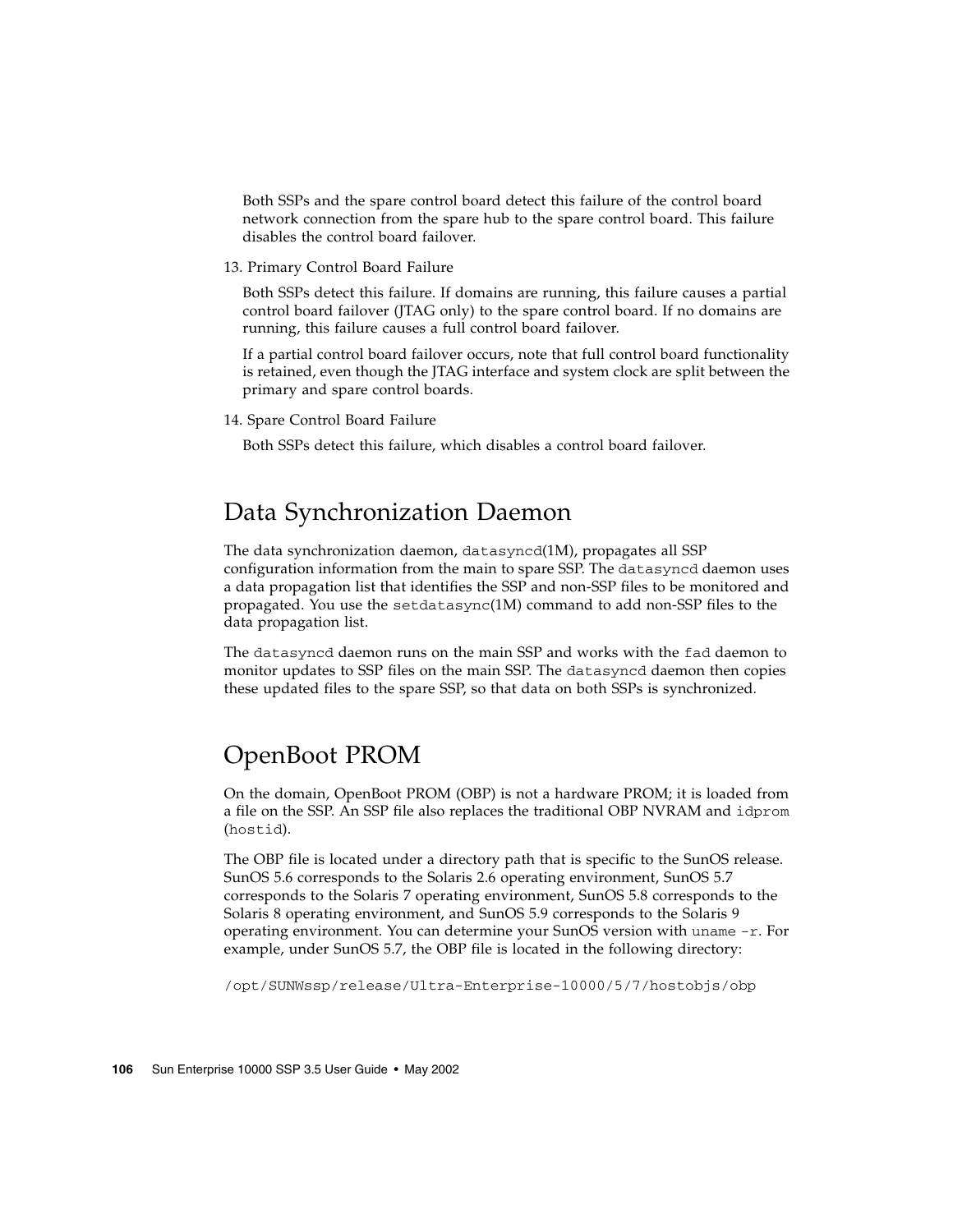where the  $/5/7$  portion of the path corresponds to the SunOS version number. If your release contains a different version of the operating system, that portion of the path will be different.

The primary task of OBP is to boot and configure the operating system from either a mass storage device or from a network. OBP also provides extensive features for testing hardware and software interactively. As part of the boot procedure, OBP probes all the SBus slots on all the system boards and builds a device tree. This device tree is passed on to the operating system. The device tree is ultimately visible using the command prtconf (for more information, see the SunOS prtconf(1M) man page).

OBP also interprets and runs FCode on SBus cards, which provides loadable, simple drivers for accomplishing boot. In addition, it provides a kernel debugger, which is always loaded.

The following sections describe how the obp\_helper daemon and download\_helper file control the OBP.

### obp\_helper Daemon

obp\_helper(1M) is responsible for starting processors other than the boot processor. It communicates with OBP through bootbus SRAM(BBSRAM), responding to requests to supply the time-of-day, get or put the contents of the pseudo-EEPROM, and release slave processors when in multiprocessor mode. To release the slave processors, obp\_helper(1M) must load download\_helper into the BBSRAM of all the slave processors, place an indication in BBSRAM that it is a slave processor, then start the processor by releasing the bootbus controller reset.

<span id="page-126-1"></span>The bringup(1M) command starts obp\_helper(1M) in the background, which kills the previous  $\text{obj\_helper}(1M)$ , if one exists.  $\text{obj\_helper}(1M)$  runs download\_helper and subsequently downloads and runs OBP.

For more information, see the  $\text{obj\_helper}(1M)$ , and  $\text{bringup}(1M)$  man pages and "[download\\_helper](#page-126-0) File" on page 107.

### <span id="page-126-2"></span><span id="page-126-0"></span>download\_helper File

download\_helper enables programs to be downloaded to the memory used by a domain instead of BBSRAM. This provides an environment in which host programs can run without having to know how to relocate themselves to memory. These programs can be larger than BBSRAM.

download\_helper works by running a protocol through a mailbox in BBSRAM. The protocol has commands for allocating and mapping physical to virtual memory, and for moving data between a buffer in BBSRAM and virtual memory. When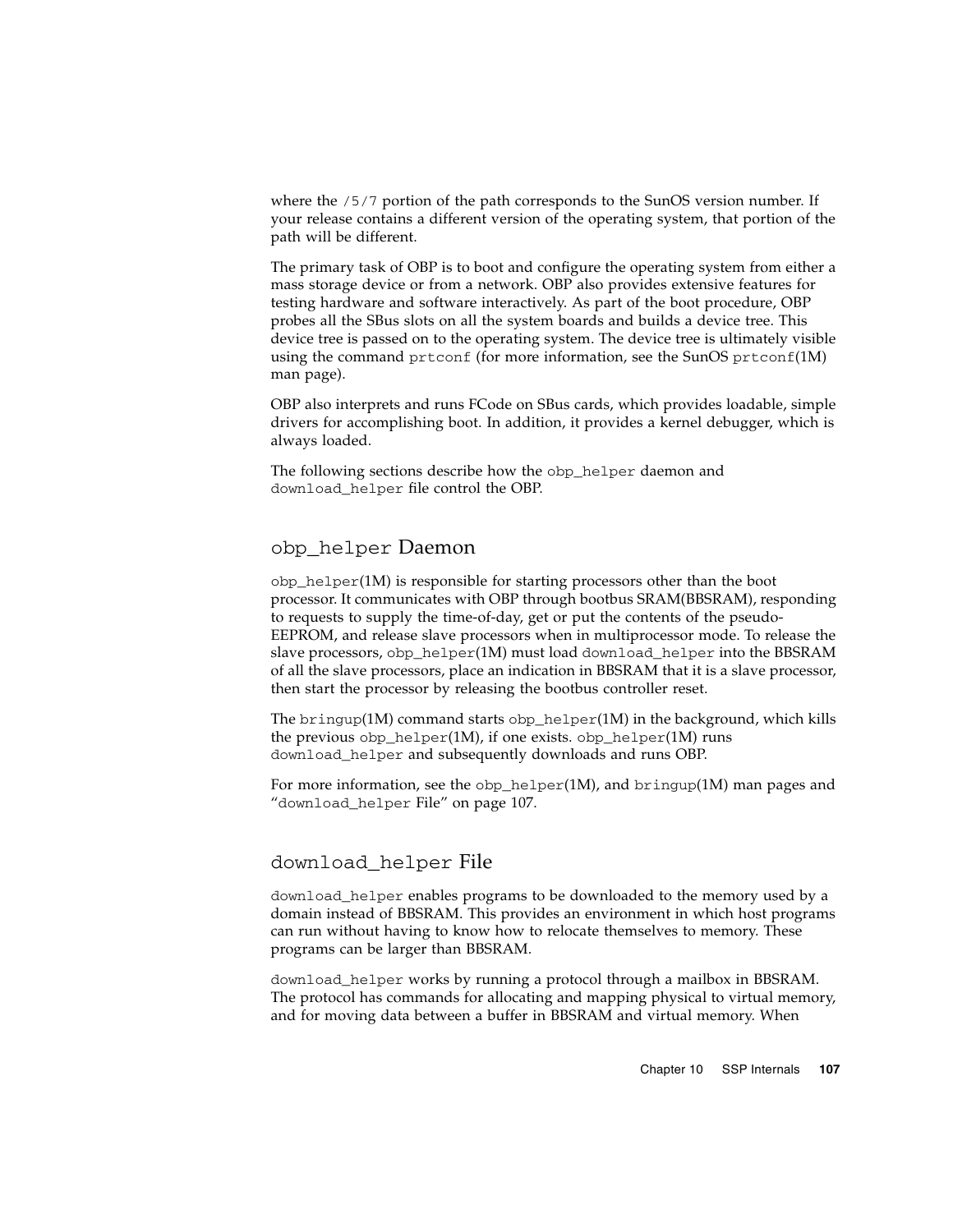complete, the thread of execution is usually passed to the new program at an entry point provided by the SSP. After this occurs, download\_helper lives on in BBSRAM so it can provide reset handling services. Normally, you do not need to be concerned with the download helper; it is used only by the  $\text{obj\_helper}(1M)$ daemon. See the obp\_helper(1M) man page for more information.

# POST

<span id="page-127-1"></span>Power-on self-test (POST) probes and tests the components of uninitialized Sun Enterpirse 10000 system hardware, configures what it deems worthwhile into a coherent initialized system, and hands it off to OpenBoot PROM (OBP). POST passes to OBP a list of only those components that have been successfully tested; those in the blacklist(4) file are excluded.

hpost(1M) is the SSP-resident executable program that controls and sequences the operations of POST. hpost $(1M)$  reads directives in the optional file .postrc (see postrc(4)) before it begins operation with the host.



**Caution** – Running hpost(1M) outside of the bringup(1M) command can cause the system to fail. hpost(1M), when run by itself, does not check the state of the platform, and causes fatal resets.

POST looks at blacklist(4), which is on the SSP, before preparing the system for booting. blacklist(4) specifies the Sun Enterprise 10000 components that POST must not configure.

POST stores the results of its tests in an internal data structure called a *board descriptor array*. The board descriptor array contains status information for most of the major components of the Sun Enterprise 10000 system, including information about the UltraSPARC™ modules.

POST attempts to connect and disconnect each system board, one at a time, to the system centerplane. POST then connects all the system boards that passed the tests to the system centerplane.

# <span id="page-127-0"></span>Environment Variables

Most of the necessary environment variables are set when the ssp user logs in. [TABLE 10-3](#page-128-0) describes the environment variables.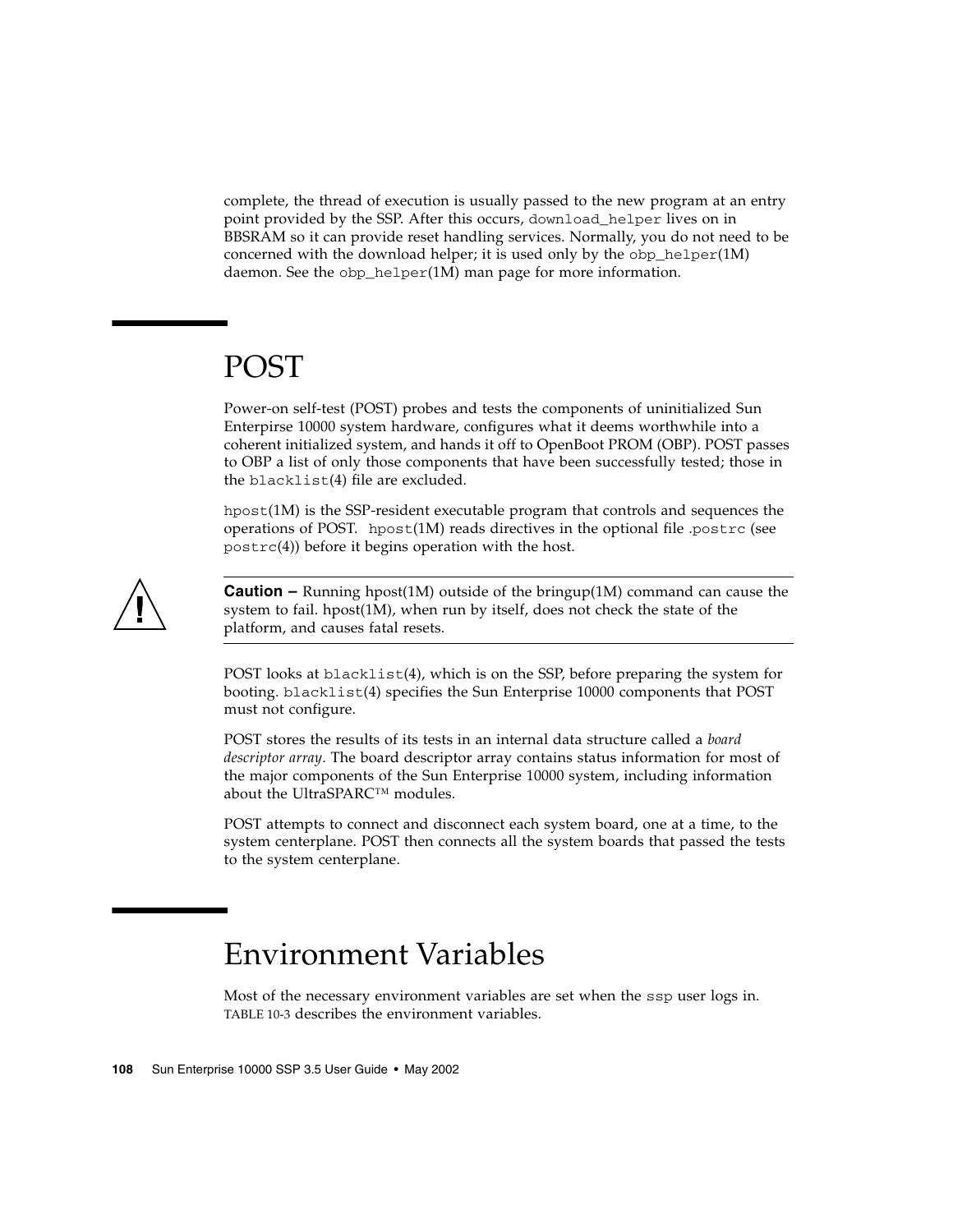**Note –** Do not change the values for the following environment variables, except for SUNW\_HOSTNAME.

<span id="page-128-0"></span>**TABLE 10-3** Environment Variables

<span id="page-128-5"></span><span id="page-128-4"></span><span id="page-128-3"></span><span id="page-128-2"></span><span id="page-128-1"></span>

| SUNW_HOSTNAME | Name of the domain controlled by the SSP. You set this variable<br>to the host name of the domain on which you are performing<br>operations. |
|---------------|----------------------------------------------------------------------------------------------------------------------------------------------|
| SSPETC        | Path to the directory containing miscellaneous SSP-related files.                                                                            |
| SSPLOGGER     | Path to the directory containing the platform logs and<br>directories for domain logs.                                                       |
| SSPOPT        | Path to the SSP package binaries, libraries, and object files.                                                                               |
| SSPVAR        | Path to the directory where modifiable files reside.                                                                                         |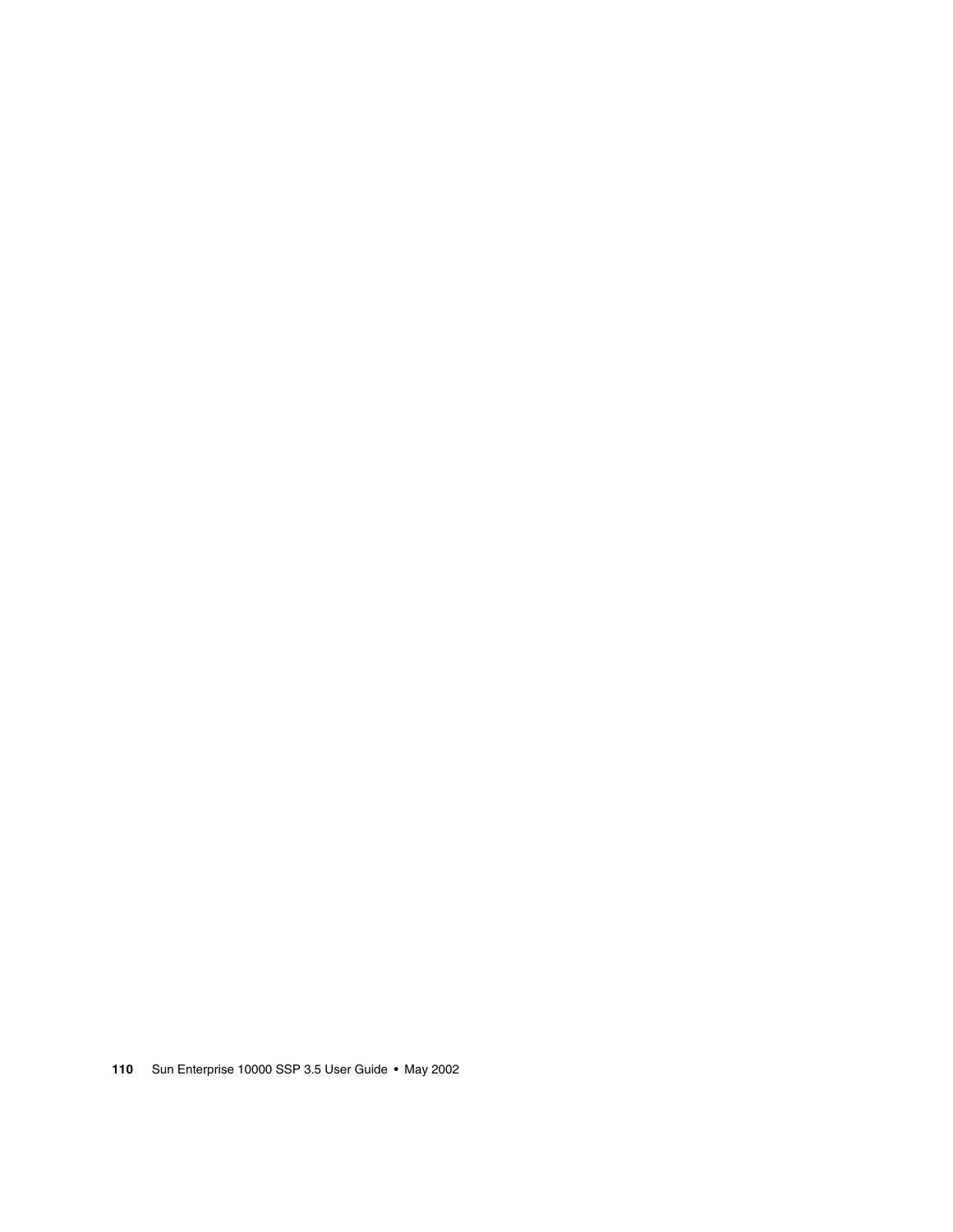# Miscellaneous SSP Procedures

This appendix describes how to do the following:

- Change the SSP name
- Deconfigure the host
- Deconfigure the SSP

# Changing the SSP Name

If you need to change the name of your SSP, note that you must modify numerous files on both the SSP and the domains.

## ▼ To Rename the SSP

### **1. Do one of the following:**

- If you are renaming the main SSP, replace the SSP name with the new name for the main SSP in the following files:
	- /etc/hosts
	- /etc/nodename
	- /etc/hostname.*interface*
	- /etc/net/ticlts/hosts
	- /etc/net/ticots/hosts
	- /etc/net/ticotsord/hosts
- If you are renaming the spare SSP, replace the name of the spare SSP with its new name in the files listed above and the /\$SSPVAR/.ssp\_private/ssp\_to\_domain\_hosts file.

**111**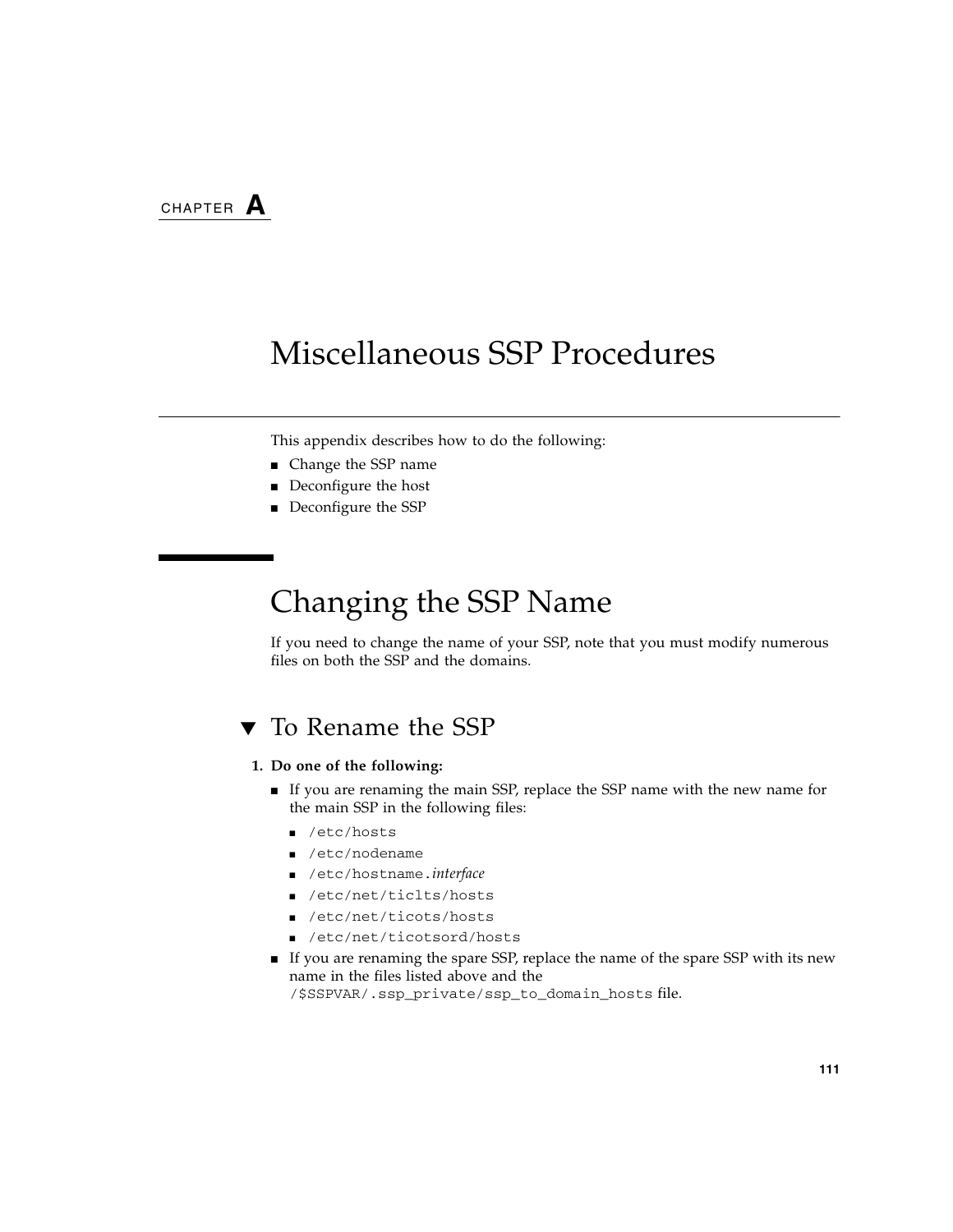- **2. On each domain, replace the old SSP name with the new name in the** /etc/hosts **and the** /etc/ssphostname **files.**
- **3. Reboot the SSP.**

# Deconfiguring a Domain

The following procedure undoes a domain configuration.

## ▼ To Deconfigure a Host

- **1. For the domain to be deconfigured, retain a copy of the** /etc/vfstab **if the system was pre-configured.**
- **2. Log into the domain as superuser and deconfigure the domain.**

# **/usr/sbin/sys-unconfig**

**3. Repeat Step 1 and Step 2 on all domains that are to be deconfigured.**

**Note –** Each deconfigured domain is shut down automatically.

# Deconfiguring the SSP

The deconfiguration of the SSP causes the following environment variables to be removed from the SSP:

- /tftpboot
- \${SSPVAR}/.ssp\_private/cb\_config
- \${SSPVAR}/.ssp\_private/domain\_config
- \${SSPVAR}/.ssp\_private/domain\_history
- \${SSPVAR}/.ssp\_private/ssp\_to\_domain\_hosts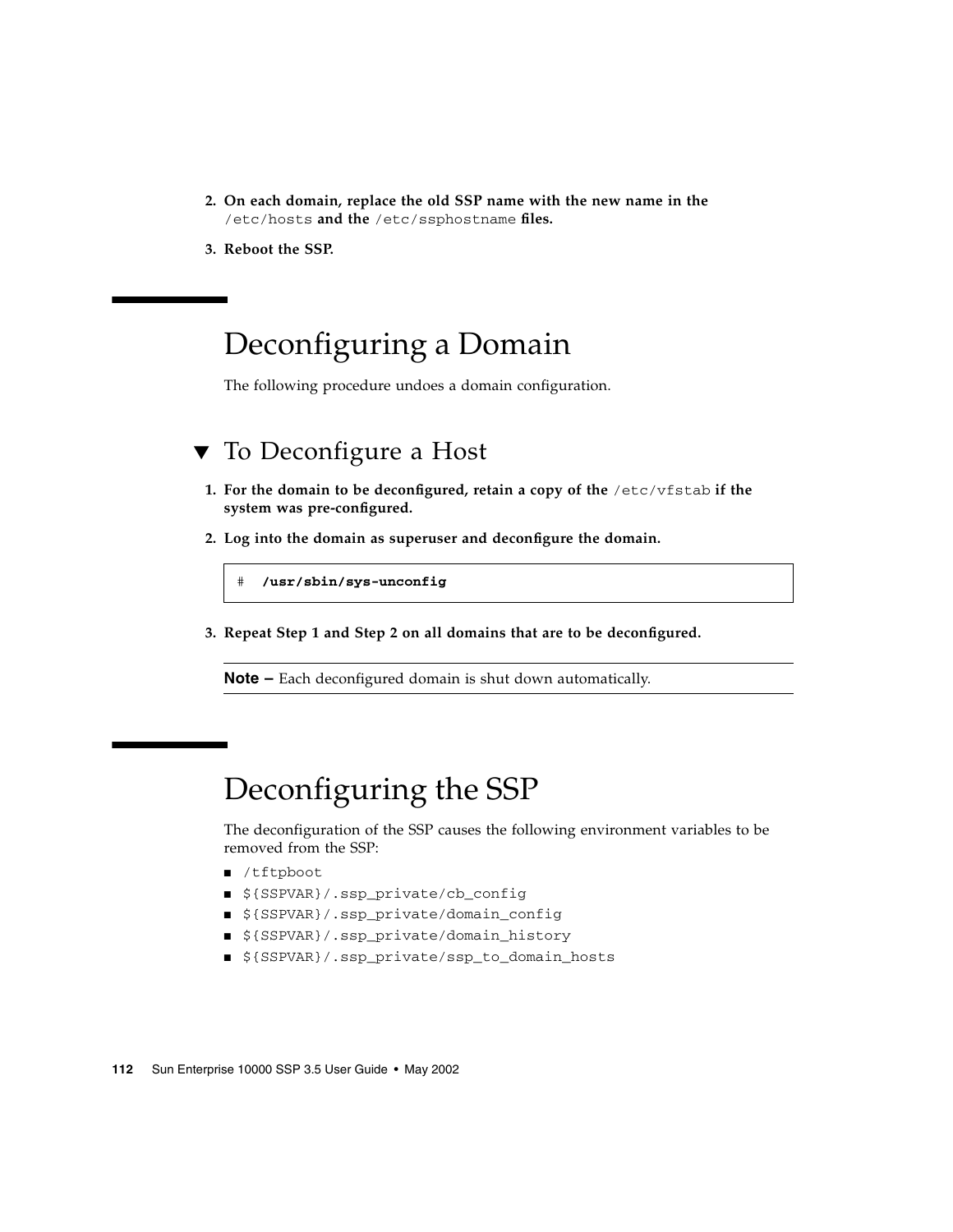**Note –** Be sure to deconfigure the domains (explained in the previous procedure), before deconfiguring the SSP. Also, if you plan to reuse the SSP that you are deconfiguring, run ssp\_backup(1M) before deconfiguration.

## ▼ To Deconfigure the SSP

**1. Log in as user** ssp**, and set SUNW\_HOSTNAME to switch the platform name.**

ssp% **domain\_switch** *platform\_name*

**2. At the prompt, type:**

ssp% **domain\_remove -d** *domain\_name*

- **3. Repeat Step 2 for each domain.**
- **4. Log in to the SSP as superuser and type:**

```
ssp# /opt/SUNWssp/bin/ssp_unconfig
ssp# /usr/sbin/sys-unconfig
```
**Note –** The sys-unconfig command automatically shuts down the SSP.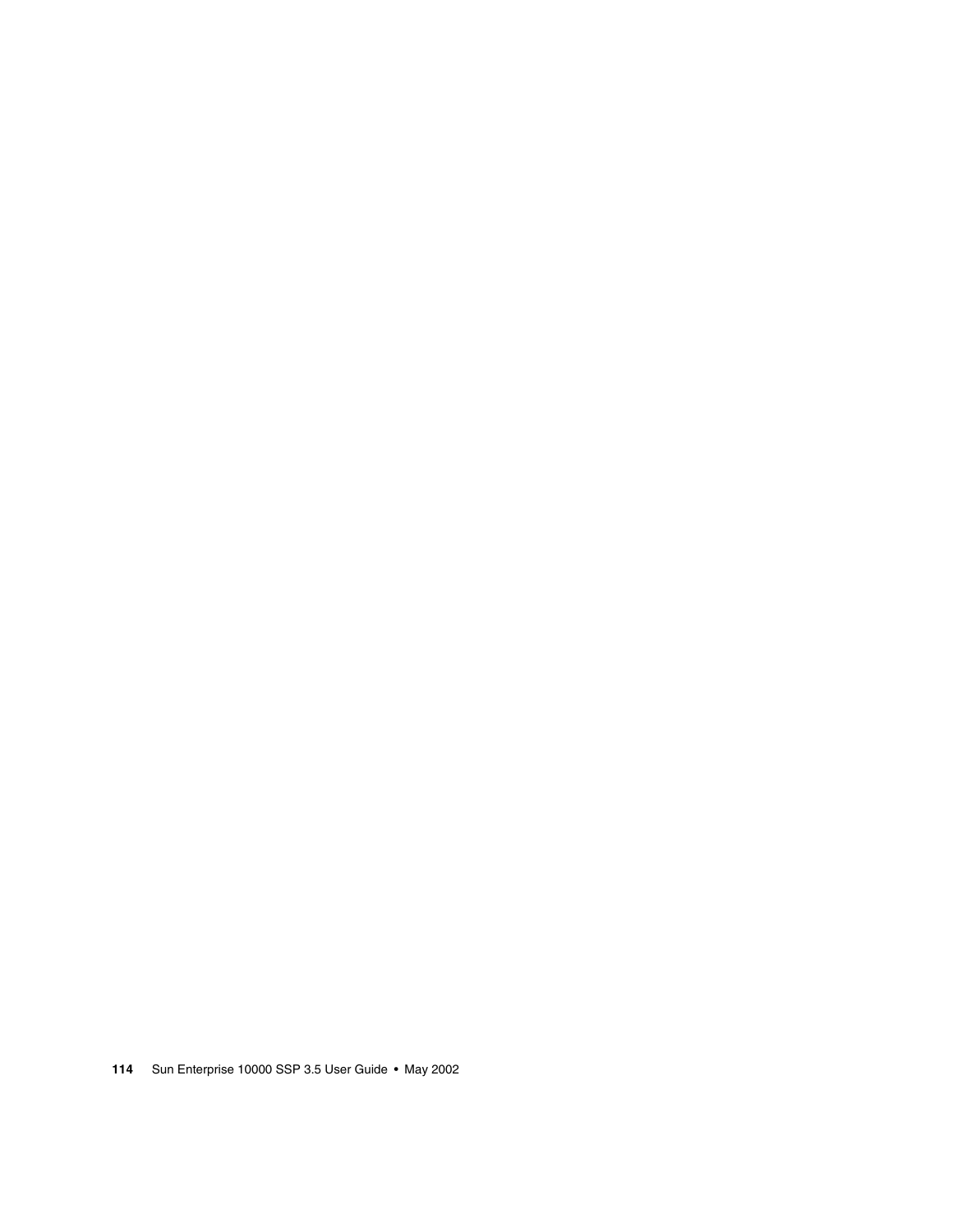# Glossary

<span id="page-134-1"></span><span id="page-134-0"></span>

| <b>Alternate Pathing</b><br>(AP)                     | AP enables you to set up an alternate path to system components in case of<br>failure, repair, or replacement.                                                                                                                                   |
|------------------------------------------------------|--------------------------------------------------------------------------------------------------------------------------------------------------------------------------------------------------------------------------------------------------|
| AP                                                   | See Alternate Pathing (AP).                                                                                                                                                                                                                      |
| application specific<br>integrated circuit<br>(ASIC) | In the Sun Enterprise 10000 system, any of the large main chips in the design,<br>including the UltraSPARC processor and data buffer chips.                                                                                                      |
| arbitration stop                                     | A condition that occurs when one of the ASICs on a Sun Enterprise 10000<br>system detects a parity error or equivalent fatal system error. Bus arbitration is<br>frozen, so all bus activity stops. The system is down until the SSP detects the |
|                                                      | condition by polling the Control and Status Registers CSRs of the Address<br>Arbiter ASICs through JTAG, and clears the error condition.                                                                                                         |
| <b>ASIC</b>                                          | See application specific integrated circuit (ASIC).                                                                                                                                                                                              |
| <b>Automated Dynamic</b><br>Reconfiguration<br>(ADR) | The dynamic reconfiguration of system boards accomplished through<br>commands that can be used to automatically attach, move, or detach system<br>boards and obtain board status information. You can run these commands                         |
| automatic failover                                   | interactively or in shell scripts.<br>The automatic switchover of the main SSP to its spare or the primary control<br>board to its spare when a failure in the operation of the main SSP occurs.                                                 |
| <b>BBSRAM</b>                                        | See bootbus SRAM (BBSRAM).                                                                                                                                                                                                                       |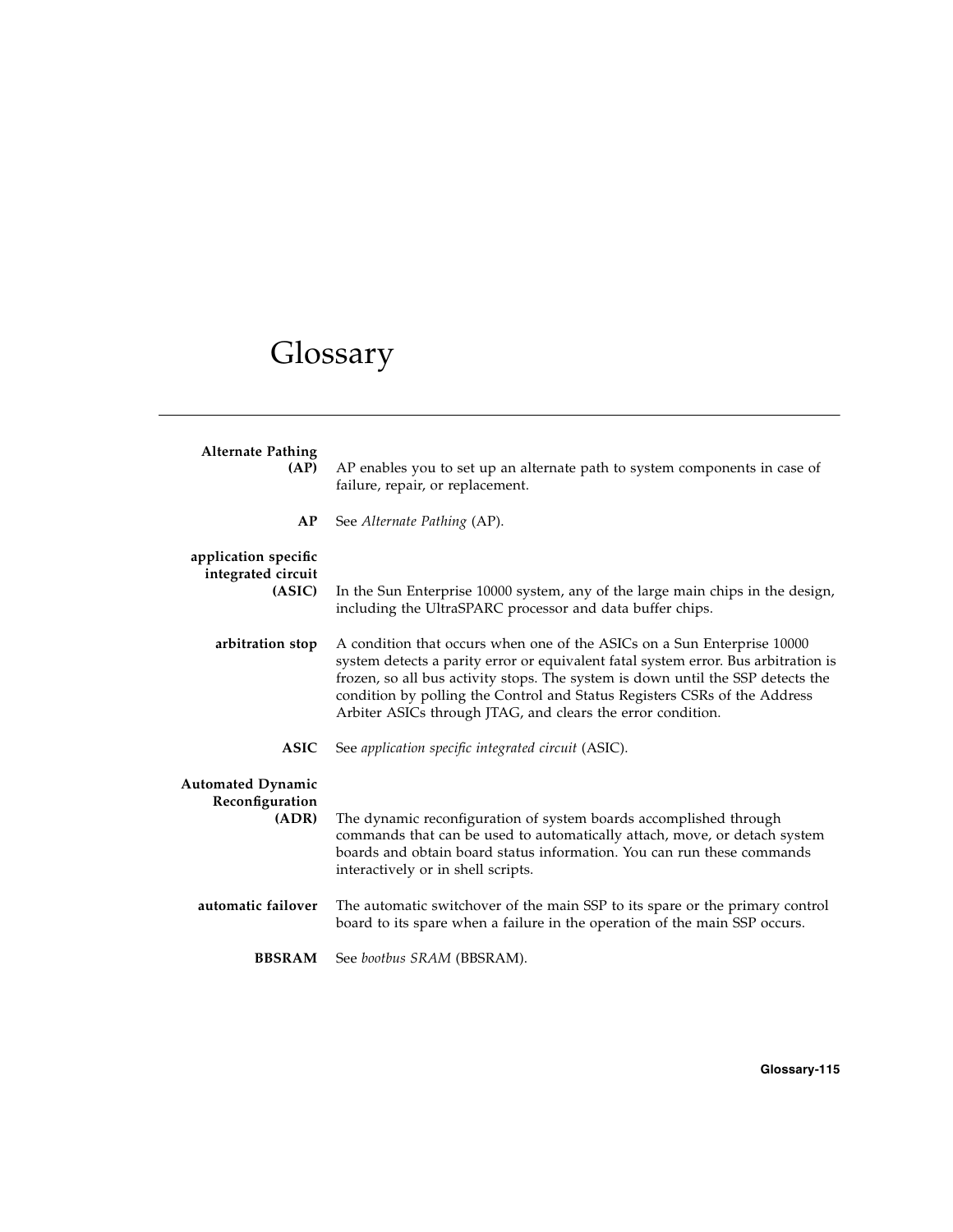<span id="page-135-5"></span><span id="page-135-4"></span><span id="page-135-3"></span><span id="page-135-2"></span><span id="page-135-1"></span><span id="page-135-0"></span>

| blacklist                            | A text file that hpost(1M) reads when it starts up. The blacklist file specifies<br>the Sun Enterprise 10000 system components that are not to be used or<br>configured into the system. The default path name for this file can be<br>overridden in the . postrc file (see $postrc(4)$ ) and on the command line. |
|--------------------------------------|--------------------------------------------------------------------------------------------------------------------------------------------------------------------------------------------------------------------------------------------------------------------------------------------------------------------|
| board descriptor<br>array            | The description of the single configuration that hpost(1M) chooses. It is part<br>of the structure handed off to OBP.                                                                                                                                                                                              |
| bootbus                              | A slow-speed, byte-wide bus controlled by the processor port controller ASICs,<br>used for running diagnostics and boot code. UltraSPARC starts running code<br>from bootbus when it exits reset. In the Sun Enterprise 10000 system, the only<br>component on the bootbus is the BBSRAM.                          |
| bootbus SRAM<br>(BBSRAM)             | A 256-Kbyte static RAM attached to each processor PC ASIC. Through the PC,<br>it can be accessed for reading and writing from JTAG or the processor. Bootbus<br>SRAM is downloaded at various times with hpost(1M) and OBP startup code,<br>and provides shared data between the downloaded code and the SSP.      |
| command<br>synchronization           | The recovery of user- created commands interrupted by an automatic failover.                                                                                                                                                                                                                                       |
| control and status<br>register (CSR) | A general term for any embedded register in any of the ASICS in the Sun<br>Enterprise 10000 system.                                                                                                                                                                                                                |
| <b>CSR</b>                           | See control and status register (CSR).                                                                                                                                                                                                                                                                             |
| data synchronization                 | The process of synchronizing SSP configuration and user-created files between<br>the main and spare SSP for failover purposes.                                                                                                                                                                                     |
| <b>DIMM</b>                          | See dual in-line memory module (DIMM).                                                                                                                                                                                                                                                                             |
| domain                               | A set of one or more system boards that acts as a separate system capable of<br>booting the OS and running independently of any other domains.                                                                                                                                                                     |
| <b>DRAM</b>                          | See dynamic RAM (DRAM).                                                                                                                                                                                                                                                                                            |
| dual in-line memory<br>module (DIMM) | A small printed circuit card containing memory chips and some support logic.                                                                                                                                                                                                                                       |
| dual power grid                      | Redundant power supplies on the Sun Enterprise 10000 system. The power<br>supplies are divided into two grids, with each grid wired to independent AC<br>sources. Up to eight power supplies are available for each grid, for a total of 16<br>power supplies.                                                     |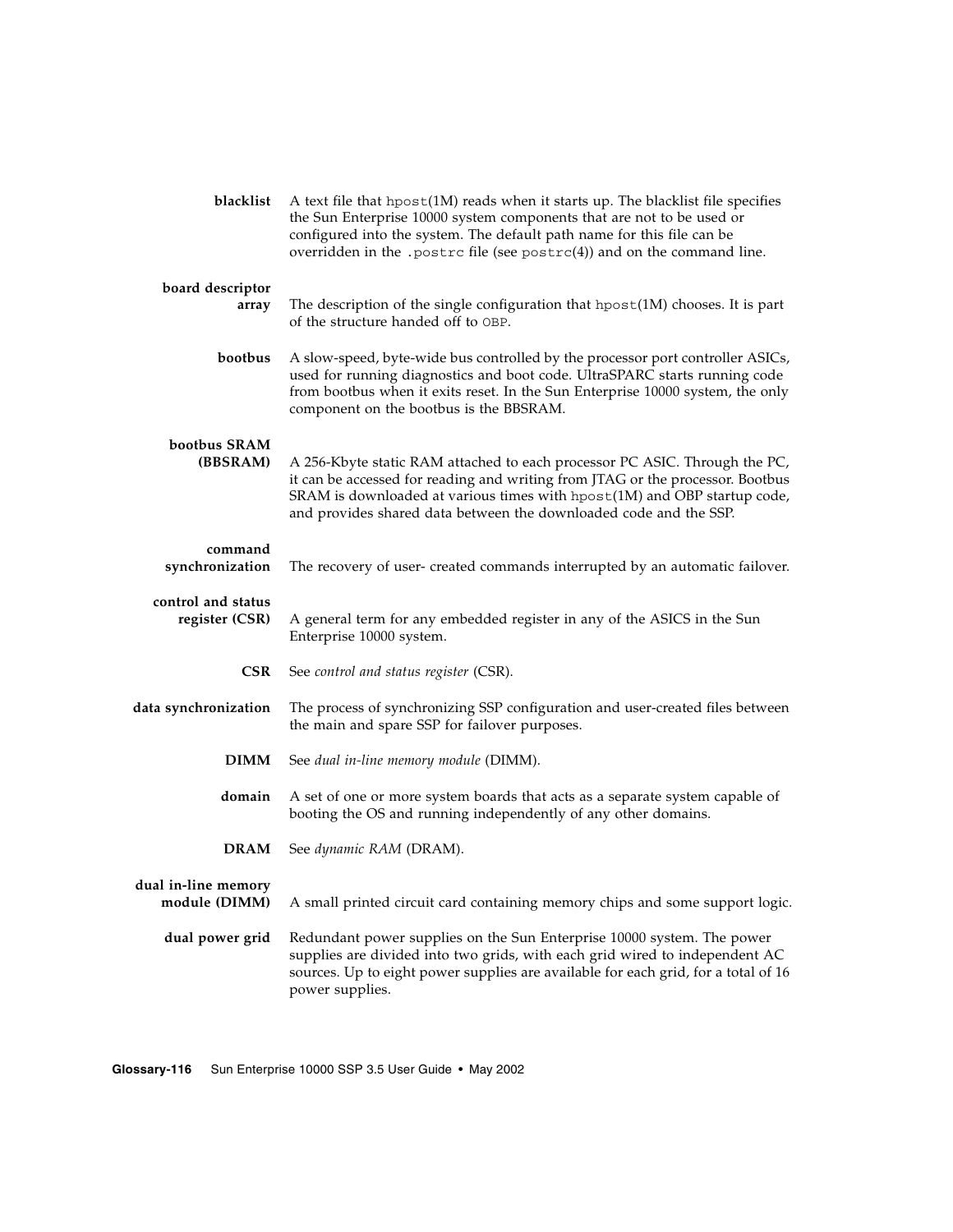<span id="page-136-3"></span><span id="page-136-2"></span><span id="page-136-1"></span><span id="page-136-0"></span>

| dynamic RAM<br>(DRAM)                  | Hardware memory chips that require periodic rewriting to retain their<br>contents. This process is called "refresh". In the Sun Enterprise 10000 system,<br>DRAM is used only on main memory SIMMs and on the control boards.                                                                                                                                                                                                                                                                                                                                                         |
|----------------------------------------|---------------------------------------------------------------------------------------------------------------------------------------------------------------------------------------------------------------------------------------------------------------------------------------------------------------------------------------------------------------------------------------------------------------------------------------------------------------------------------------------------------------------------------------------------------------------------------------|
| Dynamic<br><b>Reconfiguration (DR)</b> | The logical attachment and detachment of system boards to and from the<br>operating system without causing machine downtime. This feature is used to<br>add a new system board, reinstall a repaired system board, or modify the<br>domain configuration on the Sun Enterprise 10000 system.                                                                                                                                                                                                                                                                                          |
| Ecache                                 | See external cache (Ecache).                                                                                                                                                                                                                                                                                                                                                                                                                                                                                                                                                          |
| external cache<br>(Ecache)             | A 0.5-Mbyte to 4-Mbyte synchronous static RAM second-level cache local to<br>each processor module. Used for both code and data. This is a direct-mapped<br>cache.                                                                                                                                                                                                                                                                                                                                                                                                                    |
| <b>JTAG</b>                            | A serial scan interface specified by IEEE standard 1149.1. The name comes from<br>Joint Test Action Group, which initially designed it. See JTAG+.                                                                                                                                                                                                                                                                                                                                                                                                                                    |
| JTAG+                                  | An extension of JTAG, developed by Sun Microsystems Inc., which adds a<br>control line to signal that board and ring addresses are being shifted on the<br>serial data line. Often referred to simply as JTAG.                                                                                                                                                                                                                                                                                                                                                                        |
| InterDomain Networks<br>(IDN)          | High-speed networking supported between dynamic system domains within a<br>single Sun Enterprise 10000 platform. Domains can communicate with each<br>other using standard networking interfaces, such as Transmission Control<br>Protocol/Internet Protocol (TCP/IP).                                                                                                                                                                                                                                                                                                                |
| IP Multipathing<br>(IPMP)              | Internet Protocol multipathing. Enables continuous application availability by<br>load balancing failures when multiple network interface cards are attached to a<br>system. If a failure occurs in a network adapter, and if an alternate adapter is<br>connected to the same IP link, the system switches all the network accesses<br>from the failed adapter to the alternate adapter. When multiple network<br>adapters are connected to the same IP link, any increases in network traffic are<br>spread across multiple network adapters, which improves network<br>throughput. |
| <b>OBP</b>                             | See OpenBoot PROM (OBP).                                                                                                                                                                                                                                                                                                                                                                                                                                                                                                                                                              |
| <b>OpenBoot PROM</b><br>(OBP)          | A layer of software that takes control of the configured Sun Enterprise 10000<br>system from hpost(1M), builds some data structures in memory, and boots the<br>operating system.                                                                                                                                                                                                                                                                                                                                                                                                     |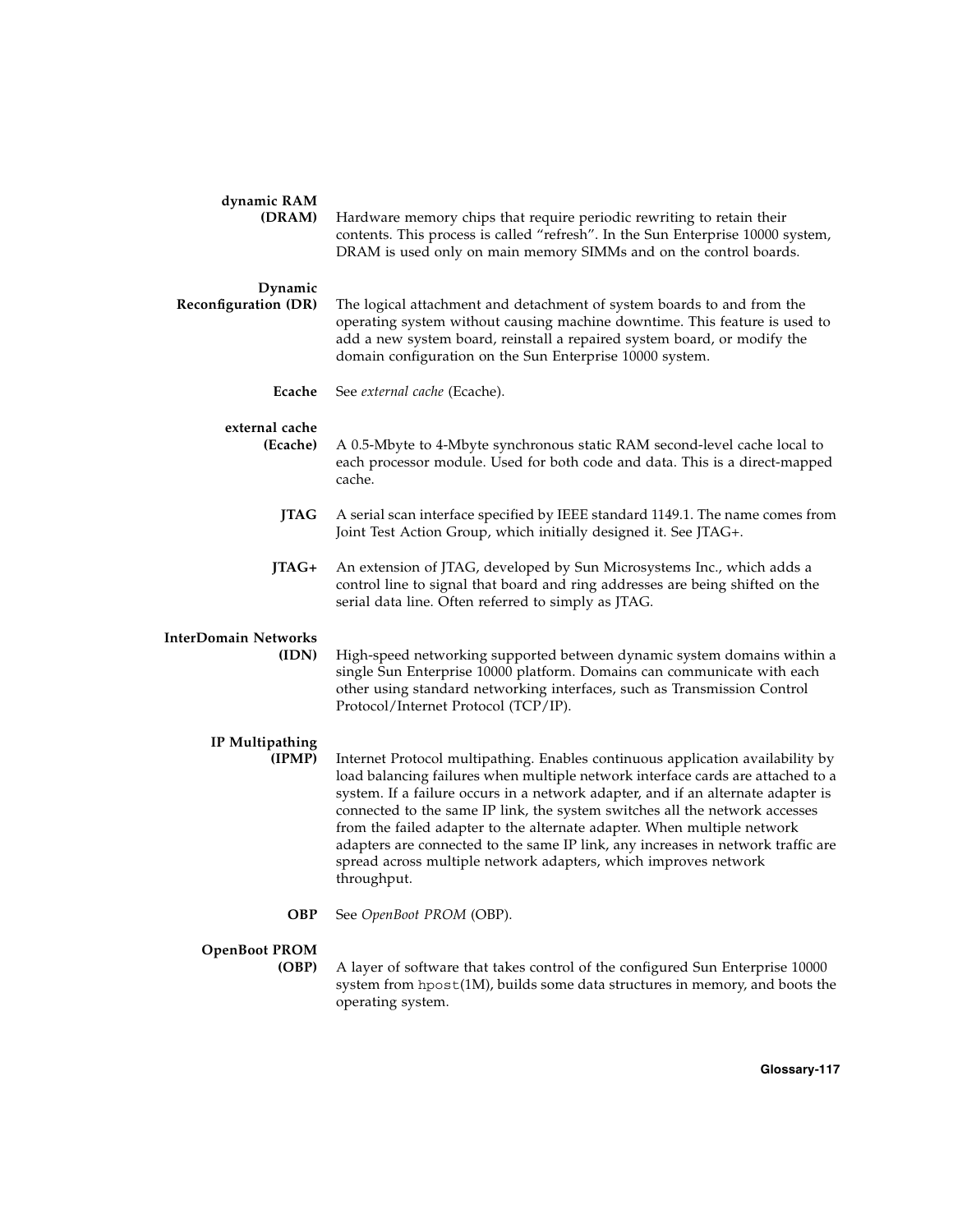**POST** See *power-on self-test*.

### <span id="page-137-0"></span>**power-on self-test**

- **(POST)** A test performed by hpost(1M). This is the program that takes uninitialized Sun Enterprise 10000 system hardware and probes and tests its components, configures what seems worthwhile into a coherent initialized system, and hands it off to OBP.
- <span id="page-137-2"></span><span id="page-137-1"></span>.postrc A text file that controls options in hpost(1M). Some of the functions can also be controlled from the command line. Arguments on the command line take precedence over lines in the .postrc file, which takes precedence over built-in defaults. hpost -? postrc gives a terse reminder of the .postrc options and syntax. See postrc(4).
	- **SBus** A Sun Microsystems Inc. designed I/O bus, now an open standard.
	- **SRAM** See *static RAM (SRAM)*.

### **static RAM (SRAM)** Memory chips that retain their contents as long as power is maintained.

<span id="page-137-3"></span>**SSP** See *System Service Processor (SSP)*.

### **System Service**

- **Processor (SSP)** A workstation or server containing software for controlling power sequencing, diagnostics, and booting of a Sun Enterprise 10000 system.
	- **UltraSPARC** The UltraSPARC processor is the processor module used in the Sun Enterprise 10000 system.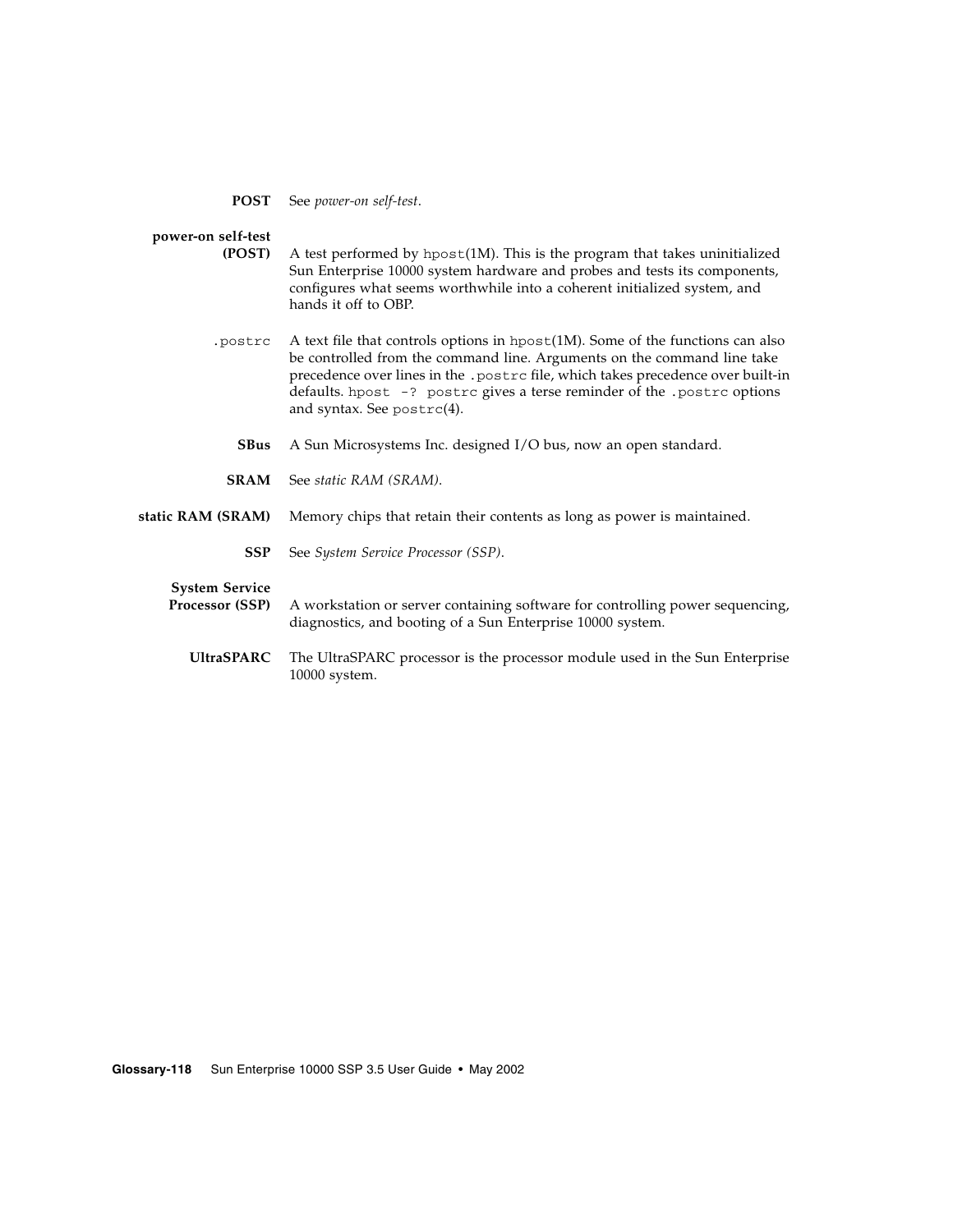## Index

### **A**

[active archive, 73](#page-92-0) ADR [commands, 84](#page-103-0) [arbitration stop, 115](#page-134-0) [ASIC, 115](#page-134-1)

### **B**

[BBSRAM, 116](#page-135-0) [blacklist, 116](#page-135-1) [blacklist components from Hostview, 62](#page-81-0) [blacklisting processors, 63](#page-82-0) [clear blacklist file, 65](#page-84-0) [blacklist file, 61](#page-80-0) [board descriptor array, 116](#page-135-2) [bootbus, 116](#page-135-3) [bringup, 31,](#page-50-0) [107](#page-126-1)

### **C**

CBE [communications port, 87](#page-106-0) [CBE \(control board executive\), 4,](#page-23-0) [85](#page-104-0) CBS [communications port, 87](#page-106-0) [CBS \(control board server\), 86,](#page-105-0) [100](#page-119-1) [command synchronization, 69,](#page-88-0) [70,](#page-89-0) [81](#page-100-0) [cancelcmdsync command, 83](#page-102-0) [cmdsync command, 82](#page-101-0)

[example script, 84](#page-103-1) [initcmdsync command, 82](#page-101-1) [runcmdsync command, 81](#page-100-1) [savecmdsync command, 83](#page-102-1) [script preparation, 81](#page-100-1) [showcmdsync command, 83](#page-102-2) [status, 83](#page-102-2) commands [bringup, 31,](#page-50-0) [107](#page-126-1) [cancelcmdsync, 83](#page-102-0) [cmdsync, 82](#page-101-0) [domain\\_create, 26](#page-45-0) [domain\\_remove, 30](#page-49-0) [domain\\_switch, 31](#page-50-1) [download\\_helper, 107](#page-126-2) [hostview, 10](#page-29-0) [initcmdsync, 81,](#page-100-2) [82](#page-101-1) [netcon, 39](#page-58-0) [power, 51](#page-70-0) [runcmdsync, 81](#page-100-1) [savecmdsync, 81,](#page-100-2) [83](#page-102-1) [setdatasync, 76](#page-95-0) [setfailover, 72,](#page-91-0) [89](#page-108-1) [showcmdsync, 83](#page-102-2) [showdatasync, 80](#page-99-0) [showfailover, 75,](#page-94-1) [91](#page-110-1) [shutdown, 51](#page-70-1) configuration menu [Hostview, 14](#page-33-0) console menu [Hostview, 14](#page-33-1) [control and status register \(CSR\), 116](#page-135-4) [control board, 4](#page-23-1)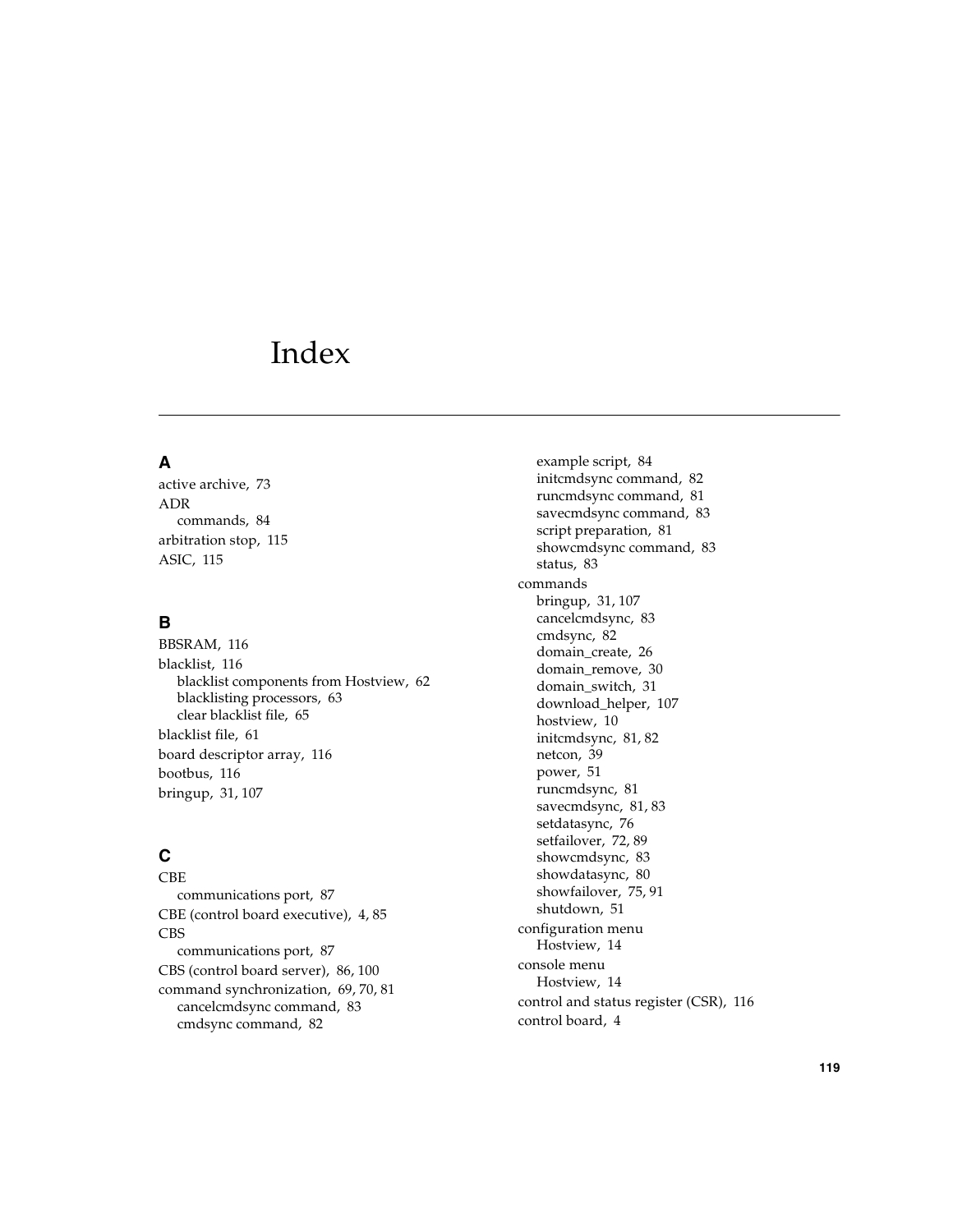[control board executive \(CBE\), 4,](#page-23-0) [85](#page-104-0) control board failover [complete, 89,](#page-108-2) [90](#page-109-1) [partial, 88](#page-107-0) [recovery tasks, 92](#page-111-1) [setfailover command, 89](#page-108-1) [showfailover command, 91](#page-110-1) [status, 91](#page-110-1) [control board server \(CBS\), 86,](#page-105-0) [100](#page-119-1) control menu [Hostview, 13](#page-32-0) creating domains [command line, 26](#page-45-0) [Hostview, 24](#page-43-0)

### **D**

daemons [datasyncd, 70,](#page-89-1) [76,](#page-95-0) [106](#page-125-0) [edd, 98](#page-117-0) [fad, 101](#page-120-0) [fod, 70,](#page-89-2) [101](#page-120-1) [ntpd, 98](#page-117-1) [obp\\_helper, 97](#page-116-0) [SSP, 97](#page-116-1) [xntpd, 98](#page-117-2) [data synchronization, 70,](#page-89-3) [76](#page-95-0) [backup file, 77](#page-96-0) [setdatasync command, 76](#page-95-0) [showdatasync command, 80](#page-99-0) [status, 80](#page-99-0) [DIMM, 116](#page-135-5) [domain\\_remove, 30](#page-49-0) [domain\\_switch, 31](#page-50-1) [domains, 1](#page-20-0) [bringing up, 30](#page-49-1) [creating, 24](#page-43-0) [domain\\_create, 26](#page-45-0) [domain name, 25](#page-44-0) [removing, 30](#page-49-0) [renaming, 34](#page-53-0) [status of, 31](#page-50-2) [download\\_helper, 107](#page-126-2) [DRAM, 117](#page-136-0) [dual control boards, 4](#page-23-1) [dynamic reconfiguration, 2](#page-21-0)

### **E**

[edd, 98](#page-117-0) edit menu [Hostview, 13](#page-32-1) [environment variables, 108](#page-127-0) [SSPETC, 109](#page-128-1) [SSPLOGGER, 109](#page-128-2) [SSPOPT, 109](#page-128-3) [SSPVAR, 109](#page-128-4) [SUNW\\_HOSTNAME, 109](#page-128-5) [event detector daemon, 98](#page-117-0) [external cache, 117](#page-136-1)

### **F**

[failover, 69](#page-88-1) [causes, 71](#page-90-0) [command synchronization, 69,](#page-88-0) [81](#page-100-0) [control board, 88](#page-107-1) [controlling, 72](#page-91-0) [data synchronization, 69,](#page-88-2) [76](#page-95-0) [detection points, 102](#page-121-0) [modifying SSP resources, 74](#page-93-0) [monitoring, 69](#page-88-3) [recovery tasks, 84](#page-103-2) [setfailover command, 72](#page-91-0) [showfailover command, 75](#page-94-1) [SSP, 67](#page-86-0) [status, 75](#page-94-1) failure button [Hostview, 18](#page-37-0) fan button [Hostview, 17](#page-36-0) [Fan Status Display window, 57](#page-76-0) [fan tray display, 59](#page-78-0) fans [monitoring in Hostview, 57](#page-76-1)

### **H**

help menu [Hostview, 15](#page-34-0) help window [Hostview, 15](#page-34-1) [Hostview, 10](#page-29-0)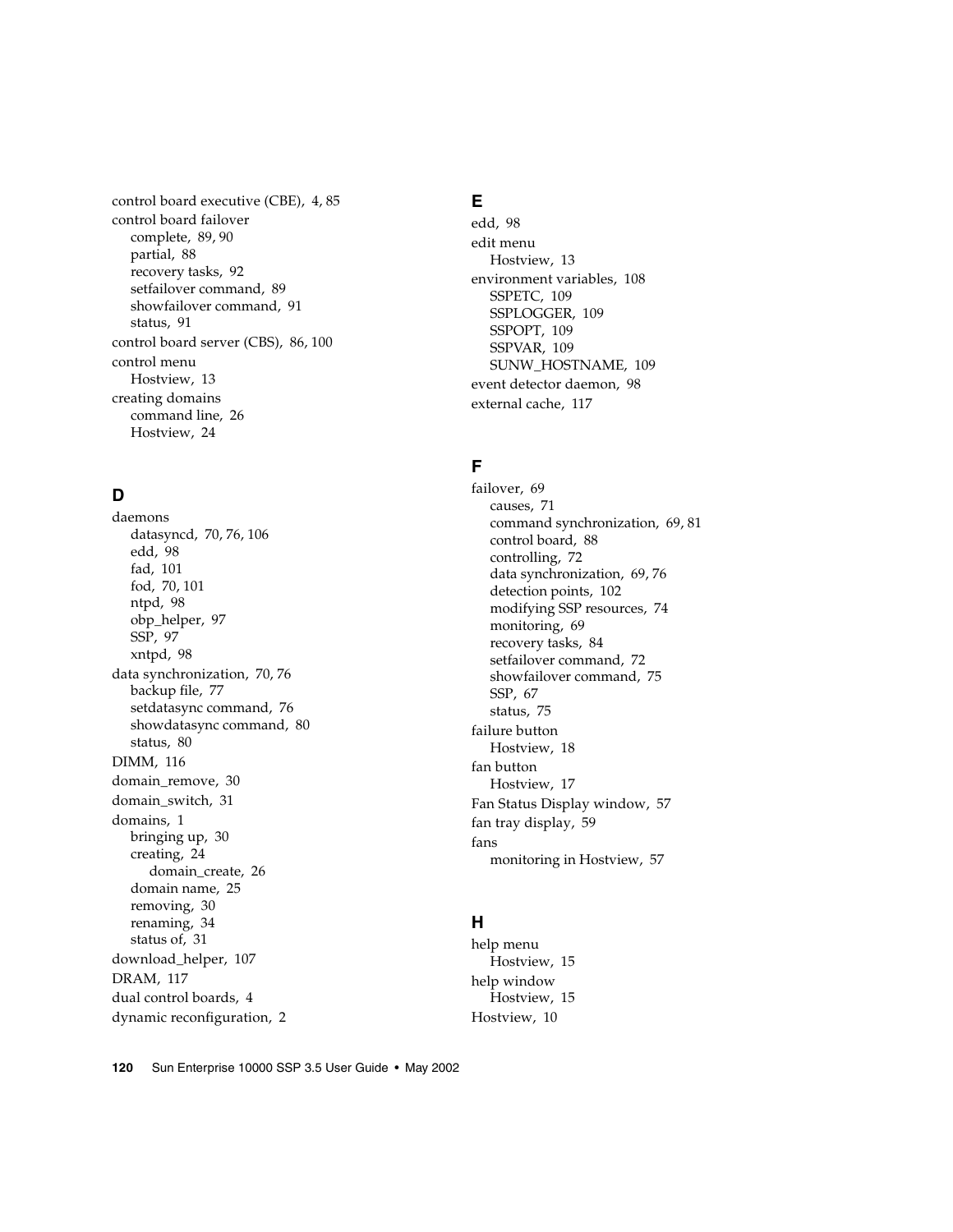[blacklisting components, 62](#page-81-0) [blacklisting processors, 63](#page-82-0) [bringing up a domain, 30](#page-49-1) [clear blacklist file, 65](#page-84-0) [configuration menu, 14](#page-33-0) [console menu, 14](#page-33-1) [control menu, 13](#page-32-0) [creating domains, 24](#page-43-0) [displaying netcontool window, 43](#page-62-0) [domain status, 31](#page-50-2) [edit menu, 13](#page-32-1) [failure button, 18](#page-37-0) [fan button, 17](#page-36-0) [Fan Status Display window, 57](#page-76-0) [file menu, 13](#page-32-2) [help menu, 15](#page-34-0) [help window, 15](#page-34-1) [icons, 18](#page-37-1) [main window, 10](#page-29-1) [menu bar, 13](#page-32-3) [monitoring fans, 57](#page-76-1) [monitoring power, 51](#page-70-2) [monitoring temperature, 55](#page-74-0) [performance considerations, 20](#page-39-0) [power button, 17](#page-36-1) [processor colors, 19](#page-38-0) [processor symbols, 19](#page-38-1) [renaming domains, 34](#page-53-0) [resources, 20](#page-39-1) [selecting items in main window, 13](#page-32-4) [SSP Logs window, 22](#page-41-0) [starting Hostview, 9](#page-28-0) [system board symbols, 12](#page-31-0) [temperature button, 17](#page-36-2) [Thermal Detail window, 56](#page-75-0) [viewing messages file, 21](#page-40-0)

### **I**

icons [Hostview, 18](#page-37-1)

### **J**

[JTAG, 117](#page-136-2)

### **L**

[log file, 21](#page-40-1)

### **M**

menu bar [Hostview, 13](#page-32-3) message logging [netcon, 47](#page-66-0) messages file [viewing, 21](#page-40-0) monitoring [fans, 57](#page-76-1) [temperature, 55](#page-74-0)

### **N**

[netcon, 7,](#page-26-0) [39](#page-58-0) [displaying window, 40](#page-59-0) [message logging, 47](#page-66-0) netcontool [buttons, 41](#page-60-0) [configuration window, 43](#page-62-1) [displaying window, 42](#page-61-0) [displaying window from Hostview, 43](#page-62-0) [Network Console Window, 7](#page-26-0) [ntpd, 98](#page-117-1)

### **O**

[OBP, 117](#page-136-3) [obp\\_helper, 97](#page-116-0) [OpenBoot PROM, 100,](#page-119-2) [106,](#page-125-1) [117](#page-136-3) [OpenSSP, 1](#page-20-1)

### **P**

performance considerations [Hostview, 20](#page-39-0) [POST, 108,](#page-127-1) [118](#page-137-0) [postrc, 118](#page-137-1) power [Hostview power button, 17](#page-36-1)